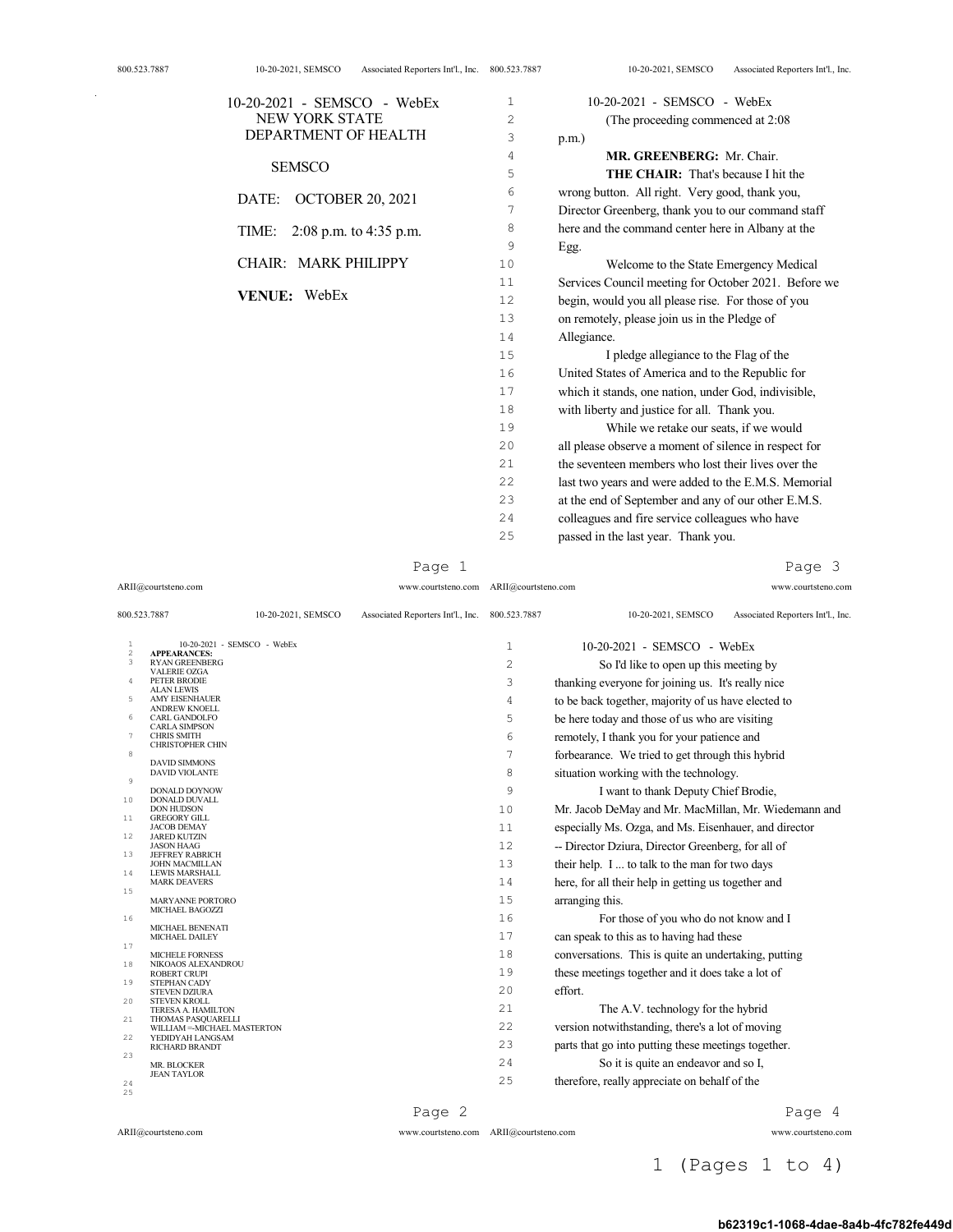| 1  | 10-20-2021 - SEMSCO - WebEx                           | 1   | 10-20-2021 - SEMSCO - WebEx                           |
|----|-------------------------------------------------------|-----|-------------------------------------------------------|
| 2  | council, all the work put together by the Bureau      | 2   | the past, one team, one mission, one goal. So that's  |
| 3  | Staff, and I thank you.                               | 3   | -- that's the message today.                          |
| 4  | As we move forward for the chair                      | 4   | There will be a couple other things                   |
| 5  | report, I don't have a lot to report on to you folks. | 5   | coming up forward later on. And I want to just speak  |
| 6  | There have been a lot of meetings in the last two     | 6   | to one in particular and earlier today, we had a      |
| 7  | days, through which the thread has been the State and | 7   | joint meeting of the systems and the E.M.S.           |
| 8  | the current situation within healthcare. And I want   | 8   | innovations committees.                               |
| 9  | to make a point of that as we start moving forward.   | 9   | I want to thank everyone who was                      |
| 10 | There's been a lot of talk about the                  | 10  | there, in particular, Chief Michael Benenati from     |
| 11 | crisis in E.M.S. and we have said that, and we've     | 11  | LaGrange Fire Department who made an outstanding      |
| 12 | repeated that as Mr. Lewis, who pointedly said        | 12  | presentation to us on the -- basically the synopsis   |
| 13 | earlier today, that has been something that he has    | 13  | in a nutshell but -- but a very thorough one and also |
| 14 | been speaking of for many years and I've spoken of as | 14  | very, very detailed one on the current healthcare     |
| 15 | well.                                                 | 15  | crisis and in particular, it's effect on the          |
| 16 | But it's also to the point now where I                | 16  | emergency medical services.                           |
| 17 | think it's fair to say, and we need to reiterate      | 17  | It is our hope to be able to have a                   |
| 18 | this, this is a healthcare system crisis. We are at   | 18  | version of that available to all the State Council    |
| 19 | a point now where it is not just any one piece of the | 19  | members through the Boardable app. Having to speak    |
| 20 | healthcare system that is facing challenges. It is    | 20  | about Boardable in just another moment here, but that |
| 21 | the entire healthcare system as a whole.              | 2.1 | information should be available to you and will form  |
| 22 | So as we move forward, particularly,                  | 22  | the basis for two things.                             |
| 23 | in our local agencies, as our regions, as the media   | 23  | One of which will be a technical                      |
| 24 | come to us and ask us for comment and subject matter  | 24  | advisory group, which I have asked to be formed.      |
| 25 | experts, I ask that we try and make an effort, a      | 25  | Chief Benenati has graciously agreed to be the chair  |

ARII@courtsteno.com www.courtsteno.com ARII@courtsteno.com www.courtsteno.com Page 7

| 800.523.7887   | Associated Reporters Int'l., Inc. 800.523.7887<br>10-20-2021, SEMSCO |                | Associated Reporters Int'l., Inc.<br>10-20-2021, SEMSCO |
|----------------|----------------------------------------------------------------------|----------------|---------------------------------------------------------|
| $\mathbf{1}$   | 10-20-2021 - SEMSCO - WebEx                                          | 1              | 10-20-2021 - SEMSCO - WebEx                             |
| $\overline{c}$ | concerted effort, to have a sole message, a singular                 | $\overline{c}$ | of that technical advisory group and I'm asking         |
| 3              | message.                                                             | 3              | members of the systems and the E.M.S. innovations       |
| 4              | Now, it doesn't have to mean we all                                  | 4              | committees to form up that technical advisory group.    |
| 5              | say the same thing. As we all probably seen that                     | 5              | It does not have to be the whole of both committees,    |
| 6              | apocryphal video that's been on of all the news                      | 6              | but some subset of them.                                |
| 7              | stations saying exactly the same thing, in the same                  | 7              | Both chairs have been asked to solicit                  |
| 8              | way. I'm not saying that at all but what I am saying                 | 8              | membership from those committees to form that tag.      |
| 9              | is that our theme should be the same.                                | 9              | The tags remit and their mission will be to form a      |
| 10             | And among those themes, I think it's                                 | 10             | white paper based on the information that Chief         |
| 11             | important that we keep the messaging simple. This is                 | 11             | Benenati presented to us today and based on the         |
| 12             | a healthcare crisis. There are shared solutions and                  | 12             | current state of our E.M.S. systems.                    |
| 13             | we are working with our collaborations in our                        | 13             | So that should be -- we're hopeful to                   |
| 14             | stakeholders in the healthcare industry. And we're                   | 14             | have that white paper delivered by the end of the       |
| 15             | trying to address those problems and come to a                       | 15             | second quarter of 2022. But we want to see that that    |
| 16             | conclusion.                                                          | 16             | moves along briskly. And so that I'm going to give      |
| 17             | Again, it's a -- those talking points                                | 17             | those folks some wide latitude along with the           |
| 18             | again, it's a healthcare crisis, these are shared                    | 18             | assistance of the Bureau to -- to make that happen.     |
| 19             | solutions that we're working toward and we're working                | 19             | Additionally, from that, as I've                        |
| 20             | in collaboration with all of our healthcare                          | 20             | mentioned, Boardable, and many of you have seen         |
| 21             | stakeholders. I think those are important points.                    | 21             | things getting populated to Boardable, we should all    |
| 22             | I'd like to send those out from me to                                | 22             | have access to it. That will be the official            |
| 23             | you as members of our profession and as we can try to                | 23             | communication means going out forward from today, as    |
| 24             | make our voice heard, let's try and speak with a                     | 24             | we start to consolidate that.                           |
| 25             | singular voice. As I've said a number of times in                    | 25             | I'm looking at potentially the -- the                   |
|                |                                                                      |                |                                                         |

Page 6

 $\bar{z}$ 

ARII@courtsteno.com www.courtsteno.com

Page 8

ARII@courtsteno.com www.courtsteno.com

2 (Pages 5 to 8)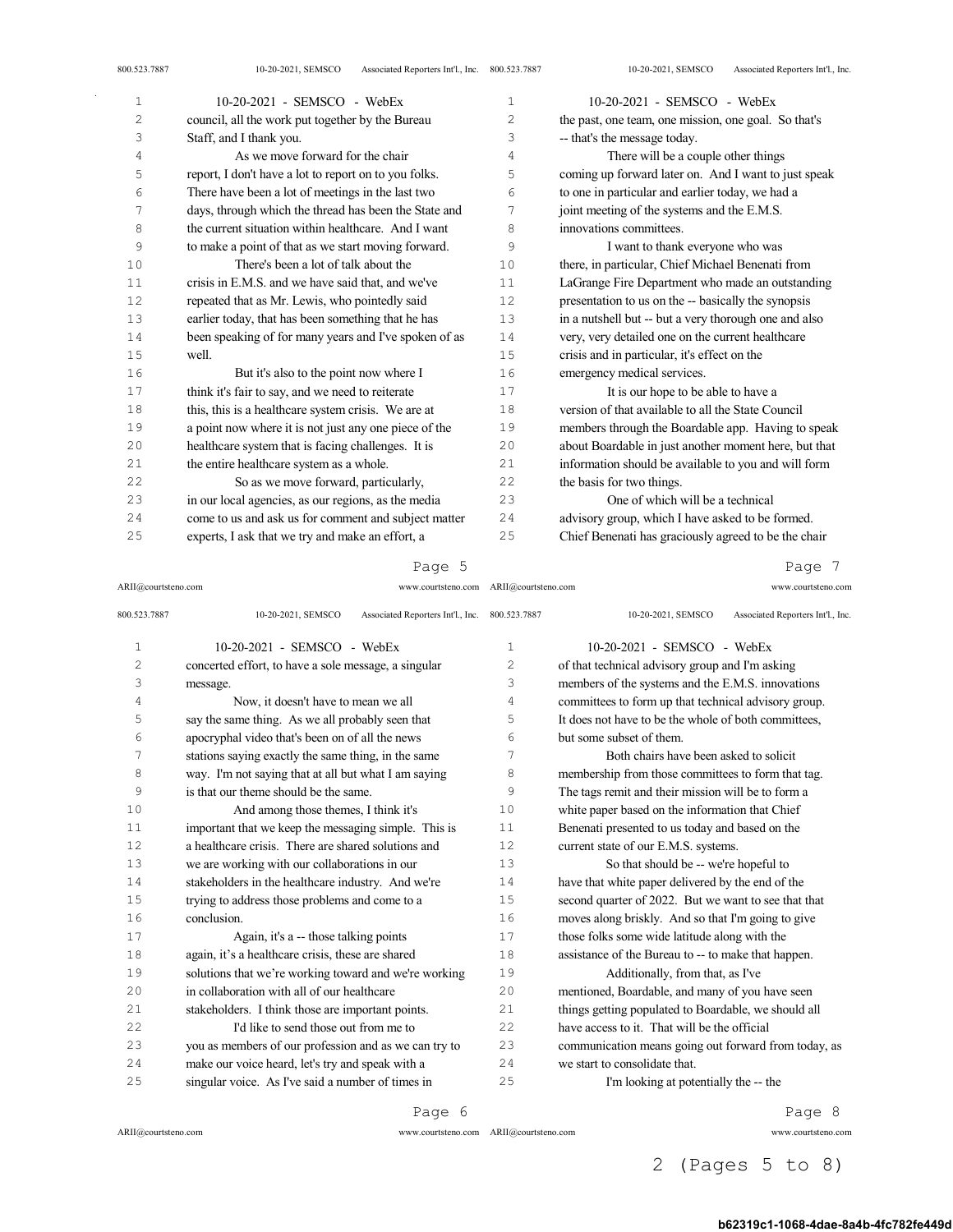| 1                     | $10-20-2021$ - SEMSCO - WebEx                         | 1              | 10-20-2021 - SEMSCO - WebEx               |
|-----------------------|-------------------------------------------------------|----------------|-------------------------------------------|
| $\mathbf{2}^{\prime}$ | June or second quarter 2022 council meeting as to     | $\overline{c}$ | MS. FORNESS: Mickey Forness here.         |
| 3                     | make that more or less the official and sole source   | 3              | MS. OZGA: Carl Gandolfo?                  |
| 4                     | of information for our council members.               | 4              | MR. GANDOLFO: Carl Gandolfo here.         |
| 5                     | So that in mind and we have asked the                 | 5              | Ms. OZGA: Greg Gill?                      |
| 6                     | director, if it's possible, to have someone from      | 6              | MR. GILL: Present -- present.             |
| 7                     | Boardable do a training session of some sort. We      | 7              | MS. OZGA: Sorry. Jason Haag?              |
| 8                     | will hopefully have that set up for our January's     | 8              | <b>MR. HAAG: Present.</b>                 |
| 9                     | meeting, if -- if we can -- if we can arrange that.   | 9              | MS. OZGA: Terry Hamilton?                 |
| 10                    | So that all the members of council and                | 10             | <b>MS. HAMILTON: Present.</b>             |
| 11                    | the members of SEMAC can be trained on the Boardable  | 11             | MS. OZGA: Don Hudson?                     |
| 12                    | app to be comfortable with it, be facile with it. So  | 12             | MR. HUDSON: Don Hudson here.              |
| 13                    | that will be coming up as well.                       | 13             | MS. OZGA: Steve Kroll.                    |
| 14                    | And then, finally for me, there was a                 | 14             | MR. KROLL: Present.                       |
| 15                    | request from -- thank you. No, I appreciate that.     | 15             | <b>MS. OZGA: Andrew Knoell?</b>           |
| 16                    | That was really good though. I missed that, got out   | 16             | <b>MR. KNOELL: Present.</b>               |
| 17                    | of my order today. It's happened before but thanks    | 17             | MS. OZGA: Jared Kutzin?                   |
| 18                    | for reminding me. And anyways, one of the things      | 18             | <b>MR. KUTZIN: Present.</b>               |
| 19                    | that have come out of one of the committees was a     | 19             | MS. OZGA: Alan Lewis?                     |
| 20                    | letter being sent to the commissioner and the health  | 20             | <b>MR. LEWIS: Present.</b>                |
| 21                    | -- hospitals associations within the State, asking    | 21             | MS. OZGA: William Masterton?              |
| 22                    | them to include E.M.S. representatives on discussions | 22             | <b>MR. MASTERTON: Present.</b>            |
| 23                    | about current hospital statuses and system status     | 23             | MS. OZGA: Michael McAvoy is absent.       |
| 24                    | within our healthcare system.                         | 24             | Barrow Montrose?                          |
| 25                    | So again, in that same vein of trying                 | 25             | <b>MR. SIMMONS:</b> David Simmons here as |

Page 11

| ARII@courtsteno.com | www.courtsteno.com ARII@courtsteno.com                               |      | www.courtsteno.com                                      |
|---------------------|----------------------------------------------------------------------|------|---------------------------------------------------------|
| 800.523.7887        | 10-20-2021, SEMSCO<br>Associated Reporters Int'l., Inc. 800.523.7887 |      | 10-20-2021, SEMSCO<br>Associated Reporters Int'l., Inc. |
| $\mathbf{1}$        | $10-20-2021$ - SEMSCO - WebEx                                        | 1    | 10-20-2021 - SEMSCO - WebEx                             |
| $\overline{c}$      | to encourage that collaboration, we're going to ask                  | 2    | alternate for Barrow.                                   |
| 3                   | to send that letter forward, both signed by myself                   | 3    | MS. OZGA: Thank you. Tom                                |
| 4                   | and Dr. Doynow on behalf of the SEMAC, to ask the                    | 4    | Pasquarelli?                                            |
| 5                   | health systems to include us in those discussions on                 | 5    | MR. PASQUARELLI: Present.                               |
| 6                   | their system status at the local and regional levels.                | 6    | <b>MS. OZGA:</b> Mark Philippy?                         |
| 7                   | So more on that will be posted to Boardable as well.                 | 7    | <b>THE CHAIR: Present.</b>                              |
| 8                   | I am reminded that I have missed this                                | 8    | MS. OZGA: Maryanne Portoro?                             |
| 9                   | step in our current process as Dr. Rabrich is over                   | 9    | MS. PORTORO: Maryanne Portoro                           |
| 10                  | there nodding knowingly and we need to call the roll                 | 10   | present.                                                |
| 11                  | before we can have any official action on today. So                  | 11   | MS. OZGA: Thank you. Dr. Rabrich?                       |
| 12                  | Ms. Ozga, if you would, please.                                      | 12.  | <b>MR. RABRICH: Present.</b>                            |
| 13                  | MS. OZGA: Thank you. Okay. Dr.                                       | 13   | MS. OZGA: Carla Simpson?                                |
| 14                  | Alexandrou?                                                          | 14   | MS. SIMPSON: Carla Simpson present.                     |
| 15                  | MR. ALEXANDROU: Dr. Alexandrou here.                                 | 15   | MS. OZGA: Christopher Smith?                            |
| 16                  | MS. OZGA: All right. Alison Burke?                                   | 16   | MR. SMITH: Chris Smith present.                         |
| 17                  | Steve Cady.                                                          | 17   | MS. OZGA: Jeffrey Van Beveren? David                    |
| 18                  | MR. CADY: Present.                                                   | 18   | Violante?                                               |
| 19                  | MS. OZGA: Dr. Crupi?                                                 | 19   | <b>MR. VIOLANTE: Present.</b>                           |
| 20                  | MR. CRUPI: Dr. Crupi here.                                           | 20   | MS. OZGA: Roll call complete and we                     |
| 2.1                 | MS. OZGA: Mark Deavers?                                              | 21   | have quorum.                                            |
| 22                  | <b>MR. DEAVERS: Present.</b>                                         | 2.2. | THE CHAIR: Thank you. I did that on                     |
| 23                  | MS. OZGA: Don DuVall? I know he was                                  | 23   | purpose just so everyone would -- because a lot of      |
| 2.4                 | trying to get on. Okay. He is having some technical                  | 24   | people are still joining. So in case you're             |
| 2.5                 | issues. Mickey Forness?                                              | 25   | wondering, thank you.                                   |
|                     |                                                                      |      |                                                         |

ARII@courtsteno.com www.courtsteno.com

Page 10

Page 12

ARII@courtsteno.com www.courtsteno.com

3 (Pages 9 to 12)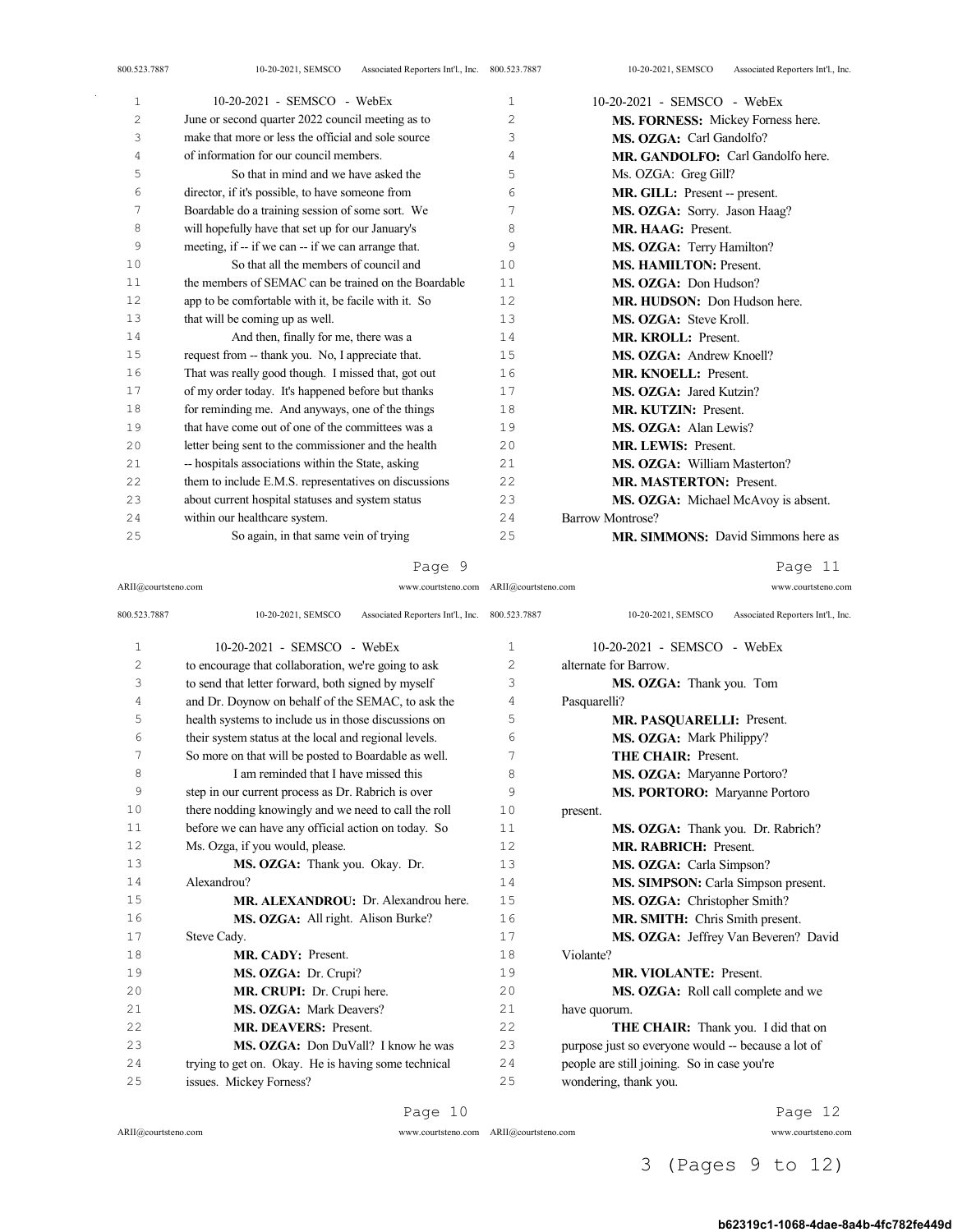| 4  | anything else that I have forgotten? How about this?  | $\overline{4}$ | right. Very well, no correspondence, the meeting      |
|----|-------------------------------------------------------|----------------|-------------------------------------------------------|
| 5  | Why don't we look for a motion to approve the minutes | 5              | minutes, we have roll call and I have given my        |
| 6  | from our past SEMSCO meeting? That would normally be  | 6              | reports.                                              |
| 7  | an order about this time, I think.                    | 7              | Did anyone have anything for me before                |
| 8  | MR. ALEXANDROU: Motion to approve,                    | 8              | I move on? All right, very well. First, vice chair    |
| 9  | Nick Alexandrou.                                      | 9              | $--$                                                  |
| 10 | <b>THE CHAIR:</b> Sorry, who was that --?             | 10             | MS. OZGA: I just have one                             |
| 11 | MR. GANDOLFO: I'll second that, Carl                  | 11             | announcement with the stenographer and I know people  |
| 12 | Gandolfo.                                             | 12             | have name plates, but please, please, please announce |
| 13 | THE CHAIR: Yeah, unfortunately, my                    | 13             | your name before you speak, so we can record it on    |
| 14 | video keeps sliding off. So whoever it was that made  | 14             | the stenographic minutes. Thank you.                  |
| 15 | the motion. Could you please repeat?                  | 15             | <b>THE CHAIR:</b> Thank you for the                   |
| 16 | MR. ALEXANDROU: That was Nick                         | 16             | reminder. All right. Mr. Cady, First Vice Chair.      |
| 17 | Alexandrou, motion to approve.                        | 17             | <b>MR. CADY:</b> Yes. As First Vice Chair             |
| 18 | THE CHAIR: Okay. Dr. Alexandrou,                      | 18             | in the absence of the second vice chair today, I will |
| 19 | motion to approve and the second was?                 | 19             | be notating that according to our bylaws, these       |
| 20 | MR. GANDOLFO: Carl Gandolfo, second                   | 20             | Section II nominations for officers, for chair, first |
| 21 | to approve.                                           | 21             | chair and second vice chair will be open. This        |
| 22 | <b>THE CHAIR:</b> Carl Gandolfo, thank you.           | 22             | occurs after the first meeting after the 1st of       |
| 23 | Are there any additions, amendments or changes to be  | 23             | August and so that will be opened up.                 |
| 24 | made to the meeting minutes from the May 2021         | 24             | If you have a nomination that you                     |
| 25 | meeting?                                              | 25             | would like to make for either of those positions you  |

ARII@courtsteno.com www.courtsteno.com

Page 15

| 800.523.7887   | Associated Reporters Int'l., Inc. 800.523.7887<br>10-20-2021, SEMSCO |              | Associated Reporters Int'l., Inc.<br>10-20-2021, SEMSCO |
|----------------|----------------------------------------------------------------------|--------------|---------------------------------------------------------|
| $\mathbf{1}$   | $10-20-2021$ - SEMSCO - WebEx                                        | $\mathbf{1}$ | $10-20-2021$ - SEMSCO - WebEx                           |
| $\overline{c}$ | All right. Hearing none. We will do                                  | 2            | can contact Mike McAvoy or Valerie Ozga and -- in       |
| 3              | what we have done in the past with these meetings and                | 3            | writing and give them your nomination. Just so you      |
| 4              | I will ask for a voice objection or abstention. If I                 | 4            | know, you do have up to and including the time of the   |
| 5              | hear no objections or abstentions, we will consider                  | 5            | elections.                                              |
| 6              | the motion passed.                                                   | 6            | So you will have up until the next                      |
| 7              | Are there any objections to the                                      | 7            | meeting. Hopefully, we will get our meeting schedule    |
| 8              | minutes being approved? Are there any abstentions?                   | 8            | back in order and we will have a January meeting and    |
| 9              | All right. For the record the motion passes and the                  | 9            | that will be the date of our elections. And that I      |
| 10             | meeting minutes from May are approved.                               | 10           | believe will be right at the very beginning of the      |
| 11             | Director, have I forgotten anything                                  | 11           | meeting after the pledge, after the minutes are         |
| 12             | else since you have the agenda directly in front of                  | 12           | passed. And so other than that, that's it.              |
| 13             | you?                                                                 | 13           | So like I said, nominations are open                    |
| 14             | MR. GREENBERG: You are doing great.                                  | 14           | for chair, first vice chair and second vice chair,      |
| 15             | Here's a copy.                                                       | 15           | and contact Mike McAvoy or Valerie.                     |
| 16             | THE CHAIR: Thank you. That's                                         | 16           | THE CHAIR: Confirmation, do they need                   |
| 17             | awesome. Normally, I have this right in front of me                  | 17           | to be nominated or can they self nominate as well?      |
| 18             | and today I think I have a little discombobulated.                   | 18           | MR. GREENBERG: I don't believe                          |
| 19             | So  thank you.                                                       | 19           | there's anything in the bylaws that prohibits a self    |
| 20             | All right. Is there any                                              | 20           | nomination.                                             |
| 21             | correspondence that we need to be aware of, Ms. Ozga?                | 21           | <b>MR. CADY:</b> No, there is nothing that              |
| 22             | MR. GREENBERG: Any correspondence                                    | 22           | says self nomination is improper.                       |
| 23             | that came in.                                                        | 23           | MR. GREENBERG: Correct.                                 |
| 24             | MS. OZGA: No.                                                        | 24           | THE CHAIR: Thank you. All right.                        |
| 25             | THE CHAIR: All right. We're off to a                                 | 25           | Anyone have anything for Mr. Cady? All right. Dr.       |
|                |                                                                      |              |                                                         |

Page 14

ARII@courtsteno.com

ARII@courtsteno.com www.courtsteno.com ARII@courtsteno.com www.courtsteno.com

Page 16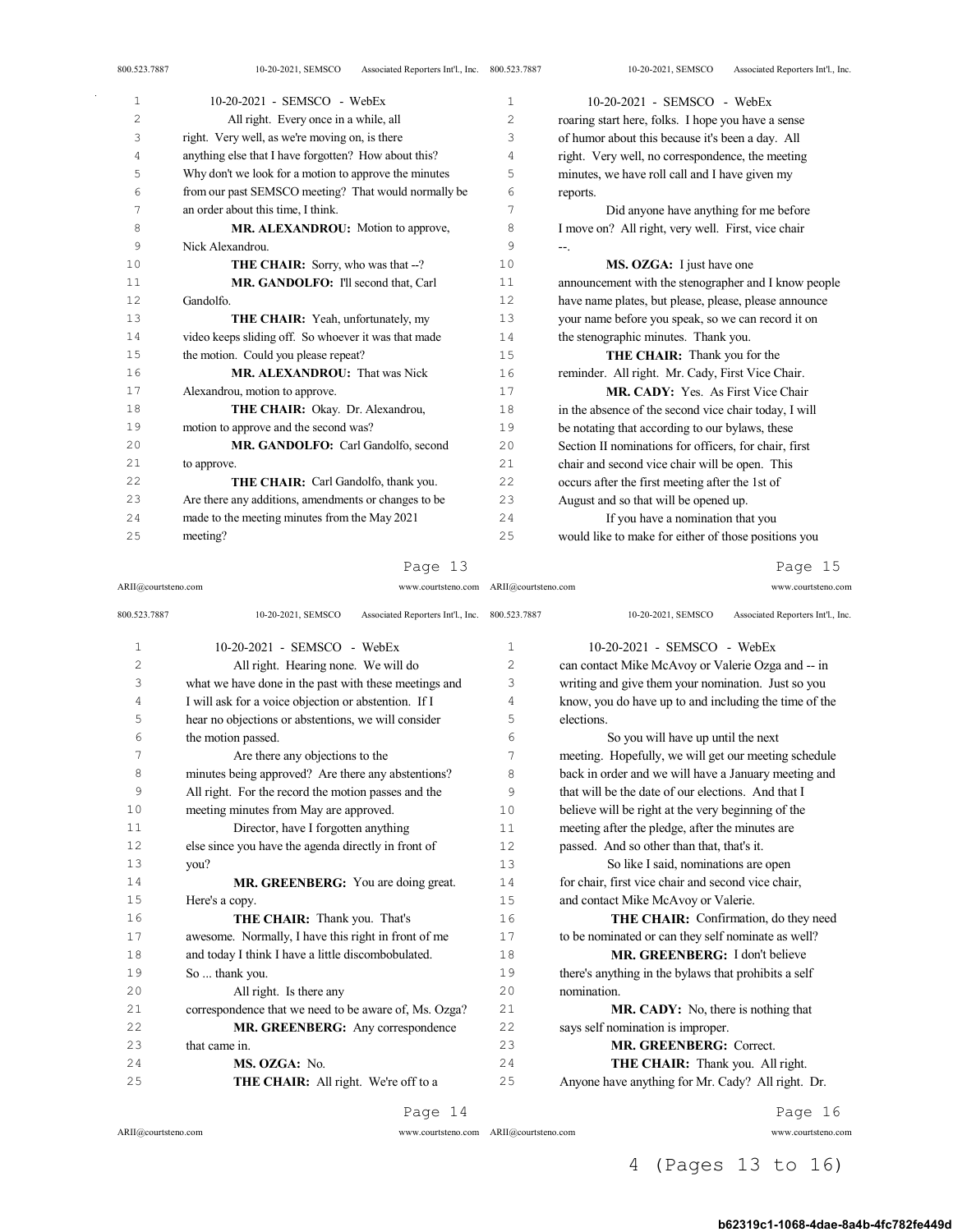| 1  | $10-20-2021$ - SEMSCO - WebEx                         | 1  | 10-20-2021 - SEMSCO - WebEx                           |
|----|-------------------------------------------------------|----|-------------------------------------------------------|
| 2  | McAvoy was not able to be here. He sends his regrets  | 2  | term issue that's going on.                           |
| 3  | but he does have a report being given for him for     | 3  | I can tell you that the hospitals                     |
| 4  | training in it at a later point, which gets us to our | 4  | we've been working with have been, you know, very     |
| 5  | E.M.S. staff report, Director Greenberg.              | 5  | responsive, they are working their hardest to try and |
| 6  | MR. GREENBERG: For the staff report.                  | 6  | avoid going on diversion to work to reduce offload    |
| 7  | So what's been going on in the Bureau and I would     | 7  | times, but diversion does come to a point.            |
| 8  | just say in the E.M.S. system, we spoke about this    | 8  | I know in the Syracuse area, we speak                 |
| 9  | yesterday. But there is no question that there is a   | 9  | on a regular basis with the leadership with the four  |
| 10 | health care system overall as an ecosystem. And       | 10 | hospitals there and they do, they work                |
| 11 | E.M.S. is one component of it. And we'll hear a lot   | 11 | collaboratively to ensure that E.M.S. has pathways to |
| 12 | about that I think today through committee reports    | 12 | bring patients.                                       |
| 13 | and challenges that are going on in the E.M.S.        | 13 | So as you see those diversions coming                 |
| 14 | community right now.                                  | 14 | around and we are, again, sharing them statewide.     |
| 15 | So in regard to updates, we still are                 | 15 | And part of the reason why we share them statewide is |
| 16 | doing -- within the Bureau, we're still doing a lot   | 16 | because we want -- we don't know within a region, you |
| 17 | of COVID response like COVID activities, we are still | 17 | know, you might go to another hospital that's just    |
| 18 | out at vaccine sites and daily -- daily monitoring    | 18 | over the region on the other side. We want you to     |
| 19 | hospitals, as well as, we do continue with our field  | 19 | know when they're on diversion or when they're having |
| 20 | investigations and field responses as necessary.      | 20 | problems.                                             |
| 21 | On the operations within normal bureau                | 21 | And so that's part of sharing that. A                 |
| 22 | operations, Deputy Chief Bagozzi wanted us to report  | 22 | big initiative coming in 2022 is the Department and   |
| 23 | out on the Syracuse extended wait times and that the  | 23 | the Bureau of E.M.S. has purchased a software called  |
| 24 | D.O.H. diversions. So D.O.H. diversions as many of    | 24 | EMResource. That software is being used in some       |
| 25 | you probably have seen because we do send them out to | 25 | parts of the State right now at a -- at a local level |
|    |                                                       |    |                                                       |

#### Page 17

ARII@courtsteno.com www.courtsteno.com Page 19

| 800.523.7887 | Associated Reporters Int'l., Inc. 800.523.7887<br>10-20-2021, SEMSCO |              | Associated Reporters Int'l., Inc.<br>10-20-2021, SEMSCO |
|--------------|----------------------------------------------------------------------|--------------|---------------------------------------------------------|
| $\mathbf{1}$ | 10-20-2021 - SEMSCO - WebEx                                          | $\mathbf{1}$ | 10-20-2021 - SEMSCO - WebEx                             |
| 2            | all the program agencies are a little bit different                  | 2            | but we are buying it for a statewide level to be able   |
| 3            | than traditional diversions that have happened                       | 3            | to put in one centralized place, who's on diversion,    |
| 4            | sometimes at a regional level.                                       | 4            | who's not on diversion, as well as a series of other    |
| 5            | These notifications do come up through                               | 5            | things that EMResource will help us manage.             |
| 6            | the Department of Health through the Surgeon Flex                    | 6            | When that does become available, we                     |
| 7            | Operation Center, which is primarily operated by                     | 7            | will be reaching out to our program agencies, to        |
| 8            | Deputy Dziura -- Deputy Director Dziura and that                     | 8            | reach out to our agencies and more importantly, or      |
| 9            | operation center allow facilities to call in, let us                 | 9            | not more importantly, but equally as important our      |
| 10           | know we need to go on diversion, let them report if                  | 10           | dispatch centers and our dispatchers to be able to      |
| 11           | they're having operational issues, staffing issues,                  | 11           | see live who is on divert and who is not on divert.     |
| 12           | outside of emails.                                                   | 12.          | and not be as paper dependent as you're seeing today.   |
| 1.3          | So it's in the hospital world, the                                   | 13           | So we've also been monitoring the                       |
| 14           | nursing home world and some of our other healthcare                  | 14           | offload times at hospitals. We know that some areas     |
| 1.5          | counterparts. That diversion notification now and                    | 1.5          | are better than others. Some areas are really having    |
| 16           | what's different with the $D.O.H.$ diversion is we ask               | 16           | trouble. And in addition to that, the response we've    |
| 17           | a series of questions, we look at NEDOC scores, we                   | 17           | also had in that one is there is now a survey that a    |
| 18           | ask to make sure that leadership within the hospitals                | 18           | crew can enter if they have an extended offload time    |
| 19           | are aware of it.                                                     | 19           | beyond thirty minutes and they want to report it up     |
| 20           | And so one of the big feedbacks that                                 | 20           | to the Department of Health so that there's immediate   |
| 2.1          | we got prior to us working on diversion was that they                | 21           | situational awareness. There is a portal that they      |
| 2.2          | felt the hospitals were just offloading their                        | 22           | can submit that and Deputy Chief Brodie will put that   |
| 23           | problems onto E.M.S., they were making it harder for                 | 23           | into the chat box for anybody who doesn't have that     |
| 24           | E.M.S. to get a patient to a hospital and they                       | 24           | up until now.                                           |
| 25           | weren't working to correct what could be their short                 | 25           | That allows us a live feed to know                      |
|              |                                                                      |              |                                                         |

Page 18

 $\mathrm{ARII}\xspace$  @courtsteno.com

ARII@courtsteno.com

ARII@courtsteno.com www.courtsteno.com

Page 20

5 (Pages 17 to 20)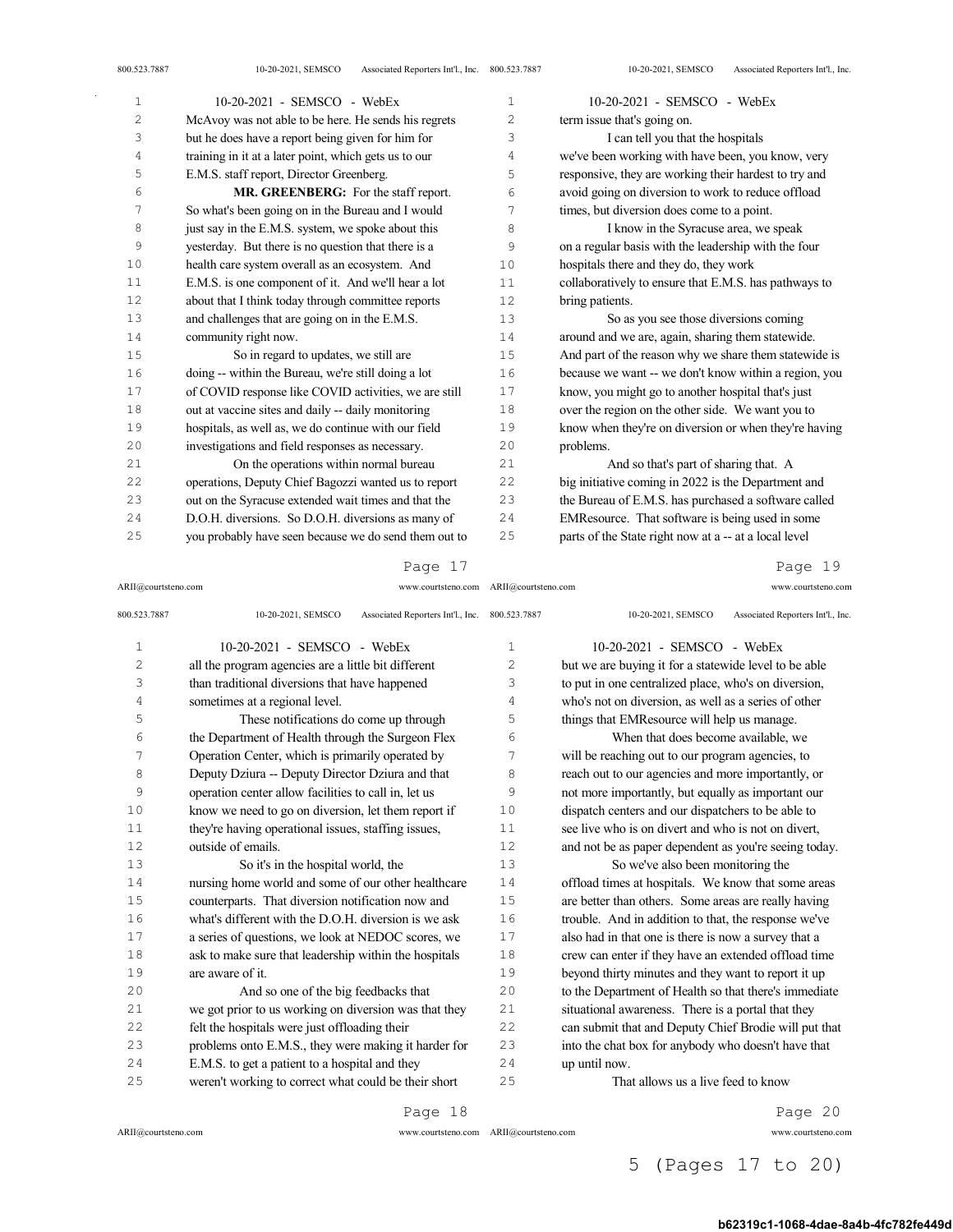| $\mathbf{1}$   | 10-20-2021 - SEMSCO - WebEx                           | $\mathbf{1}$   | 10-20-2021 - SEMSCO - WebEx                           |
|----------------|-------------------------------------------------------|----------------|-------------------------------------------------------|
| $\overline{c}$ | what's going on, why it might happen. We understand   | $\overline{c}$ | On the education front, there are two                 |
| 3              | that there are delays from time to time, but it's the | 3              | new policy statements that were just uploaded         |
| 4              | repetitive delays. It allows us to identify those.    | 4              | yesterday. Policy 2107 talks about distance learning  |
| 5              | It also allows us to reach out to those hospitals and | 5              | and what does it mean, what's the definition of       |
| 6              | communicate with them in near live time opposed to    | 6              | certain distance learning terms and how those classes |
| 7              | getting a complaint.                                  | 7              | will be held.                                         |
| 8              | Well, I spent two hours at a hospital                 | 8              | We made tremendous progress during the                |
| 9              | three weeks ago. Well, that's a little bit harder to  | 9              | pandemic and Deputy Chief Jean Taylor as well as John |
| 10             | go back and try and figure out, you know, what's the  | 10             | McMillan worked very hard to, you know, kind of make  |
| 11             | bigger problem that's going on there.                 | 11             | sure that what we put in place can stay in place.     |
| 12             | Also on the operation side, protocol                  | 12             | As well as keeping to a standard and                  |
| 13             | updates and a process for approval after council. So  | 13             | not, you know, having our students still feel like    |
| 14             | this is one of the things that we have worked on      | 14             | they are engaged -- can engage your instructor, but   |
| 15             | improving within the Department of Health and         | 15             | allowing different alternatives to not just being in  |
| 16             | specifically the Bureau of E.M.S.                     | 16             | a classroom a hundred percent of the time.            |
| 17             | We have streamlined that process to be                | 17             | Although we do also understand and                    |
| 18             | able to expedite protocol updates in the future that  | 18             | want to stress that classrooms that are a hundred     |
| 19             | will, I guess, be tested after this meeting, because  | 19             | percent classroom based is a good thing too. There    |
| 20             | we have some protocols that are going through the     | 20             | are some learners who don't learn well online, and as |
| 21             | process so we'll be able to see, you know, hopefully  | 21             | wonderful as online learning can be, we also need to  |
| 22             | push it out in a much more expedited process.         | 22             | remember to offer opportunities.                      |
| 23             | In our administration front, there's a                | 23             | So an opportunity to learn possibly                   |
| 24             | lot going on, just with invoices, both in COVID, non- | 24             | from a distance, but equally that opportunity to      |
| 25             | COVID and Chief Arrugia  is working on those. We      | 25             | learn in person. Policy 2108 is an expansion of       |

## Page 21

ARII@courtsteno.com www.courtsteno.com ARII@courtsteno.com www.courtsteno.com

# Page 23

| 800.523.7887   | Associated Reporters Int'l., Inc. 800.523.7887<br>10-20-2021, SEMSCO |                | Associated Reporters Int'l., Inc.<br>10-20-2021, SEMSCO |
|----------------|----------------------------------------------------------------------|----------------|---------------------------------------------------------|
| $\mathbf{1}$   | $10-20-2021$ - SEMSCO - WebEx                                        | 1              | $10-20-2021$ - SEMSCO - WebEx                           |
| $\overline{c}$ | also will have a couple of additional staff on the                   | $\overline{c}$ | B.L.S. clinical hours, what this is where we know you   |
| 3              | administration side.                                                 | 3              | have to do your certain number of hours for your        |
| 4              | So I know many of you who are in core                                | 4              | E.M.T. class and right now it says you have to do       |
| 5              | sponsors, who are concerned about payments on that                   | 5              | them in the E.R. We understand that getting into an     |
| 6              | side, we're hoping to get that back up to -- to speed                | 6              | E.R. right now is still pretty challenging.             |
| 7              | and caught up a little bit as well. Obviously, COVID                 | 7              | Thank you to all our hospital partners                  |
| 8              | takes a priority at the moment.                                      | 8              | that are allowing our paramedic students in but for     |
| 9              | In the world of community                                            | 9              | E.M.T.s who are only doing small amount -- a limited    |
| 10             | paramedicine, our current executive order does allow                 | 10             | number of hours, we brought in through an initiative    |
| 11             | for community paramedicine again and it does allow                   | 11             | with Deputy Chief Taylor, she pulled together a         |
| 12             | for it beyond just vaccines, which is important. In                  | 12             | series of instructors to turn and say how can we        |
| 13             | our community paramedicine, we have about fifty                      | 13             | better resolve some of these issues and together they   |
| 14             | agencies statewide right now that our community                      | 14             | were able to turn and say, okay, well, we want you to   |
| 15             | paramedic agencies, it covers about forty counties.                  | 15             | have ten patient contacts.                              |
| 16             | There's twenty counties that don't                                   | 16             | And it's not about being in an E.R.,                    |
| 17             | have a community paramedicine agency within them.                    | 17             | it's about ten patient contacts and offered a list of   |
| 18             | Our goal is to get to at least one per county. So if                 | 18             | opportunities in different places, whether that be on   |
| 19             | any of the council members here have a county and                    | 19             | your E.M.S. core, whether that be in a doctor's         |
| 20             | we're happy to share that list that is -- doesn't                    | 20             | office, in urgent care, possibly event medicine.        |
| 21             | have a community paramedic program, please we                        | 21             | So that has broadened that one and it                   |
| 22             | encourage you to reach out and work with Deputy Chief                | 22             | also has turned it from hours into patient contacts.    |
| 23             | Bagozzi, who's spearheading this statewide to help us                | 23             | So those two policies are up right now, you can find    |
| 24             | have at least one community paramedic agency per                     | 24             | them on your website.                                   |
| 25             | County.                                                              | 25             | In the data world, the Paper P.C.R.                     |
|                |                                                                      |                |                                                         |

Page 22

 $\mathrm{ARII}\xspace$  @courtsteno.com

ARII@courtsteno.com www.courtsteno.com

Page 24

# 6 (Pages 21 to 24)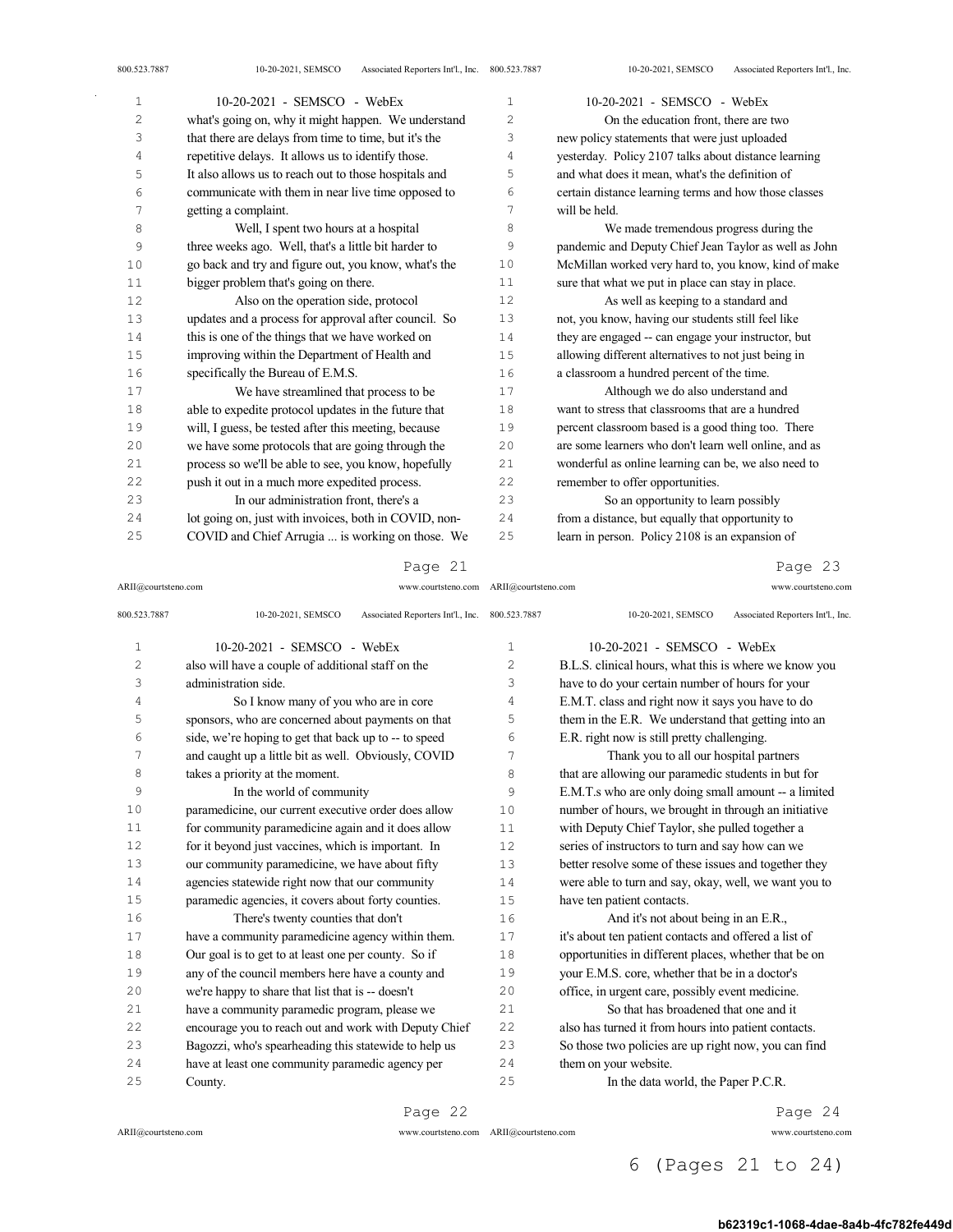| 1  | 10-20-2021 - SEMSCO - WebEx                           | $\mathbf{1}$   | 10-20-2021 - SEMSCO - WebEx                           |
|----|-------------------------------------------------------|----------------|-------------------------------------------------------|
| 2  | Portal is live and going well. So all P.C.R.s are     | $\overline{c}$ | conferences is actually an innovation in medical      |
| 3  | now coming in whether it be electronically or through | 3              | oversight.                                            |
| 4  | the paper portal electronically. This is really       | 4              | I bring this up to this committee                     |
| 5  | important.                                            | 5              | because it looks, if you look at it quickly, like     |
| 6  | Prior to this, it took twelve to                      | 6              | it's just for physicians for medical -- medical       |
| 7  | eighteen months to get our paper P.C.R.s into our     | 7              | directors, it's not -- it's for leadership.           |
| 8  | system. Now, it's within -- normally within thirty    | 8              | It's for medical directors, as well as                |
| 9  | days, often quicker than that but normally within     | 9              | leaders of agencies who are looking to make their     |
| 10 | thirty days. And so it's really exciting to be able   | 10             | agency more innovative, looking to do more of the     |
| 11 | to have real time data.                               | 11             | cutting edge stuff. There are twelve physicians who   |
| 12 | For E.M.S.C. program, we continue to                  | 12             | will be talking, I think, in thirty-minute            |
| 13 | go to peck program and peck coordinators as  has      | 13             | increments, to talk about best practices and          |
| 14 | now also wanted me to bring up that there is an       | 14             | different ideas from around the State and often       |
| 15 | E.M.S. for children  a vital sign, that is filling    | 15             | around the country.                                   |
| 16 | up quite quickly.                                     | 16             | So please join us for that one as                     |
| 17 | So if you are interested, it's either                 | 17             | well. The memorial just passed, just a couple of      |
| 18 | in person or available online. There's a  at the      | 18             | weeks ago, there were seventeen names that went up on |
| 19 | pre con for vital signs. Sorry, there's an E.M.S.     | 19             | the memorial this year. It went really nice. We       |
| 20 | for children pre con at vital signs.                  | 20             | added in a number of things to it, including this     |
| 21 | In our trauma world, there is a new                   | 21             | year, the families were given not only one of the     |
| 22 | trauma program manager who will start by the end of   | 22             | stars a life to take home with them, but also a flag  |
| 23 | the year that's going through the process right now.  | 23             | that was flown over the Capitol in memory of the      |
| 24 | They are continuing to do their site visits           | 24             | member who lost their life in the line of duty.       |
| 25 | virtually.                                            | 25             | From the director's office, from                      |

Page 25

#### ARII@courtsteno.com www.courtsteno.com ARII@courtsteno.com www.courtsteno.com Page 27

| 800.523.7887   | Associated Reporters Int'l., Inc. 800.523.7887<br>10-20-2021, SEMSCO |      | Associated Reporters Int'l., Inc.<br>10-20-2021, SEMSCO |
|----------------|----------------------------------------------------------------------|------|---------------------------------------------------------|
| $\mathbf{1}$   | 10-20-2021 - SEMSCO - WebEx                                          | 1    | $10-20-2021$ - SEMSCO - WebEx                           |
| $\overline{c}$ | The new data dictionary has been                                     | 2    | Deputy Director Dziura and myself, we continue on       |
| 3              | released and what we have currently called the super                 | 3    | with our E.M.S., our weekly E.M.S. leadership           |
| 4              | chair committee, it continues and that's the chair of                | 4    | operations calls. They are going to be scheduled        |
| 5              | the STAC, the SEMSCO, the SEMAC and E.M.S.C. both                    | 5    | going forward on the first and third Thursday of        |
| 6              | coming together to talk about E.M.S. needs of                        | 6    | every month as well as there will also be one           |
| 7              | essentially our ecosystem.                                           | 7    | educational update every month, which will be on the    |
| 8              | So trauma and E.M.S. and how we all                                  | 8    | third Thursday. I'm looking at Jean Taylor to           |
| 9              | integrate together the domino effect of what happens                 | 9    | confirm this or John.                                   |
| 10             | when something happens to one versus the other. So                   | 10   | Third Thursday, yeah, third Thursday                    |
| 11             | this is all equally as important. Vital signs is                     | 11   | of the month. I believe directly before the             |
| 12             | November 11th to 14th, and we will be a hybrid this                  | 12   | operations call. In -- the new E.M.S. certification     |
| 13             | year.                                                                | 13   | cards are out and being sent. So we are back to         |
| 14             | So we will be in person. We'll be in                                 | 14   | printing cards and shipping out. It looked different    |
| 15             | person at Saratoga, not far from here today, and                     | 15   | than before.                                            |
| 16             | we're excited to see many people there. We've had a                  | 16   | They are out and out there. There are                   |
| 17             | really nice enrollment, hopefully we'll have some                    | 17   | also two new committees that we're really excited       |
| 18             | more. Again, that's offered online or in person.                     | 18   | about. You'll hear report out today. The quality        |
| 19             | There is a requirement, you must be                                  | 19   | metrics committee and the E.M.S. innovations, just      |
| 20             | vaccinated to attend the event and those who do                      | 20   | want to thank both of those chairs for really diving    |
| 21             | attend will have to show proof of vaccination at the                 | 21   | right in and moving forward on different initiatives    |
| 22             | time that you pick up your credentials.                              | 2.2. | for both of those groups.                               |
| 23             | So please go online and sign up.                                     | 23   | The Bureau of E.M.S. also operates a                    |
| 2.4            | There's some great general sessions and some really                  | 24   | search and flex operation center run by Deputy          |
| 25             | good pre-conferences as well. One of the pre-                        | 25   | Director Dziura. That operation center, I spoke         |

ARII@courtsteno.com www.courtsteno.com

Page 28

# 7 (Pages 25 to 28)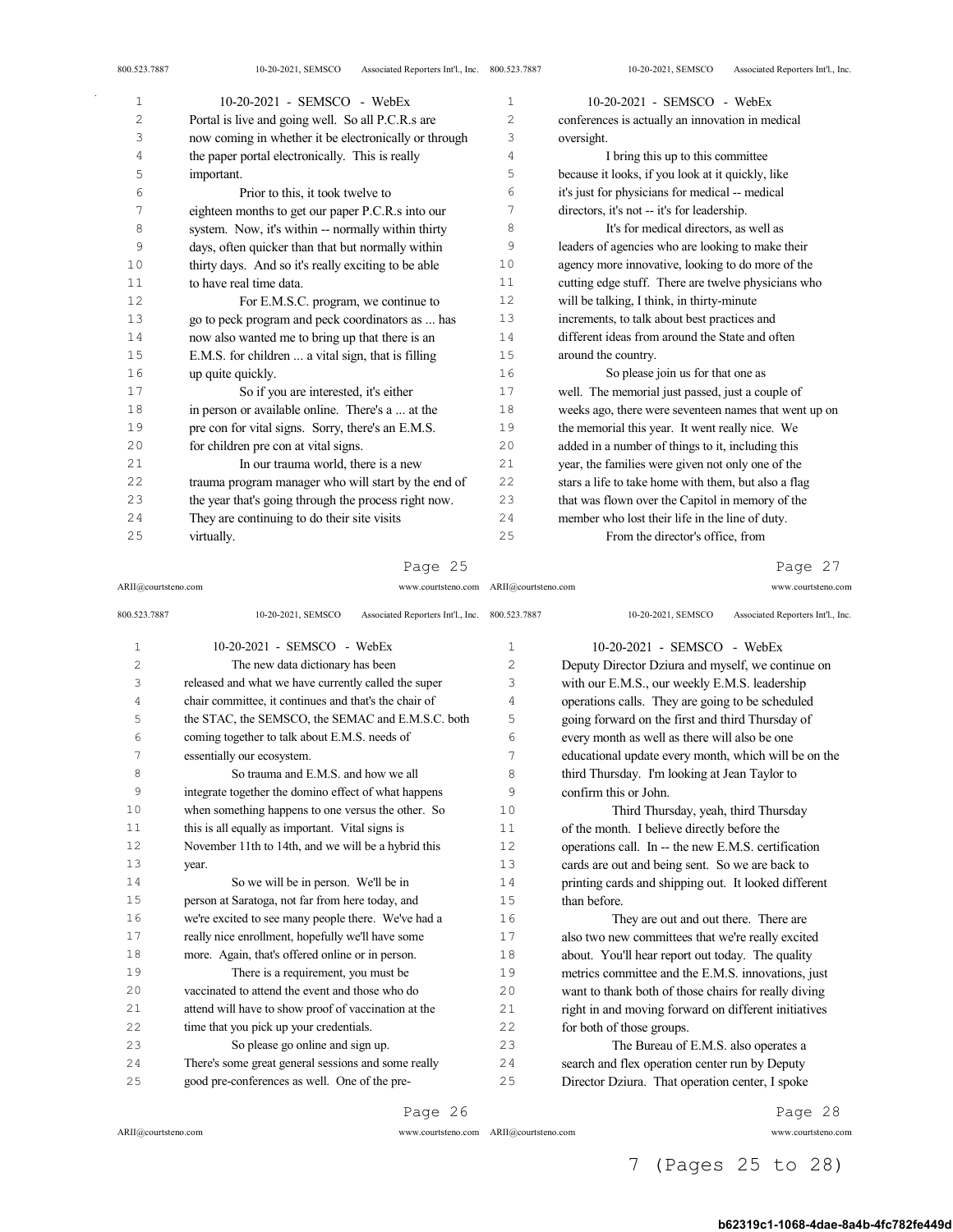| $\mathbf{1}$ | 10-20-2021 - SEMSCO - WebEx                           | $\mathbf{1}$ | $10-20-2021$ - SEMSCO - WebEx                         |
|--------------|-------------------------------------------------------|--------------|-------------------------------------------------------|
| 2            | about before, with diversions, handles diversions,    | 2            | That form will be going up online.                    |
| 3            | handle staffing crises, handles return to work        | 3            | We'll make it active. You'll have to submit your      |
| 4            | waivers for the Department of Health.                 | 4            | information there and then Chief McMillan will handle |
| 5            | So it is a much more global operation                 | 5            | the processing from that time.                        |
| 6            | center. But that is one of the initiatives that came  | 6            | But just a reminder, just because you                 |
| 7            | to us through the pandemic and as of right now, we'll | 7            | took national registry doesn't mean that we know      |
| 8            | continue with -- under the Bureau of E.M.S.           | 8            | about it. If you want certification, you have to      |
| 9            | Regulation wise, there were certain                   | 9            | send it in. The biggest question with the executive   |
| 10           | emergency regs that we're going to try and have in    | 10           | orders that came out, hands down, the biggest         |
| 11           | place for this meeting. However, that got postponed   | 11           | question is, are we extending another year.           |
| 12           | a little bit with the executive order coming into     | 12           | If you read it, it says to the extent                 |
| 13           | place, which will handle most of those executives --  | 13           | necessary. At this time we do not feel there's an     |
| 14           | sorry, most of the things that we're trying to handle | 14           | extent necessary. It is something that's in there,    |
| 15           | through the emergency regulations and there are some  | 15           | specifically, should we need it, however, it's not    |
| 16           | other regulatory changes that we'll probably see in   | 16           | being used at this time.                              |
| 17           | 2022, one being related to your safety committee and  | 17           | So there is no additional extensions                  |
| 18           | the equipment standards and moving that forward.      | 18           | of certification. Let me just repeat that one, one    |
| 19           | There were two trainings that were                    | 19           | more time. There is no additional extensions of       |
| 20           | released over the summer, a two-day training that was | 20           | E.M.S. certifications.                                |
| 21           | developed specifically for New York State on E.M.S.   | 21           | That could change in the future but at                |
| 22           | supervisor leadership training that will get rolled   | 22           | this time, there is no additional extensions. And     |
| 23           | out statewide over 2022, and a one-day mental health  | 23           | then the last one under the E.O. allows for           |
| 24           | and substance abuse training for E.M.S. providers to  | 24           | alternative medical controls. It allows for other     |
| 25           | be able to better work with patients with mental      | 25           | providers under supervision of a physician to provide |

# Page 29

ARII@courtsteno.com www.courtsteno.com ARII@courtsteno.com www.courtsteno.com

Page 31

| 800.523.7887   | Associated Reporters Int'l., Inc. 800.523.7887<br>10-20-2021, SEMSCO |               | 10-20-2021, SEMSCO<br>Associated Reporters Int'l., Inc. |
|----------------|----------------------------------------------------------------------|---------------|---------------------------------------------------------|
| $\mathbf{1}$   | 10-20-2021 - SEMSCO - WebEx                                          | $\mathbf{1}$  | 10-20-2021 - SEMSCO - WebEx                             |
| $\overline{c}$ | health and substance abuse issues.                                   | $\mathcal{L}$ | medical control to E.M.S. providers and there was       |
| 3              | There are several E.O.s that were just                               | 3             | some good questions that came up yesterday related to   |
| 4              | released recently. One of them was for E.M.S.                        | 4             | the involvement of the REMAC should that be used.       |
| 5              | providers working traditional environments, such as                  | 5             | Lastly, I just want to talk about some                  |
| 6              | hospitals. One was related to community                              | 6             | new staff that's coming into the Bureau and we're       |
| 7              | paramedicine.                                                        | 7             | very excited about it. There's a new trauma program     |
| 8              | Again, if anybody is interested in                                   | 8             | manager, that position that will be filled, there's     |
| 9              | expanding their community paramedicine program or                    | 9             | two new district chiefs that are being filled. One      |
| 10             | starting a community paramedicine program, please                    | 10            | new support associate who will be filled, as well as    |
| 11             | reach out to Deputy Chief Bagozzi.                                   | 11            | a part time data person.                                |
| 12             | One -- one of them was related to                                    | 12            | So excited to see that we'll be                         |
| 13             | telemedicine and treatment in place, allowing us to                  | 13            | filling four or five positions, hopefully, by the end   |
| 14             | do both of those items. It doesn't necessarily                       | 14            | of the year. Happy to take any questions or             |
| 15             | correlate directly to a payment reimbursement model                  | 15            | comments. That's the end of my report.                  |
| 16             | and that was one of the questions that we got as                     | 16            | THE CHAIR: Thank you, Director. Does                    |
| 17             | well. But it does allow us to do telemedicine and                    | 17            | anyone have any questions for Director Greenberg?       |
| 18             | treatment in place.                                                  | 18            | MR. DEMAY: Director, I've had some                      |
| 19             | A big one was education and                                          | 19            | questions about vital signs awards. Do you have an      |
| 20             | certification. We now, again, are able to accept and                 | 20            | update on that?                                         |
| 21             | allow national registry as an alternative. So you                    | 21            | MR. GREENBERG: Sorry, about which                       |
| 22             | can take your state exam or your national registry                   | 22            | part?                                                   |
| 23             | exam. If you take your national registry exam, we                    | 23            | MR. DEMAY: Vital signs awards.                          |
| 24             | don't know that you took it unless you send us in a                  | 24            | MR. GREENBERG: Yes, the letters for                     |
| 25             | form that tells us this.                                             | 25            | the vital signs awards will be going out most likely    |

 $\mathrm{ARII}\xspace$  @courtsteno.com

Page 30

ARII@courtsteno.com www.courtsteno.com

Page 32

# 8 (Pages 29 to 32)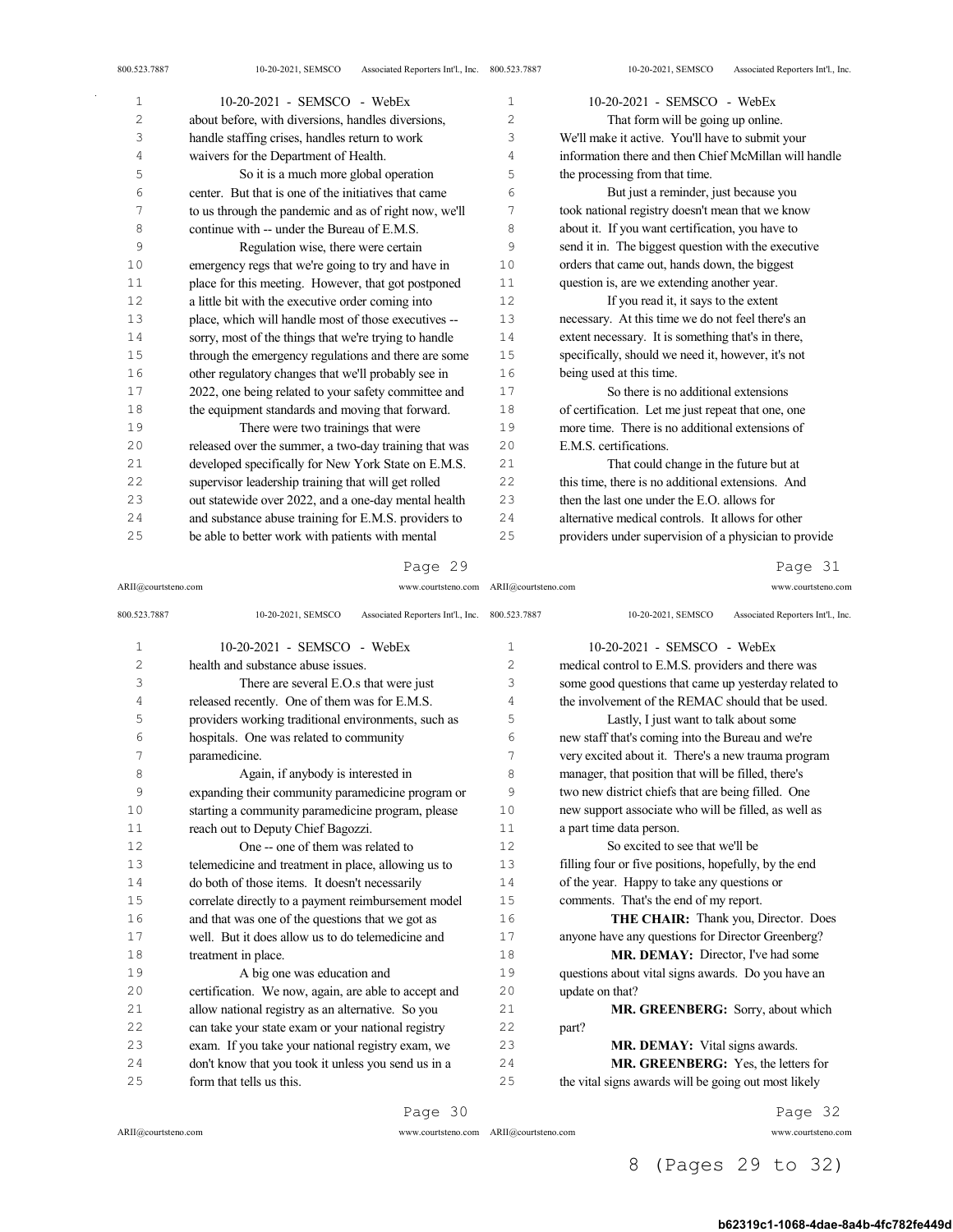| 1      | 10-20-2021 - SEMSCO - WebEx                           | 1              | 10-20-2021 - SEMSCO - WebEx                           |
|--------|-------------------------------------------------------|----------------|-------------------------------------------------------|
| 2      | tomorrow -- tomorrow. So they have been selected.     | $\overline{c}$ | and what we're learning from not just our memorial,   |
| 3      | They were just selected at the end of last week.      | 3              | but from the police memorial, the fire memorial, each |
| 4      | Letters were prepped and then they'll go out          | 4              | of them, is space. And we never thought we'd be at    |
| 5      | tomorrow.                                             | 5              | ninety-nine names in such a short period of time.     |
| 6      | <b>THE CHAIR:</b> Any other questions for             | 6              | Well, the next problem comes down to                  |
| 7      | Director Greenberg? Ms. Hamilton.                     | 7              | what happens when you're at the next ninety-nine      |
| 8      | MS. HAMILTON: Director Greenberg,                     | 8              | names. And so the pathway that's being proposed from  |
| 9      | question on the E.M.S. Memorial. Apparently, there    | 9              | O.G.S. and the developers of the memorial is a way to |
| 10     | are ninety-nine spots.                                | 10             | keep the tree there, the names to move to a more      |
| $1\,1$ | MR. GREENBERG: Yes.                                   | 11             | permanent -- which would mean that, yes, the names    |
| 12     | MS. HAMILTON: Ninety-nine spots have                  | 12             | would be moved again.                                 |
| 13     | been filled, sadly. What direction are we going in    | 13             | But the goal would be that after that,                |
| 14     | as far as sadly putting more names on?                | 14             | they wouldn't move because they'd be permanently in   |
| $15$   | <b>MR. GREENBERG:</b> So this has been                | 15             | the stone. And then, a period of time that you'd be   |
| 16     | something that's been in talk for about two years,    | 16             | as a star, as well as your name in the stone and then |
| $17\,$ | there is an expansion plan for the memorial that we   | 17             | the remainder of time would be on the stone, on the   |
| 18     | are hoping to have happen over the winter to allow    | 18             | memorial.                                             |
| 19     | for a new pathway for how that tree would be laid out | 19             | In addition to that, something that we                |
| 20     | and additional names on the memorial.                 | 20             | think is being proposed and we think is an excellent  |
| 21     | So it'd be an expansion -- there's a                  | 21             | one is adding a kiosk to the side of the memorial.    |
| 22     | couple of things that are floating there -- they're   | 22             | The kiosks would be a larger screen                   |
| 23     | checking on what the memorial can handle, what the    | 23             | that would allow us to put a lot of the information   |
| 24     | weight of different things can handle, and hopefully  | 24             | that we've gathered along with a picture of each of   |
| 25     | we'll have more information in the near future.       | 25             | the fallen heroes. So that if a person comes up and   |

# Page 33

ARII@courtsteno.com www.courtsteno.com ARII@courtsteno.com www.courtsteno.com

Page 35

| 800.523.7887 | Associated Reporters Int'l., Inc. 800.523.7887<br>10-20-2021, SEMSCO |                | 10-20-2021, SEMSCO<br>Associated Reporters Int'l., Inc. |
|--------------|----------------------------------------------------------------------|----------------|---------------------------------------------------------|
| $\mathbf{1}$ | $10-20-2021$ - SEMSCO - WebEx                                        | 1              | $10-20-2021$ - SEMSCO - WebEx                           |
| 2            | MS. HAMILTON: I asked only because                                   | $\overline{2}$ | wants to look at someone who they knew or maybe         |
| 3            | I've heard some conversation about the possibility of                | 3              | someone who they didn't know that it wouldn't just be   |
| 4            | the existing stars being moved and placed on                         | $\overline{4}$ | a star on the -- on the tree or the name on the         |
| 5            | potentially the new pieces coming up. Personally, I                  | 5              | memorial next to a tree.                                |
| 6            | would not like to see that happen because the names                  | 6              | But would actually give them an                         |
| 7            | that are on there already have been displaced once.                  | 7              | opportunity to interact and to see who they are, what   |
| 8            | I have a -- I just don't think it's                                  | 8              | they look like, a picture of them, if it's available,   |
| 9            | appropriate to displace them a second time. I think                  | 9              | what agency they were from, a little bit of their       |
| 10           | adding the stars elsewhere, potentially putting the                  | 10             | history. That would be able to be in that monitor.      |
| 11           | star up and maybe even engraving the name on as                      | 11             | <b>MS. HAMILTON:</b> And to whom shall we               |
| 12           | opposed to putting new stars in but leave -- but                     | 12             | send recommendations and suggestions to?                |
| 13           | leaving the names that are currently there, I think,                 | 13             | MR. GREENBERG: That would go to me.                     |
| 14           | would -- personally would be a more appropriate                      | 14             | And I would CC Val  and I would say something           |
| 15           | approach.                                                            | 15             | sooner than later because they are planning it now.     |
| 16           | <b>MR. GREENBERG:</b> So we would welcome                            | 16             | We're trying to get it done over the winter based on    |
| 17           | new feedback on that one, preferably in the near                     | 17             | not having any spots left.                              |
| 18           | future, then the further one. The plan as of now,                    | 18             | <b>MS. HAMILTON:</b> Thank you very much.               |
| 19           | that is -- I can't even say the plan, the -- one of                  | 19             | MR. GREENBERG: Absolutely.                              |
| 20           | the concepts that's being shown to us would have                     | 20             | THE CHAIR: Thank you, Ms. Hamilton.                     |
| 21           | stars, the names that are currently there, moving                    | 21             | And just as a reminder to myself, as well as the rest   |
| 22           | from being on a star to being permanently engraved in                | 22             | of the folks here, because of the hybrid nature of      |
| 23           | the memorial to the side, to either side.                            | 23             | things, as well as for the stenographer, who is         |
| 24           | So they're looking at putting                                        | 24             | keeping track if we could make an effort to say our     |
| 25           | essentially wings on it. The problem that comes up                   | 25             | names when we open our mic the first time in a          |
|              |                                                                      |                |                                                         |

Page 34

ARII@courtsteno.com www.courtsteno.com

Page 36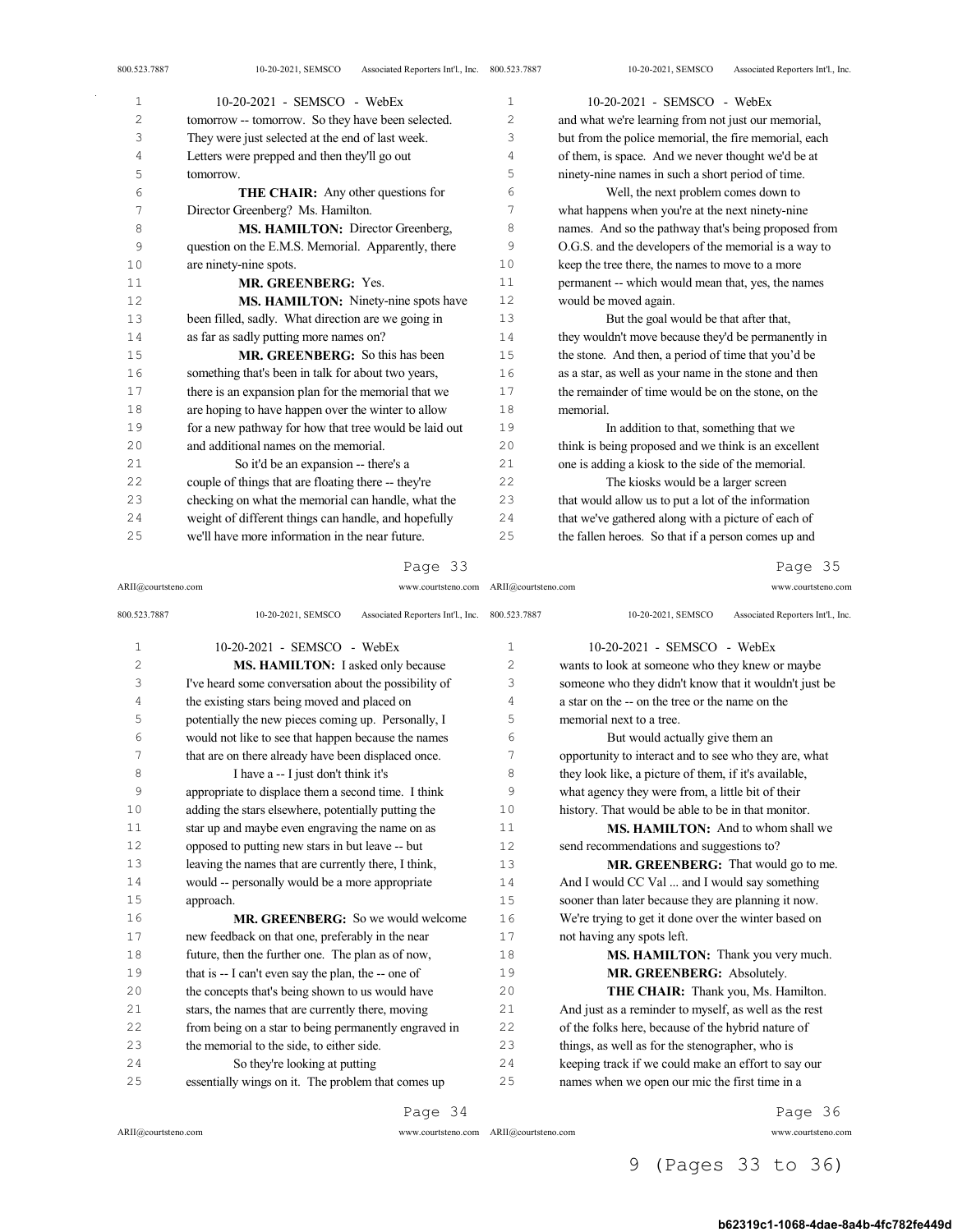| ┻  | $10 - 20 - 2021$ - SENISCO - WEDEX                    | Ŧ.             | $10-20-2021 - 3$ ENISCO - WEDEX                       |
|----|-------------------------------------------------------|----------------|-------------------------------------------------------|
| 2  | conversation.                                         | $\overline{c}$ | a workforce that is shorthanded. That actually did    |
| 3  | This also gives the folks on the call                 | 3              | not pass  so it did not pass. And that basically      |
| 4  | who can't see us in the room, the opportunity to know | 4              | is  is there any questions that anybody has?          |
| 5  | that someone is speaking and that way we can avoid    | 5              | <b>THE CHAIR:</b> Are there any questions             |
| 6  | some speaking over each other.                        | 6              | for Dr. Doynow? Okay. Hearing none, I am going to     |
| 7  | I'm also trying very hard to monitor                  | 7              | skip the executive to allow Dr. Marshall to bring     |
| 8  | the computer. So those of you who are dialing in if   | 8              | forward the med standards report and the motions      |
| 9  | you wish to speak, I would ask first, if you can      | 9              | coming out of SEMAC. Dr. Marshall.                    |
| 10 | electronically raise your hand.                       | 10             | MR. MARSHALL: Thank you and good                      |
| 11 | If I or one of the staff that are                     | 11             | afternoon, everybody. Medical standards and SEMAC     |
| 12 | monitoring this are not able to pick you up right     | 12             | met yesterday, and we have three action items to      |
| 13 | away and you want to speak, then by all means unmute  | 13             | bring forward and then there are some items I just    |
| 14 | and break through, and we'll try and make sure        | 14             | want to bring to your attention that we had some      |
| 15 | everyone is heard.                                    | 15             | discussion on.                                        |
| 16 | Are there any other questions or                      | 16             | So we'll begin with the action items.                 |
| 17 | comments for the director? Okay. Moving on then       | 17             | The first action item was a motion to approve New     |
| 18 | with the SEMAC report. I see Dr. Doynow is on but I   | 18             | York City HASTAC protocols and these protocols, the   |
| 19 | believe he is traveling.                              | 19             | changes were dosing changes in some of the            |
| 20 | Dr. Doynow, are you in a position? Do                 | 20             | medications to be consistent with the unified         |
| 21 | you want to give a report or shall I defer to Dr. --  | 21             | protocols, as well as, the cyanide and                |
| 22 | to Dr. Marshall?                                      | 22             | organophosphate protocols, if you will remember, a    |
| 23 | MR. DOYNOW: No, I can certainly give                  | 23             | decade or so ago.                                     |
| 24 | a report and I apologize for the bad connection here. | 24             | This was -- this use of these                         |
| 25 | If there is one. I'm having some trouble staying      | 25             | protocols for the HASTAC, paramedics required a class |
|    |                                                       |                |                                                       |

ARII@courtsteno.com www.courtsteno.com ARII@courtsteno.com www.courtsteno.com Page 39

| 800.523.7887   | Associated Reporters Int'l., Inc. 800.523.7887<br>10-20-2021, SEMSCO |              | 10-20-2021, SEMSCO<br>Associated Reporters Int'l., Inc. |
|----------------|----------------------------------------------------------------------|--------------|---------------------------------------------------------|
| $\mathbf{1}$   | 10-20-2021 - SEMSCO - WebEx                                          | $\mathbf{1}$ | $10-20-2021$ - SEMSCO - WebEx                           |
| $\overline{c}$ | connected.                                                           | 2            | order that has been changed in these new protocols.     |
| 3              | Dr. Marshall is going to be talking                                  | 3            | So that comes forward as a second in motion from        |
| 4              | about the protocol, I'll second motions, so we'll                    | 4            | SEMAC.                                                  |
| 5              | leave that for him. There was discussion on                          | 5            | THE CHAIR: Thank you, Dr. Marshall.                     |
| 6              | overcrowding, which Mark I believe already talked                    | 6            | The motion is up on the screen for those of you. Is     |
| 7              | about and SEMAC and SEMSCO will be sending out                       | 7            | there any discussion on the motion before we move       |
| 8              | letters to hopefully be addressing that.                             | 8            | forward?                                                |
| 9              | We did have a presentation by Suffolk                                | 9            | Okay. Hearing no discussion, and I                      |
| 10             | County discussing  program, which had excellent                      | 10           | don't see any flags raised on the screen. Ms. Ozga,     |
| 11             | results.  Steve Walker was also there to discuss                     | 11           | would you call the roll, please?                        |
| 12             | that as $-$ to answer questions.                                     | 12           | MS. OZGA: Dr. Alexandrou?                               |
| 13             | both by SEMAC requesting a letter                                    | 13           | <b>MR. ALEXANDROU: Yes.</b>                             |
| 14             | be sent to  requesting that the commissioner                         | 14           | MS. OZGA: Stephen Cady?                                 |
| 15             | appoint a state medical director. The other states                   | 15           | MR. CADY: Yes.                                          |
| 16             | do have  that we did not have, so that letter will                   | 16           | MS. OZGA: Dr. Crupi?                                    |
| 17             | go out this week.                                                    | 17           | MR. CRUPI: Yes.                                         |
| 18             | There was another vote at the request                                | 18           | MS. OZGA: Mark Deavers?                                 |
| 19             | of Dr. Cooper, E.M.S.C. is sending a letter to the                   | 19           | <b>MR. DEAVERS: Yes.</b>                                |
| 20             | commissioner suggesting that all E.M.S. providers be                 | 20           | MS. OZGA: Don DuVall? Don DuVall?                       |
| 21             | vaccinated. That was brought up -- as a motion by                    | 2.1          | <b>MR. DUVALL: Yes.</b>                                 |
| 22             | Dr. Cooper to SEMAC for various reasons.                             | 22           | MS. OZGA: Mickey Forness?                               |
| 23             | And I suspect a lot had to do with the                               | 23           | MS. FORNESS: Mickey Forness, yes.                       |
| 24             | concern that that would be seen as a mandate rather                  | 24           | MS. OZGA: Carl Gandolfo?                                |
| 25             | than just a recommendation on that. We already have                  | 25           | MR. GANDOLFO: Carl Gandolfo, yes.                       |
|                |                                                                      |              |                                                         |

Page 38

ARII@courtsteno.com www.courtsteno.com

Page 40

ARII@courtsteno.com www.courtsteno.com

# 10 (Pages 37 to 40)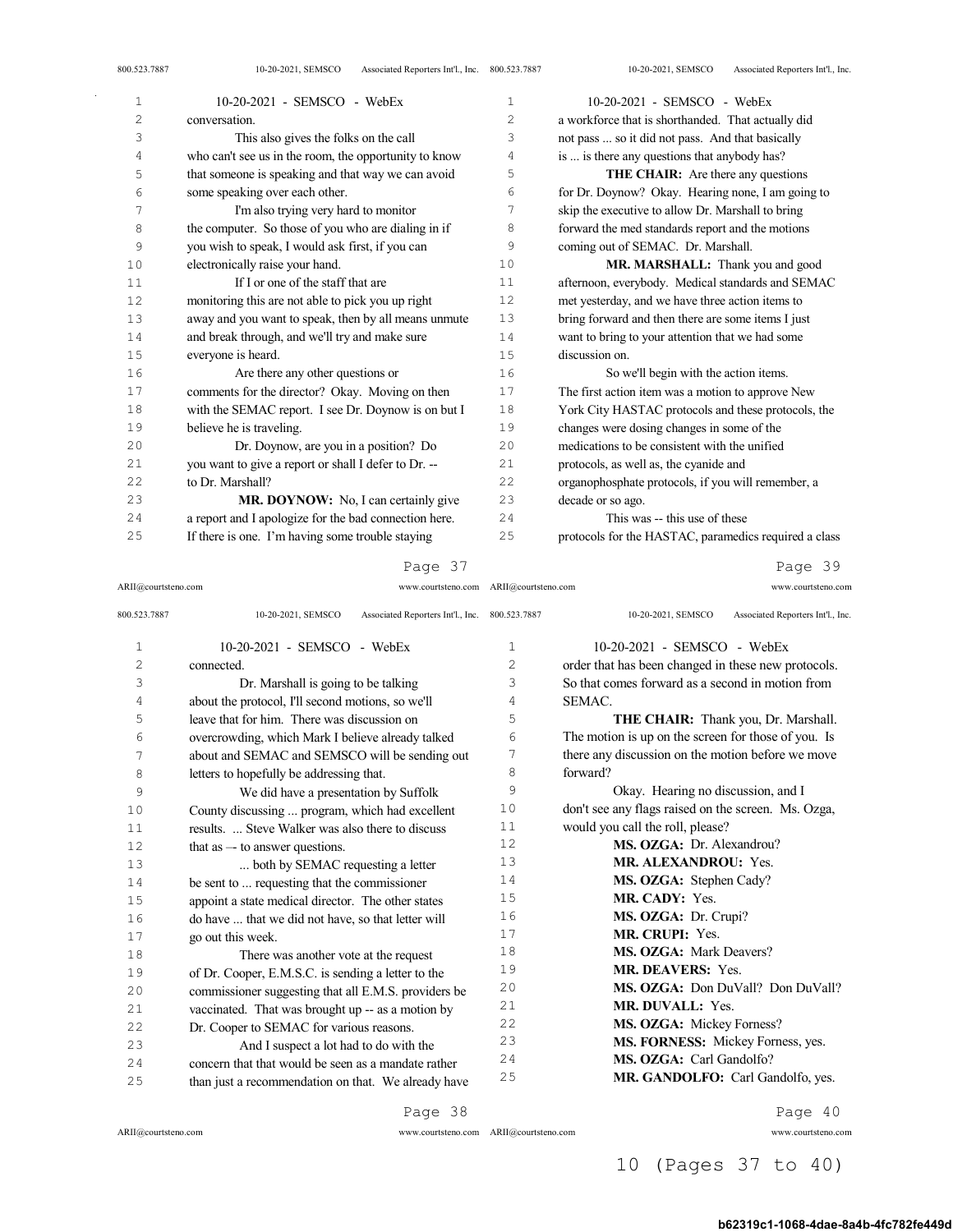| 800.523.7887 | Associated Reporters Int'l., Inc. 800.523.7887<br>10-20-2021, SEMSCO |                | Associated Reporters Int'l., Inc.<br>10-20-2021, SEMSCO |
|--------------|----------------------------------------------------------------------|----------------|---------------------------------------------------------|
| $\mathbf{1}$ | $10-20-2021$ - SEMSCO - WebEx                                        | $\mathbf{1}$   | 10-20-2021 - SEMSCO - WebEx                             |
| $\mathbf{2}$ | Ms. OZGA: Greg Gill?                                                 | $\overline{c}$ | hear.                                                   |
| 3            | MR. GILL: Gill, yes.                                                 | 3              | So if I miss something, please, by all                  |
| 4            | MS. OZGA: Jason Haag?                                                | 4              | means, let me know so we can get and make sure that     |
| 5            | MR. HAAG: Jason Haag, yes.                                           | 5              | everyone has heard and we get through this              |
| 6            | MS. OZGA: Terry Hamilton?                                            | 6              | appropriately. So Dr. Marshall, back to you, sir.       |
| 7            | MS. HAMILTON: Teresa Hamilton, yes.                                  | 7              | MR. MARSHALL: Yes, thank you. The                       |
| 8            | MS. OZGA: Don Hudson?                                                | 8              | section -- second action item is a motion to approve    |
| 9            | MR. HUDSON: Don Hudson, yes.                                         | 9              | the New York City Rescue Paramedic Protocol changes.    |
| 10           | MS. OZGA: Steve Kroll?                                               | 10             | And these changes involve dosing changes for            |
| 11           | MR. KROLL: Steve Kroll, yes.                                         | 11             | benzodiazepine and opioids to be consistent with the    |
| 12           | MS. OZGA: Andrew Knoell?                                             | 12             | unified protocols in use in the city with repeat        |
| 13           | MR. KNOELL: Yes.                                                     | 13             | dosing for morphine understanding orders.               |
| 14           | MS. OZGA: Jared Kutzin?                                              | 14             | These protocols have been in place for                  |
| 15           | MR. KUTZIN: Jared Kutzin, yes.                                       | 15             | many years. They also use Toradol, although this did    |
| 16           | MS. OZGA: Alan Lewis?                                                | 16             | not change and ketamine. Ketamine dosing remains the    |
| 17           | MR. LEWIS: Alan Lewis, yes.                                          | 17             | same for pain management as point three milligrams      |
| 18           | MS. OZGA: William Masterton?                                         | 18             | per kilogram IV and one milligram per kilogram I.M.     |
| 19           | <b>MR. MASTERTON: Yes.</b>                                           | 19             | or I.N.                                                 |
| 20           | MS. OZGA: Tom Pasquarelli?                                           | 20             | And the change is that there will be                    |
| 21           | MR. PASOUARELLI: Tom Pasquarelli,                                    | 21             | allowed a maximum of two cumulative doses of            |
| 22           | yes.                                                                 | 22             | ketamine. And there was some other minor language       |
| 23           | MS. OZGA: Mark Philippy?                                             | 23             | changes that did not significantly change the intent    |
| 24           | THE CHAIR: Mark Philippy, yes.                                       | 24             | of the protocols. And this comes forward as a           |
| 25           | MS. OZGA: Maryanne Portoro? Maryanne                                 | 25             | seconded motion from SEMAC.                             |
|              |                                                                      |                |                                                         |

# Page 43

ARII@courtsteno.com www.courtsteno.com ARII@courtsteno.com www.courtsteno.com

| 800.523.7887   | 10-20-2021, SEMSCO<br>Associated Reporters Int'l., Inc. 800.523.7887 |    | 10-20-2021, SEMSCO<br>Associated Reporters Int'l., Inc. |
|----------------|----------------------------------------------------------------------|----|---------------------------------------------------------|
| $\mathbf{1}$   | 10-20-2021 - SEMSCO - WebEx                                          | 1  | 10-20-2021 - SEMSCO - WebEx                             |
| $\overline{c}$ | Portoro?                                                             | 2  | THE CHAIR: Thank you. Mr. Marshall                      |
| 3              | <b>MS. PORTORO:</b> Maryanne Portoro, yes.                           | 3  | has a seconded motion. Is there any discussion at       |
| 4              | MS. OZGA: Dr. Rabrich?                                               | 4  | the council? Hearing none and seeing no flags on the    |
| 5              | MR. RABRICH: Dr. Rabrich, yes.                                       | 5  | screen, we'll call the roll for the vote.               |
| 6              | MS. OZGA: Carla Simpson?                                             | 6  | MS. OZGA: Dr. Alexandrou?                               |
| 7              | MS. SIMPSON: Carla Simpson, yes.                                     | 7  | <b>MR. ALEXANDROU: Yes.</b>                             |
| 8              | <b>MS. OZGA:</b> And I believe I saw                                 | 8  | MS. OZGA: Stephen Cady?                                 |
| 9              | Christopher Smith.                                                   | 9  | MR. CADY: Stephen Cady, yes.                            |
| 10             | MR. SMITH: Chris Smith, yes.                                         | 10 | MS. OZGA: Dr. Crupi?                                    |
| 11             | MS. OZGA: Christopher Smith?                                         | 11 | MR. CRUPI: Dr. Crupi, yes.                              |
| 12             | MR. SMITH: Christopher Smith, yes.                                   | 12 | MS. OZGA: Mark Deavers?                                 |
| 13             | MS. OZGA: I see him but I can't hear                                 | 13 | MR. DEAVERS: Mark Deavers, yes.                         |
| 14             | him. David Violante?                                                 | 14 | MS. OZGA: Don DuVall?                                   |
| 15             | MR. VIOLANTE: David Violante, yes.                                   | 15 | <b>MR. DUVALL: Yes.</b>                                 |
| 16             | MS. OZGA: Just for the record,                                       | 16 | MS. OZGA: Mickey Forness?                               |
| 17             | Christopher Smith gave me a thumbs up. So he is in                   | 17 | MS. FORNESS: Mickey Forness, yes.                       |
| 18             | favor of the motion. Thank you, Christopher. And                     | 18 | MS. OZGA: Carl Gandolfo?                                |
| 19             | David was yes?                                                       | 19 | MR. GANDOLFO: Carl Gandolfo, yes.                       |
| 20             | MR. VIOLANTE: That's correct, yes.                                   | 20 | Ms. OZGA: Greg Gill?                                    |
| 21             | MS. OZGA: Okay. Motion passes.                                       | 21 | MR. GILL: Gill, yes.                                    |
| 22             | THE CHAIR: Motion passes. Thank you.                                 | 22 | MS. OZGA: Jason Haag?                                   |
| 23             | Apologies if I seemed distracted for a moment there.                 | 23 | MR. HAAG: Jason Haag, yes.                              |
| 24             | I am trying to struggle with technology as well with                 | 24 | MS. OZGA: Terry Hamilton?                               |
| 25             | the fan running up here it's very hard for me to                     | 25 | MS. HAMILTON: Teresa Hamilton, yes.                     |

Page 42

 $\bar{\gamma}$ 

ARII@courtsteno.com www.courtsteno.com

Page 44

11 (Pages 41 to 44)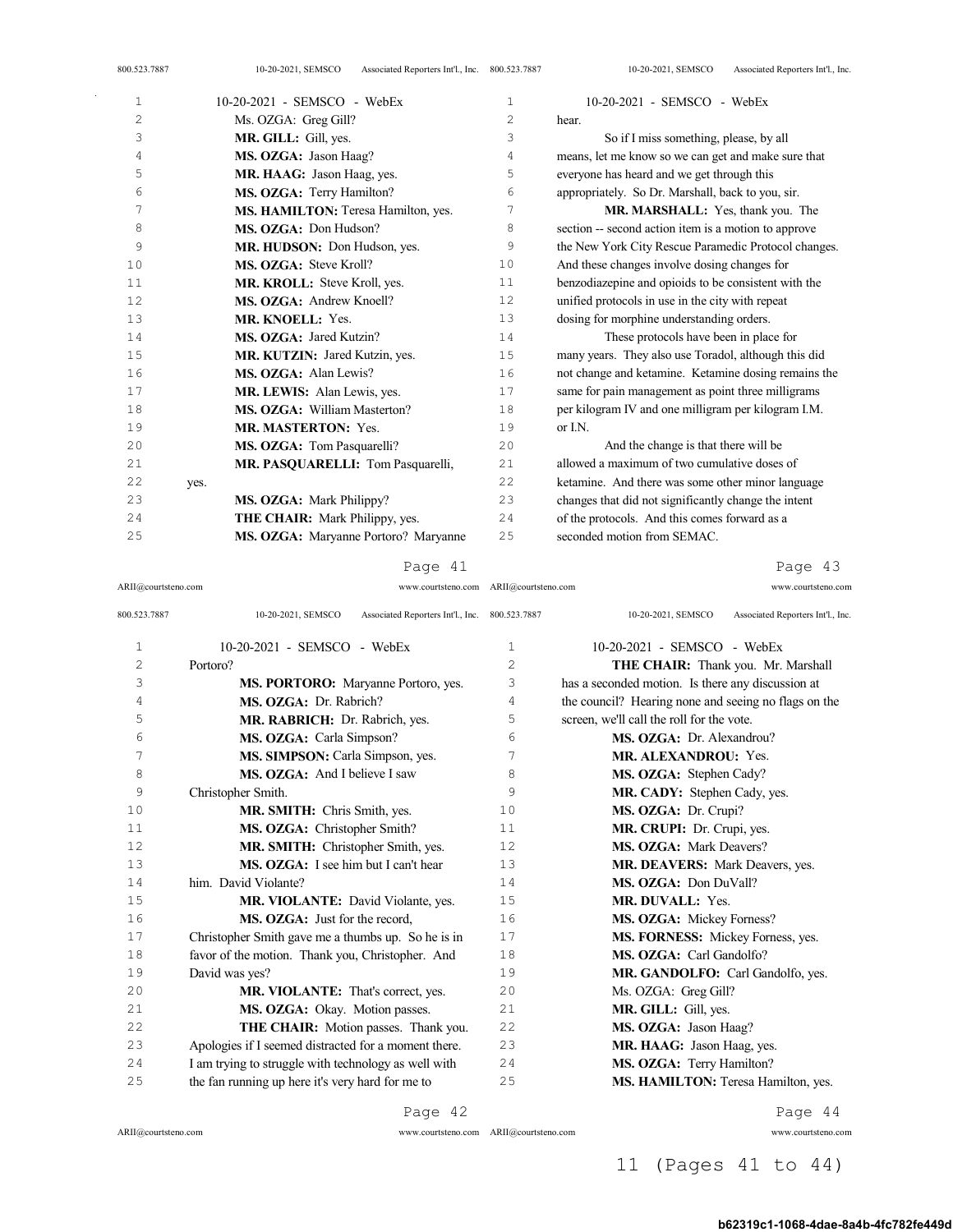| 800.523.7887 | Associated Reporters Int'l., Inc. 800.523.7887<br>10-20-2021, SEMSCO |                | Associated Reporters Int'l., Inc.<br>10-20-2021, SEMSCO |
|--------------|----------------------------------------------------------------------|----------------|---------------------------------------------------------|
| 1            | 10-20-2021 - SEMSCO - WebEx                                          | 1              | 10-20-2021 - SEMSCO - WebEx                             |
| 2            | MS. OZGA: Don Hudson?                                                | $\overline{c}$ | support of SEMSCO in moving this forward to the         |
| 3            | MR. HUDSON: Don Hudson, yes.                                         | 3              | commissioner.                                           |
| 4            | MS. OZGA: Steve Kroll?                                               | 4              | We think that, you know, this is                        |
| 5            | MR. KROLL: Steve Kroll, yes.                                         | 5              | important as we move forward as a State to have a       |
| 6            | MS. OZGA: Andrew Knoell?                                             | 6              | State E.M.S. Medical Director.                          |
| 7            | MR. KNOELL: Andrew Knoell, yes.                                      | 7              | THE CHAIR: Thank you, Dr. Marshall.                     |
| 8            | MS. OZGA: Jared Kutzin?                                              | 8              | This comes forwarded as a seconded motion. Is there     |
| 9            | MR. KUTZIN: Jared Kutzin, yes.                                       | 9              | any discussion?                                         |
| 10           | MS. OZGA: Alan Lewis?                                                | 10             | MR. DUVALL: Donald DuVall.                              |
| 11           | <b>MR. LEWIS:</b> Alan Lewis, yes.                                   | 11             | <b>THE CHAIR:</b> Mr. DuVall, go right                  |
| 12           | MS. OZGA: Michael Masterton?                                         | 12             | ahead, sir.                                             |
| 13           | MR. MASTERTON: Michael Masterton,                                    | 13             | <b>MR. DUVALL:</b> As a provider who works              |
| 14           | yes.                                                                 | 14             | also in Pennsylvania, I've got some reservations        |
| 15           | MS. OZGA: Tom Pasquarelli?                                           | 15             | about a statewide Medical Director. Although I see      |
| 16           | MR. PASQUARELLI: Tom Pasquarelli,                                    | 16             | $\frac{1}{1}$ of $\frac{1}{1}$ .                        |
| 17           | yes.                                                                 | 17             | MR. GREENBERG: Don, can you move                        |
| 18           | MS. OZGA: Mark Philippy?                                             | 18             | closer to the microphone, please?                       |
| 19           | <b>THE CHAIR:</b> Mark Philippy, yes.                                | 19             | MR. DUVALL: Sorry.                                      |
| 20           | MS. OZGA: Maryanne Portoro?                                          | 20             | MR. GREENBERG: Thanks.                                  |
| 21           | MS. PORTORO: Maryanne Portoro, yes.                                  | 21             | <b>MR. DUVALL:</b> Although I see lots of               |

**MS. OZGA:** Dr. Rabrich? 23 MR. RABRICH: Dr. Rabrich, yes. MS. OZGA: Carla Simpson? **MS. SIMPSON:** Carla Simpson, yes.

Page 45

Page 47

| 800.523.7887   | Associated Reporters Int'l., Inc. 800.523.7887<br>10-20-2021, SEMSCO |              | Associated Reporters Int'l., Inc.<br>10-20-2021, SEMSCO |
|----------------|----------------------------------------------------------------------|--------------|---------------------------------------------------------|
| $\mathbf{1}$   | 10-20-2021 - SEMSCO - WebEx                                          | $\mathbf{1}$ | 10-20-2021 - SEMSCO - WebEx                             |
| $\overline{c}$ | MS. OZGA: Carla Simpson?                                             | 2            | There are places in Pennsylvania that                   |
| 3              | MS. SIMPSON: Carla Simpson, yes.                                     | 3            | are far behind New York and the common understanding    |
| 4              | MS. OZGA: Christopher Smith?                                         | 4            | or the common perception is it's because that           |
| 5              | MR. SMITH: Christopher Smith, yes.                                   | 5            | statewide Medical Director is not a fan of things       |
| 6              | MS. OZGA: Thank you. And David                                       | 6            | like R.S.I. or ketamine for analgesia or a number of    |
| 7              | Violante?                                                            | 7            | other issues.                                           |
| 8              | MR. VIOLANTE: David Violante, yes.                                   | 8            | I guess my suggestion would be,                         |
| 9              | MS. OZGA: Motion passes.                                             | 9            | although I'm not directly opposed, it would be tread    |
| 10             | THE CHAIR: Okay. Thank you. Motion                                   | 10           | very lightly because it may not be what we bargained    |
| 11             | passes. And Dr. Marshall, is there a third motion?                   | 11           | for.                                                    |
| 12.            | MR. MARSHALL: Yes, thank you very                                    | 12.          | THE CHAIR: Thank you, Mr. Duvall.                       |
| 13             | much. So we've had the discussion before about                       | 13           | Dr. Rabrich?                                            |
| 14             | having a State E.M.S. Medical Director and Dr. Doynow                | 14           | MR. RABRICH: Sure. Thank you. Dr.                       |
| 15             | mentioned it during his report. And we actually made                 | 15           | Rabrich speaking. So I think it's incredibly            |
| 16             | a motion, and the motion is that SEMAC respectfully                  | 16           | important that we have a State E.M.S. Medical           |
| 17             | requests the commissioner establish the position of                  | 17           | Director. And the reason this is coming from the        |
| 18             | State F.M.S. Medical Director.                                       | 18           | SEMAC and the view of the physicians is that having a   |
| 19             | This E.M.S. physician will report                                    | 19           | physician who is board certified in Emergency Medical   |
| 2.0            | directly to the commissioner, advise the Bureau of                   | 20           | Services, which is a unique subset of skills and        |
| 21             | E.M.S. and trauma, and provide subject matter expert                 | 2.1          | knowledge pertaining to E.M.S.                          |
| 22             | guidance to the State on issues of E.M.S. and pre-                   | 22           | So that the commissioner can get                        |
| 2.3            | hospital care.                                                       | 2.3          | appropriate advice on E.M.S. from an expert in the      |
| 2.4            | And the reason that it's coming to you                               | 24           | field of E.M.S., in the practice of E.M.S., and         |
| 25             | as a seconded motion is because SEMAC would like the                 | 25           | systems. And we've seen throughout the last several     |

Page 46

ARII@courtsteno.com

ARII@courtsteno.com www.courtsteno.com

a whole.

 benefit from a statewide Medical Director, I've also had the opportunity to see how that Medical Director sometimes can hold back the progress of the system as

Page 48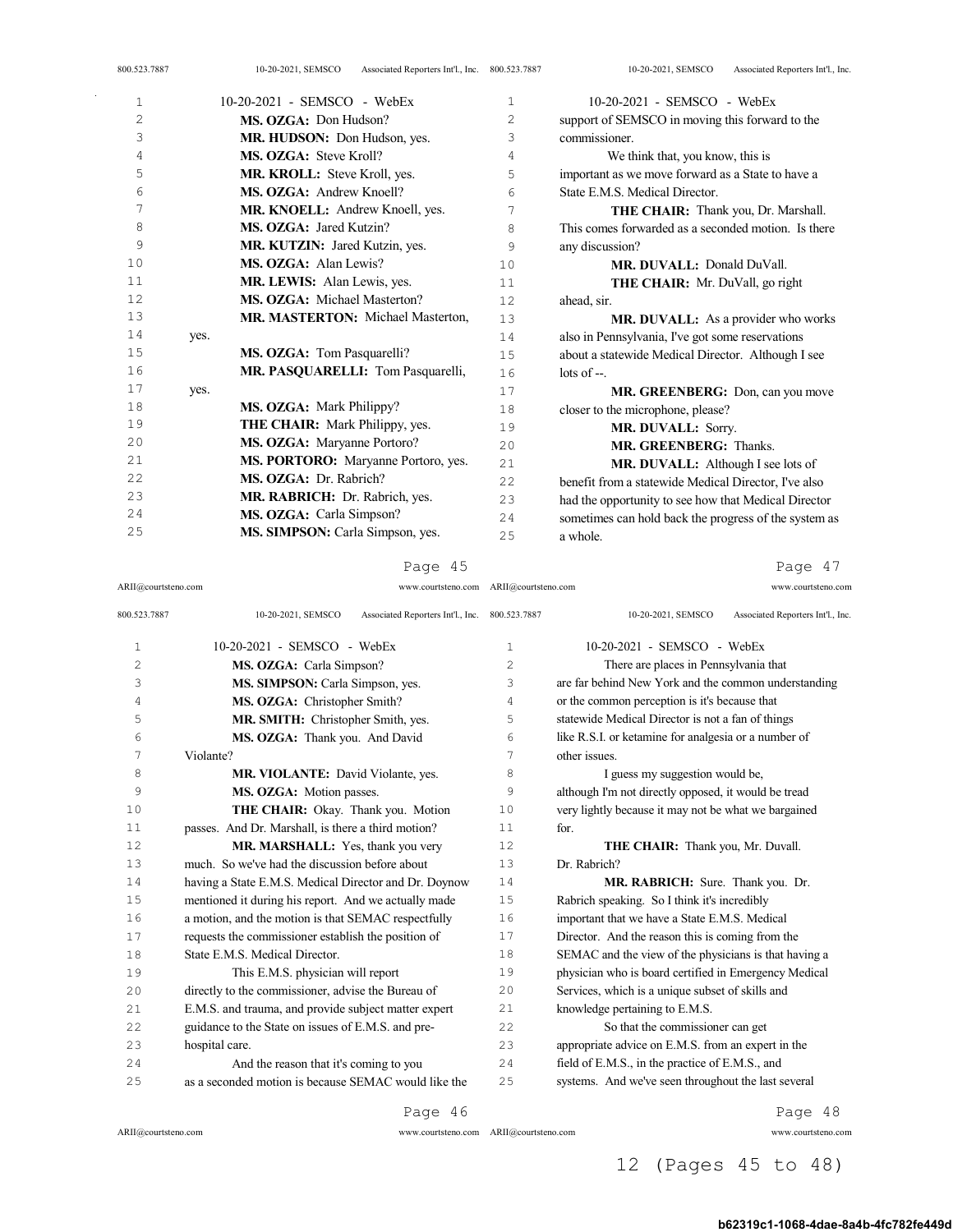| 1  | 10-20-2021 - SEMSCO - WebEx                           | $\mathbf{1}$ | 10-20-2021 - SEMSCO - WebEx                           |
|----|-------------------------------------------------------|--------------|-------------------------------------------------------|
| 2  | years with the complexity of the pandemic and looking | 2            | chosen. I think that'd be wrong. Thank you.           |
| 3  | at things, like, you know, emergency protocols,       | 3            | THE REPORTER: Who was that speaking?                  |
| 4  | altered standard of care, all these things, to have   | 4            | <b>THE CHAIR:</b> That was Alan Lewis and             |
| 5  | someone who is an expert in the practice of E.M.S. to | 5            | Dr. Rabrich with that discussion.                     |
| 6  | be able to provide advice to the commissioner on what | 6            | THE REPORTER: Thank you.                              |
| 7  | the best course of action is for E.M.S. and I         | 7            | <b>THE CHAIR:</b> Is there anyone else who            |
| 8  | believe, and I think most of my physician colleagues  | 8            | wishes to address or discuss the matter? Just as a    |
| 9  | believe is imperative. And I don't see how having a   | 9            | point of information, I was informed at the executive |
| 10 | statewide physician E.M.S. Medical Director would be  | 10           | meeting earlier today that apparently this was a      |
| 11 | a detriment at all.                                   | 11           | position within the state at some time in the past,   |
| 12 | In fact, I think it would advance the                 | 12           | that there had been an E.M.S. Medical Director.       |
| 13 | practice of E.M.S. throughout the State because it    | 13           | So the structure may exist already.                   |
| 14 | would allow someone who is uniquely qualified and     | 14           | We don't know at this point what the qualifications   |
| 15 | trained in E.M.S. to work with some of those local    | 15           | for that at the time were or whether they have        |
| 16 | medical directors who may have, for whatever reason,  | 16           | changed or should change but that has been done in    |
| 17 | opinions about things that are really best practice   | 17           | the past and there apparently were reasons why in the |
| 18 | in E.M.S. about why they don't support them, that     | 18           | past year ensuing eleven or so years, it has not been |
| 19 | would allow that physician to work with those people  | 19           | a thing but.                                          |
| 20 | as well and to provide advice to them so it would go  | 20           | MR. RABRICH: I would submit that, you                 |
| 21 | both ways.                                            | 21           | know, at that time, there was no established board    |
| 22 | Another good example is the recent                    | 22           | certification in E.M.S., so I would think it would    |
| 23 | discussion we've had with blood transfusions. Again,  | 23           | need to be looked at. And obviously, the              |
| 24 | that's where an E.M.S. physician who is an expert on  | 24           | recommendation would be that the commissioner look to |
| 25 | these subject matter and particularly administering   | 25           | the SEMAC and the SEMSCO for advice on how that role  |

ARII@courtsteno.com www.courtsteno.com ARII@courtsteno.com www.courtsteno.com Page 51

| 800.523.7887   | Associated Reporters Int'l., Inc. 800.523.7887<br>10-20-2021, SEMSCO |                | Associated Reporters Int'l., Inc.<br>10-20-2021, SEMSCO |
|----------------|----------------------------------------------------------------------|----------------|---------------------------------------------------------|
| $\mathbf{1}$   | 10-20-2021 - SEMSCO - WebEx                                          | 1              | 10-20-2021 - SEMSCO - WebEx                             |
| $\overline{c}$ | blood in the field could provide advice to the                       | $\overline{c}$ | would be developed.                                     |
| 3              | commissioner. So I think we should support this.                     | 3              | THE CHAIR: Thank you, Dr. Rabrich.                      |
| $\overline{4}$ | Thank you.                                                           | 4              | And one other thing, again, not neither for nor         |
| 5              | THE CHAIR: Question. Thank you, Dr.                                  | 5              | against the motion, only to -- in general a little      |
| 6              | Rabrich. Mr. Lewis?                                                  | 6              | more discussion, because I think this is an important   |
| 7              | MR. MARSHALL: I speak in support of                                  | 7              | topic.                                                  |
| 8              | it. But I -- does the criteria insisted this person                  | 8              | It was suggested to me, well, why                       |
| 9              | chosen would be working in the system regularly.                     | 9              | would the SEMAC chair not be a sufficient position to   |
| 10             | MR. RABRICH: So I think the request                                  | 10             | advise the commissioner and is that not holding that    |
| 11             | is that we ask the commissioner to establish this                    | 11             | role currently? I'd be curious if there's any           |
| 12             | position. The role of this position and how it would                 | 12             | thoughts on that.                                       |
| 13             | be logistically operated, that would have to be                      | 13             | MR. MARSHALL: Yeah. Hi, it's Dr.                        |
| 14             | defined by the by the commissioner and the health                    | 14             | Marshall.                                               |
| 15             | department, I would think.                                           | 15             | THE CHAIR: Dr. Marshall. Thank you.                     |
| 16             | The idea is that, yes, they would be                                 | 16             | MR. MARSHALL: Yeah. So over the                         |
| 17             | intimately involved in the system and ideally have                   | 17             | past, as long as I've been involved in State E.M.S.,    |
| 18             | experience within systems within New York State and                  | 18             | we've had SEMAC, chair of SEMAC, but the                |
| 19             | come from a background where they've worked with                     | 19             | accessibility of the chair of SEMAC to the              |
| 20             | multiple E.M.S. agencies in the State to kind of                     | 20             | commissioner has been limited.                          |
| 21             | promote those -- the needs of the E.M.S. to the                      | 21             | And while we have pushed for there to                   |
| 22             | commissioner.                                                        | 22.2           | be a more formal relationship between the chair of      |
| 23             | MR. LEWIS: I would speak in favor of                                 | 23             | SEMAC and the commissioner for E.M.S. issues, it just   |
| 24             | that. I would be opposed to somebody that is retired                 | 24             | has not happened. And we think that -- or I think       |
| 25             | and out of the system for a couple of years being                    | 25             | that with a position within the Department for a        |
|                | Page 50                                                              |                | Page 52                                                 |

 $\mathrm{ARII}\xspace$  @courtsteno.com

ARII@courtsteno.com www.courtsteno.com

Page 52

# 13 (Pages 49 to 52)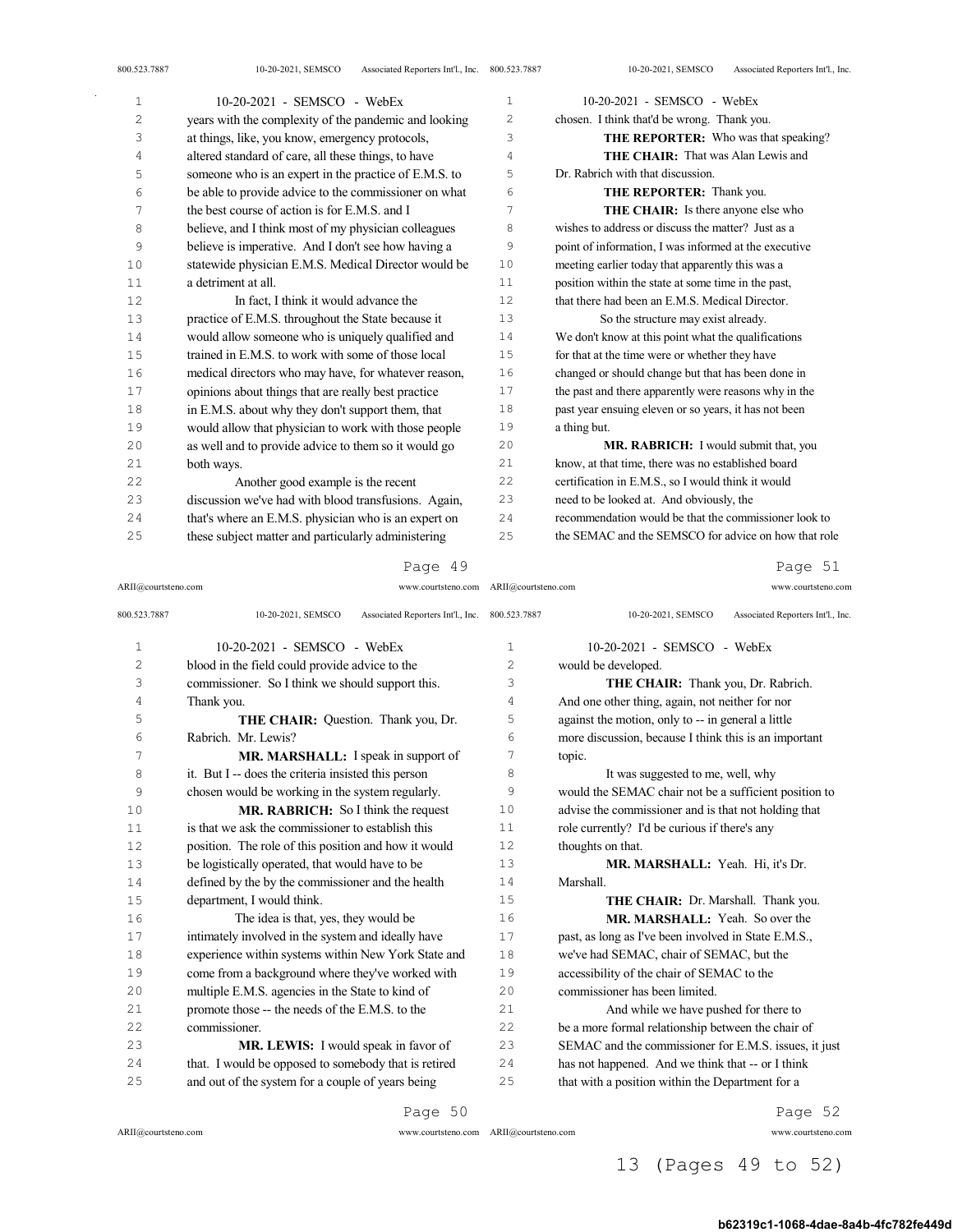|                | 10-20-2021 - SEMSCO - WebEx                          |    | 10-20-2021 - SEMSCO - WebEx                           |
|----------------|------------------------------------------------------|----|-------------------------------------------------------|
| 1              |                                                      | 1  |                                                       |
| $\overline{c}$ | State F.M.S. Medical Director would create that      | 2  | <b>MR. LANGSAM:</b> Not  vote for this,               |
| 3              | official relationship that Dr. Rabrich mentioned     | 3  | if you don't want one.                                |
| 4              | would be so beneficial for our systems. Thank you.   | 4  | <b>THE CHAIR:</b> Okay. So there's no                 |
| 5              | THE CHAIR: Thank you, Dr. Marshall.                  | 5  | necessity for it to be roll called, Dr. Langsam,      |
| 6              | I think I saw a light over here, Mr. Masterton?      | 6  | because it's not a matter that comes under statute or |
| 7              | MR. MASTERTON: Yeah. Mike Masterton.                 | 7  | regulation. Okay. Very well.                          |
| 8              | I support E.M.S. statewide Director, I think it's    | 8  | <b>MR. RABRICH:</b> I think there was a               |
| 9              | about time. Concerns are the same as a Regional      | 9  | question for -- was the SEMSCO going to support it or |
| 10             | Medical Director, is the qualifications and the      | 10 | not. So wouldn't you need a roll call if they were    |
| 11             | selection.                                           | 11 | going to support it, if it wasn't just a SEMAC        |
| 12             | So I think that's something that the                 | 12 | letter?                                               |
| 13             | SEMAC should be heavily involved in, the Bureau of   | 13 | THE CHAIR: Dr. Langsam?                               |
| 14             | E.M.S. as well. But the position as an advisor and   | 14 | MR. LANGSAM: Could you repeat that?                   |
| 15             | assisting, I mean, that's what our system is based   | 15 | <b>THE CHAIR:</b> Yeah. Because it was                |
| 16             | on.                                                  | 16 | coming from SEMAC looking for the SEMSCO's            |
| 17             | The doctors are the conscience of the                | 17 | endorsement and support, the question is not a        |
| 18             | system. So I just hope that the SEMAC and the Bureau | 18 | motion.                                               |
| 19             | have some say in the selection and qualifications as | 19 | $MR$ , LANGSAM: It's -- that's motion                 |
| 20             | well.                                                | 20 | like -- like the minutes, you don't need a roll call  |
| 21             | THE CHAIR: Thank you, Mr. Masterton.                 | 21 | vote for anything other than really affects the       |
| 22             | MR. DOYNOW: It's Don Doynow. If I                    | 22 | public in terms of like protocols and things of that  |
| 23             | can add something.                                   | 23 | type. But if we take more time, have roll call vote,  |
| 24             | <b>THE CHAIR:</b> Yes, Dr. Doynow.                   | 24 | get it over with.                                     |
| 25             | MR. DOYNOW: So I would agree with Dr.                | 25 | THE REPORTER: Who is --?                              |
|                |                                                      |    |                                                       |

## Page 53

ARII@courtsteno.com www.courtsteno.com ARII@courtsteno.com www.courtsteno.com Page 55

| 800.523.7887   | 10-20-2021, SEMSCO<br>Associated Reporters Int'l., Inc. 800.523.7887 |                | 10-20-2021, SEMSCO<br>Associated Reporters Int'l., Inc. |
|----------------|----------------------------------------------------------------------|----------------|---------------------------------------------------------|
| 1              | 10-20-2021 - SEMSCO - WebEx                                          | 1              | 10-20-2021 - SEMSCO - WebEx                             |
| $\overline{c}$ | Marshall being the SEMAC chair. Access to the                        | $\overline{c}$ | THE CHAIR: I think I can speak for                      |
| 3              | commissioner has been limited and now that may very                  | 3              | everyone to agree that that's probably something we     |
| 4              | well change with our new commissioner coming in place                | 4              | can avoid right now. So while I have you on --.         |
| 5              | but I think -- I think actually having a person who                  | 5              | MR. LANGSAM: It's two years since a                     |
| 6              | is appointed by the Health Department would make a                   | 6              | bylaws committee was created both in SEMAC and          |
| 7              | significant difference.                                              | 7              | SEMSCO. I know I'm a member. I don't know who else      |
| 8              | Also, as best as my knowledge, I don't                               | 8              | is a member, but it's time we finish that up.           |
| 9              | believe we ever did have a State F.M.S. Medical                      | 9              | THE CHAIR: I think you are correct,                     |
| 10             | Director. I do recall about twenty-five years ago,                   | 10             | sir. And it was yourself, me and Mr. Kroll, and we      |
| 11             | there was a process looking to have someone apply for                | 11             | got stuck somewhere along Director Greenberg's last     |
| 12             | that position, in fact, they did apply many years                    | 12             | revision, I believe.                                    |
| 13             | ago, but I don't believe it ever, ever occurred.                     | 13             | So not to place the blame on him by                     |
| 14             | I don't know if anybody else recalls                                 | 14             | any stretch, I'm saying, that's where we -- where we    |
| 15             | that going back beyond twenty-five years, but that's                 | 15             | left off. So you are absolutely correct. COVID          |
| 16             | basically what I have to say.                                        | 16             | messed that up and I bear the responsibility. So I      |
| 17             | THE CHAIR: Thank you, Dr. Doynow.                                    | 17             | promise you by the end of my term --.                   |
| 18             | And Dr. Rabrich?                                                     | 18             | MR. LANGSAM: I encourage you to meet                    |
| 19             | MR. RABRICH: So my understanding is                                  | 19             | again.                                                  |
| 20             | that at one time that position was created but it was                | 20             | <b>THE CHAIR:</b> Yes, I promise you, by the            |
| 2.1            | never actually filled.                                               | 2.1            | end of my term, Dr. Langsam, we will revisit that and   |
| 22             | THE CHAIR: Okay. Thank you for the                                   | 22             | thank you for reminding me. Very well.                  |
| 23             | clarification. Any other discussion? Hearing and                     | 23             | So on the matter of the State                           |
| 24             | seeing none, I'll call the question, Ms. Ozga. I'm                   | 24             | Emergency Medical Services council supporting and       |
| 25             | sorry. What -- Dr. Langsam?                                          | 25             | endorsing the SEMAC resolution to the commissioner      |
|                |                                                                      |                |                                                         |

 $\mathrm{ARII}\xspace$  @courtsteno.com

ARII@courtsteno.com www.courtsteno.com

Page 54

Page 56

# 14 (Pages 53 to 56)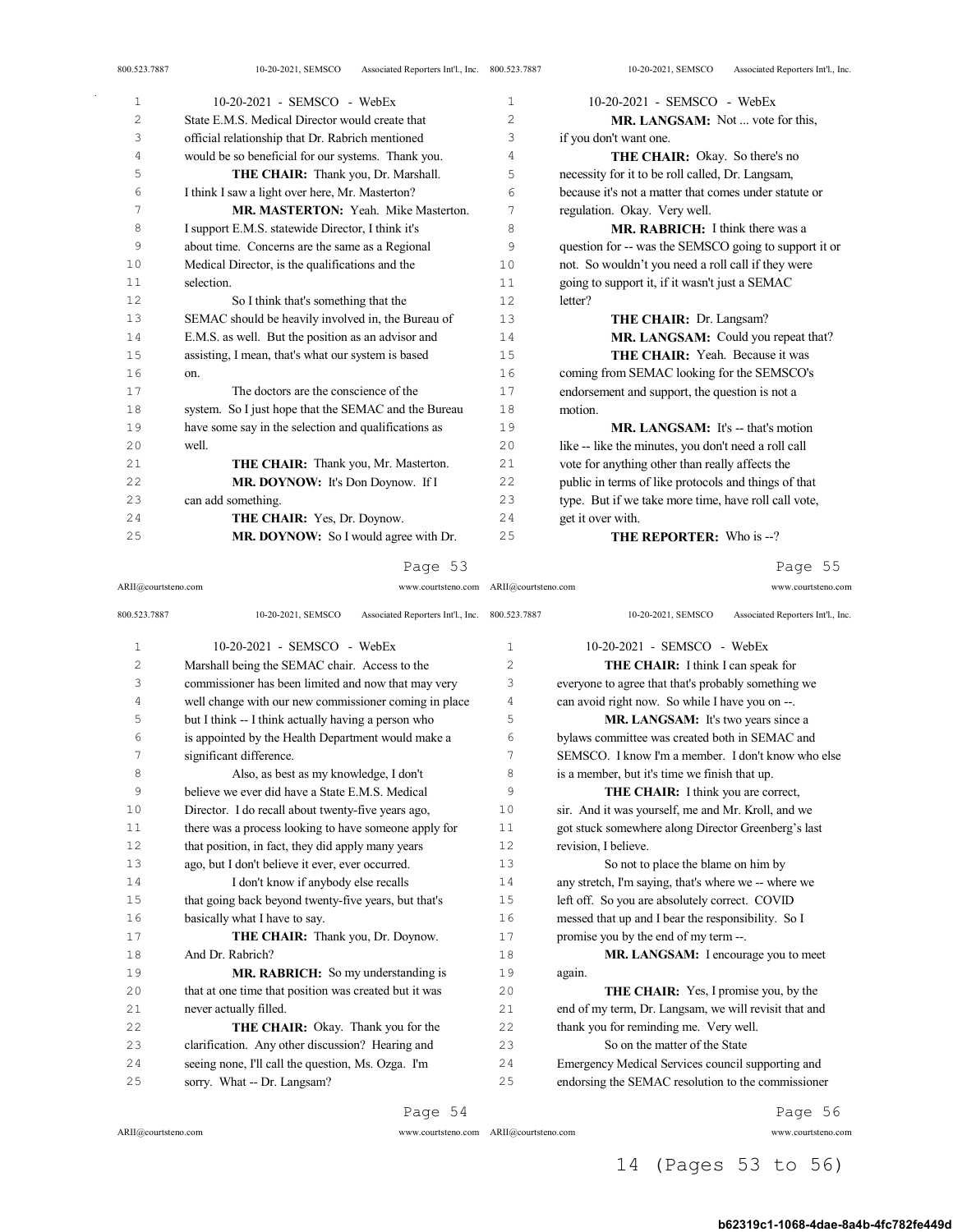| $\mathbf{1}$   | $10-20-2021$ - SEMSCO - WebEx                         | $\mathbf{1}$   | $10-20-2021$ - SEMSCO - WebEx                         |
|----------------|-------------------------------------------------------|----------------|-------------------------------------------------------|
| $\overline{c}$ | for the creation of a E.M.S. Medical Director, as     | $\overline{c}$ | from the operational perspective. And that is the     |
| 3              | outlined on the Boardable proposal on the screen now, | 3              | end of my report.                                     |
| 4              | I asked for a vote of confidence in this matter.      | 4              | THE CHAIR: Very well, Dr. Marshall.                   |
| 5              | Any objections to the support of this                 | 5              | Thank you. Does anyone have anything for Dr.          |
| 6              | body? Are there any abstentions? Very well, the       | 6              | Marshall and the medical standards committee? Very    |
| 7              | matter passes. Thank you. All right. Dr. Marshall,    | 7              | well, hearing nothing. Thank you, Doctor.             |
| 8              | anything else from the medical standards report?      | 8              | Go on quickly with the Executive                      |
| 9              | MR. MARSHALL: Yeah. A few items for                   | 9              | Committee report. Executive Committee met this        |
| 10             | information. One is the B.L.S. eye gel study. We      | 10             | afternoon. There is only three items that I bring to  |
| 11             | have several agencies that are willing to             | 11             | the notice of the council.                            |
| 12             | participate. And as mentioned yesterday, we're        | 12             | One of which I broached earlier and                   |
| 13             | waiting to hear from the commissioner on -- on its    | 13             | that is the use of the Boardable app. As I            |
| 14             | approval or not.                                      | 14             | mentioned, we're going to be encouraging that app be  |
| 15             | So that is pending. But we do have                    | 15             | used moving forward. What I've asked to do with the   |
| 16             | interest from other agencies within the State. There  | 16             | committee heads -- the chairs rather is to ask them   |
| 17             | was a motion that was postponed until the next        | 17             | to put their action items and motions in Boardable as |
| 18             | meeting and this had to do with incorporating         | 18             | soon as reasonably possible.                          |
| 19             | suboxone in E.M.S. and adding it to the E.M.S.        | 19             | For that purpose, we're going to ask a                |
| 20             | formulary.                                            | 20             | member of each committee, a member, not the chair, to |
| 21             | So that motion was postponed, and we                  | 21             | assist the chair with at least keeping tabs of the    |
| 22             | will take that up again in the January meeting. We    | 22             | action items, any motions that come between the time  |
| 23             | also had requested some data so that SEMAC and        | 23             | of those committee meetings and the council.          |
| 24             | medical standards could review information on         | 2.4            | So we can keep track of those things                  |
| 25             | ketamine utilization in the State, pre-hospital       | 25             | ourselves. And we keep ourselves honest as we move    |

ARII@courtsteno.com www.courtsteno.com ARII@courtsteno.com www.courtsteno.com Page 59

| 800.523.7887 | Associated Reporters Int'l., Inc. 800.523.7887<br>10-20-2021, SEMSCO |                | 10-20-2021, SEMSCO<br>Associated Reporters Int'l., Inc. |
|--------------|----------------------------------------------------------------------|----------------|---------------------------------------------------------|
| $\mathbf{1}$ | $10-20-2021$ - SEMSCO - WebEx                                        | 1              | 10-20-2021 - SEMSCO - WebEx                             |
| 2            | pressor use and fluid management in burn patients.                   | $\overline{2}$ | forward. As Dr. Langsam points out, sometimes if we     |
| 3            | We had also talked about the                                         | 3              | don't keep track of those things, they do fall by the   |
| 4            | possibility of getting some trauma systems data and                  | 4              | wayside.                                                |
| 5            | the two specific areas that were mentioned were                      | 5              | So we need to keep ourselves honest                     |
| 6            | pediatric trauma patients going to a pediatric trauma                | 6              | and I'm very hopeful that the Boardable app will        |
| 7            | center and adult major trauma patients going to a                    | 7              | allow us to do that, and to be transparent and          |
| 8            | trauma center as opposed to a community hospital.                    | 8              | collaborative as well. So more on that as we move       |
| 9            | So we'll be working with the                                         | 9              | forward into January.                                   |
| 10           | Department to get that information for review. The                   | 10             | I also ask each of the committee                        |
| 11           | other thing that we discussed at this meeting and the                | 11             | chairs to ask their committees over the last two days   |
| 12           | last meeting was the establishment of a group to                     | 12             | and moving forward into January to collaborate and      |
| 13           | develop statewide disaster protocols.                                | 13             | create a purpose document.                              |
| 14           | These disaster protocols would be                                    | 14             | The purpose document would state what                   |
| 15           | developed and for implementation on the regional                     | 15             | is the committee's mission or purpose and reason for    |
| 16           | level, as we saw during the pandemic, different                      | 16             | existence and what are their deliverables. There are    |
| 17           | regions had, you know, different effects of the                      | 17             | a couple of purposes for this. Number one is to         |
| 18           | pandemic at different times. And so having disaster                  | 18             | allow a succession plan for committee chairs and        |
| 19           | protocols, more general, not just pandemic protocols                 | 19             | committee members as they join the committees to        |
| 20           | that a region could implement with appropriate notice                | 20             | understand what their obligations and expectations      |
| 21           | to the Department.                                                   | 21             | are but also more importantly, so as we start to        |
| 22           | It's something that we're going to be                                | 22             | craft committee memberships, we can give people the     |
| 23           | working on. We do have at least two people on the                    | 23             | opportunity to say I'm very interested in this          |
| 24           | group now and I would request that one or two SEMSCO                 | 24             | because you'll know what's involved and what the        |
| 25           | members join as well. We definitely need your input                  | 25             | commitment is to that committee.                        |
|              |                                                                      |                |                                                         |

Page 58

 $\mathrm{ARII}\xspace$  @courtsteno.com

ARII@courtsteno.com www.courtsteno.com

Page 60

# 15 (Pages 57 to 60)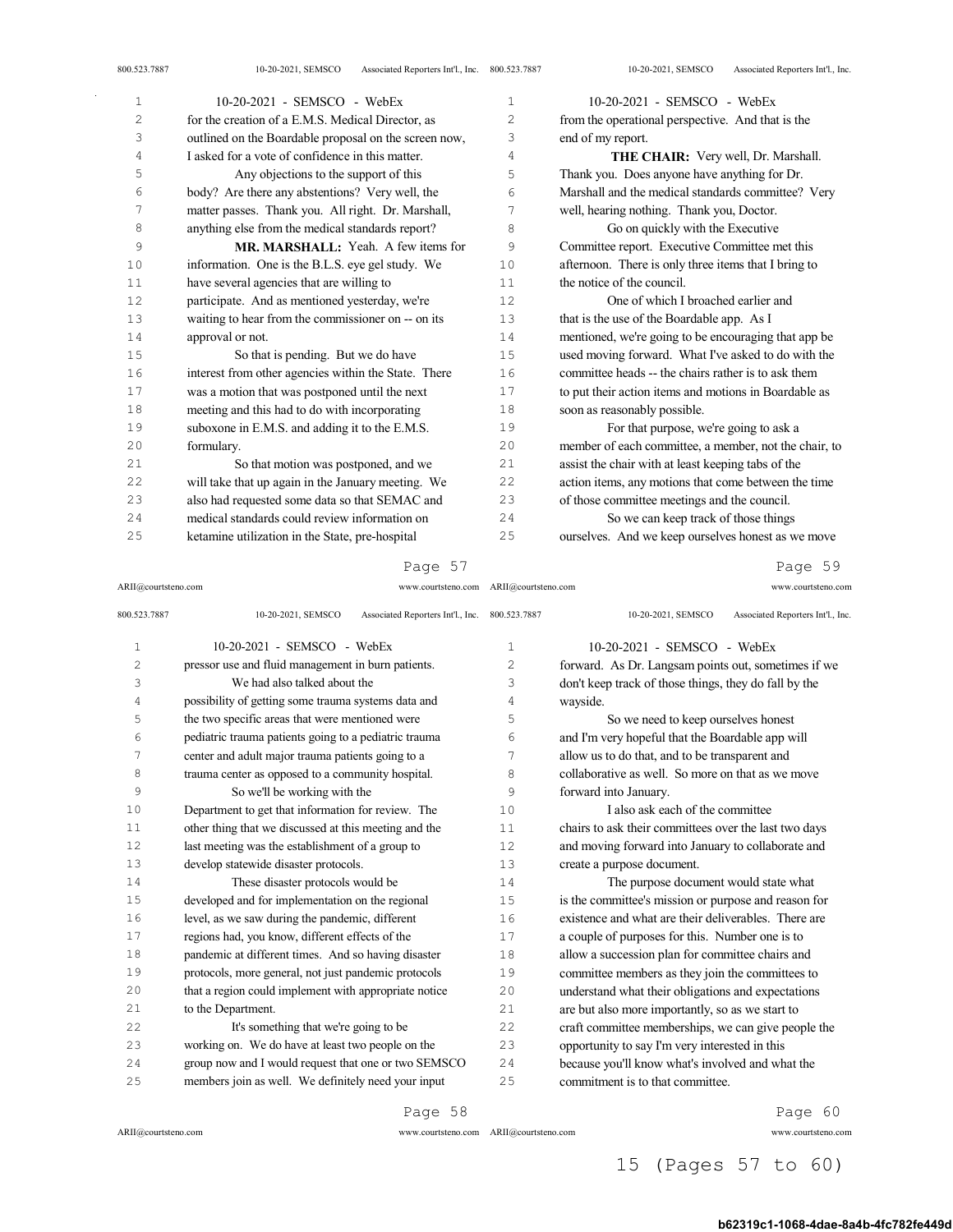| $\mathbf{1}$   | $10-20-2021$ - SEMSCO - WebEx                        | $\mathbf{1}$   | $10-20-2021$ - SEMSCO - WebEx                         |
|----------------|------------------------------------------------------|----------------|-------------------------------------------------------|
| $\overline{c}$ | So that's one of the things that I'm                 | $\overline{2}$ | retention. Bureau staff indicated they would be okay  |
| 3              | hopeful to see as we move toward January as well.    | 3              | with a sixty forty percent C.I.C. split, allowing a   |
| 4              | And then, finally, one of the things that we         | 4              | lead C.I.C. and assistant C.I.C. for each course.     |
| 5              | discussed during  is that our own SEMAC and SEMSCO   | 5              | Training and Ed members were in                       |
| 6              | process for protocol revision and updates, it's kind | 6              | agreement with this as well. Mission statement and    |
| 7              | of falling by the wayside due to the COVID crisis.   | 7              | committee description will be done on Boardable due   |
| 8              | So what we're going to ask as we move                | 8              | to time constraints of the meeting in advance of the  |
| 9              | into January, and we talk with the SEMAC and the     | 9              | next meeting.                                         |
| 10             | doctors that we can try to revise that and -- excuse | 10             | The A.M.T. scope of practice was added                |
| 11             | me, revive that private process. Sorry. I'm having   | 11             | to our agenda for future meetings as well. And then   |
| 12             | a little trouble talking today.                      | 12             | two new policy statements have been posted to the     |
| 13             | Revive that process, so that we can go               | 13             | Bureau site. These were mentioned earlier during the  |
| 14             | back to the once a year protocol updates, making it  | 14             | Directors report, but one is the clinical rotation.   |
| 15             | much easier for us to keep track, the Bureau to keep | 15             | One which modifies from the number of                 |
| 16             | track and the commissioner to keep track. So that we | 16             | hours needed for E.M.T. observation to ten patient    |
| 17             | don't have multiple iterations of various protocols  | 17             | contacts as described earlier could be E.M.S., could  |
| 18             | throughout the year, which I know is a concern.      | 18             | be in urgent care, doctor's office, multiple settings |
| 19             | So as we move into 2022 and hope to                  | 19             | to allow for people to more easily obtain these       |
| 20             | return to some form of normalcy, we will try to get  | 20             | patient care contacts.                                |
| 21             | that process back on track. And that's all I have    | 21             | And then, the distant learning policy                 |
| 22             | for the executive meeting. Any questions for me on   | 22             | which provides definitions of various types of        |
| 23             | that?                                                | 23             | learning such as synchronous, asynchronous,           |
| 24             | All right. Dr. McAvoy had to leave.                  | 24             | distributive, and establishes that two-way            |
| 25             | So I believe Mr. Violante has a report for Training  | 25             | interaction over Zoom or other video programs that's  |

## Page 61

ARII@courtsteno.com www.courtsteno.com ARII@courtsteno.com www.courtsteno.com

Page 63

| 800.523.7887   | Associated Reporters Int'l., Inc. 800.523.7887<br>10-20-2021, SEMSCO |                | 10-20-2021, SEMSCO<br>Associated Reporters Int'l., Inc. |
|----------------|----------------------------------------------------------------------|----------------|---------------------------------------------------------|
| $\mathbf{1}$   | 10-20-2021 - SEMSCO - WebEx                                          | $\mathbf{1}$   | $10-20-2021$ - SEMSCO - WebEx                           |
| $\overline{c}$ | and Ed. Is that correct? Dr. Rabrich, I'm sorry.                     | $\overline{c}$ | considered synchronous, as though the same as if you    |
| 3              | See, I almost did it. I almost did. All right. Dr.                   | 3              | were in person.                                         |
| 4              | Rabrich, thank you.                                                  | 4              | There is -- was also some discussion                    |
| 5              | MR. RABRICH: Thank you. Rabrich                                      | 5              | during our meeting about looking at things like         |
| 6              | speaking. Yes, so I have a report on behalf of Dr.                   | 6              | augmented reality and virtual reality, and where        |
| 7              | McAvoy for Training and Ed. Several retirements of                   | 7              | those fit in and, you know, potential changes in the    |
| 8              | the Bureau are upcoming. This may affect some                        | 8              | future to the policy to incorporate those advances of   |
| 9              | educational activities towards the end of the year,                  | 9              | those technologies as well. And that's the report       |
| 10             | but we're hoping that people don't retire that                       | 1 <sub>0</sub> | for Training and Ed.                                    |
| 11             | quickly so. But they are well deserved retirements                   | 11             | THE CHAIR: Thank you, Dr. Rabrich. I                    |
| 12             | coming so.                                                           | 12             | think the idea of bringing in those additional          |
| 13             | The next item is there will be a                                     | 13             | technologies is really exciting. There is a lot to      |
| 14             | C.I.U., a Certified Instructor Update, that will be                  | 14             | learn there and a lot to engage. So as those            |
| 1.5            | offered as a precon at vital signs. Again it's a                     | 15             | technologies advance, it's really interesting.          |
| 16             | hybrid fashion. We encourage instructors to take                     | 16             | All right. Anyone have anything for                     |
| 17             | advantage of this at vital signs.                                    | 17             | Dr. Rabrich from the Training and Ed Committee?         |
| 18             | All course sponsors have been sent a                                 | 18             | Questions? All right. Hearing none, Mr. Kroll, with     |
| 19             | short form for sponsorship renewal. Those are due                    | 19             | finance.                                                |
| 20             | before the end of the year 12/31. If you did not                     | 20             | <b>MR. KROLL:</b> The finance committee did             |
| 2.1            | receive a form for completion, please contact the                    | 21             | not meet yesterday due to time constraints and we'll    |
| 2.2            | Bureau and instructor email box has been established                 | 22             | be meeting via Zoom. Sometime in the next week or so    |
| 23             | for all audits, instructor paperwork, etcetera, and                  | 23             | we'll be sending out a board, a SurveyMonkey to get     |
| 24             | that's E.M.S.instructors@health.ny.gov.                              | 24             | everybody's date.                                       |
| 25             | There was a  discussion on C.L.C.                                    | 25             | So we have no seconded motions to                       |
|                |                                                                      |                |                                                         |

Page 62

 $\mathrm{ARII}\xspace$  @courtsteno.com

ARII@courtsteno.com www.courtsteno.com

Page 64

# 16 (Pages 61 to 64)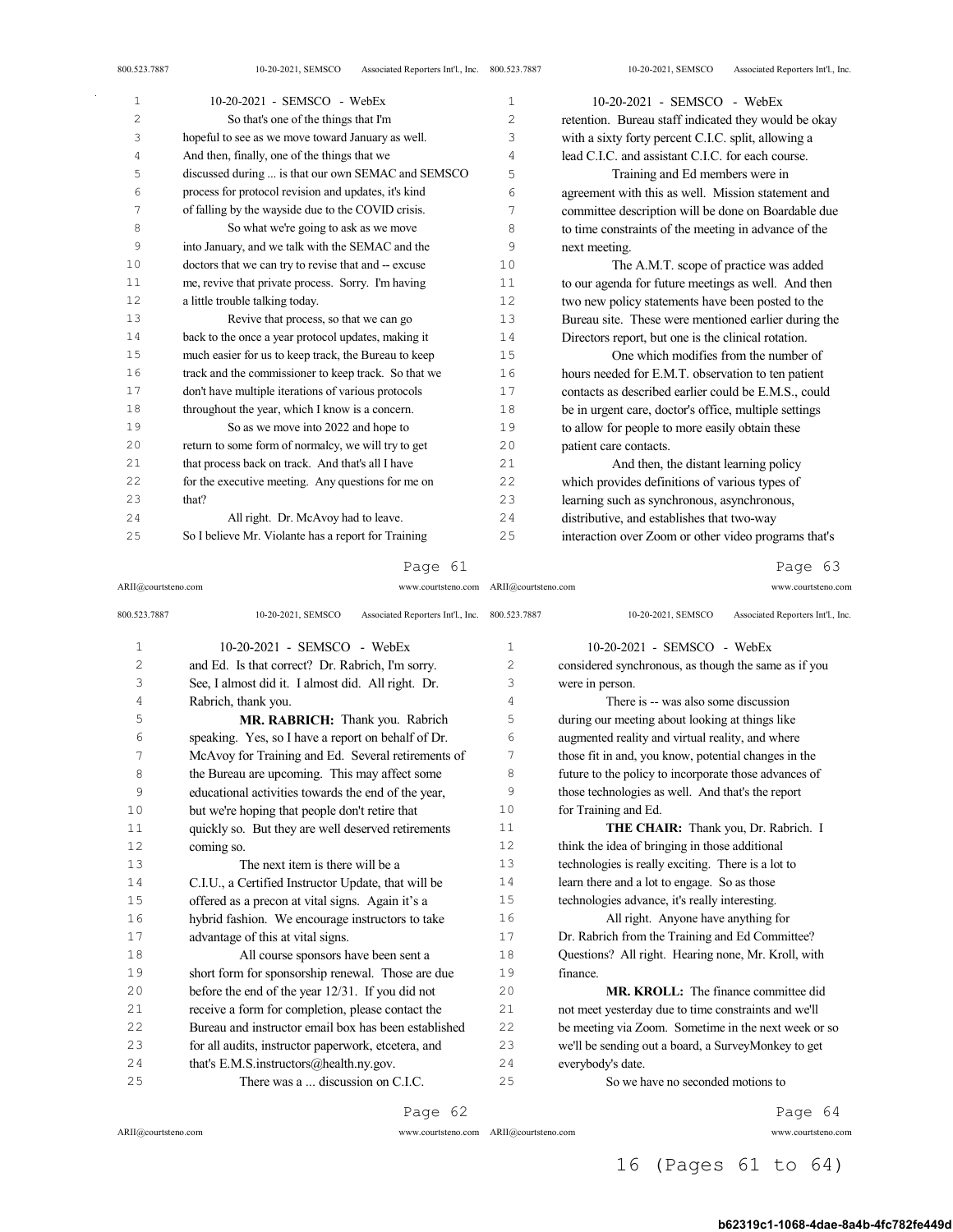| 1  | 10-20-2021 - SEMSCO - WebEx                           | 1   | 10-20-2021 - SEMSCO - WebEx                           |
|----|-------------------------------------------------------|-----|-------------------------------------------------------|
| 2  | bring forward today. Two items to report on, number   | 2   | C.O.N. action items as a synopsis that they have four |
| 3  | one, the educational cost survey is ready to go out.  | 3   | active items, seven appeals, five C.O.N.s, six        |
| 4  | It has been finalized and developed. It's going to    | 4   | C.O.N.s pending. About thirteen municipal             |
| 5  | go to co-sponsors to measure the actual cost of       | 5   | declarations, six conversions, only one closure and   |
| 6  | putting on certification classes.                     | 6   | several B.L.S.F.R.'s the report for that is on        |
| 7  | At this point, we're waiting for the                  | 7   | Boardable.                                            |
| 8  | Bureau to be able to put the survey out to the        | 8   | One of the concerns of the System                     |
| 9  | program agencies and to the co-sponsors so they can   | 9   | Committee is the interest in the Executive Order to   |
| 10 | fill it out and get it returned.                      | 10  | have hospitals hire E.M.S. providers, but that might  |
| 11 | Second of all, the Finance Committee                  | 11  | actually deplete providers from the street and so     |
| 12 | is working on fiscal sustainability of E.M.S.         | 12  | that was a concern of the committee.                  |
| 13 | Project, which is basically talking about the         | 13  | We did have a presentation from                       |
| 14 | different types of financing for E.M.S. in New York   | 14  | Michael Benenati, from the Lagrange Fire District in  |
| 15 | State and basically producing a monograph or a paper  | 15  | Dutchess County, and his presentation was on the      |
| 16 | that talks about how it works and things that need to | 16  | E.M.S. system in crisis in New York State. He talked  |
| 17 | be looked at for improvement that will work into the  | 17  | about many items. It was a very comprehensive report  |
| 18 | chairs comments about the difficulties we're having   | 18  | poor coverage, lack of ambulances, stagnant           |
| 19 | as a system the work at the E.M.S. innovation         | 19  | reimbursement, hospital diversions and increasing     |
| 20 | subcommittee.                                         | 20  | waiting times.                                        |
| 21 | All -- this will weave together, and                  | 2.1 | We talked about a little history of                   |
| 22 | so we'll be working on that at the next meeting and   | 22  | E.M.S. going forward from the volunteer model into    |
| 23 | presenting whatever progress we have at the January   | 23  | where it is today and that that landscape is and has  |
| 24 | meeting. Thank you.                                   | 24  | been changing.                                        |
| 25 | <b>THE CHAIR:</b> Okay. Thank you, Mr.                | 25  | We talked about some of the potential                 |

ARII@courtsteno.com www.courtsteno.com ARII@courtsteno.com www.courtsteno.com Page 67

| 800.523.7887 | Associated Reporters Int'l., Inc. 800.523.7887<br>10-20-2021, SEMSCO |                | Associated Reporters Int'l., Inc.<br>10-20-2021, SEMSCO |
|--------------|----------------------------------------------------------------------|----------------|---------------------------------------------------------|
| $\mathbf{1}$ | 10-20-2021 - SEMSCO - WebEx                                          | $\mathbf{1}$   | $10-20-2021$ - SEMSCO - WebEx                           |
| 2            | Kroll. Any questions for Mr. Kroll with the Finance                  | $\overline{c}$ | solutions, including looking at the E.M.S. Agenda       |
| 3            | Committee? All right. Hearing none, E.M.S.                           | 3              | 2050, data collection standards for agencies, E.M.S.    |
| 4            | systems., Mr. Violante?                                              | 4              | performance and validation report cards, B.L.S.         |
| 5            | MR. VIOLANTE: All right. Thank you.                                  | 5              | agency adjuncts being used by all agencies.             |
| 6            | I will be reporting for Patty Bashaw. I am not Patty                 | 6              | There is a discussion of a white paper                  |
| 7            | Bashaw. I will do my best to play her on T.V.                        | 7              | and fact sheets to go out. And that the idea to fix     |
| 8            | So the systems committee met and                                     | 8              | all of this will come with funding and money, and       |
| 9            | worked a bit on the mission statement and the                        | 9              | more money and funding, but in a very collaborative     |
| 10           | discussion about that ensued about doing more than                   | 10             | process, with shared solutions, with legislators and    |
| 11           | just C.O.N. review processes and expanding it out to                 | 11             | all service types.                                      |
| 12           | system development, mutual aid processes, hospital                   | 12             | We strongly urge everybody to review                    |
| 13           | diversion processes, and any initiatives that would                  | 13             | and view the recording from the systems committee on    |
| 14           | potentially impact the services of organizations to                  | 14             | Mike's presentation. He will make it available to       |
| 15           | be an advocate for best clinical care and processes.                 | 15             | folks, and that information will be up there as well.   |
| 16           | These would include things such as                                   | 16             | Some of the further discussion was                      |
| 17           | staffing and workforce issues. We also will look at                  | 17             | that we truly need to come together as E.M.S., as a     |
| 18           | system sustainability models and heard from the State                | 18             | single and loud voice, and that everybody, we as        |
| 19           | about looking at policy 0606 and tightening it up to                 | 19             | leaders specifically have to go back to our areas and   |
| 20           | let us say what we mean it to say.                                   | 20             | talk with this to everybody, to our public officials,   |
| 21           | And so an overhaul of 0606 may be                                    | 21             | to our legislators, to the public, to other agencies,   |
| 22           | coming. If any individual regions have suggestions,                  | 22             | we have to talk about reimbursement rates, and we       |
| 23           | please bring them to Director Ryan Greenberg and/or                  | 23             | must ourselves do more.                                 |
| 24           | Deputy Director Steve Dziura and/or the committee.                   | 24             | There is a scheduled virtual meeting                    |
| 25           | Unit Chief Dana Jonas reported on                                    | 25             | that will occur after Vital Signs of the committee to   |
|              |                                                                      |                |                                                         |

Page 66

 $\mathrm{ARII}\xspace$  @courtsteno.com

ARII@courtsteno.com www.courtsteno.com

Page 68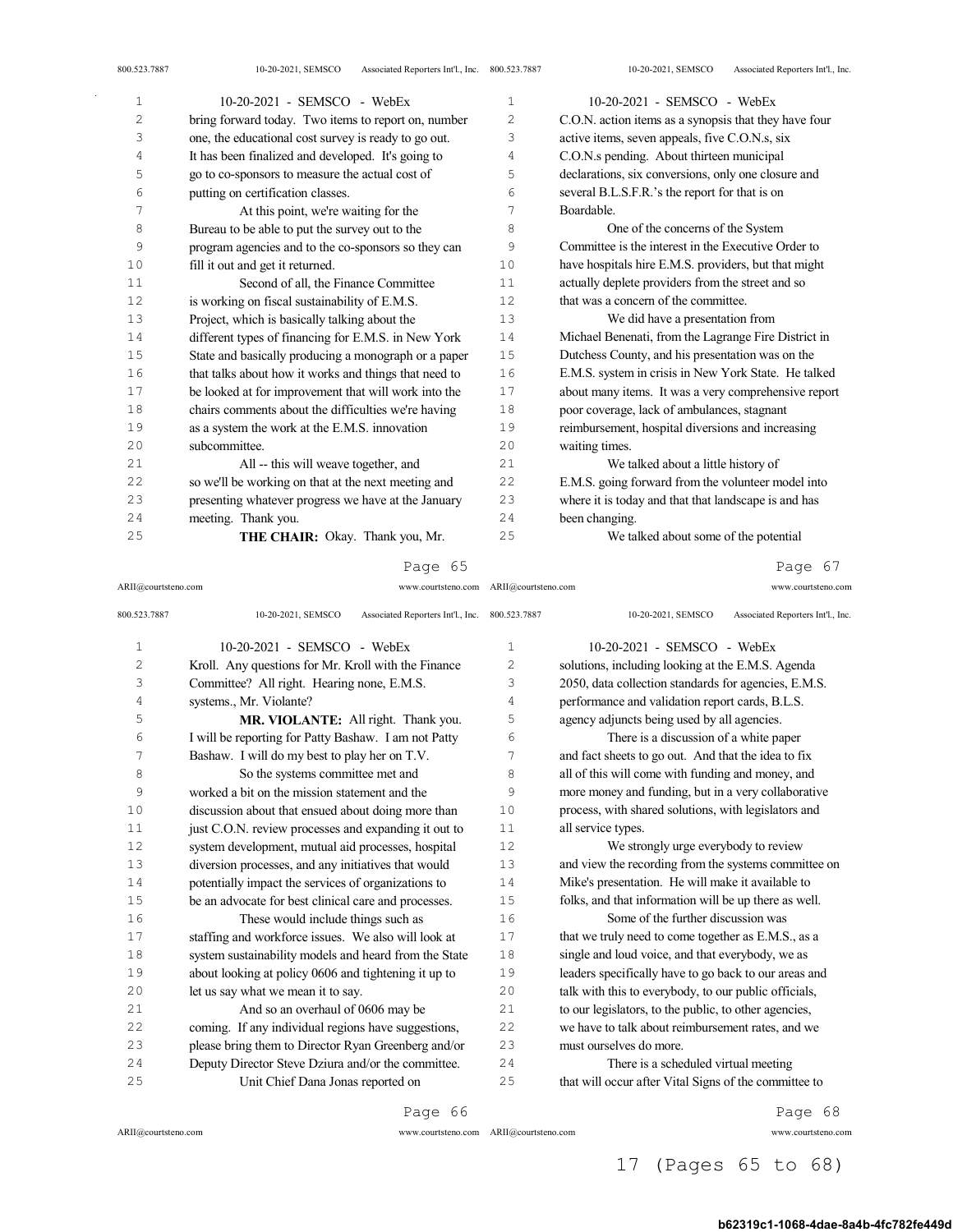| 10-20-2021 - SEMSCO - WebEx                           | $\mathbf{1}$   | 10-20-2021 - SEMSCO - WebEx                           |
|-------------------------------------------------------|----------------|-------------------------------------------------------|
| start working on these. And the committee created a   | $\overline{c}$ | back some of the regional studies, and I say at a     |
| tag with Mike Benenati as a non-member chair to begin | 3              | county level, but even if it's at a smaller level,    |
| this work.                                            | 4              | just to collect those and have them in a centralized  |
| And so we look very much forward to                   | 5              | place. I think it would be really nice.               |
| the work of everybody on that tag as well as the      | 6              | THE CHAIR: That's an excellent point.                 |
| change in what the committee is looking at as well.   | 7              | Thank you. Any other questions or comments for        |
| That's the end of my report, if you have any          | 8              | systems. All right. Moving on. Dr. Greenberg?         |
| questions.                                            | 9              | MR. GREENBERG: I just wanted to say                   |
| THE CHAIR: Thank you, Mr. Violante.                   | 10             | thanks to Chief for coming and talking. Mike, who is  |
| Anyone have any questions for David or for the        | 11             | here with us today. It was extremely well put         |
| systems? I'm commenting on the report, I'd like to    | 12             | together. We look forward to, I think -- I think the  |
| point out as deputy -- excuse me, Unit Chief Jonas    | 13             | chairman, kind of voluntold you to be the chair of    |
| had pointed out to me, it's kind of interest that in  | 14             | the tag. But we were excited to have you as part of   |
| the municipal declarations that David mentioned,      | 15             | it, and just wanted to give you a second if you want  |
| there is a fair number of these that are county       | 16             | to say anything else on that one.                     |
| governments. And I think it's interesting that to     | 17             | MR. BENENATI: No, thank you. I                        |
| see county level engagement as we talk about engaging | 18             | appreciate or appreciate the opportunity to bring the |
| various stakeholders.                                 | 19             | topics to the table. My goal is to make sure that we  |
| So something to watch, and to keep in                 | 20             | continue to deliver E.M.S. in the State, so that      |
| mind as we start to engage different levels of        | 21             | every person gets the appropriate level of care in a  |
| government and different stakeholders in these        | 22.2           | reasonable amount of time and I hope that we can do   |
| processes. So Director Greenberg.                     | 2.3            | it on a collaborative basis.                          |
| MR. GREENBERG: I think we've seen a                   | 2.4            | So thank you very much, thanks to the                 |
| series of additional counties doing studies and       | 25             | chairman and the Director for their support and       |
|                                                       |                |                                                       |

ARII@courtsteno.com www.courtsteno.com ARII@courtsteno.com www.courtsteno.com

Page 71

| 800.523.7887   | Associated Reporters Int'l., Inc. 800.523.7887<br>10-20-2021, SEMSCO |                | 10-20-2021, SEMSCO<br>Associated Reporters Int'l., Inc. |
|----------------|----------------------------------------------------------------------|----------------|---------------------------------------------------------|
| 1              | 10-20-2021 - SEMSCO - WebEx                                          | $\mathbf{1}$   | 10-20-2021 - SEMSCO - WebEx                             |
| $\overline{c}$ | looking and many who have asked about more                           | $\overline{c}$ | allowing me to come today. Thank you.                   |
| 3              | information to myself and to Dana related to well                    | 3              | THE CHAIR: Thank you very much, Chief                   |
| 4              | what does it mean if we get a C.O.N., do we have to -                | 4              | and Director.                                           |
| 5              | - you know, run a full service, can we run a modified                | 5              | THE REPORTER: I'm sorry. This is                        |
| 6              | service, can we support the system, can we then                      | 6              | Janet. Who was that speaking?                           |
| 7              | contract with maybe a commercial, but a commercial                   | 7              | MR. BENENATI: I'm sorry. Michael                        |
| 8              | that can operate, you know, county wide.                             | 8              | Benenati.                                               |
| 9              | So it's really been a variety of some                                | 9              | THE REPORTER: Thank you.                                |
| 10             | really good questions, I think, in thinking outside                  | 10             | THE CHAIR: Okay. Moving on with our                     |
| 11             | the box from some of those dynamics. And it'll be                    | 11             | reports. Legislative, Mr. Lewis.                        |
| 12             | interesting to see kind of where that goes.                          | 12             | MR. LEWIS: Thank you, Mr. Chairman.                     |
| 13             | I think one of the asks that I would                                 | 13             | Our committee met this morning. We have just a few      |
| 14             | have for the council is, if your county has done any                 | 14             | things. We have no motions to come before the group.    |
| 15             | type of study in the past twenty years, since we seem                | 15             | That was, as some of you may know, there are hundreds   |
| 16             | to have a theme yesterday of the studies don't seem                  | 16             | of E.M.S. bills that have been passed by the Senate     |
| 17             | to change, but if they've done a study in the past                   | 17             | and the House that are before the governor.             |
| 18             | twenty years, if they can forward that to me at the                  | 18             | She has until the end of the year to                    |
| 19             | Bureau, I'd be curious to see some of these studies,                 | 19             | sign them or not. Just a couple of those are            |
| 20             | maybe get them in a collective location, and allow                   | 20             | important to E.M.S. One of the bills that we talked     |
| 21             | people to kind of see what some of the studies are                   | 21             | about this morning that we were hoping would be         |
| 22             | showing without having to do yet another study, that                 | 22             | signed, we find out has been signed. It has to do       |
| 23             | would often seem to show the same thing.                             | 23             | with First Responder and Communication Bill, has a      |
| 24             | So if that is something that maybe the                               | 24             | lot to do with 911 dispatchers and some advanced        |
| 25             | State Council can take as a takeaway to help bring                   | 25             | training for them.                                      |
|                |                                                                      |                |                                                         |

Page 70

ARII@courtsteno.com www.courtsteno.com

Page 72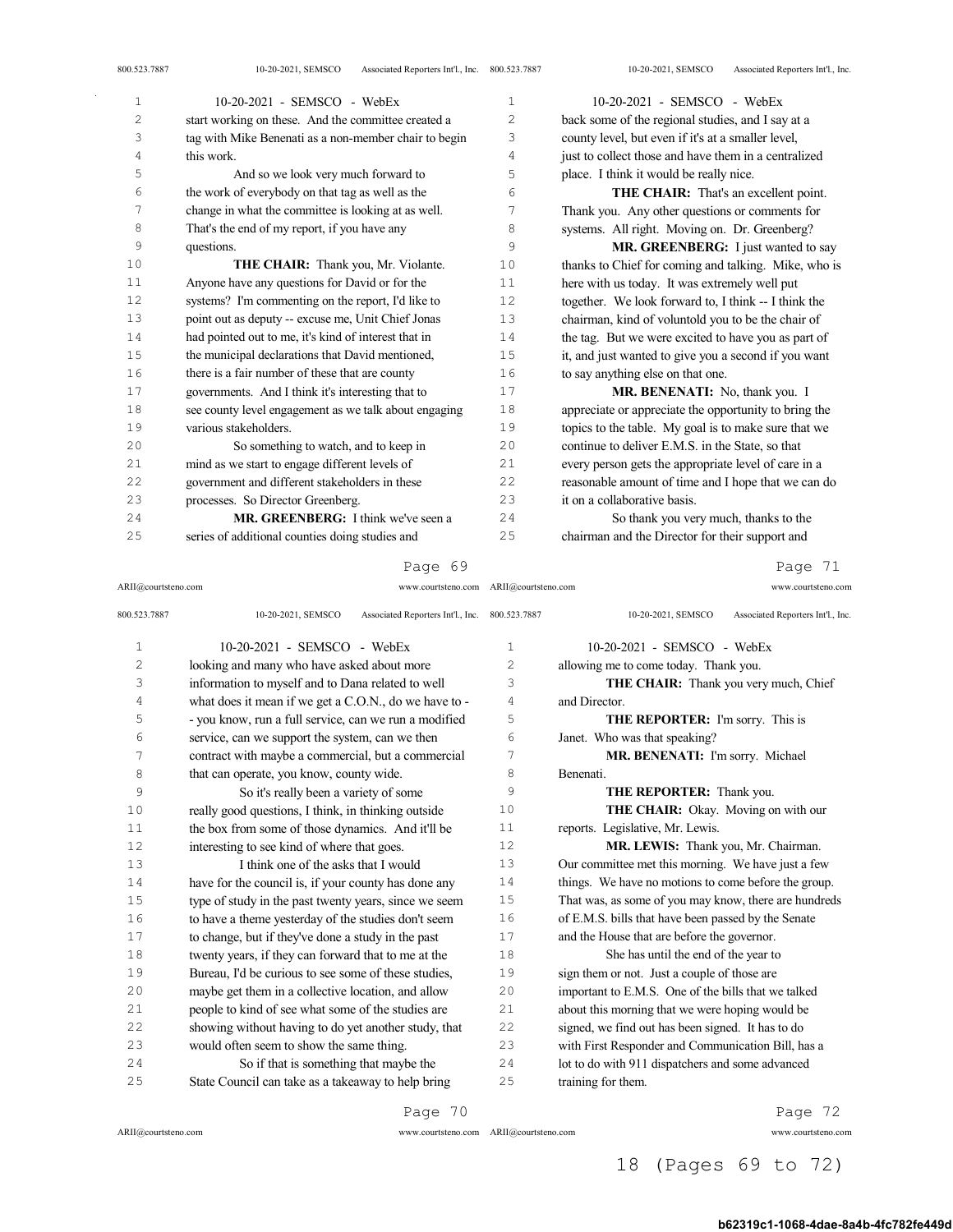ARII@courtsteno.com

| 1  | 10-20-2021 - SEMSCO - WebEx                           | $\mathbf{1}$   | 10-20-2021 - SEMSCO - WebEx                           |
|----|-------------------------------------------------------|----------------|-------------------------------------------------------|
| 2  | Some are E.M.T.s or maybe some are                    | $\overline{c}$ | the Federal Government that travels through agent,    |
| 3  | paramedics, but I think there is additional training  | 3              | through the States, to the agencies.                  |
| 4  | to help them was psych patients and other types of    | 4              | A increase in what is paid for caring                 |
| 5  | issues that they most often don't get. That bill is   | 5              | for people that are during COVID-19. So a temporary   |
| 6  | A 7366 and S 7121. We certainly embrace that bill,    | 6              | Medicare payment increase. And lastly, that Congress  |
| 7  | and we're encouraged that it will be more helpful to  | 7              | hold hearings on the E.M.S. workforce shortage.       |
| 8  | those in the front line, if you will, helping those   | 8              | So this is out there. For many                        |
| 9  | on the phone until E.M.S. arrives, and that's really  | 9              | E.M.T., there are some copies of the letter at the    |
| 10 | what it's all about.                                  | 10             | table in front or you get a copy from me and it's     |
| 11 | We are developing our mission                         | 11             | also probably available on the internet if you just   |
| 12 | statement. I did put a draft on Boardable. It's up.   | 12             | search for it.                                        |
| 13 | I ask that people take a look at that. If they have   | 13             | The second thing that I'll mention and                |
| 14 | suggestions, it's something I started as a draft, can | 14             | that's something that NYSVARA has been working on.    |
| 15 | be added to or deleted from.                          | 15             | And NYSVARA has been collaborating with Onion         |
| 16 | As soon as you can, just send me a                    | 16             | very closely this year, on many, many legislative     |
| 17 | note. We also did talk about E.M.S., basic E.M.T.s    | 17             | matters. This is one of them.                         |
| 18 | vaccinating. As you will remember, there was a time   | 18             | We're entering a new budget season                    |
| 19 | when E.M.T.s were precluded from vaccinating, now     | 19             | here in New York State and NYSVARA has expressed that |
| 20 | they are with an executive order providing that       | 20             | we go back to 2017 when the Medicaid rate adequacy    |
| 21 | service.                                              | 2.1            | study was completed by the Department of Health that  |
| 22 | We're just --  Godfried brought a                     | 22             | showed Medicaid pays far less than the cost of        |
| 23 | bill forward. It's in kind of a hiatus right now and  | 23             | service for an E.M.S. agency to transport a patient   |
| 24 | I'm not sure whether it will come forward or not.     | 24             | to the hospital.                                      |
| 25 | But if it does, we'll support it because E.M.T.s are  | 25             | And so highlighting that the budget                   |

## Page 73

ARII@courtsteno.com www.courtsteno.com

Page 75

| 800.523.7887   | Associated Reporters Int'l., Inc.<br>10-20-2021, SEMSCO | 800.523.7887   | Associated Reporters Int'l., Inc.<br>10-20-2021, SEMSCO |
|----------------|---------------------------------------------------------|----------------|---------------------------------------------------------|
| 1              | 10-20-2021 - SEMSCO - WebEx                             | $\mathbf{1}$   | 10-20-2021 - SEMSCO - WebEx                             |
| $\overline{c}$ | valuable to us and they're highly qualified to          | $\overline{c}$ | for the next fiscal year is another opportunity for     |
| 3              | provide vaccinations. So we support that.               | 3              | the legislature, for the executive, to address the      |
| 4              | And Steve Kroll had a couple things                     | 4              | shortfall in cost for every Medicaid transport, as      |
| 5              | from  might ask him to talk about for a few             | 5              | well as the fact that E.M.S. training funds for         |
| 6              | minutes. Thanks, Steve.                                 | 6              | reimbursement for somebody who has taken a training     |
| 7              | MR. KROLL: Thank you, Al. Two                           | 7              | course have been at the same level for many years and   |
| 8              | things. First, the American Ambulance Association       | 8              | so the cost of delivering that service continues to     |
| 9              | and the N.A.E.M.T. have been working collaboratively    | 9              | increase each year.                                     |
| 10             | on the workforce crisis at the federal level.           | 10             | But the amount that is put forward to                   |
| 11             | Many of you may have seen that the                      | 11             | reimburse the co-sponsor has been frozen at seven       |
| 12             | American Ambulance Association did a 2021 workforce     | 12             | hundred or so for a long time. And of course, that's    |
| 13             | retention survey, and that that result is out in        | 13             | something the finance committee is working on is that   |
| 14             | public, and the results were startling about the        | 14             | cost study.                                             |
| 15             | extreme turnover in Emergency Medical Services jobs     | 15             | So that's a message that's out there.                   |
| 16             | right now.                                              | 16             | We wanted to share with everybody and thank you very    |
| 17             | With that as a backdrop, N.A.E.M.T.                     | 17             | much.                                                   |
| 18             | and the American Ambulance Association have written     | 18             | <b>MR. LEWIS:</b> Unless there's questions,             |
| 19             | to the United States Congress and asked them to do      | 19             | the end of my report, Mr. Chairman.                     |
| 2.0            | and basically declared a E.M.S. workforce crisis and    | 20             | THE CHAIR: Thank you, Mr. Lewis, Mr.                    |
| 21             | asked for the federal government to make a priority     | 21             | Kroll. Any questions for legislative committee, Al      |
| 2.2.           | E.M.S. training funding for local communities to        | 22.2           | Lewis? I have a question related to one of the          |
| 23             | train additional people.                                | 23             | things you reported on it. It's actually for the        |
| 2.4            | A funding for a paramedic and E.M.T.                    | 2.4            | Director, triggered a thought in my head.               |
| 25             | direct pay bump. So salary enhancements paid for by     | 25             | So with the vaccination capabilities                    |
|                | Page 74                                                 |                | Page 76                                                 |

ARII@courtsteno.com www.courtsteno.com

Page 76

19 (Pages 73 to 76)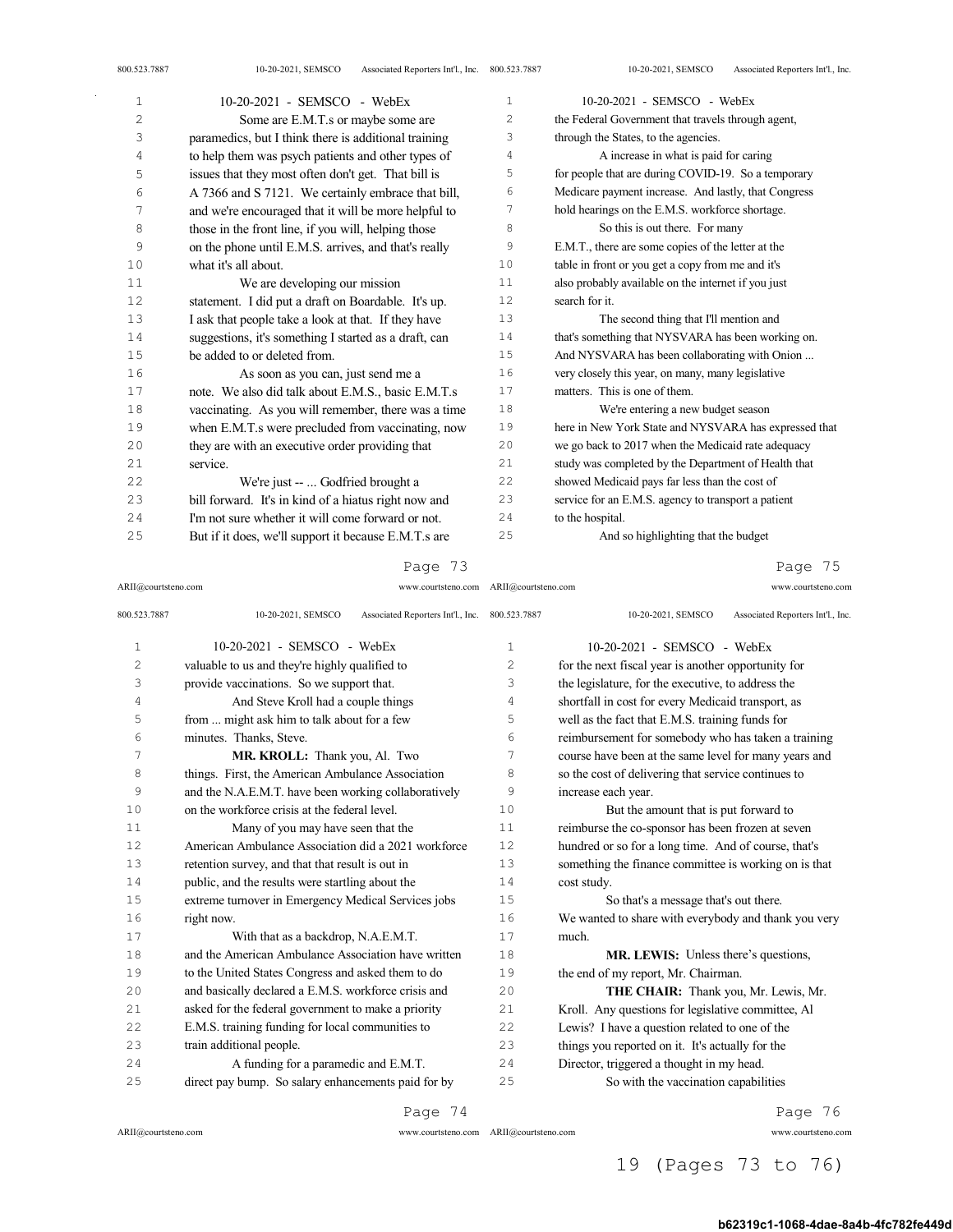| $\mathbf{1}$ | 10-20-2021 - SEMSCO - WebEx                          | 1                 | 10-20-2021 - SEMSCO - WebEx                           |
|--------------|------------------------------------------------------|-------------------|-------------------------------------------------------|
| 2            | of emergency medical technicians right now, at one   | 2                 | Project. One thing that we are trying to highlight    |
| 3            | time in the past, there had been a requirement that  | 3                 | with regard to that particular project is the area of |
| 4            | those E.M.T.s participate in a bureau sponsored      | 4                 | provider mental health and wellness and resiliency in |
| 5            | training. Is that still the case and is that still   | 5                 | that respect.                                         |
| 6            | available?                                           | 6                 | So there has already been some work                   |
| 7            | <b>MR. GREENBERG:</b> That is still the              | 7                 | done in that and Carl reported out on some programs   |
| 8            | case, it is still available, it's up on the Vital    | 8                 | that he is looking into for peer support programs,    |
| 9            | Sign website. So it is still -- they have to do a    | 9                 | and confidential provider support.                    |
| 10           | vaccine training, they have to do a in person skills | 10                | So those are two areas that we are                    |
| 11           | assessment, and then they have to come back to the   | 11                | very concerned with. I know that I've mentioned and   |
| 12           | training and just confirm that they completed        | $12 \overline{ }$ | spoken with Mr. Kroll about his associate Dr. Drew    |
| $13$         | everything.                                          | 13                | Anderson, who does a lot of work in this area, and    |
| 14           | THE CHAIR: Okay. Thank you,                          | 14                | we're hoping to do some collaboration with our team   |
| $1\,5$       | Director. Is that part of the executive order or is  | 15                | on that.                                              |
| 16           | that just a continuation of the prior Bureau         | 16                | So that's all I have for safety right                 |
| $1\,7$       | Directors?                                           | 17                | now. Any questions for me?                            |
| 18           | <b>MR. GREENBERG:</b> I believe it's one of          | 18                | MR. KROLL: Mr. Chair, if I may                        |
| 19           | the executive orders and the pathway they're taking  | 19                | mention that Dr. Anderson is working with New York    |
| 20           | for the non-traditional is still to have people go   | 20                | State Cares Up, C-A-R-E-S, space Up. It is put on by  |
| 21           | through that training.                               | 21                | the Office of Mental Health and it's been a project   |
| 22           | MR. RABRICH: And I just -- can I just                | 22                | I've had the privilege to represent E.M.S. on for the |
| 23           | ask a question? I'm sorry, Rabrich. Can I just ask   | 23                | last year.                                            |
| 24           | you a question about that? So is that specifically   | 24                | It brings together uniform personnel                  |
| 25           | only for COVID-19 vaccination, because the question  | 25                | from E.M.S., firefighters, law enforcement,           |
|              |                                                      |                   |                                                       |

#### Page 77

#### ARII@courtsteno.com www.courtsteno.com ARII@courtsteno.com www.courtsteno.com Page 79

| 800.523.7887   | 10-20-2021, SEMSCO<br>Associated Reporters Int'l., Inc. 800.523.7887 |                | 10-20-2021, SEMSCO<br>Associated Reporters Int'l., Inc. |
|----------------|----------------------------------------------------------------------|----------------|---------------------------------------------------------|
| 1              | 10-20-2021 - SEMSCO - WebEx                                          | 1              | 10-20-2021 - SEMSCO - WebEx                             |
| $\overline{2}$ | has come up about the influenza vaccine because                      | $\overline{c}$ | corrections officers, as well as retired military to    |
| 3              | often, they're being co-administered.                                | 3              | talk about E.M.S. -- to talk about first responder      |
| $\sqrt{4}$     | MR. GREENBERG: So community                                          | 4              | resiliency and suicide.                                 |
| 5              | paramedics can do both currently right now. I                        | 5              | A webinar -- a fall webinar series has                  |
| 6              | believe they -- E.M.T.s can only do COVID vaccines.                  | 6              | been put together by the group and Dr. Anderson is      |
| 7              | However, I do believe they're working on updating                    | 7              | the presenter. He's a firefighter and an active --      |
| 8              | that as well after being raised as a concern.                        | 8              | active firefighter and an active E.M.T.                 |
| 9              | MR. RABRICH: Thank you.                                              | 9              | The first seminar actually was held                     |
| 10             | MR. GREENBERG: Yeah.                                                 | 10             | today, but there are five more coming up. I'm sure      |
| 11             | THE CHAIR: Thank you, Director, and                                  | 11             | if you look on the New York State Office of Mental      |
| 12             | Dr. Rabrich. Okay. Anything further for                              | 12             | Health website, you'll find the Cares Up flyer and if   |
| 13             | legislative? All right. For safety committee, we                     | 13             | you would like a copy, I brought a half dozen of them   |
| 14             | met this morning or this afternoon. I can't remember                 | 14             | here today. You can email me. I'll send it to you.      |
| 15             | which now. It's been kind of a long day.                             | 15             | This is for frontline providers that                    |
| 16             | There is not much to report on there,                                | 16             | want to learn about resiliency as well as agency        |
| 17             | two current projects continue to be the revision of                  | 17             | leaders that want to help their staff become more       |
| 18             | the Bureau policy on emergency vehicle operations,                   | 18             | resilient in the face of some of the things we faced    |
| 19             | which Vice Chair Katie is elected and agreed to                      | 19             | over the last couple of years. So thank you.            |
| 20             | spearhead.                                                           | 20             | THE CHAIR: Thank you, Mr. Kroll. And                    |
| 21             | I finally got the documents for that                                 | 21             | that is on the Boardable share as well under the        |
| 22             | up on Boardable so that the committee can start to                   | 22             | SEMSCO folder for this meeting. So you can look at      |
| 23             | work on that and get that moving forward for January.                | 23             | that for  there as well.                                |
| 24             | Also, Carl Gandolfo has graciously                                   | 24             | All right. Nothing else for me.                         |
| 25             | agreed to continue working on the Provider Resiliency                | 25             | Quality Metrics, Mr. Violante.                          |
|                | Page 78                                                              |                | Page 80                                                 |

ARII@courtsteno.com www.courtsteno.com

ARII@courtsteno.com www.courtsteno.com Page 80

20 (Pages 77 to 80)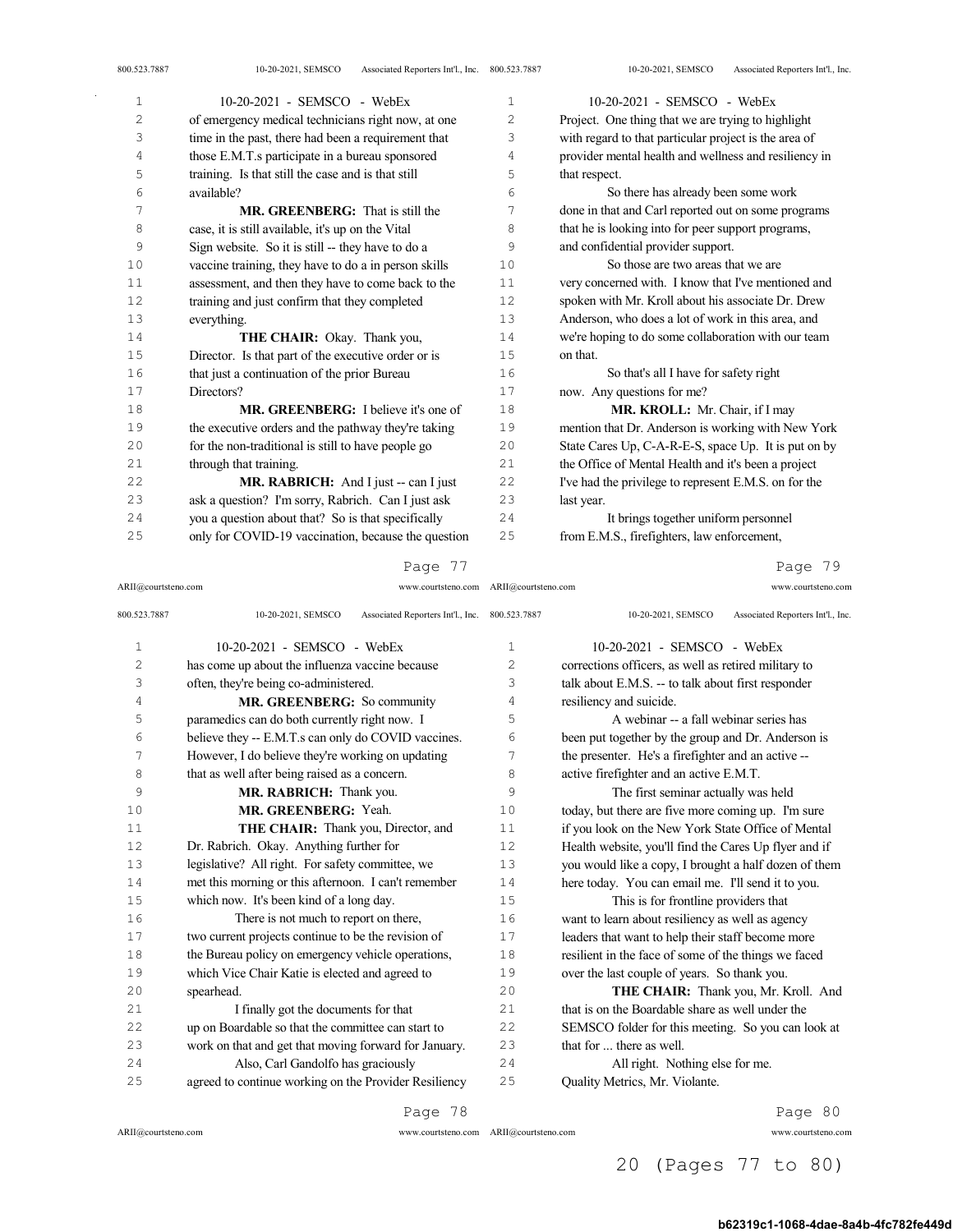| 800.523.7887 | Associated Reporters Int'l., Inc. 800.523.7887<br>10-20-2021, SEMSCO |                | 10-20-2021, SEMSCO<br>Associated Reporters Int'l., Inc. |
|--------------|----------------------------------------------------------------------|----------------|---------------------------------------------------------|
| $\mathbf 1$  | $10-20-2021$ - SEMSCO - WebEx                                        | $\mathbf{1}$   | 10-20-2021 - SEMSCO - WebEx                             |
| 2            | MR. VIOLANTE: Thank you, Mr.                                         | $\overline{c}$ | there that has put a ton of time into this already.     |
| 3            | Chairman. This is David Violante, and we have a                      | 3              | THE CHAIR: Thank you, Mr. Violante.                     |
| 4            | Quality Metrics Committee. This is the first time we                 | $\overline{4}$ | I want to thank you for your leadership and drive in    |
| 5            | are reporting at the State level.                                    | 5              | getting this off the ground. That's very much           |
| 6            | We've met many times over the past                                   | 6              | appreciated and -- and very evident that a lot of       |
| 7            | several months to come up with what the actual total                 | 7              | work that you and your team have done so far. So        |
| 8            | emission of the Quality Metrics Committee of the                     | 8              | well done and thank you.                                |
| 9            | SEMSCO would be and could be. And to that end, our                   | 9              | MR. VIOLANTE: Thank you, sir.                           |
| 10           | draft mission statement looks to develop and                         | 10             | <b>THE CHAIR:</b> All right. Any questions              |
| 11           | implement a living statewide Quality Improvement                     | 11             | or comments for Mr. Violante? Okay. Hearing and         |
| 12           | System. Establish evidence based and patient centric                 | 12.            | seeing none, we'll move on to E.M.S. Innovations.       |
| 13           | quality measures, develop, monitor, and report                       | 13             | Mr. Haag?                                               |
| 14           | statistical data to the SEMAC, SEMSCO on an ongoing                  | 14             | MR. HAAG: Thank you, Mr. Chair.                         |
| 15           | basis, and create and deliver an annual report                       | 15             | Jason Haag, Chair of the E.M.S. Innovations             |
| 16           | delivered at the Vital Sign Conference on the State                  | 16             | Committee. We met for the first time ever today as a    |
| 17           | of the State.                                                        | 17             | newly formed committee.                                 |
| 18           | So that and a lot of these things need                               | 18             | We are working on a number of                           |
| 19           | to be done at the same time where we can find                        | 19             | different projects, some of them in concert with the    |
| 20           | evidence based patient centric quality measures                      | 20             | systems committee. We met jointly for a -- for a        |
| 21           | through the data, get the data out onto some kind of                 | 21             | brief period when both committees were together and     |
| 2.2.         | a dashboard, and at the same time, provide some kind                 | 2.2.           | we would like to express our thanks to Chief Benenati   |
| 23           | of a comprehensive documentation of quality                          | 23             | for his phenomenal presentation that he gave during     |
| 24           | improvement in a manual to provide to agencies,                      | 24             | that time period. It really got a lot of thoughts       |
| 25           | regions, et cetera.                                                  | 25             | started.                                                |

ARII@courtsteno.com www.courtsteno.com ARII@courtsteno.com www.courtsteno.com

## Page 83

| 800.523.7887 | 10-20-2021, SEMSCO<br>Associated Reporters Int'l., Inc. 800.523.7887 |              | 10-20-2021, SEMSCO<br>Associated Reporters Int'l., Inc. |
|--------------|----------------------------------------------------------------------|--------------|---------------------------------------------------------|
| $\mathbf{1}$ | 10-20-2021 - SEMSCO - WebEx                                          | $\mathbf{1}$ | 10-20-2021 - SEMSCO - WebEx                             |
| 2            | And so our committee is working on                                   | 2            | We have no action items to bring                        |
| 3            | this. The State has a great analytic dashboard                       | 3            | before the SEMSCO, just a brief report. We -- first     |
| 4            | platform of NEMSIS data called Bio Spatial, that they                | 4            | off, thank you to all the members of our committee.     |
| 5            | have been working with currently and will continue to                | 5            | We have a lot of talent on the -- on the E.M.S.         |
| 6            | work with to provide analytical data that the State                  | 6            | Innovations Committee, and it's certainly an honor to   |
| 7            | regions and agencies can use.                                        | 7            | work with these folks.                                  |
| 8            | The committee is looking at the                                      | 8            | We discussed a lot about different                      |
| 9            | metrics from a variety of other national agencies                    | 9            | reimbursements and models that we could follow to       |
| 10           | like the Agency for Healthcare Research and Quality,                 | 10           | maybe get some reimbursement for some non-traditional   |
| 11           | E.M.S. Compass and E.M.S.P. and NEMSOA as ways to                    | 11           | E.M.S. care, such as no transport street in place       |
| 12           | find -- a good way of finding the right data to send                 | 12           | kind of things or alternative destinations.             |
| 13           | out to agencies and what regions want, the State                     | 13           | Richard Brandt, formerly from the                       |
| 14           | wants, agencies want, that sort of thing.                            | 14           | Bureau of E.M.S., was with us today from the Medicaid   |
| 15           | Our current progress also includes an                                | 15           | office and gave us some phenomenal information and      |
| 16           | outline of a new quality improvement manual on the                   | 16           | some updates on some payment opportunities that are     |
| 17           | beginning of writing such manual. And we have quite                  | 17           | forthcoming.                                            |
| 18           | a number of other folks that have joined us, which is                | 18           | We're looking at the possibility of                     |
| 19           | fantastic.                                                           | 19           | putting out some one-page documents probably by the     |
| 20           | We have a great committee that we                                    | 20           | January meeting reporting on ways that E.M.S.           |
| 21           | currently have and we'll move forward with. And we                   | 21           | agencies can collaborate with other health care         |
| 2.2.         | have other committees that are looking for data as                   | 2.2.         | providing agencies for providing some care, not         |
| 23           | well. We hope we can provide that to them too.                       | 23           | traditional to -- to the E.M.S. model and also          |
| 2.4          | So thank you much to the committee, to                               | 24           | getting some reimbursement for that.                    |
| 25           | the Director, Mr. Chairman, and to everybody here                    | 25           | As I mentioned, we met for the first                    |

Page 82

ARII@courtsteno.com www.courtsteno.com

Page 84

# 21 (Pages 81 to 84)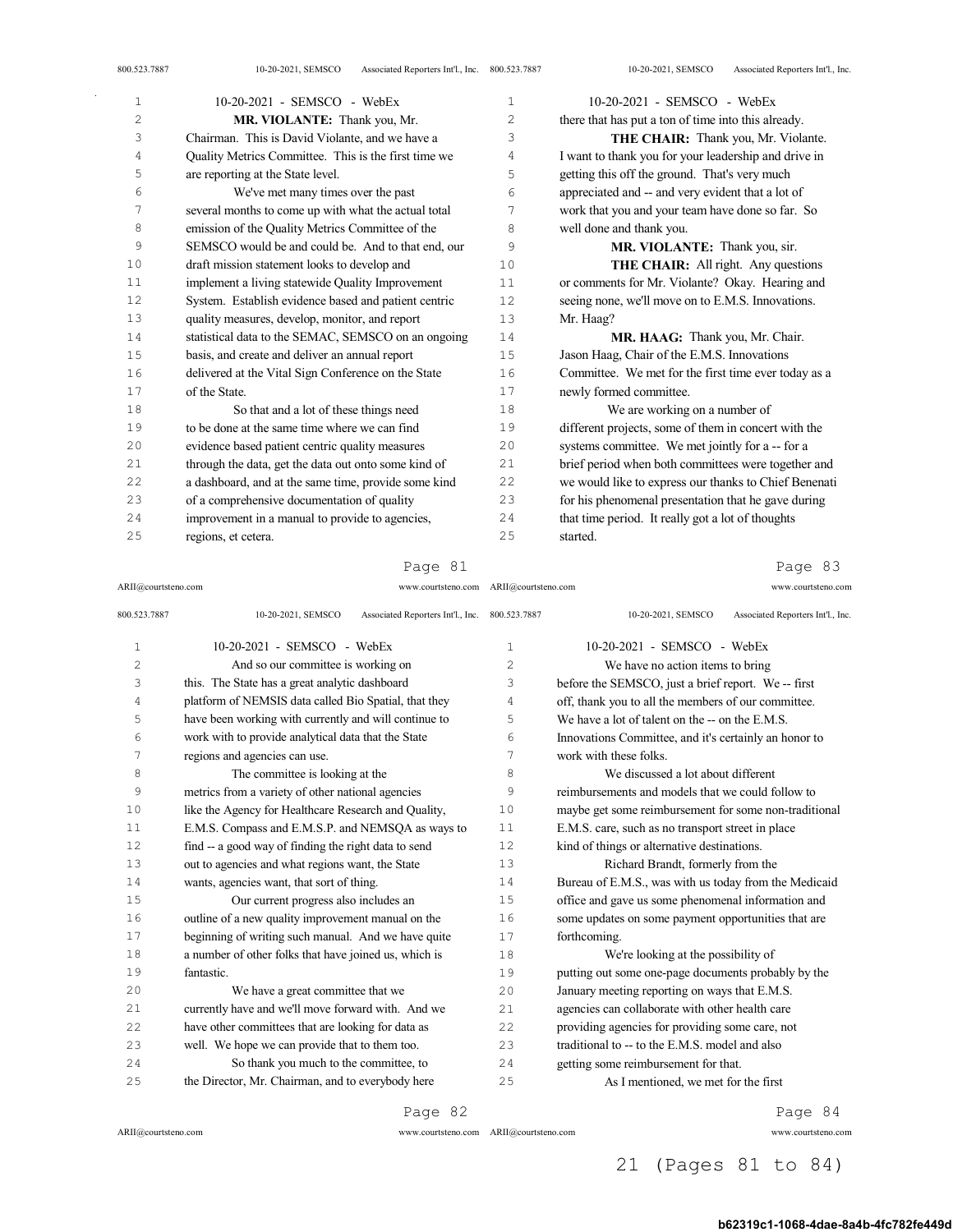| $\mathbf{1}$   | 10-20-2021 - SEMSCO - WebEx                           | 1  | 10-20-2021 - SEMSCO - WebEx                           |
|----------------|-------------------------------------------------------|----|-------------------------------------------------------|
| $\overline{2}$ | time. We're going to have some more meetings between  | 2  | Program, which means New York State Medicaid and New  |
| 3              | now and January. Get some work done and hopefully     | 3  | York State with the Health Access Policy and          |
| 4              | work in concert with -- with E.M.S. systems and also  | 4  | Innovations Bureau.                                   |
| 5              | with the tag on E.M.S. sustainability.                | 5  | I was asked to come here by Director                  |
| 6              | And hopefully start to move this                      | 6  | Greenberg to talk about E.T. 3 which, I think I don't |
| 7              | forward and navigate our way through this crisis and  | 7  | want to go into too much detail because it's late in  |
| 8              | the recovery from it. I'll take any questions and     | 8  | the day and you all know I think a lot about it       |
| 9              | thank you, Mr. Chair.                                 | 9  | already but I want to remind you it is a federal      |
| 10             | THE CHAIR: Thank you, Mr. Haag. Any                   | 10 | program.                                              |
| 11             | questions or comments for Mr. Haag or the E.M.S.      | 11 | So to participate in E.T. 3 and agency                |
| 12             | Innovations Committee?                                | 12 | and ambulance service specifically has to be approved |
| 13             | MR. LEWIS: Mr. Chairman, is it                        | 13 | by C.M.S. to participate. New York State will be      |
| 14             | appropriate that Mr. Brandt share just a few minutes  | 14 | rolling out a parallel model to what C.M.S. has done, |
| 15             | on what's going on with that -- with the new          | 15 | New York State Medicaid.                              |
| 16             | innovation?                                           | 16 | However, a pre-wet -- prerequisite to                 |
| 17             | I am blown away by what was reported                  | 17 | apply for our model and to participate in the New     |
| 18             | today. Mark Zeke, Walt Reiser  and I worked for       | 18 | York State model is C.M.S.'s approval. So that        |
| 19             | forty years trying to get Medicaid to step up and pay | 19 | limits it to an initial set of twenty-five ambulance  |
| 20             | for no transports, alternate transports, and treat    | 20 | services. That was approved across the state by       |
| 21             | and release, and it's not us.                         | 21 | C.M.S.                                                |
| 22             | It must have been talked about across                 | 22 | Under this program, we're going to                    |
| 23             | the country because it's coming to fruition now. And  | 23 | mirror all the -- the tenants and the timing of the   |
| 24             | it's exciting as -- to know that it takes the         | 24 | C.M.S. program. We will pay for treatment in place    |
| 25             | pressure off hospitals, takes the pressure off E.M.S. | 25 | facilitated by E.M.S. with a licensed health care     |

ARII@courtsteno.com www.courtsteno.com ARII@courtsteno.com www.courtsteno.com

Page 87

| 800.523.7887   | Associated Reporters Int'l., Inc. 800.523.7887<br>10-20-2021, SEMSCO |              | Associated Reporters Int'l., Inc.<br>10-20-2021, SEMSCO |
|----------------|----------------------------------------------------------------------|--------------|---------------------------------------------------------|
| $\mathbf{1}$   | 10-20-2021 - SEMSCO - WebEx                                          | $\mathbf{1}$ | 10-20-2021 - SEMSCO - WebEx                             |
| $\overline{c}$ | in many ways. And I just think he is here.                           | 2            | practitioner either in person or through telehealth,    |
| 3              | He's -- I mean, he knows what's going                                | 3            | as well as transportation to alternative destinations   |
| 4              | on and a great friend of all of us. So if -- if you                  | 4            | which C.M.S. has defined as a federally qualified       |
| 5              | don't mind, Mr. Chairman, I -- I think he should talk                | 5            | health care center, Urgent Care Centre, physician's     |
| 6              | with us for a few minutes.                                           | 6            | office, mental health counselling crisis center,        |
| 7              | MR. HAAG: Excellent point, Mr. Lewis.                                | 7            | which they've also expanded  We have an opinion         |
| 8              | And if it -- if it pleases the council chair, I                      | 8            | from them that includes substance use disorder          |
| 9              | welcome Mr. Brandt to -- to the table.                               | 9            | intervention centers.                                   |
| 10             | THE CHAIR: Sorry. So -- so as a                                      | 10           | We did require a regular -- yeah,                       |
| 11             | matter of point of order, I would ask that, first, if                | 11           | excuse me, I'm losing my voice in the afternoon. We     |
| 12             | Mr. Brandt is willing that also, do we have any                      | 12           | required a regulatory change to be able to even do      |
| 13             | objection from the Director? Mr. Brandt?                             | 13           | this because, under the current rights that we have,    |
| 14             | MR. BRANDT: Yeah.                                                    | 14           | which are 18 NYCRR 505-10, as you all know, no          |
| 15             | THE CHAIR: Please, sir, step to the                                  | 15           | transport, no payment.                                  |
| 16             | microphone and welcome Mr. Richard Brandt back to the                | 16           | So we had to have an exclusion carved                   |
| 17             | fold.                                                                | 17           | into that to allow us to pay for treatment with no      |
| 18             | MR. BRANDT: I hope you didn't mind,                                  | 18           | transports. We've been on the reg changes for about     |
| 19             | sir.                                                                 | 19           | a year.                                                 |
| 20             | MR. GREENBERG: Lewis, if you don't                                   | 20           | We got very good news today from our                    |
| 21             | mind, just turn your computer, so that they can see                  | 21           | department council. They are moving down the            |
| 22             | him as well. Thank you.                                              | 22           | pipeline and she expects them to be adopted and in      |
| 23             | MR. BRANDT: I did not come equipped                                  | 23           | place in November next month, November.                 |
| 24             | to be seen so that's okay. As I was introduced, I'm                  | 24           | So for those of you who have applied                    |
| 25             | currently with the Office of Health Insurance                        | 25           | and received approval to participate in C.M.S.'s E.T.   |

Page 86

 $\mathrm{ARII}\xspace$  @courtsteno.com

ARII@courtsteno.com www.courtsteno.com

Page 88

# 22 (Pages 85 to 88)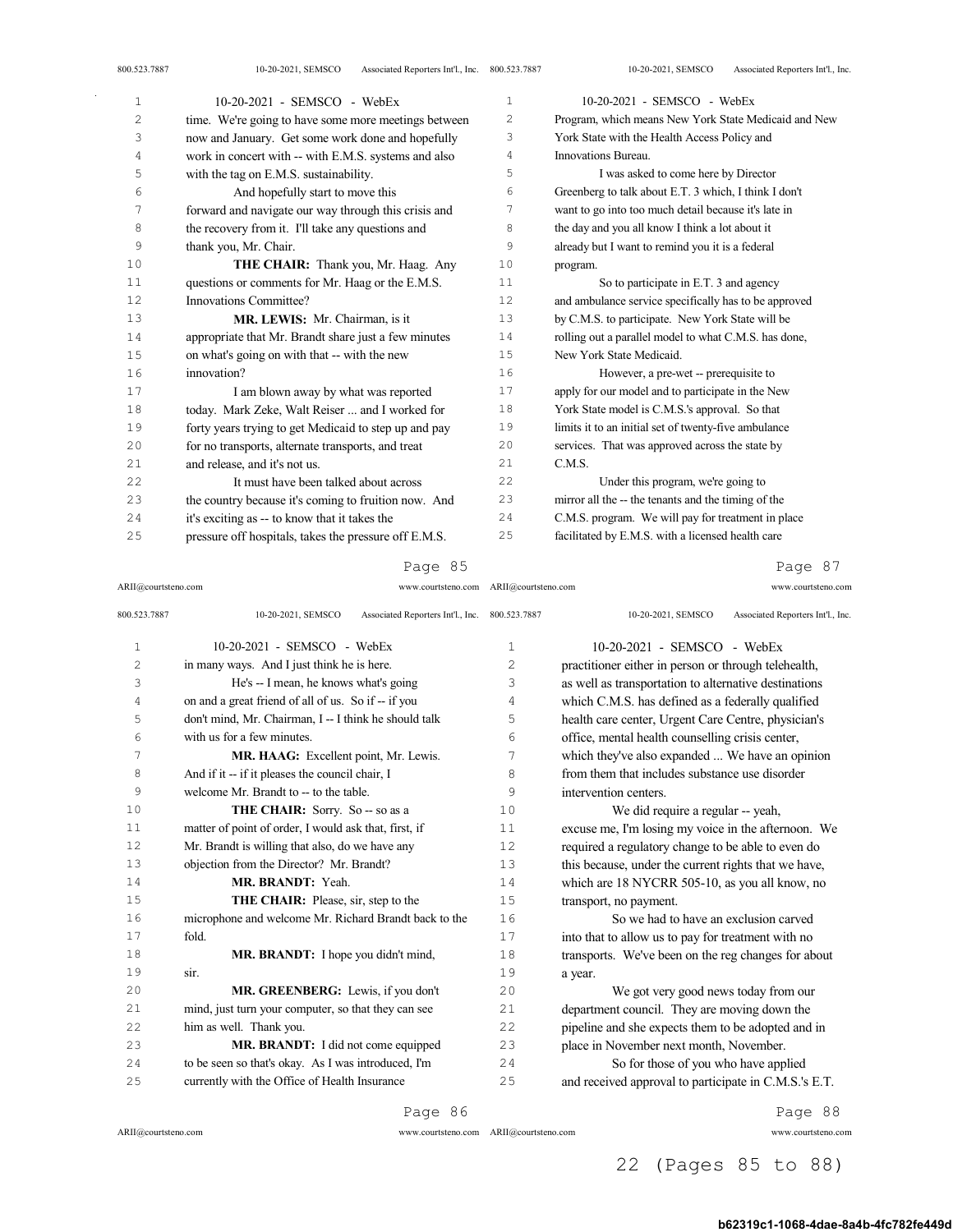| 800.523.7887 | Associated Reporters Int'l., Inc. 800.523.7887<br>10-20-2021, SEMSCO |              | Associated Reporters Int'l., Inc.<br>10-20-2021, SEMSCO |
|--------------|----------------------------------------------------------------------|--------------|---------------------------------------------------------|
| $\mathbf{1}$ | 10-20-2021 - SEMSCO - WebEx                                          | $\mathbf{1}$ | $10-20-2021$ - SEMSCO - WebEx                           |
| 2            | 3, you should have received a letter from Greg Allen,                | 2            | If you mean in the entire E.T. 3 treatment of           |
| 3            | New York State Medicaid, before he retired last                      | 3            | transport get paid, there is no mechanism for that at   |
| 4            | December, telling you how to apply for New York's                    | 4            | this point, because you have to have the federal        |
| 5            | program.                                                             | 5            | approval as a prerequisite to -- to applying for the    |
| 6            | We made it as simple as possible.                                    | 6            | State's program.                                        |
| 7            | It's basically send us what you send C.M.S. Hope to                  | 7            | In terms of transporting to                             |
| 8            | get a lot of folks on board. I think this has a                      | 8            | alternative destinations, that's between you and your   |
| 9            | tremendous opportunity to -- to do a lot of good for                 | 9            | REMAC.                                                  |
| 10           | patients, to reduce E.D. overcrowding, reduce overuse                | 10           | MR. LEWIS: Okay. Okay. Answered my                      |
| 11           | of the E.M.S. system, inappropriate use of the E.M.S.                | 11           | question.                                               |
| 12           | system for subacute medical problems.                                | 12           | THE CHAIR: Thank you Mr. Brandt and                     |
| 13           | Yes, not -- there is no -- no, there                                 | 13           | Mr. Lewis. Mr. Brandt and Mr. Schmidt, allowing you     |
| 14           | is no window for anyone else to apply at this time                   | 14           | to come or -- for your willingness to come, we          |
| 15           | and that's not our -- that's not our doing. That's                   | 15           | appreciate that, and we appreciate the collaboration    |
| 16           | the Feds. C.M.S. -- yeah, I'm sorry, R.F.A. was                      | 16           | with  as always,                                        |
| 17           | published in May of 2019, I believe, and they gave an                | 17           | MR. BRANDT: My pleasure. Thank you                      |
| 18           | initial application period and then they said they                   | 18           | for having us.                                          |
| 19           | would open to a second round. They have not yet                      | 19           | THE CHAIR: Excellent. All right.                        |
| 20           | opened it to a second round.                                         | 20           | Anything else for E.M.S. Innovation, Mr. Haag? Mr.      |
| 21           | Presumably, they will. COVID derailed                                | 21           | Haag.                                                   |
| 22           | it like it derailed everything else in the world. So                 | 22           | MR. HAAG: Yes.                                          |
| 23           | -- but there will be hopefully another opportunity to                | 23           | <b>THE CHAIR:</b> Anything else for E.M.S.              |
| 24           | apply. That being said, and I think what Mr. Lewis                   | 24           | Innovation?                                             |
| 25           | is referring to, is there is nothing in our                          | 25           | MR. HAAG: No, sir.                                      |

Page 91

| ARII@courtsteno.com | www.courtsteno.com ARII@courtsteno.com                               |                | www.courtsteno.com                                      |
|---------------------|----------------------------------------------------------------------|----------------|---------------------------------------------------------|
| 800.523.7887        | Associated Reporters Int'l., Inc. 800.523.7887<br>10-20-2021, SEMSCO |                | Associated Reporters Int'l., Inc.<br>10-20-2021, SEMSCO |
| $\mathbf{1}$        | 10-20-2021 - SEMSCO - WebEx                                          | $\mathbf{1}$   | 10-20-2021 - SEMSCO - WebEx                             |
| 2                   | regulations, assuming that you are following your                    | $\overline{c}$ | THE CHAIR: Very well. Thank you. If                     |
| 3                   | medical protocols that will prohibit you from                        | 3              | there are no other questions for Mr. Haag and E.M.S.    |
| 4                   | transporting a patient to an alternative destination                 | 4              | innovations, thank you for your hard work and           |
| 5                   | and getting paid for that.                                           | 5              | diligence getting today's meeting off the ground. It    |
| 6                   | We cannot pay for treatment in place                                 | 6              | was a great robust discussion. I appreciate all the     |
| 7                   | unless you're part of the E.T. 3 program, but we can                 | 7              | work that you and your team have done on it so far.     |
| 8                   | pay you for transportation to alternative                            | 8              | All right. Moving on E.M.S. for                         |
| 9                   | destinations. I know I've had an offline discussion                  | 9              | Children. Chief Eisenhauer.                             |
| 10                  | with Mr. Philippy about a program that they're                       | 10             | MS. EISENHAUER: Hello. I did not                        |
| 11                  | working on in the Rochester area and it's -- it's                    | 11             | realize Dr. Cooper was not here. But I'll fill you      |
| 12                  | perfectly fine.                                                      | 12.            | in on what we discussed last week at the E.M.S. for     |
| 13                  | Any questions I can answer? It's late                                | 13             | Children Advisory Committee.                            |
| 14                  | in the day. I don't want to talk too much.                           | 14             | So as many of you are aware, there was                  |
| 15                  | <b>THE CHAIR:</b> All right. Any questions                           | 15             | a discussion on a suggestion for E.M.S. vaccination     |
| 16                  | for Mr. Brandt?                                                      | 16             | particularly because children twelve and under have     |
| 17                  | <b>MR. LEWIS:</b> Just one -- just one Rich.                         | 17             | not been able to be vaccinated -- or children under     |
| 18                  | THE CHAIR: Thank you.                                                | 18             | twelve have not been able to be vaccinated.             |
| 19                  | MR. LEWIS: Lewis again. Is there a -                                 | 19             | And there was some concern, you know,                   |
| 2.0                 | - is there a schematic out there for how -- how this                 | 2.0            | that COVID might be passed. You know, not               |
| 2.1                 | transpires, how a company that's not one of the                      | 2.1            | purposefully, but there were some concerns among the    |
| 2.2                 | twenty-five wants to become involved? Is there some                  | 2.2.           | committee. So they voted to draft a letter and there    |
| 23                  | schematic they follow to get involved in this or?                    | 23             | was some discussion on that yesterday.                  |
| 2.4                 | MR. BRANDT: I turned it off, sorry.                                  | 2.4            | In addition to that, we had a robust                    |
| 25                  | It depends on what you mean by involved, Mr. Lewis.                  | 2.5            | discussion on pediatric sepsis. Just reviewing what     |
|                     | Page 90                                                              |                | Page 92                                                 |

 $\sim$   $\sim$ 

ARII@courtsteno.com www.courtsteno.com

ARII@courtsteno.com www.courtsteno.com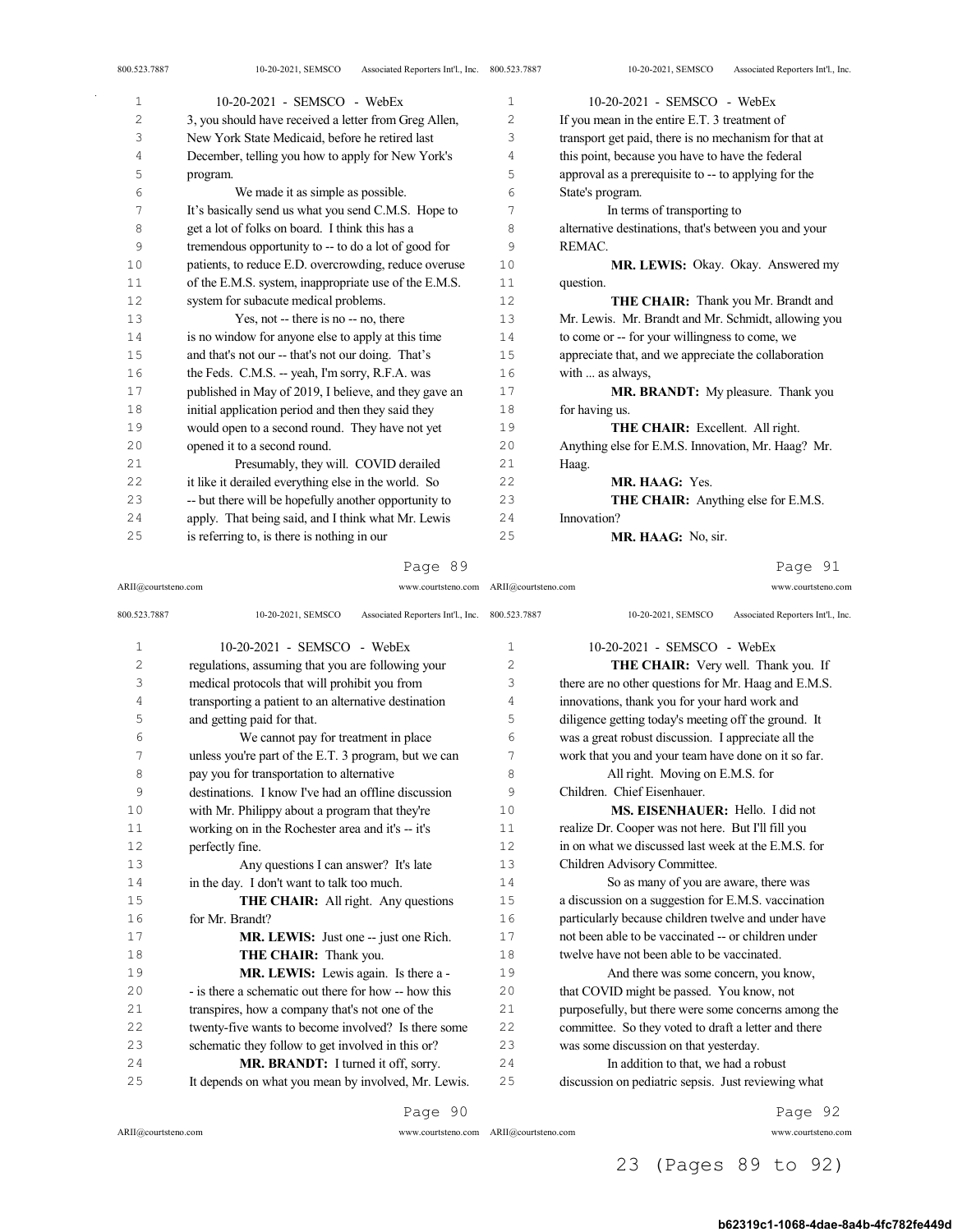| 10-20-2021 - SEMSCO - WebEx                          | 1              | 10-20-2021 - SEMSCO - WebEx                           |
|------------------------------------------------------|----------------|-------------------------------------------------------|
| processes are already in place. The -- one of the    | $\overline{c}$ | reiterating. That's a city thing, not a state thing.  |
| representatives from the Sepsis Alliance came and    | 3              | MS. EISENHAUER: And in light of that,                 |
| talked about their data, what they're doing, updates | 4              | also to be clear that what was voted on at the E.M.S. |
| to their data dictionary kind of filling us all in.  | 5              | C.A.C. meeting was not a suggestion for a mandate,    |
| We also had a discussion on pediatric                | 6              | but a recommendation.                                 |
| agitation. We do have a pediatric agitation          | 7              | MR. GREENBERG: One other thing on                     |
| subcommittee within the E.M.S. C.A.C. headed by Dr.  | 8              | that front is, there were some questions related to   |
| Havens and Dr. Veera Foyer and discussing what's     | 9              | C.M.S. and the federal government having a mandate.   |
| necessary to address this since post-COVID, schools  | 10             | There has not been any specifics to the federal       |
| were closed and some of that safety net was lacking  | 11             | government mandate.                                   |
| for children.                                        | 12.            | As of now, there were some things that                |
| So we discussed that. I believe those                | 13             | made it appear as if E.M.S. would not be included in  |
| were the major points during our meeting. And of     | 14             | the federal mandate and there might have been some    |
| course, we discussed continuing education. We did-   | 15             | things this week that might change that.              |
| we did stand up a standing committee that had not    | 16             | So again, if you are hearing the --                   |
| been in place, I guess, over the last year or so     | 17             | the back and forth of a little bit of things, there   |
| related to pediatric education.                      | 18             | does appear to be some movement in those discussions, |
| And I know that we appointed some                    | 19             | and I would encourage everybody to wait to see things |
| members for that. Sharon Chimanto, Doug Hexcel and   | 20             | in writing before assuming something one way or the   |
| Bruce Berry. Any questions?                          | 2.1            | other.                                                |
| MR. HUDSON: Ms. Eisenhauer, Don                      | 22             | THE CHAIR: Okay. Any other questions                  |
| Hudson, I do have a question.                        | 23             | for Chief Eisenhauer of the E.M.S. for Children?      |
| <b>MS. EISENHAUER: Yes.</b>                          | 2.4            | Hearing and seeing none, there is no report from the  |
| <b>MR. HUDSON:</b> Just to be clear that the         | 25             | State Trauma Advisory Committee at this time which    |
|                                                      |                |                                                       |

## Page 93

ARII@courtsteno.com www.courtsteno.com ARII@courtsteno.com www.courtsteno.com Page 95

| 800.523.7887   | Associated Reporters Int'l., Inc. 800.523.7887<br>10-20-2021, SEMSCO |                   | Associated Reporters Int'l., Inc.<br>10-20-2021, SEMSCO |
|----------------|----------------------------------------------------------------------|-------------------|---------------------------------------------------------|
| $\mathbf{1}$   | $10-20-2021$ - SEMSCO - WebEx                                        | $\mathbf{1}$      | 10-20-2021 - SEMSCO - WebEx                             |
| $\overline{c}$ | discussion in the letter related to E.M.S.                           | $\overline{c}$    | brings us to old business.                              |
| 3              | vaccination. Is that going to be written? I can't                    | 3                 | Is there any old business to bring                      |
| 4              | recall if it passed or not. I'm sure I'm going to                    | 4                 | before the council? Mr. Kroll.                          |
| 5              | get questions as a lot of people in here about where                 | 5                 | <b>MR. KROLL:</b> Good afternoon. I have an             |
| 6              | they stand with that.                                                | 6                 | item of old business. Many of you remember that in      |
| 7              | MS. EISENHAUER: Yes. So our                                          | 7                 | 2019, the SEMSCO issued a report on the status of the   |
| 8              | committee did pass the suggestion and Dr. Cooper is                  | 8                 | workforce. I know Ryan, I think, made a -- a            |
| 9              | drafting a letter. And that's about where we are                     | 9                 | reference to it earlier in the meeting.                 |
| 10             | with that, thus far.                                                 | 10                | We are preparing to issue a new survey                  |
| 11             | MR. HUDSON: Very good. Thank you.                                    | 11                | and Brian  my spokesmodel to issue a 2021 survey.       |
| 12             | MS. EISENHAUER: Any other questions?                                 | $12 \overline{ }$ | We've been working on it for some time. The Chair       |
| 13             | <b>MR. GREENBERG:</b> And I think there was                          | 13                | and Ryan went through it with me in great detail and    |
| 14             | some confusion on a state mandate right now for                      | 14                | we're ready to send it out, and the idea here is        |
| 15             | E.M.S. vaccinations. There is not a state mandate                    | 15                | we're asking the same questions over again and some     |
| 16             | for E.M.S. vaccinations.                                             | 16                | new questions, so we can get some new data.             |
| 17             | The New York City area -- this                                       | 17                | But the goal of this survey will be to                  |
| 18             | morning, the mayor did announce that there is a                      | 18                | produce a report that shows what is the status of the   |
| 19             | mandate for all New York City employees, not just                    | 19                | E.M.S. workforce in 2021 compared to the status of      |
| 20             | E.M.S., but all New York City employees. Some have                   | 2.0               | the New York State E.M.S. workforce in 2019.            |
| 21             | perceived that to be a state thing. It is not a                      | 21                | I think everyone -- I'm -- I'm not                      |
| 22             | state thing. It is strictly a city thing.                            | 22                | going to prejudge what we think the results will be,    |
| 23             | THE CHAIR: And man, is it spreading                                  | 23                | but I think it will be informative to us to see how     |
| 24             | like wildfire already.                                               | 24                | recruitment's been going, how retention has been        |
| 25             | MR. GREENBERG: That's why I'm                                        | 25                | going.                                                  |
|                |                                                                      |                   |                                                         |

Page 94

ARII@courtsteno.com www.courtsteno.com

Page 96

ARII@courtsteno.com www.courtsteno.com

# 24 (Pages 93 to 96)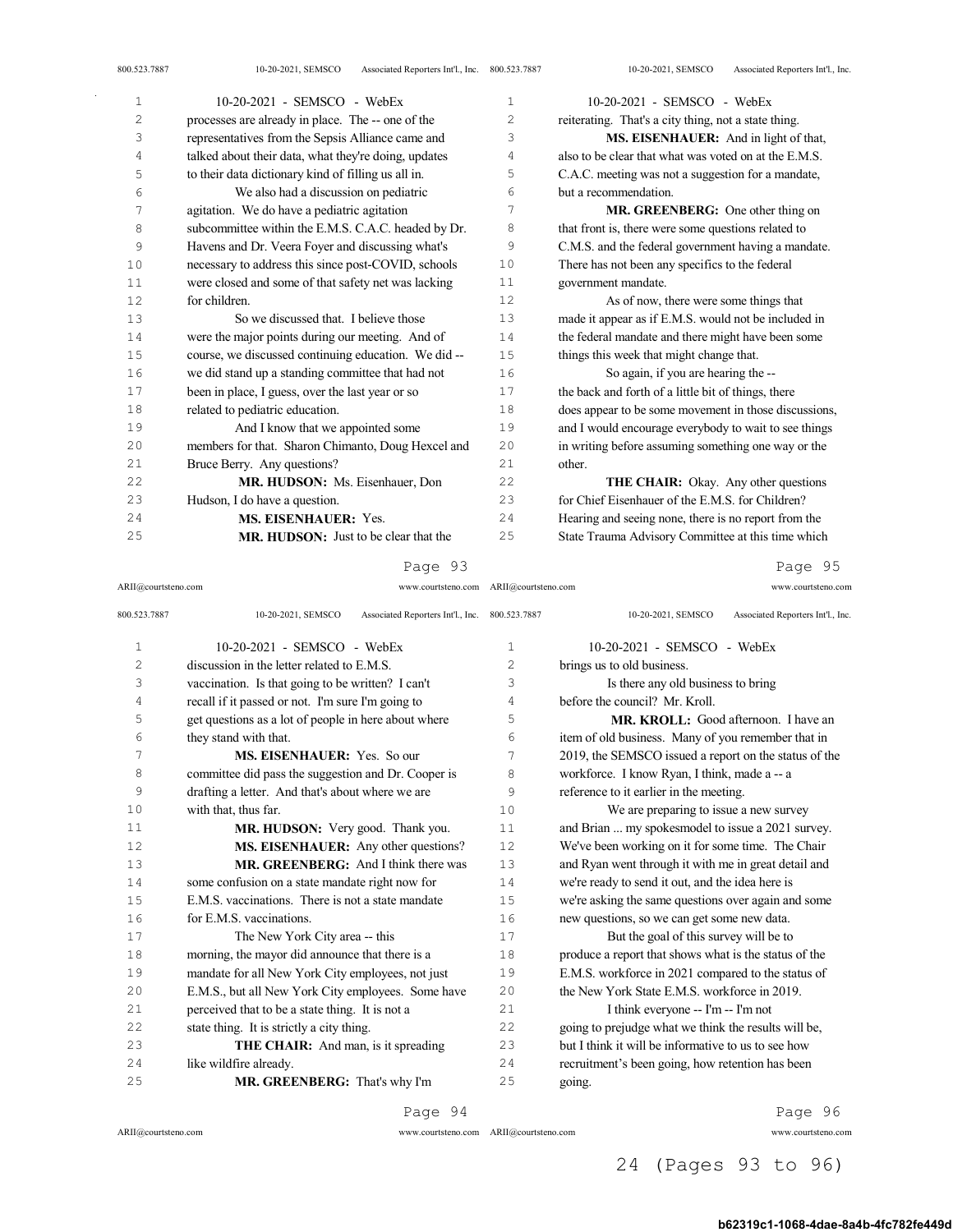| 10-20-2021 - SEMSCO - WebEx                           | $\mathbf{1}$   | 10-20-2021 - SEMSCO - WebEx                           |
|-------------------------------------------------------|----------------|-------------------------------------------------------|
| And so we hope to have that report                    | $\overline{c}$ | And so they looked at it from the                     |
| ready in early 2022 and that will be a great tool as  | 3              | point of view of saying, if they have fifty-thousand  |
| Ryan said to share with people what's happening out   | 4              | providers and they -- I think they're closer to us.   |
| there with real numbers from real agencies. So nine   | 5              | I think they're at the seventy thousand mark.         |
| hundred -- roughly nine hundred agencies replied last | 6              | There're seventy thousand providers. Well, if only    |
| time and had their data included. Given the number    | 7              | forty-six percent of those seventy-five thousand      |
| of agencies in New York, that was a really great      | 8              | providers are actually working in the E.M.S.          |
| sample size.                                          | 9              | community. What does that mean?                       |
| So this will be coming out and it's                   | 10             | When I brought this number up at the                  |
| the kind of survey that an agency leader can go right | 11             | executive committee, Mark clicked to me and goes, oh, |
| into Survey Monkey and fill out. And hopefully we'll  | 12             | my God because in -- in their case, in Texas, they    |
| have those results to show to people at -- I don't    | 13             | were around in 2019. If I remember correctly from     |
| know if it will be done in -- I don't know if it'll   | 14             | the report, it was around forty-six percent of their  |
| be done in January, but we'll hopefully have a lot of | 15             | providers up but ended up on a P.C.R.                 |
| results in by January.                                | 16             | In 2020, I think it dropped down to in                |
| So thank you for the opportunity to                   | 17             | the high thirties. And then in 2021, it dropped down  |
| keep working on this project. I think it's going to   | 18             | to the -- to the mid -- to low thirties. When I       |
| be very instructive and helpful for us.               | 19             | mentioned this and -- and Mark got concerned -- well  |
| MR. GREENBERG: Steve, I just want to                  | 20             | it's concerning because in their case they're         |
| thank you for starters in producing this one and      | 21             | dropping. In our case, we may only have thirty-five   |
| working on the other report. And I know I spoke       | 22             | percent of our workforce actually on a P.C.R.         |
| about it in many of the committee meetings, but I     | 23             | actually operating in E.M.S.                          |
| just want to emphasize it again, how many times I use | 24             | Well, if it's been that way for the                   |
| this as a reference for a document as a professional  | 25             | past ten years and there's no difference, well, then  |
|                                                       |                |                                                       |

ARII@courtsteno.com www.courtsteno.com ARII@courtsteno.com www.courtsteno.com

Page 99

| 800.523.7887   | Associated Reporters Int'l., Inc. 800.523.7887<br>10-20-2021, SEMSCO |    | Associated Reporters Int'l., Inc.<br>10-20-2021, SEMSCO |
|----------------|----------------------------------------------------------------------|----|---------------------------------------------------------|
| $\mathbf{1}$   | 10-20-2021 - SEMSCO - WebEx                                          | 1  | 10-20-2021 - SEMSCO - WebEx                             |
| $\overline{c}$ | resource, very informative and how, I think almost                   | 2  | that's our -- our system is probably -- I don't -- I    |
| 3              | the best practice would be as, you know, of each                     | 3  | don't want to say stable, but it hasn't changed.        |
| 4              | committee based on the topic that they're dealing                    | 4  | If we've seen a decrease from fifty                     |
| 5              | with was to produce something similar on an annual or                | 5  | percent of our workforce showing up on a P.C.R. to      |
| 6              | biannual basis could really help us in producing                     | 6  | thirty-five percent of our workforce showing up on a    |
| 7              | materials for discussing the E.M.S. needs, discussing                | 7  | P.C.R., then we have a much bigger problem because      |
| 8              | where things are and also monitoring how things are                  | 8  | we're seeing a decrease in number of providers          |
| 9              | going to progress.                                                   | 9  | actually providing pre-hospital care, without seeing    |
| 10             | This report gives us a time in 2019 of                               | 10 | an increase in the number of certified providers.       |
| 11             | where we were. When we redo that report now in 2021                  | 11 | So this is one of the numbers that.                     |
| 12             | or 2022, it gives us, you know, the next three years,                | 12 | you know, again, looking from an -- at another state    |
| 13             | repeated again in 2025.                                              | 13 | and what they're doing to -- to monitor things and      |
| 14             | One of the things that E.M.S. one                                    | 14 | benchmark. We are going to try and pull that from       |
| 15             | associates and NEMSMA does is that annual study where                | 15 | our data to see how many providers show up on the       |
| 16             | they're asking the same questions every year. I                      | 16 | P.C.R.                                                  |
| 17             | think it's on a twenty-year period and I think                       | 17 | With our new way of collecting                          |
| 18             | they're on about year six.                                           | 18 | P.C.R.s, with the -- even the paper P.C.R.s coming in   |
| 19             | But again, it's just to be able to                                   | 19 | electronically,  in the paper portal, that will         |
| 20             | benchmark and move where we are versus where we're                   | 20 | help us in giving real time data or close to real       |
| 2.1            | going. One of the things that the Texas -- my                        | 21 | time data, and possibly, it could even be something     |
| 2.2            | counterpart in Texas is doing is now monitoring not                  | 22 | in the future if we can get the report kind of          |
| 23             | only how many certified providers are there, but how                 | 23 | canned, and we have to work with image trend on this    |
| 2.4            | many certified providers end up on a patient care                    | 24 | one to report out at council, so that you see, you      |
| 25             | report every year.                                                   | 25 | know, where we are.                                     |
|                |                                                                      |    |                                                         |

Page 98

ARII@courtsteno.com www.courtsteno.com

ARII@courtsteno.com www.courtsteno.com Page 100

# 25 (Pages 97 to 100)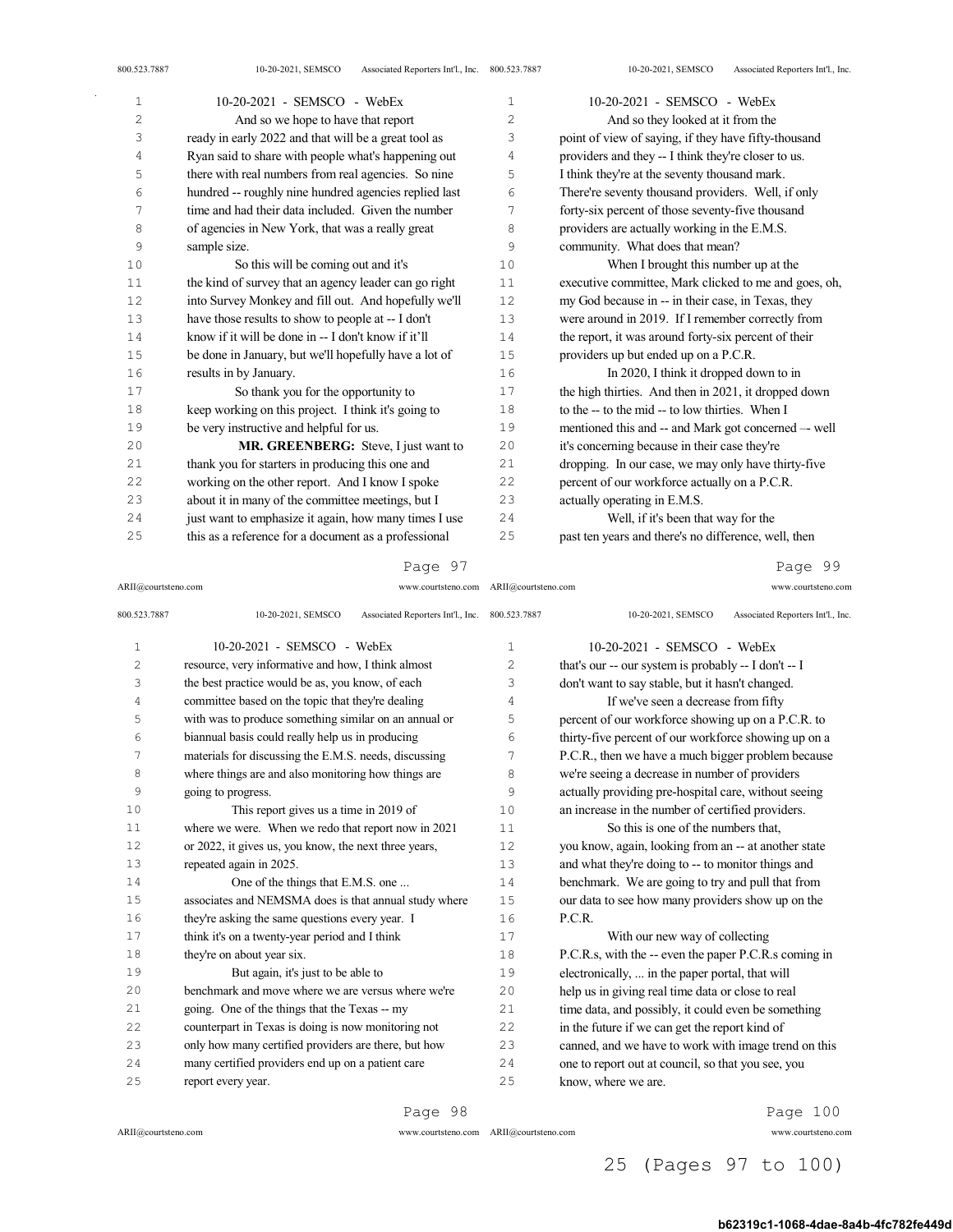| $\mathbf 1$ | 10-20-2021 - SEMSCO - WebEx                           | $\mathbf{1}$   | 10-20-2021 - SEMSCO - WebEx                           |
|-------------|-------------------------------------------------------|----------------|-------------------------------------------------------|
| 2           | So I -- I just bring that up as again,                | $\overline{c}$ | Director Burns to Director Greenberg and -- and       |
| 3           | you know, documents like this are extremely           | 3              | really  and make sure that it happened.               |
| 4           | important. I think there's phenomenal work that's     | 4              | So while that is eminently laudable                   |
| 5           | done at these committee mem -- meetings. Steve        | 5              | and we thank him for that, we want to see this        |
| 6           | Kroll, I think you brought up at the -- one of your   | 6              | continue. So one of the conversations is, where does  |
| 7           | committee meetings, you know, in some cases as busy   | 7              | this land? I think that after the discussion with     |
| 8           | as our lives are, we need to be a little bit better   | 8              | the systems committee earlier today that that is      |
| 9           | about not just leaving the meeting and forgetting     | 9              | probably the correct venue for this to continue.      |
| 10          | about it until the next meeting shows up.             | 10             | So we'll be having conversations with                 |
| 11          | I know many of you are doing a lot of                 | 11             | the systems team in -- in January about how to assume |
| 12          | work in between but, you know, please just understand | 12             | responsibility for that moving forward and have that  |
| 13          | that work that you're doing does make an impact. It   | 13             | be one of the deliverables for that committee.        |
| 14          | does, you know, kind of move forward.                 | 14             | All right. Any other old business?                    |
| $15$        | And last, I would leave with, if                      | 15             | All right. On the topic of old business, I will       |
| 16          | you're not on a committee, please make sure that you  | 16             | bring up as you may recall from the main meeting, we  |
| 17          | are and if you're on a committee, please make sure    | 17             | discussed the medical guru or MURU app, which the     |
| 18          | you're active and -- and helping that committee to    | 18             | state had contracted with the company to produce      |
| 19          | move things forward. I know Mark and I have had a     | 19             | throughout the State.                                 |
| 20          | number of conversations about that.                   | 20             | There was some discussion at the SEMAC                |
| 21          | One of the things, again, that we'll                  | 21             | regarding the MURU app. We have Mr. Steven Blocker    |
| 22          | be looking at is attendance, both at these meetings   | 22             | from MURU here today. I would open it up to the       |
| 23          | and at committee meetings, and participation of       | 23             | membership as a matter of old business since that was |
| 24          | council members at committee meetings. Just because   | 24             | brought up in May as a discussion point and was       |
| 25          | we want to have an active council. We want to         | 25             | discussed again at SEMAC.                             |

#### ARII@courtsteno.com www.courtsteno.com ARII@courtsteno.com www.courtsteno.com Page 103

| 800.523.7887   | 10-20-2021, SEMSCO<br>Associated Reporters Int'l., Inc. | 800.523.7887   | Associated Reporters Int'l., Inc.<br>10-20-2021, SEMSCO |
|----------------|---------------------------------------------------------|----------------|---------------------------------------------------------|
| $\mathbf{1}$   | 10-20-2021 - SEMSCO - WebEx                             | 1              | $10-20-2021$ - SEMSCO - WebEx                           |
| $\overline{c}$ | produce things and get things done.                     | $\overline{c}$ | If there's any desire to discuss MURU,                  |
| 3              | Mark wins the award for the most                        | 3              | its application, its rollout with Mr. Blocker, he is    |
| 4              | frustrated Chair, I think, in regards to -- during      | 4              | here to address those concerns.                         |
| 5              | his time period as chair, the ability to get anything   | 5              | MR. GREENBERG: Any feedback from any                    |
| 6              | done has been nearly impossible due to a small          | 6              | constituents, anyone in your area? If you don't want    |
| 7              | pandemic.                                               | 7              | to speak now to, feel free to come up to speak to       |
| 8              | Now, that, you know, we are clearly                     | 8              | Mark, myself or Steve. Yeah, sure, step up.             |
| 9              | not through the woods with the pandemic, but I think    | 9              | <b>THE CHAIR:</b> And then, while we invite             |
| 10             | we're at a point where we can start to move things      | 10             | Mr. Blocker up to the chair, just a brief               |
| 11             | forward again. That, you know, this will take the       | 11             | understanding. We have engaged with a small -- I        |
| 12             | work of all of us together, including some new          | 12             | wouldn't quite call it a technical advisory group,      |
| 13             | people, like the chief in coming in and being           | 13             | but it -- it kind of will be the director had spoken    |
| 14             | voluntold to chair attack. But a really important       | 14             | with program agencies on Monday or maybe it was         |
| 15             | one that really can yield some wonderful things and     | 15             | Tuesday, I don't recall what day I'm on today.          |
| 16             | change the way E.M.S. looks in the future. Thank        | 16             | And there was agreement to have a                       |
| 17             | you.                                                    | 17             | representative from the program agencies, the           |
| 18             | <b>THE CHAIR:</b> Thank you, Director. Did              | 18             | Director, Mr. Blocker, to sit down and discuss how      |
| 19             | anybody have anything else on the E.M.S. workforce      | 19             | the program agencies can better provide information     |
| 20             | study? I know that one thing that we had talked         | 20             | and share information with the MURU staff.              |
| 2.1            | about between the Director and Steven and I was.        | 21             | We've also had a request from E.M.S.                    |
| 22             | where does this live in the future because this, as     | 22             | systems to have a member of that group join with        |
| 23             | you may recall, was a project that Mr. Kroll had as     | 23             | that. So hopefully, we'll have some representative -    |
| 2.4            | chair of this council and took it upon himself to       | 24             | - representation from the council as well. Mr.          |
| 25             | really spearhead this along with the transition from    | 25             | Blocker, welcome.                                       |
|                |                                                         |                |                                                         |

Page 102

ARII@courtsteno.com www.courtsteno.com

Page 104

# ARII@courtsteno.com www.courtsteno.com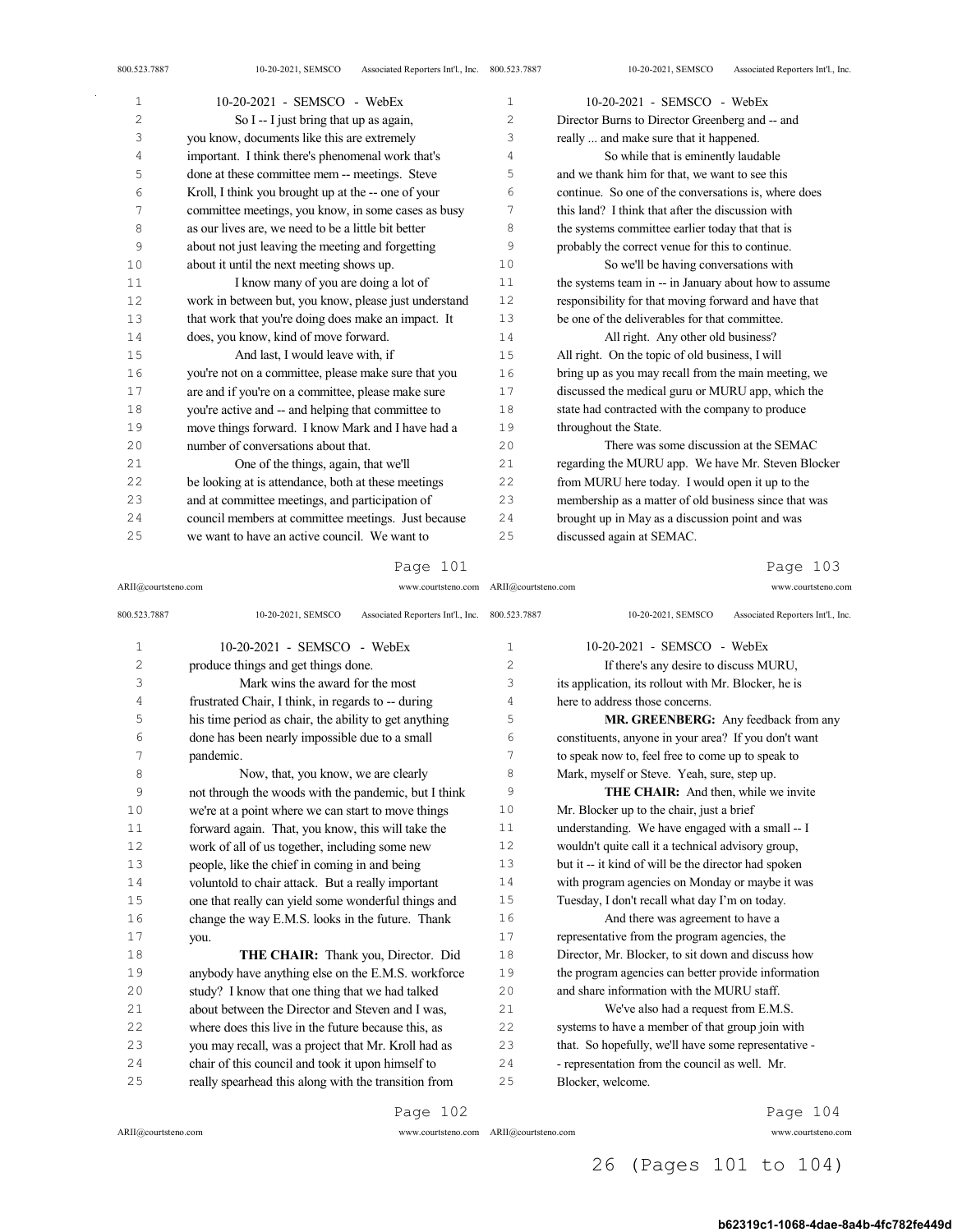| $\overline{4}$ | fourteen years to actually speak at a SEMSCO meeting. | 4  | anything. I -- I know it's early, but if you can      |
|----------------|-------------------------------------------------------|----|-------------------------------------------------------|
| 5              | So I appreciate the opportunity.                      | 5  | give some information.                                |
| 6              | I just wanted to say very quickly,                    | 6  | MR. GREENBERG: Now, that I've                         |
| 7              | there was a survey that went out recently by a few of | 7  | officially moved Upstate from Long Island, the        |
| 8              | the regions. It was forwarded to me today. And in     | 8  | forecast is lots of snow in the winter and some       |
| 9              | one of the lines, it specifically stated that MURU -- | 9  | moderately warm weather comes summer months.          |
| 10             | thank you. It specifically stated that at the end of  | 10 | MR. MASTERTON: Thanks. Keep it up.                    |
| 11             | the year, MURU is going to be a completely paid       | 11 | MR. GREENBERG: So it's actually a                     |
| 12             | product.                                              | 12 | great time. We can bring this up. So we do plan to    |
| 13             | I just wanted to reiterate that that                  | 13 | go back to quarterly meetings and we probably will    |
| 14             | is not the case. There will and will forever be a     | 14 | continue them in a hybrid manner.                     |
| 15             | free version of the product available to everyone in  | 15 | So for those who can and would like to                |
| 16             | the State that we are very proud of and it will       | 16 | attend in person, they would have that opportunity    |
| 17             | always be out there.                                  | 17 | and those who choose to join online as long as the    |
| 18             | There may be a pre -- there will be a                 | 18 | executive order is in place.                          |
| 19             | premium version as well later at that eight dollar    | 19 | As far as meetings go, and this is                    |
| 20             | per user per month price point but when I read the    | 20 | actually one of the things that Val and I literally   |
| 21             | survey, I just wanted to be clear that whatever       | 21 | were just talking about, the question becomes, when   |
| 22             | you're downloading now, there's no ability to charge  | 22 | would we like to have them if we were to have         |
| 23             | any provider within the State without explicit        | 23 | quarterly meetings.                                   |
| 24             | consent entering billing information and all sorts of | 24 | Keeping in mind that materials for the                |
| 25             | things, that would not -- that we have no information | 25 | meeting that we're going to discuss have to get in at |
|                |                                                       |    |                                                       |

ARII@courtsteno.com www.courtsteno.com ARII@courtsteno.com www.courtsteno.com Page 107

| 800.523.7887   | Associated Reporters Int'l., Inc. 800.523.7887<br>10-20-2021, SEMSCO |                | Associated Reporters Int'l., Inc.<br>10-20-2021, SEMSCO |
|----------------|----------------------------------------------------------------------|----------------|---------------------------------------------------------|
| $\mathbf{1}$   | 10-20-2021 - SEMSCO - WebEx                                          | $\mathbf{1}$   | 10-20-2021 - SEMSCO - WebEx                             |
| $\overline{c}$ | on at this point.                                                    | $\overline{c}$ | least thirty days before. So we were looking, you       |
| 3              | Other than that I'm here for any                                     | 3              | know, do we do a situation to where we do January,      |
| 4              | questions now and I'll be here after the meeting, and                | 4              | March, June, October, or do we do January, April --     |
| 5              | if not, you can -- more than welcome to grab my                      | 5              | September is really hard because there's a lot of       |
| 6              | contact information. Thank you.                                      | 6              | holidays. September, November, and I really -- I        |
| 7              | THE CHAIR: Okay. Once again, any                                     | 7              | would open up to the Chair and as long as the Chair     |
| 8              | questions for Mr. Blocker? Director Greenberg, if I                  | 8              | is okay with it, I'll open up to the -- to council to   |
| 9              | may, just on the topic. We had discussed briefly the                 | 9              | determine that.                                         |
| 10             | other day and for the edification of -- of the                       | 10             | You know, again, I just want to remind                  |
| 11             | council.                                                             | 11             | people that if we -- whatever it is that we choose,     |
| 12             | I'm -- I'm given to understand that                                  | 12             | materials are due thirty days before. So if we have     |
| 13             | the funding for this came from an E.M.S. for children                | 13             | a January meeting. Let's say we have it on January      |
| 14             | grant. Is that correct?                                              |                | th                                                      |
| 15             | MR. GREENBERG: That's correct.                                       | 14             | 15th, the next meeting's on 8 -- on March 15th or by    |
| 16             | THE CHAIR: Okay. And that the -- the                                 | 15             | February 15th, only thirty days after the meeting,      |
| 17             |                                                                      | 16             | materials for the next meeting would have to be         |
|                | free app that we have that Mr. Blocker just spoke of,                | 17             | submitted.                                              |
| 18             | that is paid for in entirety by that grant?                          | 18             | <b>THE CHAIR:</b> Okay. Thank you, Director             |
| 19             | <b>MR. GREENBERG: Correct.</b>                                       | 19             | Greenberg. I -- my personal -- excuse me, my            |
| 20             | THE CHAIR: Okay. Thank you. Okay.                                    | 20             | personal feeling on it is kind of somewhat selfish in   |
| 21             | If there's no other old business, I'll move onto new                 | 21             | -- in a -- in a certain way because I know that         |
| 22             | business. Do we have any new business for -- for the                 | 22             | during winter months both travel and the availability   |
| 23             | council? Mr. Masterton?                                              | 23             | of time is somewhat limited.                            |
| 24             | <b>MR. MASTERTON:</b> Yes. Just a question                           | 24             | The move from a, I think a January                      |
| 25             | for next year's forecast. Being that we successfully                 | 25             | meeting is -- is absolutely necessary as to the start   |
|                |                                                                      |                |                                                         |

Page 106

Page 108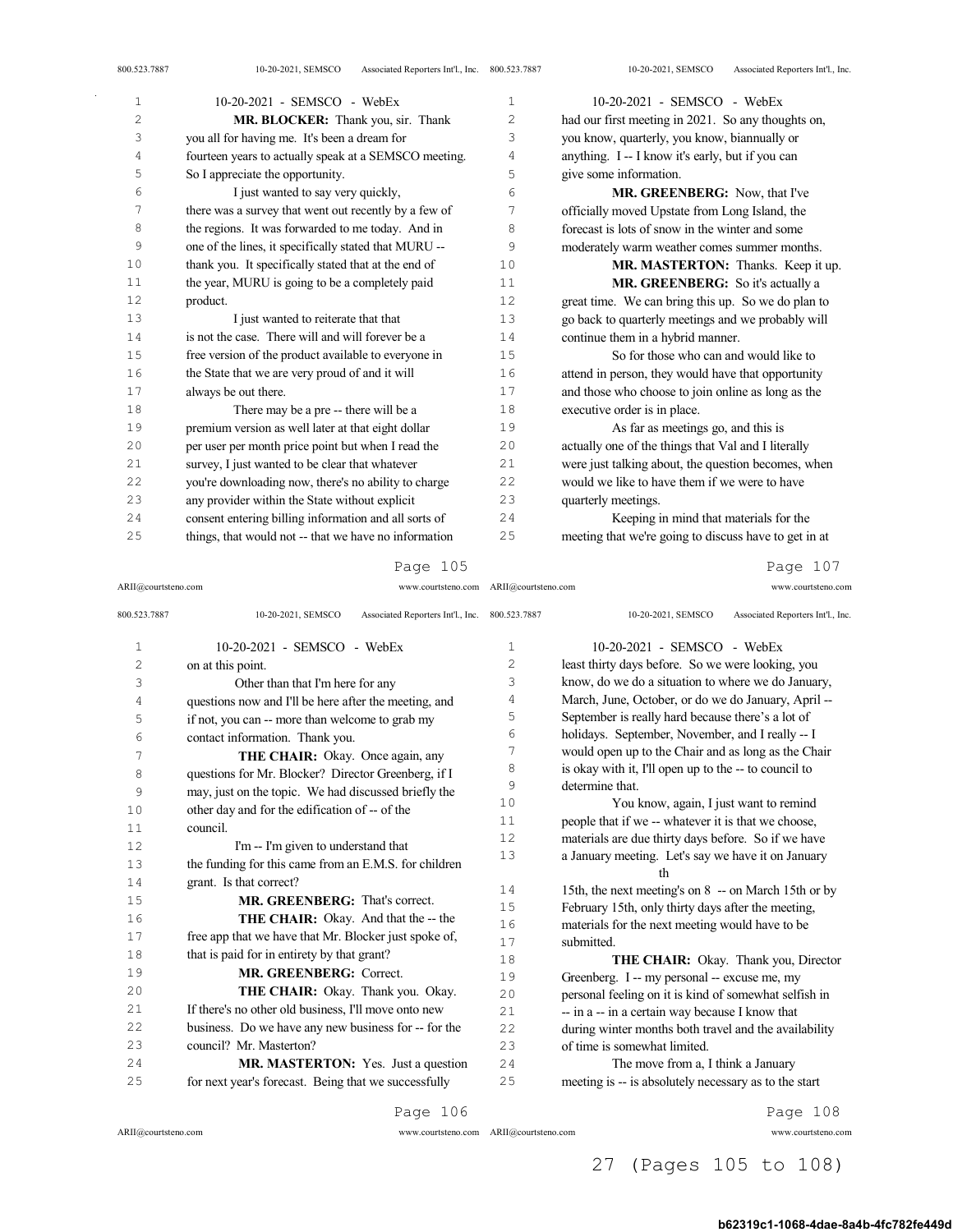| 1  | 10-20-2021 - SEMSCO - WebEx                           | 1              | 10-20-2021 - SEMSCO - WebEx                           |
|----|-------------------------------------------------------|----------------|-------------------------------------------------------|
| 2  | of the year, both by our own bylaws and by other      | 2              | for the membership. This one is a -- it's a           |
| 3  | traditions. I think January is important.             | 3              | different space for us. We are here in the plaza, or  |
| 4  | As we move forward, I would posit that                | $\overline{4}$ | the tower as most of the stuff -- most of us from     |
| 5  | April, probably early April, makes sense then         | 5              | D.O.H. call it.                                       |
| 6  | potentially late June to avoid the summer and then    | 6              | And our thoughts -- our questions are,                |
| 7  | come back in October.                                 | 7              | what are your thoughts on being here? Preference of   |
| 8  | So that way we meet four times a year,                | 8              | here versus other locations. It does -- it does have  |
| 9  | October, January, April and June. That would be my    | 9              | some components that might be out of our control but  |
| 10 | suggestion, open to any other comments.               | 10             | if there is a preference, that would be helpful to    |
| 11 | MR. MASTERTON: Maybe do what you did                  | 11             | know too based on people who have joined for the past |
| 12 | for this meeting which was, you did put the survey    | 12             | two days.                                             |
| 13 | out, which I think was a great tool  put in their     | 13             | THE CHAIR: Thank you, Director. I --                  |
| 14 | input where they want to have the meeting or not and, | 14             | I can speak for myself. I think where I was staying   |
| 15 | you know, oppose, you know, your schedule for, you    | 15             | at the Renaissance this was not inconvenient, but     |
| 16 | know, April or May or whatever, not -- not that it's  | 16             | weather and other locations where housing may present |
| 17 | just decided, and maybe to get feedback from all the  | 17             | greater challenges, particularly for transportation.  |
| 18 | members might be easier.                              | 18             | Most of us, I shouldn't say most of                   |
| 19 | MR. GREENBERG: Mr. Chair?                             | 19             | us. Many of us may travel by other means than         |
| 20 | THE CHAIR: Mr. Masterton, I agree. I                  | 20             | automobile, while making -- getting here a little     |
| 21 | think that's a -- a fine opportunity to gain some     | 21             | more challenging for that piece.                      |
| 22 | input from our staff without having to do that right  | 22             | That -- that could certainly change.                  |
| 23 | now, so.                                              | 23             | I just wonder if this is going to be our permanent    |
| 24 | MR. LANGSAM: My understanding is that                 | 24             | home that we would have to make some adjustment for   |
| 25 | the Governor's executive officer regarding hybrid     | 25             | that.                                                 |

ARII@courtsteno.com www.courtsteno.com ARII@courtsteno.com www.courtsteno.com

Page 111

| 800.523.7887 | Associated Reporters Int'l., Inc. 800.523.7887<br>10-20-2021, SEMSCO |     | Associated Reporters Int'l., Inc.<br>10-20-2021, SEMSCO |
|--------------|----------------------------------------------------------------------|-----|---------------------------------------------------------|
| 1            | $10-20-2021$ - SEMSCO - WebEx                                        | 1   | 10-20-2021 - SEMSCO - WebEx                             |
| 2            | meetings expires in January. That may or may not be                  | 2   | MR. GREENBERG: Other thoughts or                        |
| 3            | re -- renew it.                                                      | 3   | input? And again, we can also add that to the survey    |
| 4            | <b>MR. GREENBERG:</b> Most of the executive                          | 4   | for preference too.                                     |
| 5            | orders actually expire every thirty days. So they                    | 5   | <b>THE CHAIR:</b> Yeah, for that we -- I                |
| 6            | just keep getting renewed based on the desires for                   | 6   | think that'd be a great idea. For the stenographer      |
| 7            | them to be renewed. So I would -- I'm pretty                         | 7   | that was Mr. Masterton with the one question and Dr.    |
| 8            | supportive that we can continue to plan as if they're                | 8   | Langsam with the second question. Just so we can        |
| 9            | there and if we have to navigate away from that.                     | 9   | keep that on task. Any other new business?              |
| 10           | And -- and I will say, it does make it                               | 10  | MS. TAYLOR: Mr. Chair?                                  |
| 11           | a little bit easier for us to plan if we do a hybrid,                | 11  | THE CHAIR: I got two. So Jean                           |
| 12           | because we're going to need meeting space anyway.                    | 12. | Taylor, if you want to go first.                        |
| 13           | And if we were just going virtual and all of a sudden                | 13  | MS. TAYLOR: Yeah, Jean Taylor from                      |
| 14           | decided, we have to meet in person, then we have to                  | 14  | the Bureau of E.M.S. I see several faces here that      |
| 15           | get space and everything else.                                       | 15  | I've never seen at the E.M.S. Memorial and since we     |
| 16           | So we will put out a couple of                                       | 16  | are here, and the memorial is just upstairs, it would   |
| 17           | different models and we will also show in the models                 | 17  | be a perfect opportunity for those of you who have      |
| 18           | that we put out in the survey when the materials will                | 18  | never seen it to actually go up and take a look at      |
| 19           | be due. So that everybody understands from the                       | 19  | it.                                                     |
| 20           | materials to do because I do think that can                          | 20  | If you need a tour guide, contact me                    |
| 21           | determine, you know, when you -- and just please                     | 21  | after the meeting. I'll show you the way. Thank         |
| 22           | understand that there's a portion of that that also                  | 22  | you.                                                    |
| 23           | is dependent on when space is available.                             | 23  | THE CHAIR: Thank you, Chief. Mr.                        |
| 24           | So here  for Troy for things like                                    | 24  | Kutzin?                                                 |
| 25           | that. I do have one other question for the chair and                 | 25  | MR. KUTZIN: Thank you. I wanted to                      |
|              | Page 110                                                             |     | Page 112                                                |

ARII@courtsteno.com www.courtsteno.com

Page 112

ARII@courtsteno.com www.courtsteno.com

28 (Pages 109 to 112)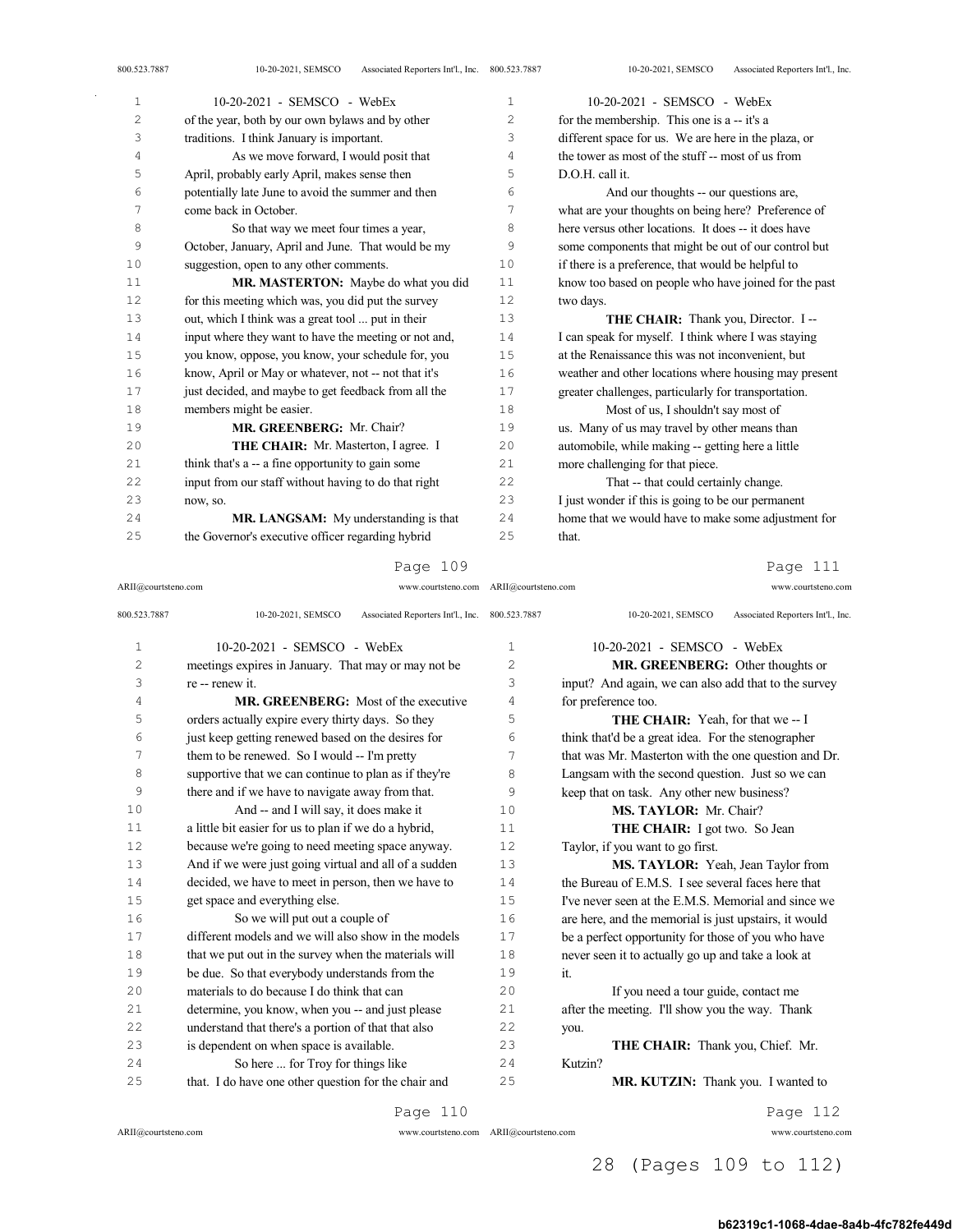| $\mathbf{1}$ | 10-20-2021 - SEMSCO - WebEx                           | $\mathbf{1}$   | 10-20-2021 - SEMSCO - WebEx                           |
|--------------|-------------------------------------------------------|----------------|-------------------------------------------------------|
| 2            | ask this group and in essence make a motion that we   | $\overline{2}$ | the agencies that they work with to find out what     |
| 3            | form a technical advisory group to focus on           | 3              | they're doing.                                        |
| 4            | diversity, equity and inclusion in stadium S.         | 4              | I think we can take a lot of good                     |
| 5            | And the purpose of that group to work                 | 5              | lessons from what's there and just first off taking   |
| 6            | with the REMSCOs and have them talk to their agency   | 6              | an account of what's taking place.                    |
| 7            | is to find out what the prefaces are around the State | 7              | THE CHAIR: Sorry. So Mr. Kutzin,                      |
| 8            | and what's going on to, you know, ensure that.        | 8              | what I -- would I be correct in assuming this would   |
| 9            | You know, our agencies and our REMSCOs                | 9              | be more of factfinding and to develop some sort of    |
| 10           | are working towards a diverse, equitable and          | 10             | best practices?                                       |
| 11           | inclusive group of individuals working on these very  | 11             | <b>MR. KUTZIN:</b> Yes, that is correct.              |
| 12           | important E.M.S. issues throughout the State.         | 12             | THE CHAIR: Okay. Thank you. And I'm                   |
| 13           | THE CHAIR: Thank you, Mr. Kutzin.                     | 13             | sorry, Director, go ahead. No, my -- my next          |
| 14           | Any discussion on that? I have a motion to form a     | 14             | question is maybe the obvious one. I'm making eye     |
| 15           | technical advisory group on equity, diversity and     | 15             | contact. Are you willing to chair the tag, sir?       |
| 16           | inclusion.                                            | 16             | MR. KUTZIN: Dr. Rabrich was pointing                  |
| 17           | <b>MR. KROLL:</b> I'll second the motion.             | 17             | in this direction. So I don't know why. Yes, I will   |
| 18           | <b>THE CHAIR:</b> Second the motion, Mr.              | 18             | take that off.                                        |
| 19           | Kroll. Any discussion?                                | 19             | MR. GREENBERG: Will you be co-                        |
| 20           | <b>MR. HAAG:</b> It's Jason Haag. I know              | 20             | chairing it with Dr. Rabrich since he was pointing in |
| 21           | that there's a lot of regions that are looking at     | 21             | that direction? I think it would be an excellent      |
| 22           | this and a lot of other -- a lot of other facets of   | 22             | opportunity to have our SEMAC and SEMSCO work         |
| 23           | the allied health care professionals.                 | 23             | together.                                             |
| 24           | So it only seems prudent for us as a                  | 24             | MR. KROLL: Well played, sir.                          |
| 25           | State body to do the same thing. I support this       | 25             | MR. GREENBERG: Thank you. And -- and                  |

ARII@courtsteno.com www.courtsteno.com ARII@courtsteno.com www.courtsteno.com

Page 115

| 800.523.7887 | 10-20-2021, SEMSCO<br>Associated Reporters Int'l., Inc. 800.523.7887 |              | 10-20-2021, SEMSCO<br>Associated Reporters Int'l., Inc. |
|--------------|----------------------------------------------------------------------|--------------|---------------------------------------------------------|
| $\mathbf 1$  | $10-20-2021$ - SEMSCO - WebEx                                        | $\mathbf{1}$ | $10-20-2021$ - SEMSCO - WebEx                           |
| 2            | fully.                                                               | 2            | I -- I will say and thank you for the fact, it's kind   |
| 3            | THE CHAIR: Thank you, Mr. Haag. Mr.                                  | 3            | of a little bit more of the explanation. I--I-I         |
| 4            | Kroll, did you have a comment?                                       | 4            | do think there are a lot of great things that are       |
| 5            | MR. KROLL: I didn't, but I think it's                                | 5            | going on around the seat. And again, I think there      |
| 6            | a good idea. And I                                                   | 6            | are a lot of places that would do more, but don't       |
| 7            | THE CHAIR: Thank you, Mr. Kroll. Any                                 | 7            | know what to do, or how best to approach it. And,       |
| 8            | other comments or thoughts?                                          | 8            | you know, coming up and looking at what's going on      |
| 9            | MR. GREENBERG: I would just bring up                                 | 9            | around the State, different programs in different       |
| 10           | from the Bureau. I think it's an excellent idea. I                   | 10           | regions.                                                |
| 11           | think it's something that is needed. I think that                    | 11           | In some cases, even just looking at,                    |
| 12           | it's a challenge and I guess my -- my question to you                | 12           | you know, where, you know, where are we putting         |
| 13           | is, what do you see as the goal and you -- and                       | 13           | you know, one of the things that we do and -- and       |
| 14           | initiative of the group in regards to helping to                     | 14           | probably half the people around this room can say,      |
| 15           | achieve it or having an end deliverable that will                    | 15           | well, I got into E.M.S. because my family member did    |
| 16           | help us to get to a more diverse workforce council,                  | 16           | it. My mom, my dad, fill in the blank.                  |
| 17           | fill in the blank, probably everything across the                    | 17           | So we are very, you know, kind of come                  |
| 18           | board.                                                               | 18           | into the profession often because of someone who we     |
| 19           | <b>MR. KUTZIN:</b> I think that there's                              | 19           | know, often a family member. And part of, I think,      |
| 20           | probably a lot of good work being done currently in                  | 20           | looking at that and looking at some best practices      |
| 21           | many organizations both here in New York as well as                  | 21           | would be to deviate from the norm of how people come    |
| 2.2.         | around the country. And I think the purpose of this                  | 22           | in and starting to look at whether that be outreach     |
| 23           | group would be to -- to begin would be to just take                  | 23           | into other areas that may not know or understand the    |
| 2.4          | account of what's taking place throughout the State                  | 24           | work that we do or how we get into it.                  |
| 25           | in the REMSCOs and have them work with their -- with                 | 25           | Or the fact that there's free training                  |

Page 114

ARII@courtsteno.com www.courtsteno.com

ARII@courtsteno.com www.courtsteno.com Page 116

# 29 (Pages 113 to 116)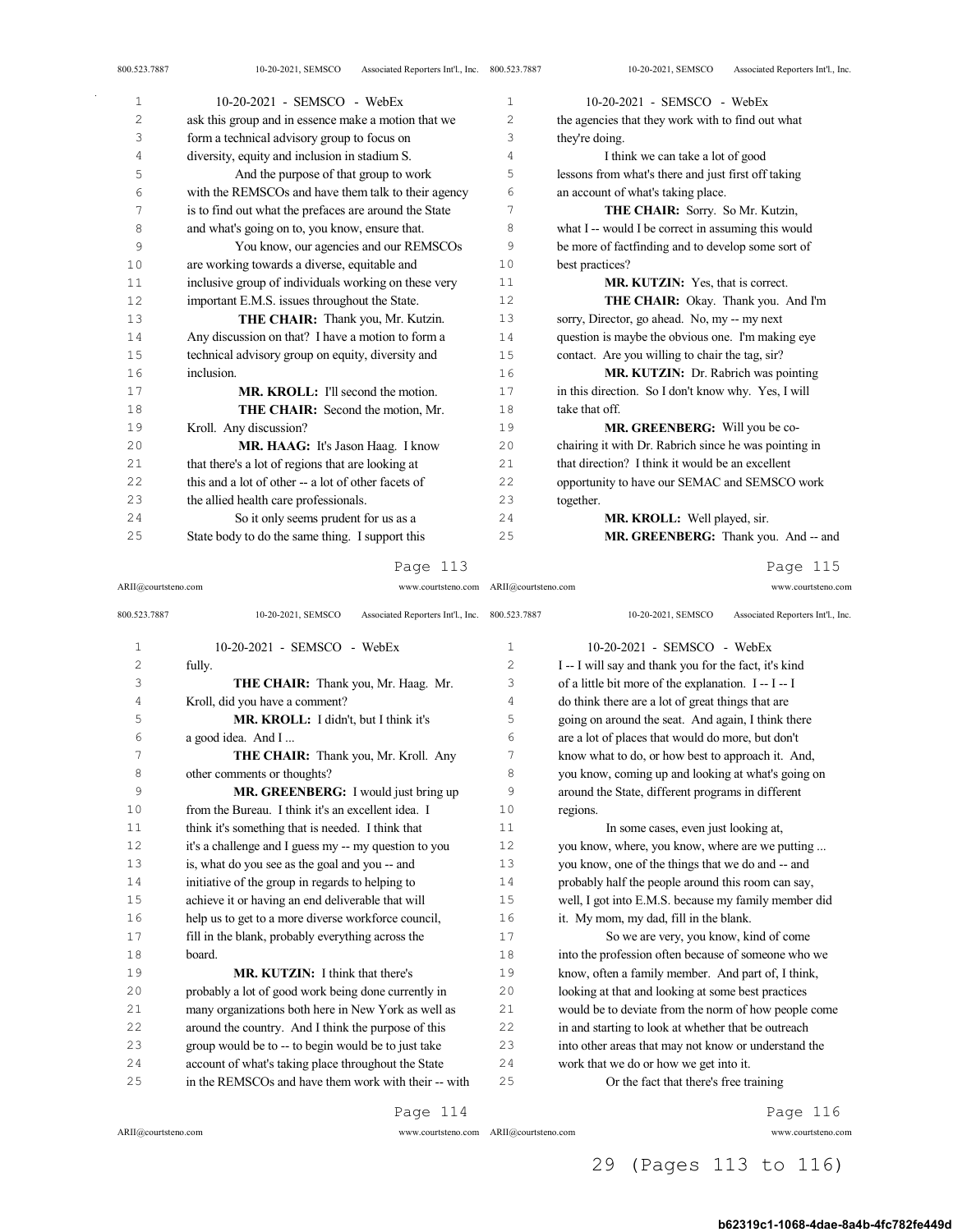| 1  | 10-20-2021 - SEMSCO - WebEx                           | $\mathbf{1}$   | 10-20-2021 - SEMSCO - WebEx                           |
|----|-------------------------------------------------------|----------------|-------------------------------------------------------|
| 2  | in many cases for E.M.S. providers to become an       | $\overline{c}$ | And myself and several people from the                |
| 3  | E.M.S. provider  So thank you for -- for bringing     | 3              | Bureau including Amy Eisenhauer really helped to --   |
| 4  | this up. I think it's a great one and obviously if    | 4              | to take that first step. And for those of you who     |
| 5  | you need anything from the Bureau, and we will work - | 5              | don't know, but on the Department of Health Bureau of |
| 6  | - not right now, I won't be a voluntold somebody in   | 6              | E.M.S. website on the side page, there is now a       |
| 7  | the Bureau, but we will be happy to assign someone    | 7              | mental health and wellbeing tab.                      |
| 8  | from the Bureau staff to assist if you need anything  | 8              | And that tab directly links E.M.S.                    |
| 9  | with that.                                            | 9              | providers to a series of resources that are dedicated |
| 10 | MR. KUTZIN: Thank you very much.                      | 10             | to E.M.S. providers or emergency responders. So it's  |
| 11 | THE CHAIR: Okay. Very well. We have                   | 11             | not just, you know, resources that general public     |
| 12 | a motion. Is there any other discussion?              | 12             | would be  to them. It is specific to the mental       |
| 13 | MR. HAAG: Mr. Chair.                                  | 13             | health and wellbeing of each other.                   |
| 14 | THE CHAIR: Mr. Haag.                                  | 14             | And I -- I can't stress enough how                    |
| 15 | MR. HAAG: Question for Mr. Kutzin.                    | 15             | important it is more and more today specially with    |
| 16 | Would you be planning to include a look at implicit   | 16             | COVID and -- and the taxing that this is taken on us  |
| 17 | bias across the E.M.S. providers in this as well?     | 17             | for us to remember and focus on that and focus on our |
| 18 | And if so, I actually had the opportunity to          | 18             | peers. Most recently in -- in one of my agencies,     |
| 19 | interview over the summer and write an article on a   | 19             | one of the, probably, happiest and probably people    |
| 20 | gentleman from Wisconsin named Alex Trembley who has  | 20             | you'd ever meet as a medic and the person who you     |
| 21 | done some phenomenal work on that in the -- in the    | 2.1            | would want on your call with you committed suicide.   |
| 22 | field of E.M.S. And I think it would be a valuable    | 22.2           | And almost every one of us turned and                 |
| 23 | resource if it's something for the tag to consider.   | 23             | didn't realize how we didn't notice it. And I hope    |
| 24 | And I can certainly provide that information to you.  | 24             | we can do a better job in the future to help one      |
| 25 | MR. KUTZIN: I think all that                          | 25             | another.                                              |

ARII@courtsteno.com www.courtsteno.com ARII@courtsteno.com www.courtsteno.com

Page 119

| 800.523.7887   | 10-20-2021, SEMSCO<br>Associated Reporters Int'l., Inc. 800.523.7887 |                | 10-20-2021, SEMSCO<br>Associated Reporters Int'l., Inc. |
|----------------|----------------------------------------------------------------------|----------------|---------------------------------------------------------|
| $\mathbf{1}$   | 10-20-2021 - SEMSCO - WebEx                                          | 1              | $10-20-2021$ - SEMSCO - WebEx                           |
| $\overline{c}$ | information would be welcomed. I think like you                      | $\overline{c}$ | So not only is there a page and the                     |
| 3              | identified -- I think each one of us can probably                    | 3              | page was  before that even happened, but not only       |
| 4              | identify some piece of this that we have some content                | 4              | is there a page but if you've gotten your new E.M.T.    |
| 5              | expertise in. And so we would welcome any and all                    | 5              | card, there is actually a link to that page on the      |
| 6              | people to get involved and forward that information.                 | 6              | back of your E.M.T. card. Because that's how            |
| 7              | THE CHAIR: Oh, very well. Sorry,                                     | 7              | important we felt it is, to make sure that we take      |
| 8              | bright shiny objects. Director, you had something                    | 8              | care of one another.                                    |
| 9              | more.                                                                | 9              | And so I just wanted to -- to bring                     |
| 10             | MR. GREENBERG: Sure. So one thing                                    | 10             | that up. I encourage everybody here to please take a    |
| 11             | that I did want to bring to everyone's attention here                | 11             | look at and go to the page. Dan Sandel  who is          |
| 12             | that I believe has  since the last meeting, I                        | 12             | both a speaker at a former Vital Signs but also an      |
| 13             | apologize if it hasn't, but you know, as we talk                     | 13             | incredible artist on this topic, has a piece of art     |
| 14             | about important topics, diversity being an important                 | 14             | on that page as well, just to show some of the          |
| 15             | topic, the crisis of E.M.S., the ecosystem of                        | 15             | struggles and challenges that we all go through, and    |
| 16             | healthcare and the crisis within that.                               | 16             | hopefully provide those resources to do what we can     |
| 17             | You know, another big thing amongst                                  | 17             | in the future. Thank you.                               |
| 18             | emergency services has really been the mental health                 | 18             | <b>THE CHAIR:</b> Thank you, Director. On               |
| 19             | and wellbeing of our providers. And this is, you                     | 19             | the matter prior just to clarify the -- the motion on   |
| 20             | know, near and dear to myself as well for many                       | 20             | the creation of the technical advisory group. Dr.       |
| 2.1            | reasons, but one of the things that the Bureau said                  | 21             | Langsam, certainly, if you would, sir, correct me if    |
| 22             | is that, you know, how do we take that first step.                   | 2.2.           | I'm wrong, but I believe the technical advisory         |
| 23             | Where do we, you know, if we're going to take                        | 23             | groups are at the discretion of the chair.              |
| 2.4            | initiative to help with mental health and wellbeing,                 | 24             | Therefore, I formally inform  tag                       |
| 25             | what can we do.                                                      | 25             | with Mr. Hudson as the chair of the said tag. Dr.       |
|                |                                                                      |                |                                                         |

Page 118

ARII@courtsteno.com www.courtsteno.com

ARII@courtsteno.com www.courtsteno.com Page 120

# 30 (Pages 117 to 120)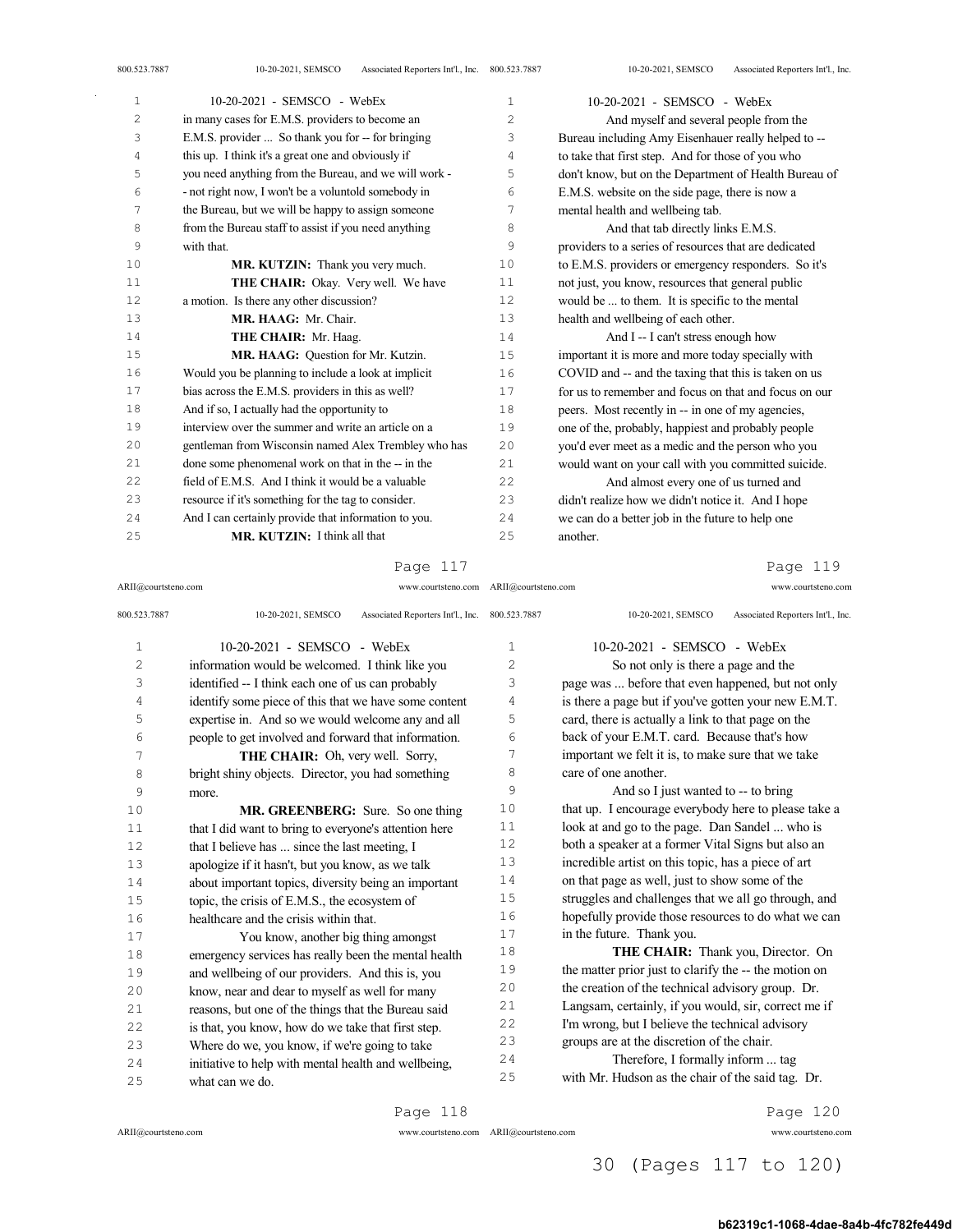| 10-20-2021 - SEMSCO - WebEx                          | 1              | 10-20-2021 - SEMSCO - WebEx                           |
|------------------------------------------------------|----------------|-------------------------------------------------------|
| Rabrich as his second. And with the remit as         | $\overline{c}$ | that committee. Thank you very much. Are there any    |
| discussed on the record.                             | 3              | discussion on the motion? Mr. Deavers?                |
| MR. GREENBERG: I thought it was co-                  | 4              | MR. DEAVERS: Mr. Chair, I'm concerned                 |
| chair.                                               | 5              | with dissolving it, you know, the dysfunction of the  |
| <b>THE CHAIR:</b> I'll let you work that out         | 6              | committee is -- is a -- is a structural issue. But    |
| between the two of you. But director, thank you very | 7              | how much of the problems that we're facing today are  |
| much and I appreciate the information and I just     | 8              | because we need to actually work on public education, |
| wanted to clarify and propose that loop before we    | 9              | especially with elected officials.                    |
| moved on.                                            | 10             | And without, you know, the intent of                  |
| Anything further, sir? Okay. Any                     | 11             | that committee is to provide that education. And I    |
| other new business to bring before the council? One  | 12             | realized that it's not functional, but it may be very |
| up, I have a light down there, Mr. Haag.             | 13             | needed moving forward. You know, because we do have   |
| MR. HAAG: It was just going to be a                  | 14             | to start some initiatives and educate the public on   |
| motion to adjourn. But you've got something further  | 15             | what we do. And, you know, unless there's another     |
| $SO -$ .                                             | 16             | committee that could take on that task.               |
| <b>THE CHAIR:</b> I do have one minor issue.         | 17             | <b>THE CHAIR:</b> So while I don't disagree           |
| And I would just like bring it up here for new       | 18             | with that at all, and again, I can't speak in favor   |
| business for consideration and discussion. It was    | 19             | or against the motion. I will point out that          |
| mentioned in the May meeting. I will bring it up     | 20             | bandwidth within the council is at this point being   |
| again here for the second time with an ask that the  | 21             | directed in areas that are more immediate, shall I    |
| council consider for our January meeting for a       | 22             | say.                                                  |
| decision.                                            | 23             | So again, if there is a group of folks                |
| I cannot as the sitting chair make a                 | 24             | who wish to continue that effort, I am all in favor   |
| motion. However, I will ask you to consider that our | 25             | of that. I just point out that currently that that    |
|                                                      |                |                                                       |

ARII@courtsteno.com www.courtsteno.com ARII@courtsteno.com www.courtsteno.com

# Page 123

| 800.523.7887   | Associated Reporters Int'l., Inc. 800.523.7887<br>10-20-2021, SEMSCO |                | Associated Reporters Int'l., Inc.<br>10-20-2021, SEMSCO |
|----------------|----------------------------------------------------------------------|----------------|---------------------------------------------------------|
| $\mathbf{1}$   | 10-20-2021 - SEMSCO - WebEx                                          | $\mathbf{1}$   | 10-20-2021 - SEMSCO - WebEx                             |
| $\overline{c}$ | public information, education and outreach committee                 | $\overline{2}$ | committee has been somewhat dormant in terms of its     |
| 3              | or peer committee has not met nor had any action                     | 3              | action.                                                 |
| 4              | items in at least the last year or so.                               | 4              | So -- and in fact, we haven't had a                     |
| 5              | Ms. Hamilton, is that accurate? And                                  | 5              | formal meeting of that committee in probably, at        |
| 6              | we have not had a seating chair for that committee                   | 6              | least, the last eighteen months, so.                    |
| 7              | either. So with that in mind and with all of the                     | 7              | MS. HAMILTON: Mr. Chairman, if I may.                   |
| 8              | other projects that we currently have going, it is my                | 8              | THE CHAIR: Ms. Hamilton.                                |
| 9              | thought that, perhaps, we realign or potentially                     | 9              | MS. HAMILTON: I would be willing to                     |
| 10             | dissolve that committee in favor of the others that                  | 10             | stay on the committee, if Mr. Deavers would like to     |
| 11             | are currently functioning.                                           | 11             | chair the committee.                                    |
| 12             | So I put that out for thought. If                                    | 12.            | MR. DEAVERS: You'll learn, you'll                       |
| 13             | someone would like to make a motion now and I'll                     | 13             | learn. You were so close.                               |
| 14             | certainly entertain it or we can table that for our                  | 14             | MS. HAMILTON: Be careful what you                       |
| 15             | January discussion.                                                  | 15             | wish.                                                   |
| 16             | MR. HAAG: Mr. Chair, Jason Haag, I                                   | 16             | MR. DEAVERS: I'll third the motion to                   |
| 17             | make a motion to dissolve for now the peer committee                 | 17             | dissolve the committee.                                 |
| 18             | of the SEMSCO.                                                       | 18             | MS. HAMILTON: Be careful what you                       |
| 19             | <b>THE CHAIR:</b> I have a motion to                                 | 19             | wish for.                                               |
| 20             | dissolve the peer committee at this time. Do I have                  | 20             | MR. GREENBERG: I would also say that,                   |
| 21             | a second?                                                            | 21             | you know, just because a committee is being             |
| 22             | MS. HAMILTON: Teresa Hamilton, I'll                                  | 22             | dissolved, maybe the better approach to this, Mr.       |
| 23             | second it.                                                           | 23             | Chair, is a tag, that has a very limited scope and a    |
| 24             | THE CHAIR: Seconded by Teresa                                        | 24             | very specific deliverable.                              |
| 25             | Hamilton, who for the record is a seated member of                   | 25             | And I can point towards, and I'm happy                  |
|                |                                                                      |                |                                                         |

Page 122

ARII@courtsteno.com www.courtsteno.com

ARII@courtsteno.com www.courtsteno.com Page 124

# 31 (Pages 121 to 124)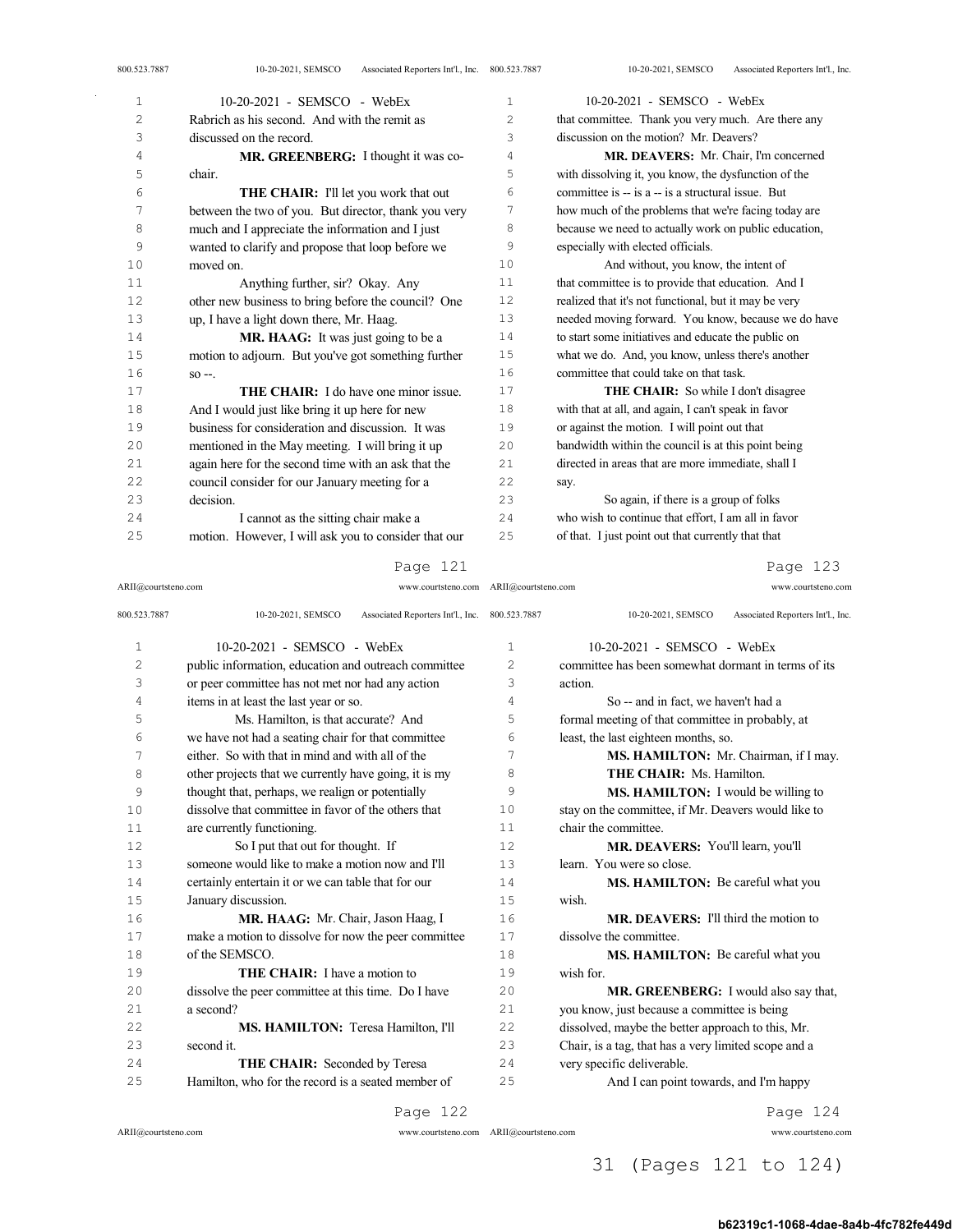| $\mathbf{1}$ | 10-20-2021 - SEMSCO - WebEx                           | 1   | 10-20-2021 - SEMSCO - WebEx                           |
|--------------|-------------------------------------------------------|-----|-------------------------------------------------------|
| 2            | to point towards some documents that were created in  | 2   | this? I'm going to make a glossy brochure, we're      |
| 3            | some other states that maybe -- that were towards     | 3   | going to put it on the internet, are we going to get  |
| 4            | public education about E.M.S. and things like that    | 4   | involved in social media.                             |
| 5            | that maybe if -- if a tag took on a very specific     | 5   | So in a way, the committee -- the                     |
| 6            | limited, here's -- here's a deliverable we're working | 6   | committee is not what drives doing those things.      |
| 7            | towards might be more achievable, reasonable, than an | 7   | It's the work that gets done and how we use that      |
| 8            | entire committee that isn't meeting because what      | 8   | work.                                                 |
| 9            | might produce or not produce or, so on and so forth.  | 9   | MR, HAAG: Jason Haag. I'd agree with                  |
| 10           | THE CHAIR: That seems reasonable. I                   | 10  | my colleague, Mr. Kroll, on that. You know,           |
| 11           | think that part of that too is what is the will of    | 11  | currently, the chair is asking the subcommittee       |
| 12           | the council to see this work move forward. And --     | 12  | chairs for missions and deliverables.                 |
| 13           | and that -- and by that, I mean, occasionally we are  | 13  | And I would say that the deliverables                 |
| 14           | asked to put forth letters of support for various     | 14  | of each one of these individual subcommittees should  |
| 15           | projects, various initiatives. We are asked to put    | 15  | be some form of outreach of what they -- of what they |
| 16           | forth information that's sent to various              | 16  | accomplish, you know, systems is huge.                |
| 17           | stakeholders, usually with my signature or the        | 17  | Systems has a broad reach and they can                |
| 18           | director signature or Dr. Doynow's signature on it.   | 18  | provide information and public education. E.M.S.      |
| 19           | But I think what you're alluding to                   | 19  | innovations, same thing, legislation and finance have |
| 20           | Mr. Deavers is more direct action toward perhaps      | 20  | their -- their particular niches as well to do that.  |
| 21           | media outreach, social media outreach, that kind of   | 2.1 | So I think a deliverable and the rest                 |
| 22           | thing and there's certainly a place for that. But --  | 22  | of my colleagues that are committee chairs may beat   |
| 23           | but a targeted, event driven advisory group may be    | 23  | me up in the hallway for this, but I think a          |
| 24           | more effective.                                       | 2.4 | deliverable of each one of these subcommittee should  |
| 25           | MR. KROLL: Mr. Chair.                                 | 25  | be distribution of that -- of that information and    |

ARII@courtsteno.com www.courtsteno.com ARII@courtsteno.com www.courtsteno.com

Page 127

| 800.523.7887   | 10-20-2021, SEMSCO<br>Associated Reporters Int'l., Inc. 800.523.7887 |              | Associated Reporters Int'l., Inc.<br>10-20-2021, SEMSCO |
|----------------|----------------------------------------------------------------------|--------------|---------------------------------------------------------|
| $\mathbf 1$    | 10-20-2021 - SEMSCO - WebEx                                          | $\mathbf{1}$ | $10-20-2021$ - SEMSCO - WebEx                           |
| $\overline{c}$ | THE CHAIR: Mr. Kroll. I think this                                   | 2            | education to the public and other stakeholders. Just    |
| 3              | also is the responsibility -- the responsibility of                  | 3            | my thoughts.                                            |
| 4              | all of our committees and tags in some respect. What                 | 4            | <b>THE CHAIR:</b> Thank you, gentlemen. Any             |
| 5              | we're going to work on in the E.M.S. innovation part                 | 5            | further discussion?                                     |
| 6              | of it's going to be how we're going to communicate                   | 6            | <b>MR. GREENBERG:</b> He is not on this                 |
| 7              | it.                                                                  | 7            | meeting, but he has been messaging me, Aiden            |
| 8              | What we're going to work on in quality                               | 8            | O'Connor, who sits on the SEMAC is willing to assist    |
| 9              | metrics is how we're going to communicate. What                      | 9            | and help with one initiatives whether it be a tag or    |
| 10             | we're going to work on in diversity is how we're                     | 10           | a chair, specific project.                              |
| 11             | going to communicate it.                                             | 11           | THE COURT: Thank you, Aiden.                            |
| 12             | So I think that a possible way of                                    | 12           | MR. GREENBERG: And he disagreed to                      |
| 13             | going forward is if this committee is dormant, is                    | 13           | chair.                                                  |
| 14             | take a look at the -- what this committee was                        | 14           | THE CHAIR: Chair, the pure committee.                   |
| 15             | supposed to do, which is to take the work that we do                 | 15           | MR. GREENBERH: Pure committee or                        |
| 16             | in E.M.S. and the work that we do at the council and                 | 16           | maybe a tag, I'm still going to vote that the tag       |
| 17             | try and find ways to bring it to the broader public                  | 17           | might be the right approach. Maybe -- maybe work        |
| 18             | world.                                                               | 18           | back towards the -- the committee.                      |
| 19             | And really each of the subcommittee                                  | 19           | <b>THE CHAIR:</b> All right. So we have a               |
| 20             | should have that in mind. So when we come up with a                  | 20           | motion on the floor. Let's decide on that first. So     |
| 21             | product coming out of any one of the committees like                 | 21           | the motion is to dissolve the pure committee at this    |
| 22             | the discussion that Patty  led at systems or Jason                   | 2.2.         | time as a standing committee of the SEMSCO. Are         |
| 23             | led on innovation. There ought to be a piece of that                 | 23           | there any objections to that?                           |
| 2.4            | conversation.                                                        | 2.4          | MR. GREENBERG: I would also ask the                     |
| 25             | Okay. What are we going to do with                                   | 25           | question, is there any reason why it couldn't come      |
|                |                                                                      |              |                                                         |

Page 126

ARII@courtsteno.com www.courtsteno.com

ARII@courtsteno.com www.courtsteno.com Page 128

# 32 (Pages 125 to 128)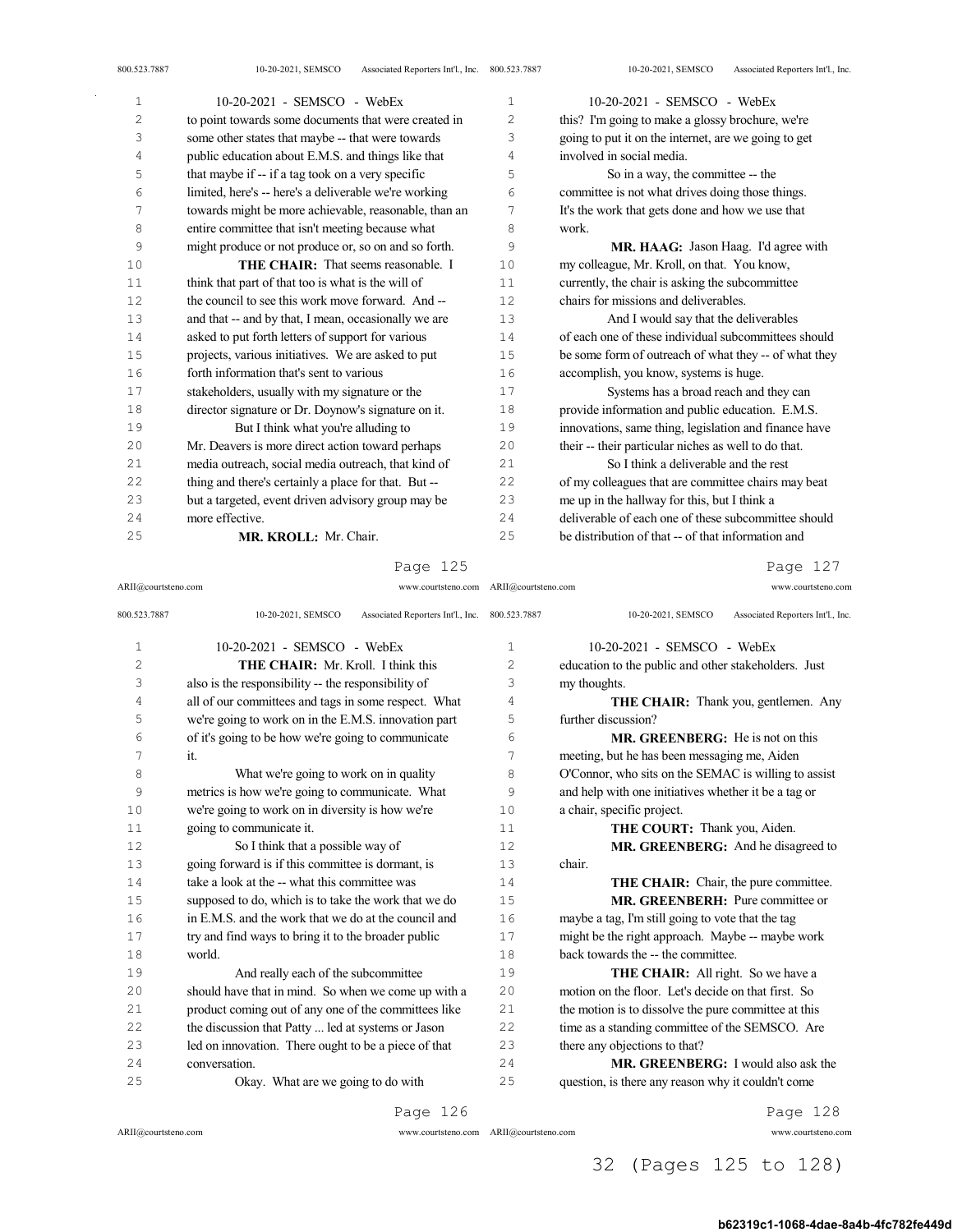| Τ. | $10 - 20 - 2021 - 5$ ENISCO - WEDEX                   | Ŧ. | $10 - 20 - 2021 - 3$ EINISCO - WEDEX                  |
|----|-------------------------------------------------------|----|-------------------------------------------------------|
| 2  | back in the future?                                   | 2  | MR. GREENBERG: Deputy Director Dziura                 |
| 3  | <b>THE CHAIR:</b> No, not at all. That's a            | 3  | did outline, I -- I do apologize, it is not through   |
| 4  | good point. But to -- to that point, no standing      | 4  | an executive order, the ability to have these         |
| 5  | committee is ever permanently gone. Any standing      | 5  | meetings virtually or hybrid. It is actually through  |
| 6  | committee can be brought back by a vote of this body. | 6  | legislation and it was legislation that did a limited |
| 7  | It just takes that institutional will                 | 7  | time period up to January 15th, 2022.                 |
| 8  | to do so and a chair. Okay. Back to the question.     | 8  | I don't know if that'll be extended,                  |
| 9  | Are there any objections to the motion? Any           | 9  | thank you -- thank you, doc, yeah. Sorry. There's a   |
| 10 | abstentions? Okay. Very well, the motion -- motion    | 10 | lot of executive orders that passed. I thought it     |
| 11 | passes.                                               | 11 | was that.                                             |
| 12 | That being said, as my authority of                   | 12 | Yeah. And so Mr. Chair, permitting                    |
| 13 | chair, I thereby create a technical advisory group    | 13 | rooms are available and in the scheduling, I probably |
| 14 | with Aiden --                                         | 14 | would suggest that we try and have the next meeting   |
| 15 | MR. GREENBERG: Aiden O'Connor.                        | 15 | prior to January 15th, just to ensure that this would |
| 16 | <b>THE CHAIR:</b> -- Aiden O'Connor as the            | 16 | still be able to be held in a hybrid manner.          |
| 17 | chair to investigate the potential for media          | 17 | <b>THE CHAIR:</b> Very well. Well, there's            |
| 18 | outreach, social media and public education, with     | 18 | certainly a lot of days before January 15th that we   |
| 19 | particular interest in how we derive public           | 19 | could potentially do that. So really, it's going to   |
| 20 | information and awareness based on the current        | 20 | depend on the capabilities we have of crafting that   |
| 21 | projects that we are working on.                      | 21 | either virtually or in person.                        |
| 22 | And I would point to the joint systems                | 22 | So let the -- I don't want to put any                 |
| 23 | and E.M.S. innovations project as probably one of the | 23 | more on Ms. Ozga, because I know she is about ready   |
| 24 | first that we need to -- to deal with -- well with    | 24 | to shoot me anyway. That's okay, you're good. We're   |
| 25 | especially as we talked about very early in the       | 25 | talking about you, very sorry.                        |
|    |                                                       |    |                                                       |

#### ARII@courtsteno.com www.courtsteno.com ARII@courtsteno.com www.courtsteno.com Page 131

| 800.523.7887   | Associated Reporters Int'l., Inc. 800.523.7887<br>10-20-2021, SEMSCO |                | 10-20-2021, SEMSCO<br>Associated Reporters Int'l., Inc. |
|----------------|----------------------------------------------------------------------|----------------|---------------------------------------------------------|
| $\mathbf{1}$   | $10-20-2021$ - SEMSCO - WebEx                                        | 1              | 10-20-2021 - SEMSCO - WebEx                             |
| $\overline{c}$ | meeting, the idea of having a single message and                     | $\overline{2}$ | MR. RABRICH: I would -- I would just                    |
| 3              | formulating that message.                                            | 3              | like to remind the bureau in the planning of that       |
| 4              | So Mr. O'Connor, thank you very much                                 | 4              | meeting that the N.A.M.S.P. national meeting is         |
| 5              | and anyone who would be interested in participating                  | 5              | January 10th through the 15th. So if we could avoid     |
| 6              | in that technical advisory group, looking at you, Mr.                | 6              | those dates might be helpful.                           |
| 7              | Deavers.                                                             | 7              | <b>THE CHAIR:</b> Okay. So sometime before              |
| 8              | MR. GREENBERG: I was going to say Mr.                                | 8              | January 10th, thank you, Dr. Rabrich.                   |
| 9              | Deavers too, since he's not chair anymore, he'd be                   | 9              | MR. GREENBERG: That just made it a                      |
| 10             | required to participate.                                             | 10             | little bit more challenging. I mean, you can go         |
| 11             | THE CHAIR: Would contact Ms. Ozga and                                | 11             | virtual from San Diego.                                 |
| 12             | Mr. O'Connor through Boardable or email. All right.                  | 12             | <b>MR. RABRICH:</b> Yes, yes. But Albany                |
| 13             | Is there any other new business before the council?                  | 13             | versus San Diego, I don't know. The choice might be     |
| 14             | MR. HAAG: Mr. Chair, I just recommend                                | 14             | clear for some of the SEMAC members, so.                |
| 15             | that tag works closely in concert with the E.M.S.                    | 15             | MR. GREENBVERG: If you want, I will                     |
| 16             | sustainability tag that was formed today as well.                    | 16             | come run the secondary site in the San Diego area for   |
| 17             | THE CHAIR: Agreed and -- and sorry,                                  | 17             | you.                                                    |
| 18             | Mr. Haag, that was a very good suggestion. And                       | 18             | THE CHAIR: All right. That in mind                      |
| 19             | certainly my intent was for the public information                   | 19             | entertain a motion to adjourn the  council              |
| 20             | tag, if you will, to work closely with the E.M.S.                    | 20             | meeting for 2021.                                       |
| 21             | sustainability tag because I think that is one of our                | 21             | <b>MR. HAAG:</b> Jason Haag, I make a motion            |
| 22             | primary focuses right now and should be.                             | 22             | that we adjourn sir.                                    |
| 23             | MR. GREENBERG: One other point of                                    | 23             | <b>THE CHAIR:</b> Mr. Haag, makes a motion,             |
| 24             | clarification.                                                       | 24             | seconded by Mr. Kutzin.                                 |
| 25             | THE CHAIR: Mr. Director.                                             | 25             | MR. KUTZIN: Second.                                     |

Page 130

ARII@courtsteno.com www.courtsteno.com

ARII@courtsteno.com www.courtsteno.com Page 132

33 (Pages 129 to 132)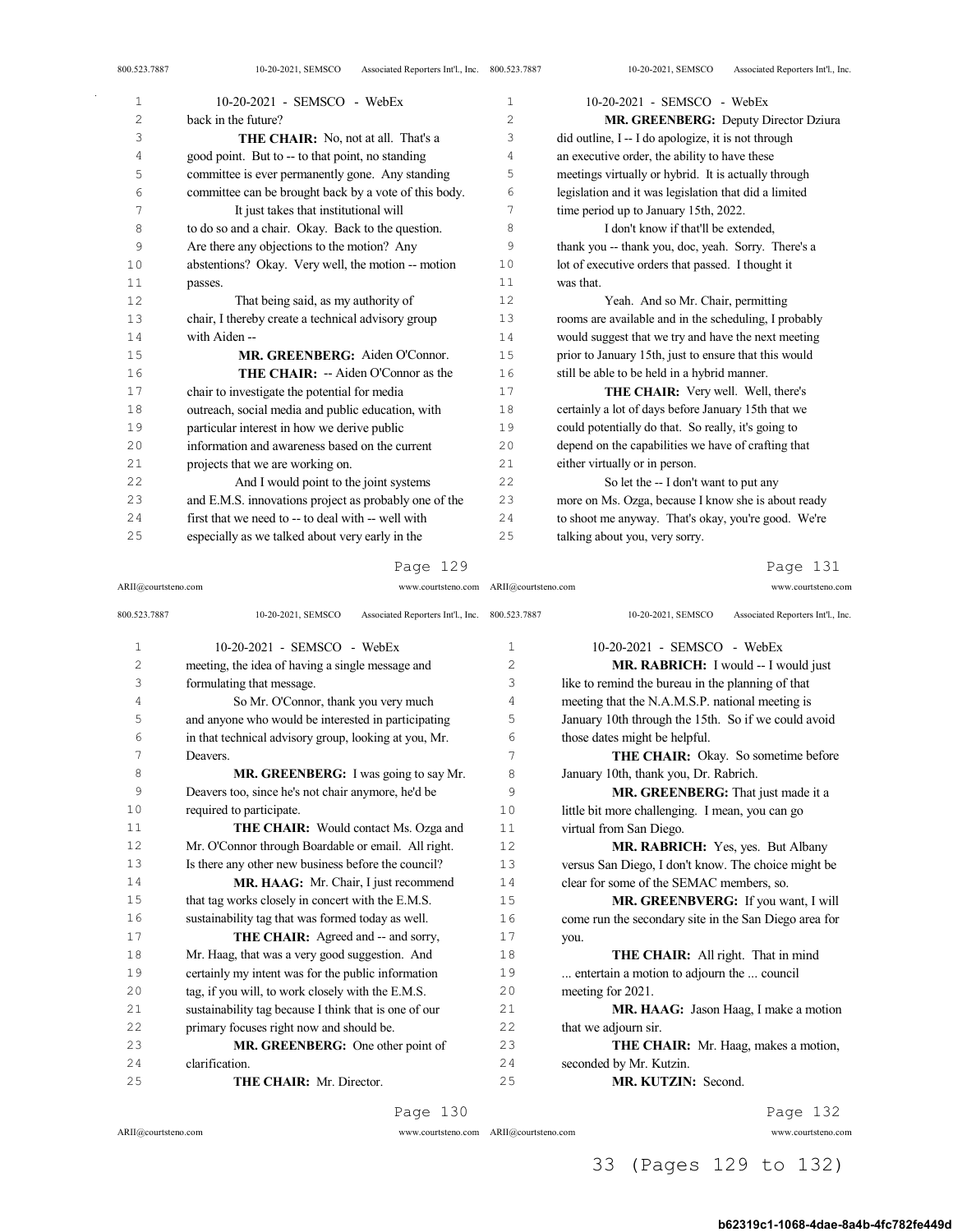| 800.523.7887        | Associated Reporters Int'l., Inc.<br>10-20-2021, SEMSCO  |
|---------------------|----------------------------------------------------------|
| 1                   | 10-20-2021 - SEMSCO - WebEx                              |
| 2                   | THE CHAIR: Thank you. Any                                |
| 3                   | objections? Are there any abstentions? God bless         |
| 4                   | you all. Thank you very much folks for your patience     |
| 5                   | and diligence, and we will see you all in January.       |
| 6                   | (The proceeding concluded at 4:35                        |
| 7                   | $p.m.$ )                                                 |
| 8                   |                                                          |
| 9                   |                                                          |
| 10                  |                                                          |
| 11                  |                                                          |
| 12                  |                                                          |
| 13                  |                                                          |
| 14                  |                                                          |
| 15                  |                                                          |
| 16                  |                                                          |
| 17                  |                                                          |
| 18                  |                                                          |
| 19                  |                                                          |
| 20                  |                                                          |
| 21                  |                                                          |
| 2.2                 |                                                          |
| 23                  |                                                          |
| 24                  |                                                          |
| 25                  |                                                          |
|                     |                                                          |
|                     | 133<br>Page                                              |
| ARII@courtsteno.com | www.courtsteno.com                                       |
| 800.523.7887        | 10-20-2021, SEMSCO<br>Associated Reporters Int'l., Inc.  |
| 1                   | 10-20-2021 - SEMSCO - WebEx                              |
| 2                   | <b>STATE OF NEW YORK</b>                                 |
| 3                   | I, JANET WALLRAVIN, do hereby certify that the foregoing |
|                     | was reported by me, in the cause, at the time and place, |
| 4                   |                                                          |
| 5                   | as stated in the caption hereto, at Page hereof; that    |
|                     | the foregoing typewritten transcription consisting of    |
| 6                   |                                                          |
| 7                   | pages 1 through 133, is a true record of all proceedings |

 had at the hearing. IN WITNESS WHEREOF, I have hereunto subscribed my name, this the 29th day of November, 2021. JANET WALLRAVIN 

ARII@courtsteno.com www.courtsteno.com Page 134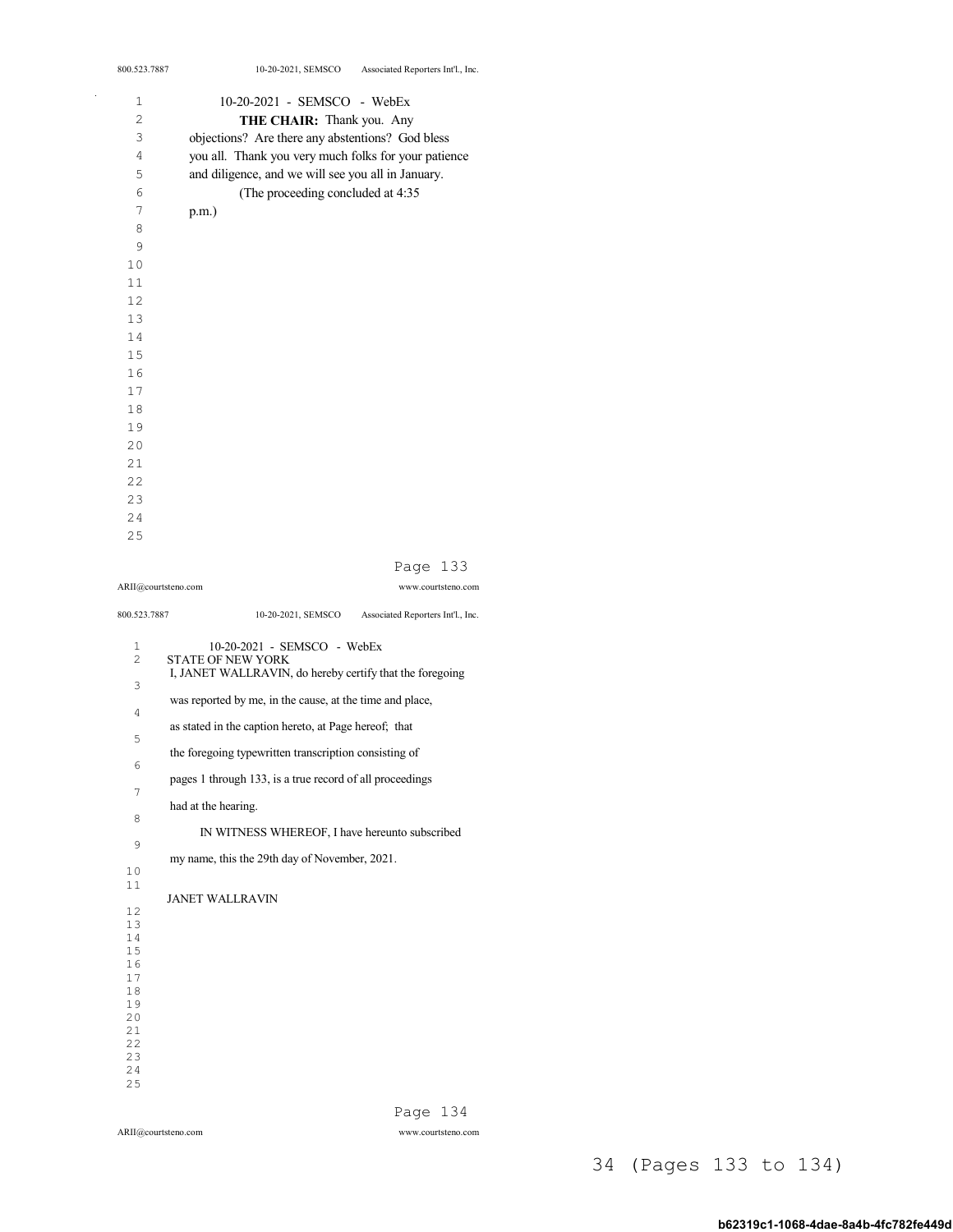A A.M.T 63:10 A.V 4:21 ability 102:5 105:22 131:4 able 7:17 17:2 20:2,10 21:18,21 24:14 25:10 29:25 30:20 36:10 37:12 49:6 65:8 88:12 92:17 92:18 98:19 131:16 absence 15:18 absent 11:23 absolutely 36:19 56:15 108:25 abstention 14:4 abstentions 14:5,8 57:6 129:10 133:3 abuse 29:24 30:2 accept 30:20 access 8:22 54:2 87:3 accessibility 52:19 accomplish 127:16 account 114:24 115:6 accurate 122:5 achievable 125:7 achieve 114:15 action 10:11 39:12,16,17 43:8 49:7 59:17,22 67:2 84:2 122:3 124:3 125:20 active 31:3 67:3 80:7,8,8 101:18,25 activities 17:17 62:9 actual 65:5 81:7 add  $53:23$   $112:3$ added 3:22 27:20 63:10 73:15 adding 34:10 35:21 57:19 addition 20:16 35:19 92:24 additional 22:2 31:17,19,22 33:20 64:12 69:25 73:3 74:23 Additionally 8:19 additions 13:23 address 6:15 51:8 76:3 93:10 104:4 addressing 38:8 adequacy 75:20 adjourn 121:15 132:19,22 adjuncts 68:5 adjustment  $111:24$ administering 49:25 administration 21:23 22:3 adopted 88:22 adult  $58:7$ advance 49:12 63:8 64:15 advanced  $72:24$ advances  $64:8$ advantage  $62:17$ advice 48:23 49:6,20 50:2 51:25 advise  $46:20$  52:10 advisor 53:14 advisory 7:24 8:2, 4 92:13 95:25 104:12 113:3,15 120:20,22 125:23 129:13 130:6 advocate 66:15  $\texttt{affect}$  62:8 afternoon 39:11 59:10 78:14 88:11 96:5 agencies 5:23 18:2 20:7,8 22:14 22:15 27:9 50:20 57:11,16 65:9 68:3,5,21 75:3 81:24 82:7,9,13,14 84:21,22 97:5,6 97:8 104:14,17,19 113:9 115:2 119:18 agency 22:17,24 27:10 36:9 68:5 75:23 80:16 82:10 87:11 97:11 113:6 **agenda** 14:12 63:11 68:2 agent  $75:2$ agitation 93:7,7 ago 21:9 27:18 39:23 54:10,13 agree 53:25 56:3 109:20 127:9 agreed 7:25 78:19, 25 130:17 agreement 63:6 104:16 ahead 47:12 115:13 aid  $66:12$ Aiden 128:7,11 129:14,15,16 Al 74:7 76:21 Alan 2:4 11:19 41:16,17 45:10 45:11 51:4 Albany 3:8 132:12 Alex 117:20 Alexandrou 2:18 10:14,15,15 13:8,9,16,17,18 40:12,13 44:6 44:7 Alison 10:16 allegiance 3:14,15 Allen 89:2 Alliance 93:3 allied 113:23 allow 18:9 22:10,11 30:17,21 33:18 35:23 39:7 49:14,19 60:7,18 63:19 70:20 88:17 allowed 43:21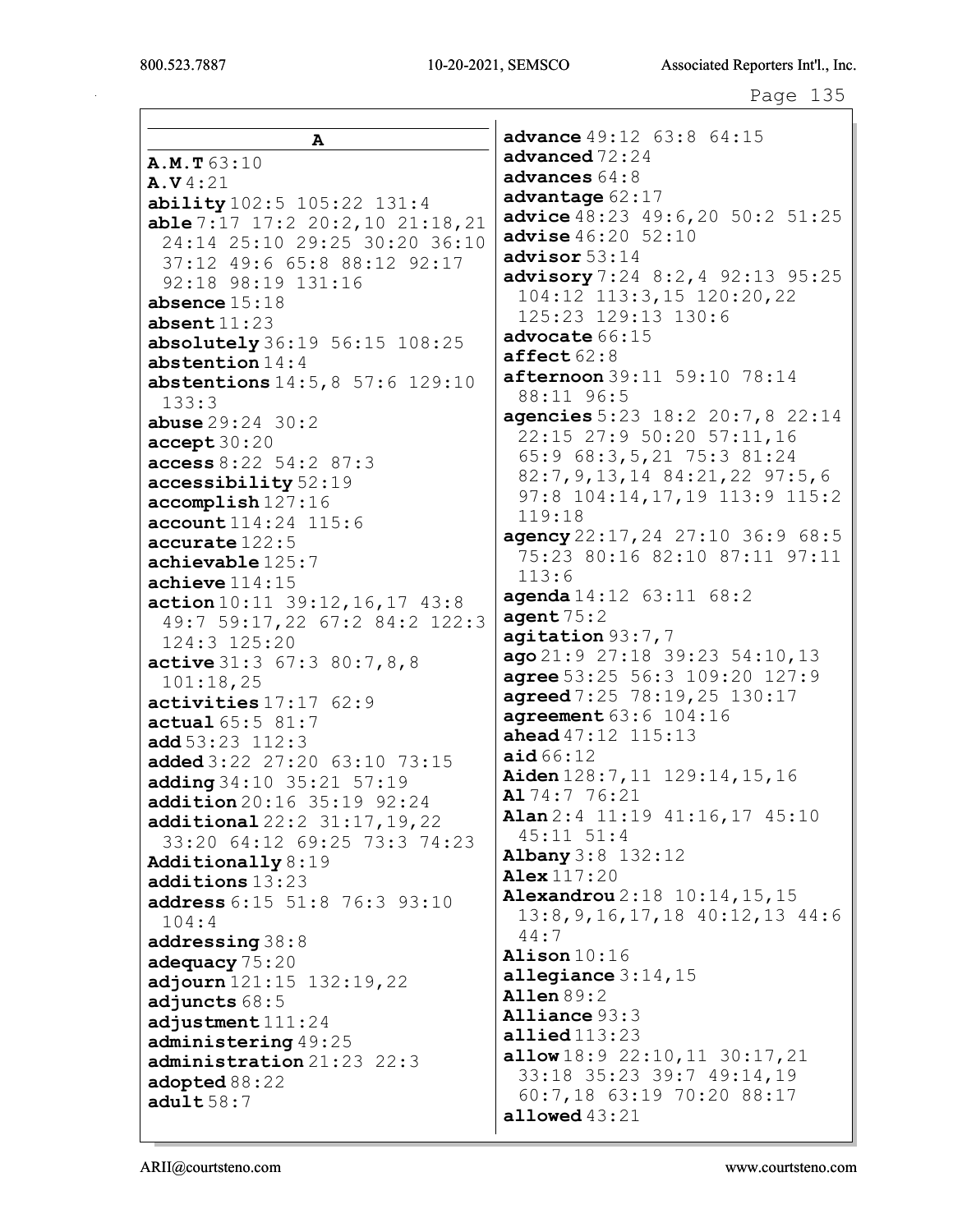allowing 23:15 24:8 30:13 63:3 72:2 91:13 allows  $20:25$   $21:4,5$   $31:23,24$ alluding 125:19 altered 49:4 alternate 12:2 85:20 alternative 30:21 31:24 84:12 88:3 90:4,8 91:8 alternatives 23:15 ambulance 74:8,12,18 87:12,19 ambulances 67:18 amendments 13:23 America 3:16 American 74:8,12,18 amount 24:9 71:22 76:10 Amy  $2:5$  119:3 analgesia 48:6 analytic 82:3 analytical 82:6 and/or 66:23,24 Anderson 79:13,19 80:6 Andrew 2:5 11:15 41:12 45:6,7 announce 15:12 94:18 announcement 15:11 annual 81:15 98:5,15 answer 38:12 90:13 Answered 91:10 anybody 20:23 30:8 39:4 54:14 102:19 anymore 130:9 anyway 110:12 131:24 anyways 9:18 apocryphal 6:6 Apologies 42:23 apologize 37:24 118:13 131:3 app 7:19 9:12 59:13,14 60:6 103:17,21 106:17  $apparently 33:9 51:10,17$ appeals 67:3 appear 95:13,18 APPEARANCES 2:2 application 89:18 104:3 applied 88:24 apply 54:11,12 87:17 89:4,14,24 applying 91:5 appoint 38:15 appointed 54:6 93:19 appreciate 4:25 9:15 71:18,18 91:15,15 92:6 105:5 121:8 appreciated 83:6

approach 34:15 116:7 124:22 128:17 appropriate 34:9,14 48:23 58:20 71:21 85:14 appropriately 43:6 approval 21:13 57:14 87:18 88:25 91:5 approve 13:5,8,17,19,21 39:17 43:8 approved  $14:8,10 87:12,20$ April 108:4 109:5,5,9,16 area 19:8 79:3,13 90:11 94:17 104:6 132:16 areas 20:14,15 58:5 68:19 79:10 116:23 123:21 arrange 9:9 arranging 4:15 arrives 73:9 Arrugia 21:25 art 120:13 article 117:19 artist 120:13 asked 7:24 8:7 9:5 34:2 57:4 59:15 70:2 74:19,21 87:5 125:14,15 asking 8:2 9:21 96:15 98:16 127:11 asks  $70:13$ assessment 77:11 assign 117:7 assist 59:21 117:8 128:8 assistance  $8:18$ assistant 63:4 assisting 53:15 associate 32:10 79:12 associates 98:15 Association 74:8,12,18 associations 9:21 assume  $103:11$ assuming 90:2 95:20 115:8 asynchronous 63:23 attack  $102:14$ attend 26:20,21 107:16 attendance 101:22 **attention** 39:14 118:11 audits  $62:23$ augmented 64:6 August 15:23 authority 129:12 automobile 111:20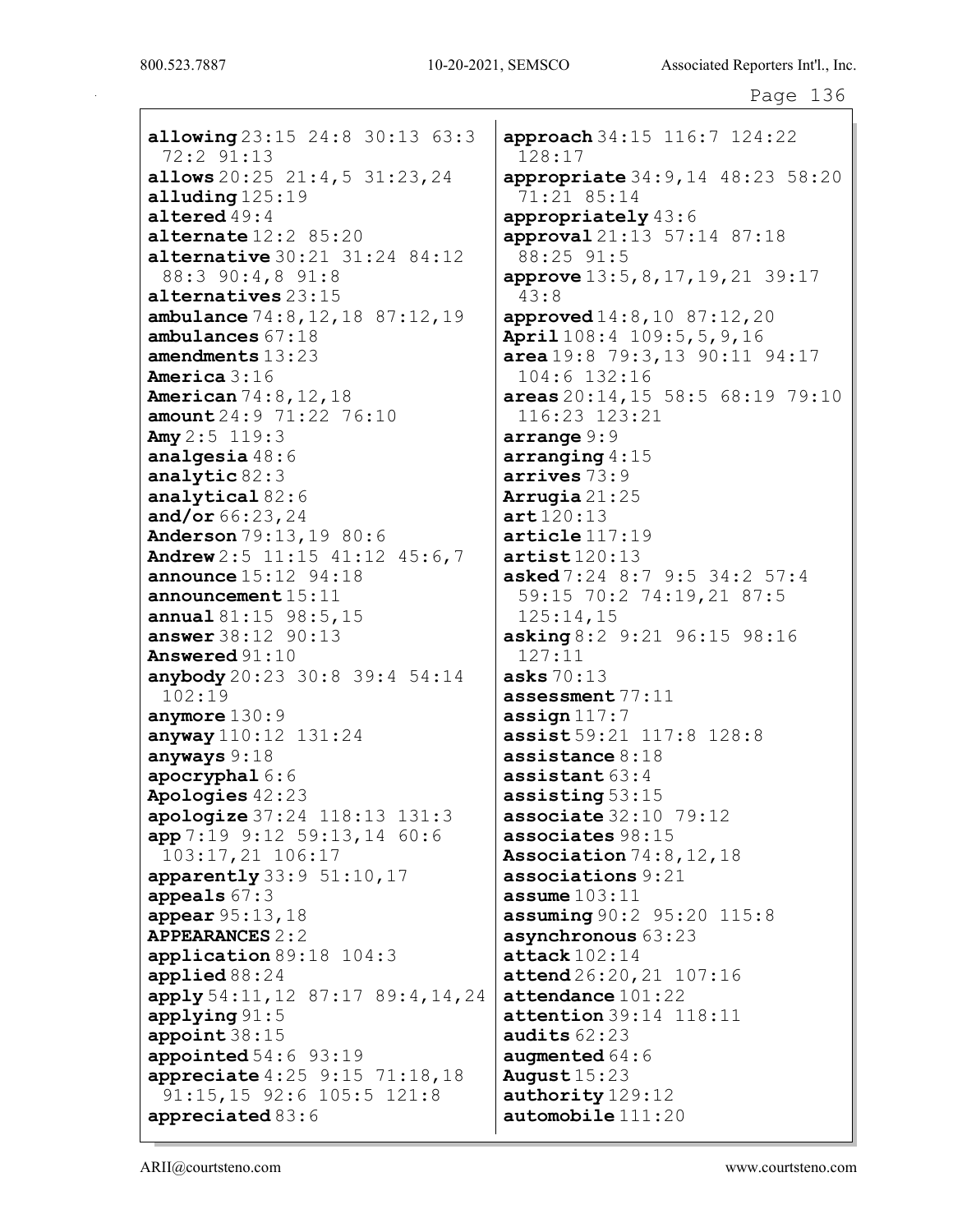availability 108:22 available 7:18,21 20:6 25:18 36:8 68:14 75:11 77:6,8 105:15 110:23 131:13 avoid 19:6 37:5 56:4 109:6 132:5 award 102:3 awards 32:19,23,25 aware 14:21 18:19 92:14 awareness 20:21 129:20 awesome 14:17

#### B

B.L.S 24:2 57:10 68:4 B.L.S.F.R 67:6 back 4:4 16:8 21:10 22:6 28:13 43:6 47:24 54:15 61:14,21 68:19 71:2 75:20 77:11 86:16 95:17 107:13 109:7 120:6 128:18 129:2,6,8 backdrop 74:17 background 50:19 bad 37:24 Bagozzi 2:15 17:22 22:23 30:11 bandwidth 123:20 bargained  $48:10$ Barrow 11:24 12:2 based 8:10,11 23:19 36:16 53:15 81:12,20 98:4 110:6 111:11 129:20 Bashaw 66:6,7 basic 73:17 basically 7:12 39:3 54:16 65:13 65:15 74:20 89:7 basis 7:22 19:9 71:23 81:15 98:6 bear 56:16 beat 127:22 beginning  $16:10$  82:17 **behalf** 4:25 10:4 62:6 believe 16:10,18 28:11 37:19 38:6 42:8 49:8,9 54:9,13 56:12 61:25 77:18 78:6,7 89:17 93:13 118:12 120:22 benchmark 98:20 100:14 beneficial 53:4 benefit 47:22 Benenati 2:16 7:10,25 8:11 67:14 69:3 71:17 72:7,8 83:22 benzodiazepine 43:11

Berry 93:21 best 27:13 49:7,17 54:8 66:7,15 98:3 115:10 116:7,20 better 20:15 24:13 29:25 101:8 104:19 119:24 124:22 Beveren 12:17 **beyond** 20:19 22:12 54:15 biannual 98:6 biannually 107:3 bias 117:17 big 18:20 19:22 30:19 118:17 **bigger** 21:11 100:7 biggest  $31:9,10$ **bill**  $72:23$   $73:5,6,23$ billing 105:24 bills 72:16,20 Bio 82:4 bit 18:2 21:9 22:7 29:12 36:9 66:9 95:17 101:8 110:11 116:3 132:10 blame  $56:13$ blank 114:17 116:16  $$ Blocker 2:23 103:21 104:3,10,18 104:25 105:2 106:8,17 blood 49:23 50:2 **blown** 85:17 board 48:19 51:21 64:23 89:8 114:18 Boardable 7:19,20 8:20,21 9:7 9:11 10:7 57:3 59:13,17 60:6 63:7 67:7 73:12 78:22 80:21 130:12 body 57:6 113:25 129:6  $box 20:23 62:22 70:11$ Brandt 2:22 84:13 85:14 86:9,12 86:13,14,16,18,23 90:16,24 91:12,13,17 break 37:14 Brian  $96:11$ brief 83:21 84:3 104:10 briefly 106:9 bright 118:8  $bring 19:12 25:14 27:4 39:7.13$ 39:14 59:10 65:2 66:23 70:25 71:18 84:2 96:3 101:2 103:16 107:12 114:9 118:11 120:9 121:12,18,20 126:17 bringing 64:12 117:3 brings 79:24 96:2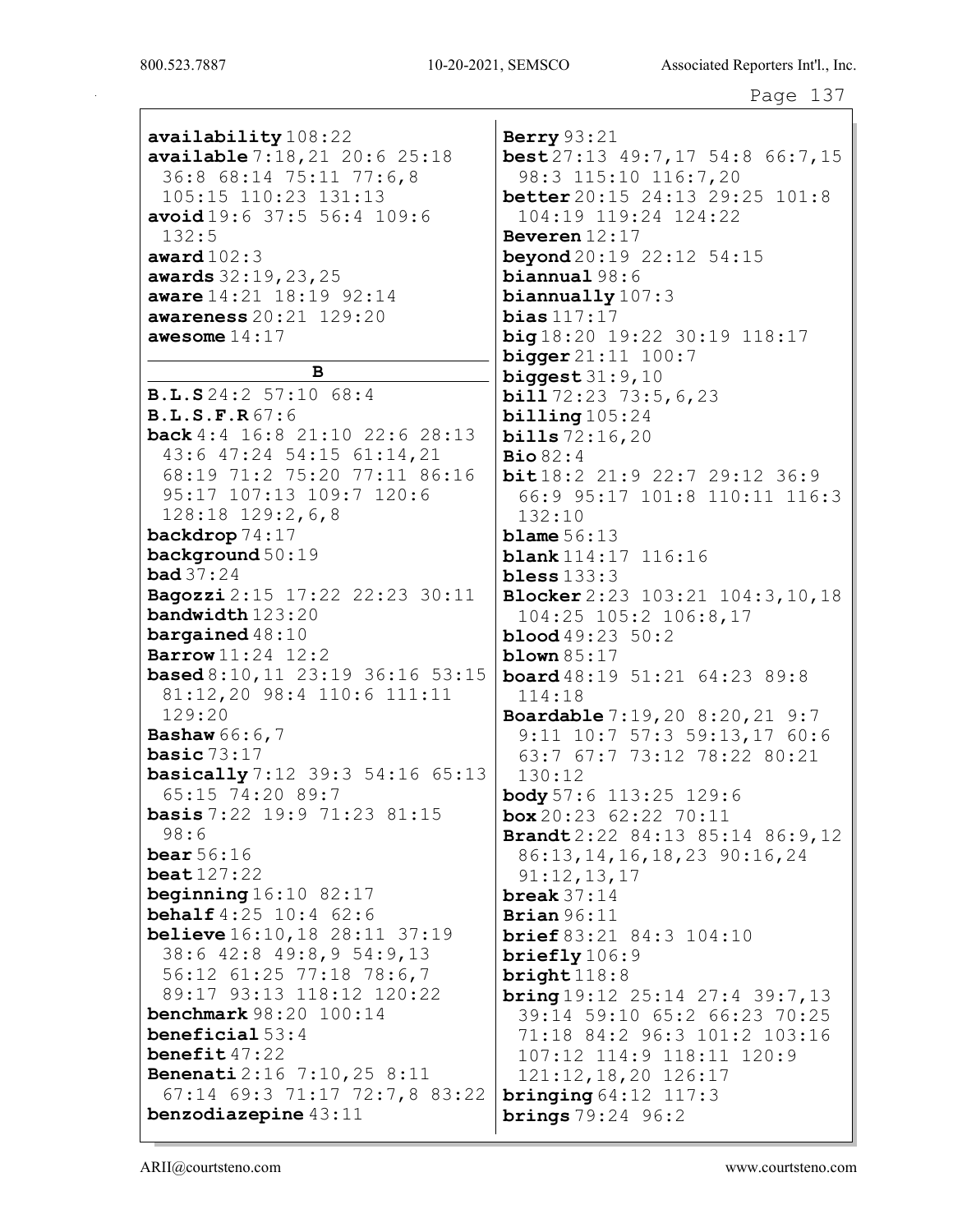briskly 8:16 broached 59:12 broad 127:17 broadened 24:21 broader 126:17 brochure 127:2 Brodie 2:4 4:9 20:22 brought 24:10 38:21 73:22 80:13 99:10 101:6 103:24 129:6 Bruce 93:21 budget 75:18,25 **bump** 74:25 **bureau** 5:2 8:18 17:7, 16, 21 19:23 21:16 28:23 29:8 32:6 46:20 53:13,18 61:15 62:8,22 63:2,13 65:8 70:19 77:4,16 78:18 84:14 87:4 112:14 114:10 117:5,7,8 118:21 119:3 119:5 132:3 Burke  $10:16$ burn 58:2 Burns 103:2 business 96:2,3,6 103:14,15,23 106:21,22,22 112:9 121:12,19 130:13 busy 101:7 button 3:6 buying 20:2 bylaws 15:19 16:19 56:6 109:2 C C-A-R-E-S 79:20 C.A.C 93:8 95:5 C.I.C 62:25 63:3,4,4 C.I.U 62:14 C.M.S 87:13,14,21,24 88:4 89:7 89:16 95:9 C.M.S.'s 87:18 88:25 C.O.N 66:11 67:2 70:4 C.O.N.s 67:3,4 Cady 2:19 10:17,18 15:16,17 16:21,25 40:14,15 44:8,9,9 call 10:10 12:20 15:5 18:9 28:12 37:3 40:11 44:5 54:24 55:10,20,23 104:12 111:5 119:21 called 19:23 26:3 55:5 82:4 calls 28:4 canned 100:23 capabilities 76:25 131:20 Capitol 27:23 caption 134:4 card 120:5,6 cards 28:13,14 68:4 care 17:10 24:20 46:23 49:4 63:18,20 66:15 71:21 84:11,21 84:22 87:25 88:5,5 98:24 100:9 113:23 120:8 careful 124:14,18 Cares 79:20 80:12 caring  $75:4$ Carl 2:6 11:3,4 13:11,20,22 40:24,25 44:18,19 78:24 79:7 Carla 2:6 12:13,14 42:6,7 45:24 45:25 46:2,3 carved 88:16 case 12:24 77:5,8 99:12,20,21 105:14 cases 101:7 116:11 117:2 caught 22:7 cause 134:3 CC 36:14 center 3:8 18:7,9 28:24,25 29:6 58:7,8 88:5,6 centers 20:10 88:9 centralized  $20:3$   $71:4$ Centre 88:5 centric 81:12,20 certain 23:6 24:3 29:9 108:21 certainly 37:23 73:6 84:6 111:22 117:24 120:21 122:14 125:22 130:19 131:18 certification 28:12 30:20 31:8 31:18 51:22 65:6 certifications 31:20 certified 48:19 62:14 98:23,24 100:10 certify 134:2 cetera 81:25 chair 1:8 3:4,5 5:4 7:25 12:7 12:22 13:10,13,18,22 14:16,25 15:8,15,16,17,18,20,21,21 16:14,14,14,16,24 26:4,4 32:16 33:6 36:20 39:5 40:5 41:24 42:22 44:2 45:19 46:10 47:7,11 48:12 50:5 51:4,7 52:3,9,15,18,19,22 53:5,21,24 54:2,17,22 55:4,13,15 56:2,9 56:20 59:4,20,21 64:11 65:25 69:3,10 71:6,13 72:3,10 76:20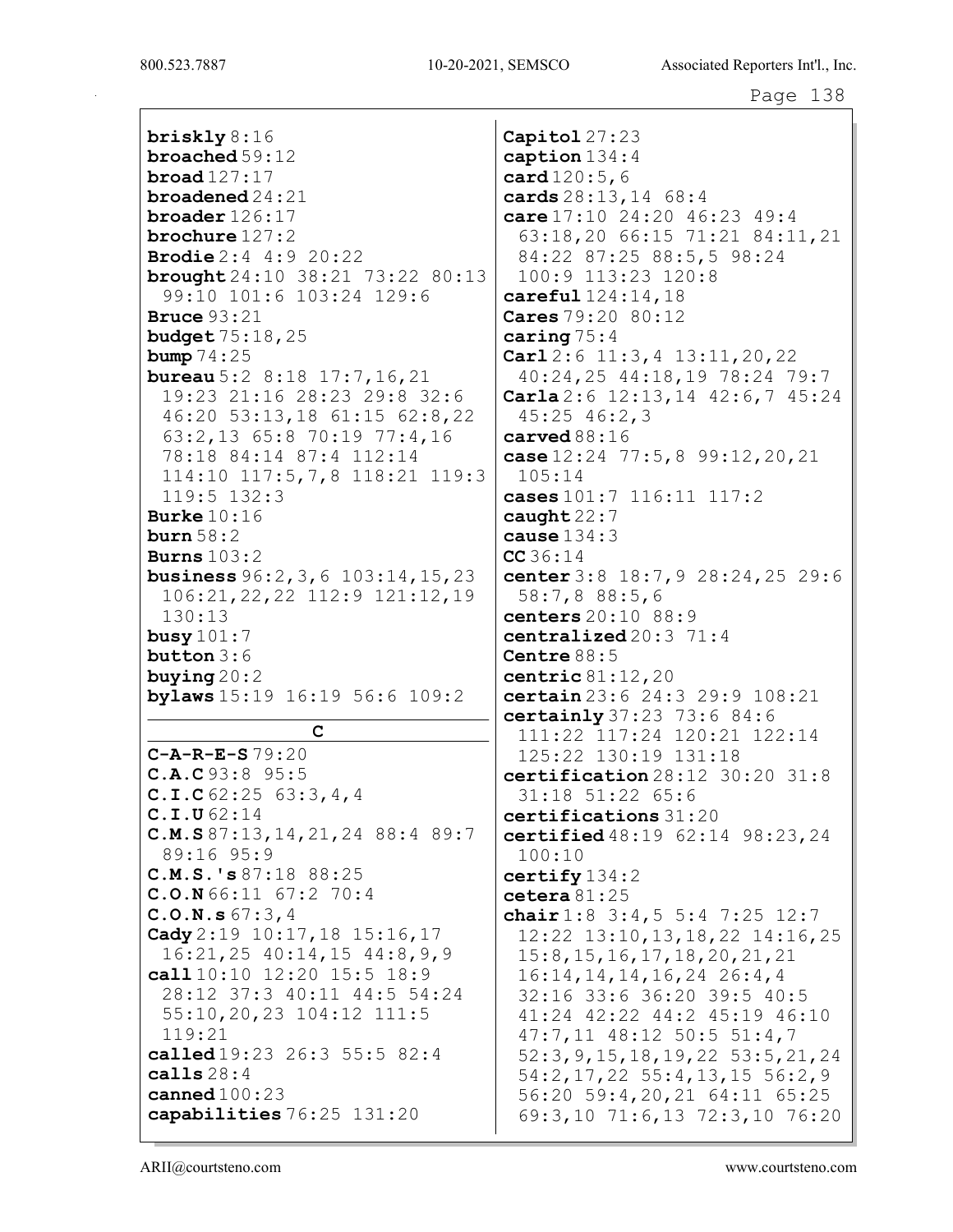77:14 78:11,19 79:18 80:20 83:3,10,14,15 85:9,10 86:8,10 86:15 90:15,18 91:12,19,23 92:2 94:23 95:22 96:12 102:4 102:5,14,18,24 104:9,10 106:7 106:16,20 108:7,7,18 109:19 109:20 110:25 111:13 112:5,10 112:11,23 113:13,18 114:3,7 115:7,12,15 117:11,13,14 118:7 120:18,23,25 121:5,6,17 121:24 122:6,16,19,24 123:4 123:17 124:8,11,23 125:10,25 126:2 127:11 128:4,10,13,14 128:14,19 129:3,8,13,16,17 130:9,11,14,17,25 131:12,17 132:7,18,23 133:2 chairing 115:20 chairman 71:13,25 72:12 76:19 81:3 82:25 85:13 86:5 124:7 chairs 8:7 28:20 59:16 60:11,18 65:18 127:12,22 challenge 114:12 challenges 5:20 17:13 111:17 120:15 challenging 24:6 111:21 132:10 change 31:21 43:16,20,23 51:16 54:4 69:7 70:17 88:12 95:15 102:16 111:22 changed 40:2 51:16 100:3 changes 13:23 29:16 39:19,19 43:9,10,10,23 64:7 88:18 changing 67:24 charge  $105:22$ chat 20:23 checking 33:23 chief 4:9 7:10,25 8:10 17:22 20:22 21:25 22:22 23:9 24:11 30:11 31:4 66:25 69:13 71:10 72:3 83:22 92:9 95:23 102:13 112:23 chiefs 32:9 children 25:15,20 92:9,13,16,17 93:12 95:23 106:13 Chimanto 93:20 CHTN  $2:7$ choice 132:13 choose 107:17 108:11 chosen 50:9 51:2 Chris 2:7 12:16 42:10 Christopher 2:7 12:15 42:9,11 42:12,17,18 46:4,5 city 39:18 43:9,12 94:17,19,20 94:22 95:2 clarification  $54:23$   $130:24$  $\text{clarity} 120:19 121:9$ class  $24:4$  39:25 classes 23:6 65:6 classroom 23:16,19 classrooms 23:18 clear 93:25 95:4 105:21 132:14  $\texttt{clearlv}$   $102:8$ clicked 99:11 clinical 24:2 63:14 66:15 close 100:20 124:13 closed 93:11 closely 75:16 130:15, 20 closer 47:18 99:4 closure 67:5  $co-115:19$  121:4 co-administered 78:3  $co-spons$ or  $76:11$ co-sponsors 65:5,9 collaborate 60:12 84:21 collaborating 75:15 collaboration 6:20 10:2 79:14 91:15 collaborations 6:13 collaborative 60:8 68:9 71:23 collaboratively 19:11 74:9 colleague 127:10 colleagues 3:24,24 49:8 127:22 collect 71:4 collecting 100:17 collection 68:3 collective 70:20 come 5:24 6:15 9:19 18:5 19:7 50:19 59:22 68:8,17 72:2,14 73:24 77:11 78:2 81:7 86:23 87:5 91:14,14 104:7 109:7 116:17,21 126:20 128:25 132:16 comes 34:25 35:6,25 40:3 43:24 47:8 55:6 107:9 comfortable 9:12 coming 7:5 9:13 19:13,22 25:3 26:6 29:12 32:6 34:5 39:9 46:24 48:17 54:4 55:16 62:12 66:22 71:10 80:10 85:23 97:10 100:18 102:13 116:8 126:21 command  $3:7,8$ 

ARII@courtsteno.com www.courtsteno.com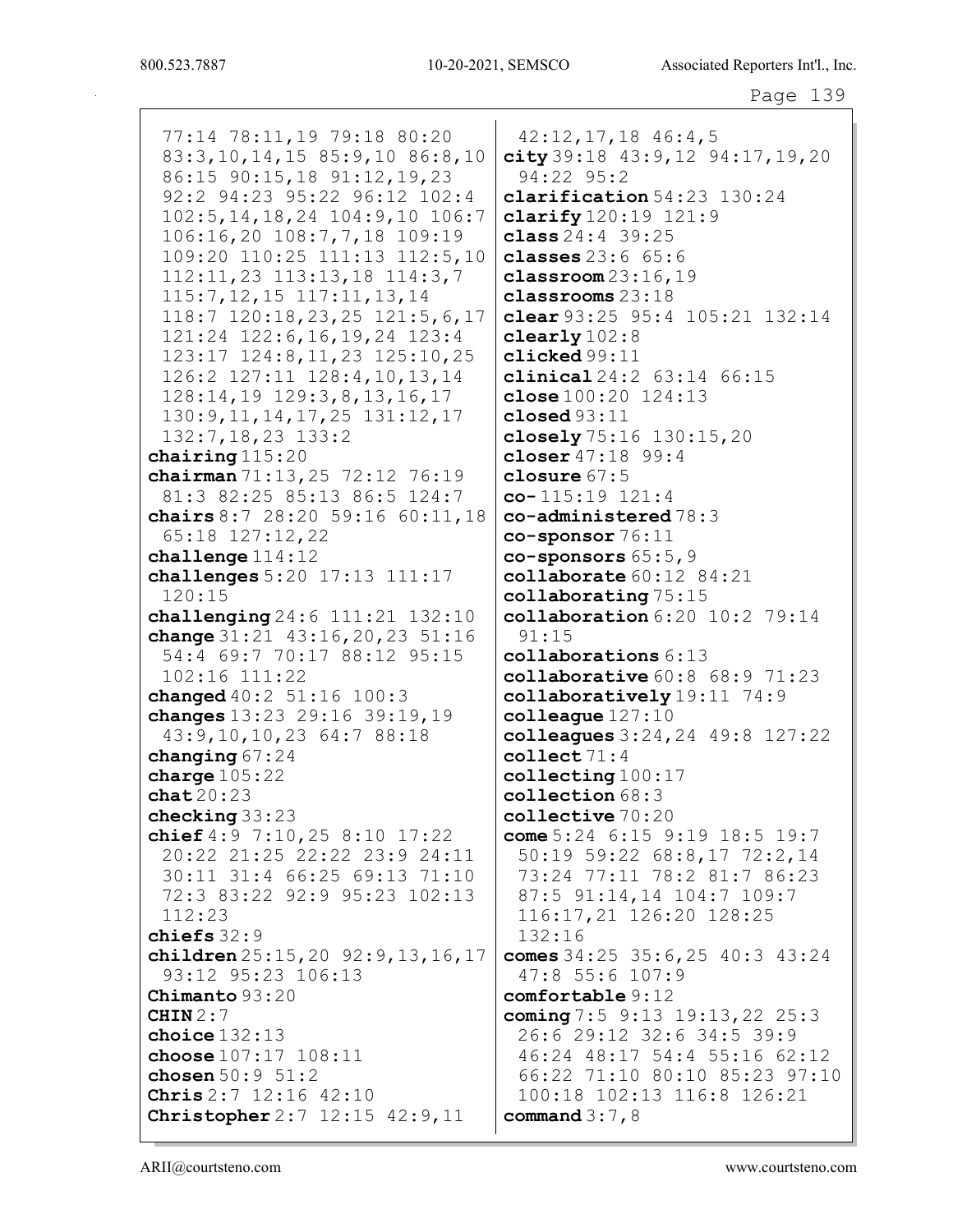| $commenced 3:2$                                                     | con $25:19,20$                                     |
|---------------------------------------------------------------------|----------------------------------------------------|
| comment 5:24 114:4                                                  | concepts 34:20                                     |
| commenting $69:12$                                                  | concern 38:24 61:18 67:12 78:8<br>92:19            |
| comments 32:15 37:17 65:18 71:7                                     |                                                    |
| 83:11 85:11 109:10 114:8                                            | concerned 22:5 79:11 99:19<br>123:4                |
| commercial $70:7,7$<br>commissioner $9:20$ 38:14,20                 |                                                    |
| 46:17,20 47:3 48:22 49:6 50:3                                       | concerning 99:20<br>concerns 53:9 67:8 92:21 104:4 |
| 50:11, 14, 22 51:24 52:10, 20, 23                                   | concert 83:19 85:4 130:15                          |
| 54:3,4 56:25 57:13 61:16                                            | concerted 6:2                                      |
| commitment $60:25$                                                  | concluded 133:6                                    |
| ${\tt committed}$ 119:21                                            | conclusion 6:16                                    |
| committee 17:12 26:4 27:4 28:19                                     | Conference $81:16$                                 |
| 29:17 56:6 59:6, 9, 9, 16, 20, 23                                   | conferences 27:2                                   |
|                                                                     | confidence $57:4$                                  |
| 60:10, 18, 19, 22, 25, 63:7, 64:17<br>64:20 65:11 66:3,8,24 67:9,12 | confidential 79:9                                  |
|                                                                     | $\texttt{confirm28:9}$ 77:12                       |
| 68:13,25 69:2,7 72:13 76:13<br>76:21 78:13,22 81:4,8 82:2,8         | Confirmation 16:16                                 |
| 82:20,24 83:16,17,20 84:4,6                                         | $\text{confusion } 94:14$                          |
|                                                                     |                                                    |
| 85:12 92:13,22 93:16 94:8                                           | <b>Congress</b> $74:19$ $75:6$<br>connected 38:2   |
| 95:25 97:23 98:4 99:11 101:5                                        |                                                    |
| $101:7, 16, 17, 18, 23, 24$ $103:8, 13$                             | connection 37:24                                   |
| $122:2,3,6,10,17,20$ $123:2,6,11$                                   | conscience $53:17$                                 |
| 123:16 124:2,5,10,11,17,21                                          | consent $105:24$                                   |
| 125:8 126:13,14 127:5,6,22                                          | consider 14:5 117:23 121:22, 25                    |
| $128:14, 15, 18, 21, 22$ 129:5,6                                    | consideration 121:19                               |
| committee's $60:15$                                                 | considered $64:2$<br>consistent $39:20$ $43:11$    |
| committees $7:88:4,5,89:19$<br>28:17 60:11,19 82:22 83:21           | consisting $134:5$                                 |
| 126:4,21                                                            | consolidate $8:24$                                 |
| common $48:3, 4$                                                    | constituents $104:6$                               |
| <b>communicate</b> $21:6$ $126:6$ , $9$ , $11$                      | constraints $63:8$ $64:21$                         |
| communication 8:23 72:23                                            | contact 16:2, 15 62:21 106:6                       |
| communities $74:22$                                                 | 112:20 115:15 130:11                               |
| community 17:14 22:9, 11, 13, 14                                    | contacts 24:15, 17, 22 63:17, 20                   |
| $22:17, 21, 24$ 30:6, 9, 10 58:8                                    | content $118:4$                                    |
| 78:4 99:9                                                           | continuation 77:16                                 |
| company 90:21 103:18                                                | continue 17:19 25:12 28:2 29:8                     |
| compared 96:19                                                      | 71:20 78:17,25 82:5 103:6,9                        |
| Compass $82:11$                                                     | 107:14 110:8 123:24                                |
| complaint21:7                                                       | continues $26:4$ 76:8                              |
| complete $12:20$                                                    | continuing $25:24$ 93:15                           |
| completed $75:21$ $77:12$                                           | contract 70:7                                      |
| completely 105:11                                                   | contracted 103:18                                  |
| completion 62:21                                                    | control 32:2 111:9                                 |
| complexity 49:2                                                     | controls $31:24$                                   |
| component 17:11                                                     | <b>conversation</b> $34:3$ $37:2$ $126:24$         |
| components 111:9                                                    | conversations $4:18$ $101:20$ $103:6$              |
| comprehensive $67:17$ $81:23$                                       | 103:10                                             |
| computer 37:8 86:21                                                 | conversions 67:5                                   |
|                                                                     |                                                    |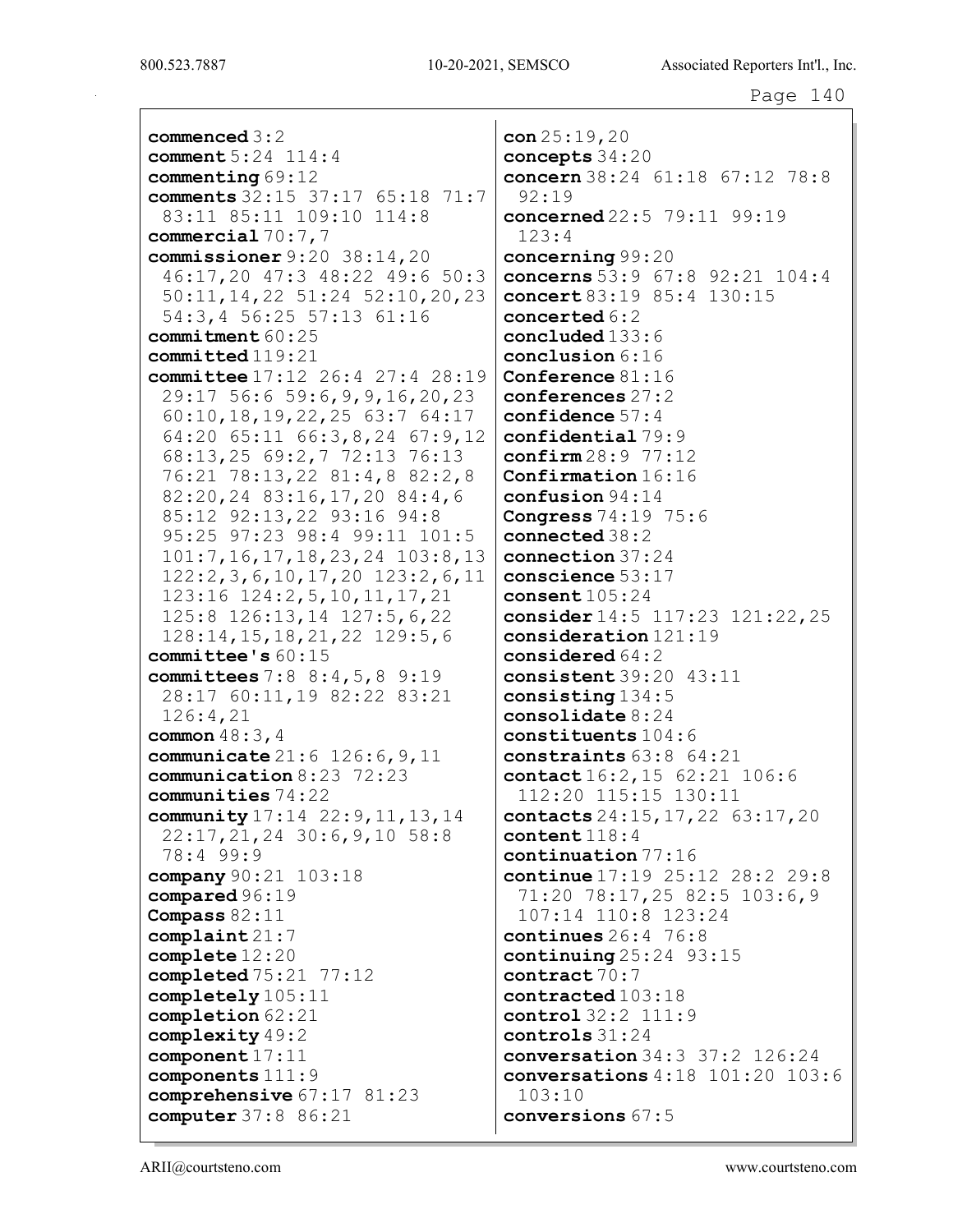Cooper 38:19,22 92:11 94:8 coordinators 25:13 copies 75:9 copy 14:15 75:10 80:13 core 22:4 24:19 correct 16:23 18:25 42:20 56:9 56:15 62:2 103:9 106:14,15,19 115:8,11 120:21 corrections 80:2 correctly 99:13 correlate 30:15 correspondence 14:21,22 15:4 cost 65:3,5 75:22 76:4,8,14 council 3:11 5:2 7:18 9:2,4,10 21:13 22:19 44:4 56:24 59:11 59:23 70:14,25 86:8 88:21 96:4 100:24 101:24,25 102:24 104:24 106:11,23 108:8 114:16 121:12,22 123:20 125:12 126:16 130:13 132:19 counselling 88:6 counterpart 98:22 counterparts 18:15 counties 22:15,16 69:25 country 27:15 85:23 114:22 county 22:18,19,25 38:10 67:15 69:16,18 70:8,14 71:3 couple 7:4 22:2 27:17 33:22 50:25 60:17 72:19 74:4 80:19 110:16 course 49:7 62:18 63:4 76:7,12 93:15 COURT 128:11 coverage 67:18 covers 22:15 COVID 17:17,17 21:24,25 22:7 56:15 61:7 78:6 89:21 92:20 119:16 COVID-19 75:5 77:25 craft 60:22 crafting 131:20 create 53:2 60:13 81:15 129:13 created 54:20 56:6 69:2 125:2 creation 57:2 120:20 credentials 26:22 crew 20:18 crises 29:3 crisis 5:11,18 6:12,18 7:15 61:7 67:16 74:10,20 85:7 88:6 118:15,16

criteria 50:8 Crupi 2:18 10:19,20,20 40:16,17 44:10,11,11 cumulative 43:21 curious 52:11 70:19 current 5:8 7:14 8:12 9:23 10:9 22:10 78:17 82:15 88:13 129:20 currently 26:3 34:13,21 52:11 78:5 82:5,21 86:25 114:20 122:8,11 123:25 127:11  $cutting 27:11$ cyanide 39:21 D D.O.H 17:24,24 18:16 111:5 dad 116:16 DAILEY 2:16 daily 17:18,18 Dan 120:11 **Dana**  $66:25$   $70:3$ dashboard 81:22 82:3 data 24:25 25:11 26:2 32:11 57:23 58:4 68:3 81:14,21,21 82:4,6,12,22 93:4,5 96:16 97:7 100:15,20,21 date 1:6 16:9 64:24 dates 132:6 David 2:8,8 11:25 12:17 42:14 42:15,19 46:6,8 69:11,15 81:3 day 15:3 78:15 87:8 90:14 104:15 106:10 134:9 days 4:13 5:7 25:9,10 60:11 108:2,12,15 110:5 111:12 131:18 deal 129:24 dealing 98:4 dear 118:20 Deavers 2:14 10:21,22 40:18,19 44:12,13,13 123:3,4 124:10,12 124:16 125:20 130:7,9 decade 39:23 December 89:4 decide 128:20 decided 109:17 110:14 decision 121:23 declarations 67:5 69:15 declared 74:20 decrease  $100:4,8$ dedicated  $119:9$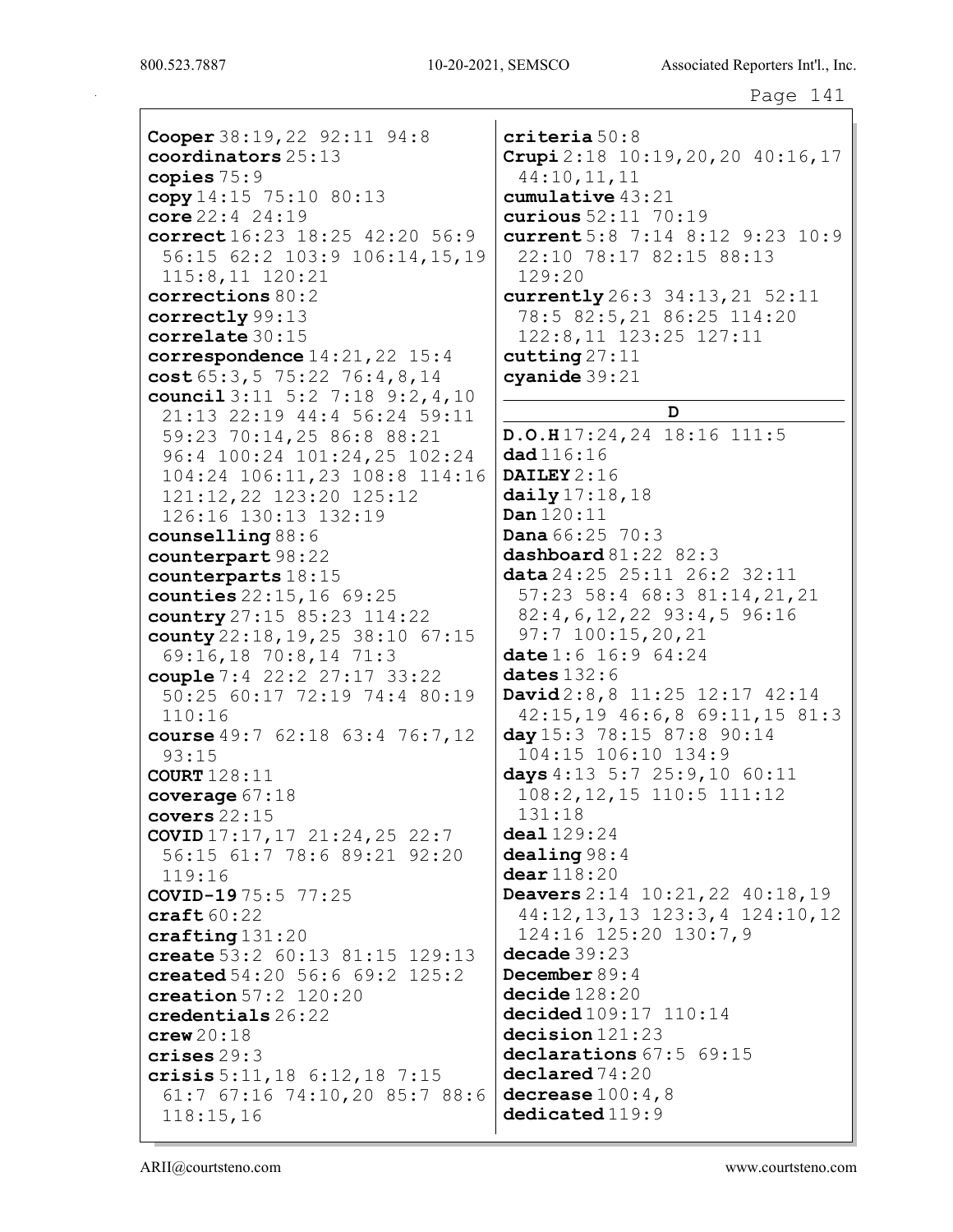```
Page 142
```
defer 37:21 defined 50:14 88:4 definitely 58:25 definition 23:5 definitions 63:22 delays  $21:3,4$ deleted 73:15 deliver 71:20 81:15 deliverable 114:15 124:24 125:6 127:21,24 deliverables  $60:16$  103:13 127:12,13 delivered 8:14 81:16 delivering 76:8 DeMay 2:11 4:10 32:18,23 department 1:3 7:11 18:6 19:22 20:20 21:15 29:4 50:15 52:25 54:6 58:10,21 75:21 88:21 119:5 depend 131:20 dependent 20:12 110:23 depends 90:25 deplete 67:11 deputy 4:9 17:22 18:8,8 20:22 22:22 23:9 24:11 28:2,24 30:11 66:24 69:13 131:2 derailed 89:21, 22 derive  $129:19$ described 63:17 description 63:7 deserved 62:11 desire  $104:2$ desires 110:6 destination 90:4 destinations 84:12 88:3 90:9 91:8 detail 87:7 96:13 detailed 7:14 determine 108:9 110:21 detriment 49:11 develop 58:13 81:10,13 115:9 developed 29:21 52:2 58:15 65:4 developers 35:9 developing 73:11 development  $66:12$ deviate 116:21 dialing 37:8 dictionary 26:2 93:5 Diego 132:11,13,16 difference 54:7 99:25

different 18:2,16 23:15 24:18 27:14 28:14,21 33:24 58:16,17 58:18 65:14 69:21,22 83:19 84:8 110:17 111:3 116:9,9 difficulties 65:18 diligence 92:5 133:5 direct 74:25 125:20 directed 123:21 direction 33:13 115:17, 21 directly 14:12 28:11 30:15 46:20 48:9 119:8 director 3:7 4:11, 12, 12 9:6 14:11 17:5 18:8 28:2,25 32:16 32:17,18 33:7,8 37:17 38:15 46:14,18 47:6,15,22,23 48:5 48:17 49:10 51:12 53:2,8,10 54:10 56:11 57:2 66:23,24 69:23 71:25 72:4 76:24 77:15 78:11 82:25 86:13 87:5 102:18 102:21 103:2,2 104:13,18 106:8 108:18 111:13 115:13 118:8 120:18 121:7 125:18 130:25 131:2 director's 27:25 directors 27:7,8 49:16 63:14 77:17 disagree 123:17 disagreed 128:12 disaster 58:13,14,18 discombobulated 14:18 discretion 120:23 discuss 38:11 51:8 104:2,18 107:25 discussed 58:11 61:5 84:8 92:12 93:13,15 103:17,25 106:9 121:3 discussing 38:10 93:9 98:7,7 discussion 38:5 39:15 40:7,9 44:3 46:13 47:9 49:23 51:5 52:6 54:23 62:25 64:4 66:10 68:6,16 90:9 92:6,15,23,25 93:6 94:2 103:7,20,24 113:14 113:19 117:12 121:19 122:15 123:3 126:22 128:5 discussions 9:22 10:5 95:18 disorder 88:8 dispatch 20:10 dispatchers 20:10 72:24 displace 34:9 displaced 34:7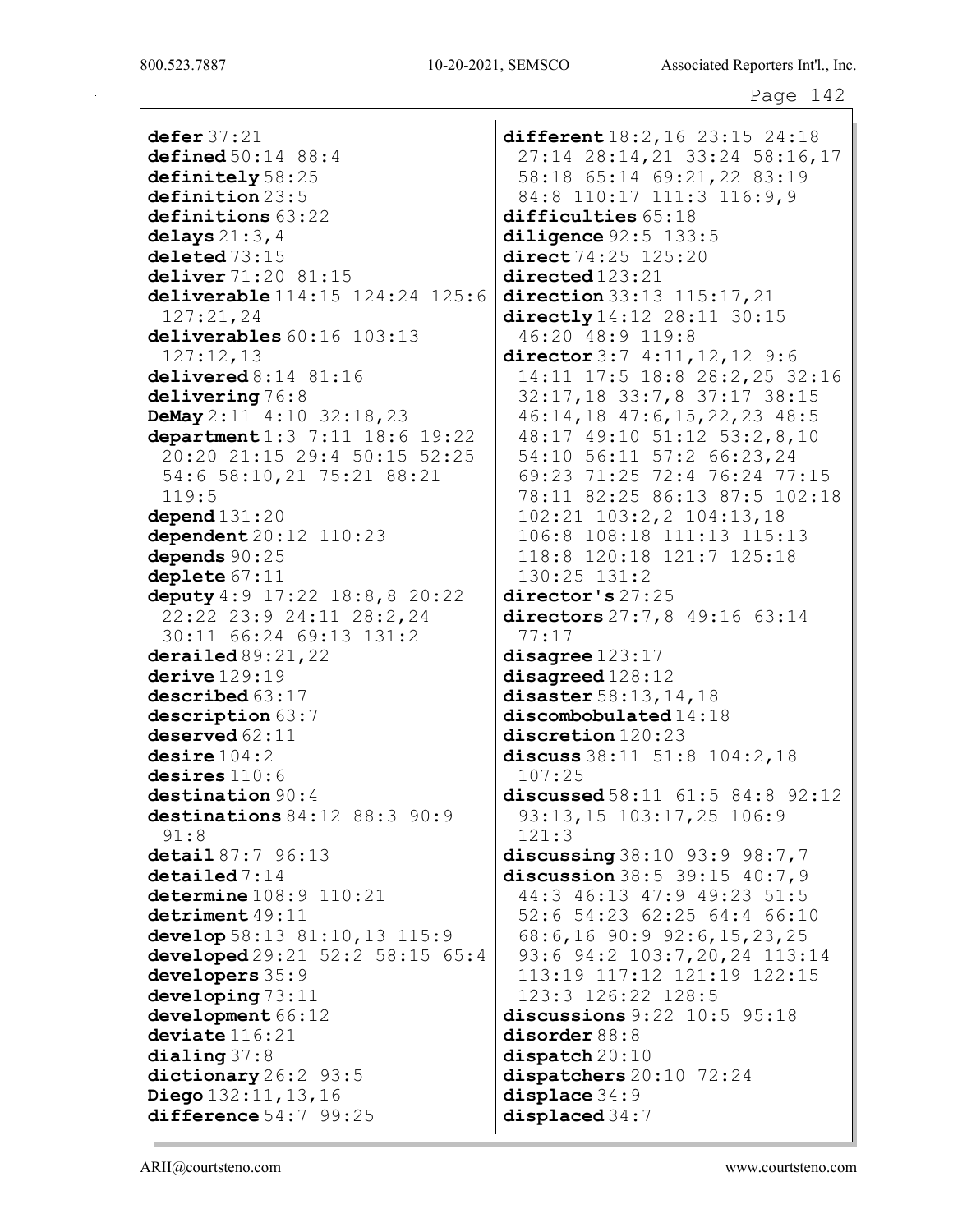| dissolve 122:10, 17, 20 124:17                      | 45:22,23 46:11,14 47:7 48:13                                       |
|-----------------------------------------------------|--------------------------------------------------------------------|
| 128:21                                              | 48:14 50:5 51:5 52:3,13,15                                         |
| $\texttt{dissolved}$ 124:22                         | $53:3, 5, 24, 25$ 54:17, 18, 25 55:                                |
| dis <b>solving</b> 123:5                            | 55:13 56:21 57:7 59:4,5 60:2                                       |
| distance $23:4$ , $6$ , $24$                        | $61:24$ $62:2,3,6$ $64:11,17$ $71:8$                               |
| distant 63:21                                       | 78:12 79:12,19 80:6 92:11                                          |
| $distanceed$ $42:23$                                | 93:8,9 94:8 112:7 115:16,20                                        |
| distribution 127:25                                 | 120:20,25 125:18 132:8                                             |
| $\mathtt{distributive}$ 63:24                       | draft $73:12, 14$ 81:10 92:22                                      |
| district 32:9 67:14                                 | draffting 94:9                                                     |
| <b>diverse</b> 113:10 114:16                        | $d$ ream $105:3$                                                   |
| diversion $18:10$ , $15$ , $16$ , $21$ $19:6$ , $7$ | Drew $79:12$                                                       |
| 19:19 20:3,4 66:13                                  | $\text{drive } 83:4$                                               |
| diversions 17:24, 24 18:3 19:13                     | $driven$ $125:23$                                                  |
| 29:2,2 67:19                                        | drives $127:6$                                                     |
| diversity 113:4, 15 118:14                          | dropped $99:16,17$                                                 |
| 126:10                                              | $\frac{d}{d}$                                                      |
| divert20:11,11                                      | due $61:7$ $62:19$ $63:7$ $64:21$ $102:$                           |
| diving28:20                                         | 108:12 110:19                                                      |
| $\texttt{doc}131:9$                                 | Dutchess 67:15                                                     |
| Doctor 59:7                                         | duty $27:24$                                                       |
| doctor's 24:19 63:18                                | <b>DuVall</b> $2:10$ 10:23 40:20, 20, 21                           |
| doctors 53:17 61:10                                 | $44:14, 15$ $47:10, 10, 11, 13, 19, 2$                             |
| document 60:13, 14 97:25                            | 48:12                                                              |
| documentation 81:23                                 | dynamics 70:11                                                     |
| documents 78:21 84:19 101:3                         | dysfunction 123:5                                                  |
| 125:2                                               | Dziura 2:19 $4:12$ $18:8,8$ $28:2,2$                               |
| doing 14:14 17:16, 16 24:9 66:10                    | 66:24 131:2                                                        |
| 69:25 89:15 93:4 98:22 100:13                       | E                                                                  |
| 101:11,13 115:3 127:6                               |                                                                    |
| <b>dollar</b> 105:19                                | E.D.89:10                                                          |
| ${\tt domino}\,26\!:\!9$                            | <b>E.M.S</b> 3:22, 23 5:11 7:7 8:3, 12                             |
| $\text{Don } 2:10$ $10:23$ $11:11,12$ $40:20$       | $9:22$ 17:5, 8, 11, 13 18:23, 24<br>19:11, 23 21:16 24:19 25:15, 1 |
| $40:20$ $41:8,9$ $44:14$ $45:2,3$                   |                                                                    |
| 47:17 53:22 93:22                                   | 26:6,8 28:3,3,12,19,23 29:8<br>29:21,24 30:4 31:20 32:2 33:        |
| $\texttt{Donald2:9,10}$ 47:10                       | 38:20 46:14, 18, 19, 21, 22 47:6                                   |
| dormant 124:2 126:13                                | 48:16,21,23,24,24 49:5,7,10                                        |
| $\mathtt{doeses}$ $43\mathtt{:}21$                  | $49:13, 15, 18, 24$ 50:20, 21 51:1                                 |
| $\Delta$ osing 39:19 43:10, 13, 16<br>Doug 93:20    | $51:22$ $52:17,23$ $53:2,8,14$ $54:$                               |
| downloading105:22                                   | $57:2, 19, 19$ 63:17 65:12, 14, 19                                 |
|                                                     | 66:3 67:10, 16, 22 68: 2, 3, 17                                    |
| Doynow 2:9 10:4 37:18,20,23                         | 71:20 72:16,20 73:9,17 74:20                                       |
| 39:6 46:14 53:22, 22, 24, 25<br>54:17               | 74:22 75:7,23 76:5 79:22,25                                        |
|                                                     | 80:3 82:11 83:12,15 84:5,11                                        |
| Doynow's $125:18$<br>$\texttt{dozen}\,80\!:\!13$    | 84:14,20,23 85:4,5,11,25                                           |
| Dr10:4, 9, 13, 15, 19, 20 12:11                     | 87:25 89:11,11 91:20,23 92:3                                       |
| 13:18 16:25 37:18, 20, 21, 22                       | $92:8, 12, 15$ $93:8$ $94:2, 15, 16, 2$                            |
| $38:3, 19, 22$ $39:6, 7, 9$ $40:5, 12$              | 95:4,13,23 96:19,20 98:7,14                                        |
|                                                     |                                                                    |
| $40:16$ $42:4,5$ $43:6$ $44:6,10,11$                | 99:8,23 102:16,19 104:21                                           |

## $\mathbf E$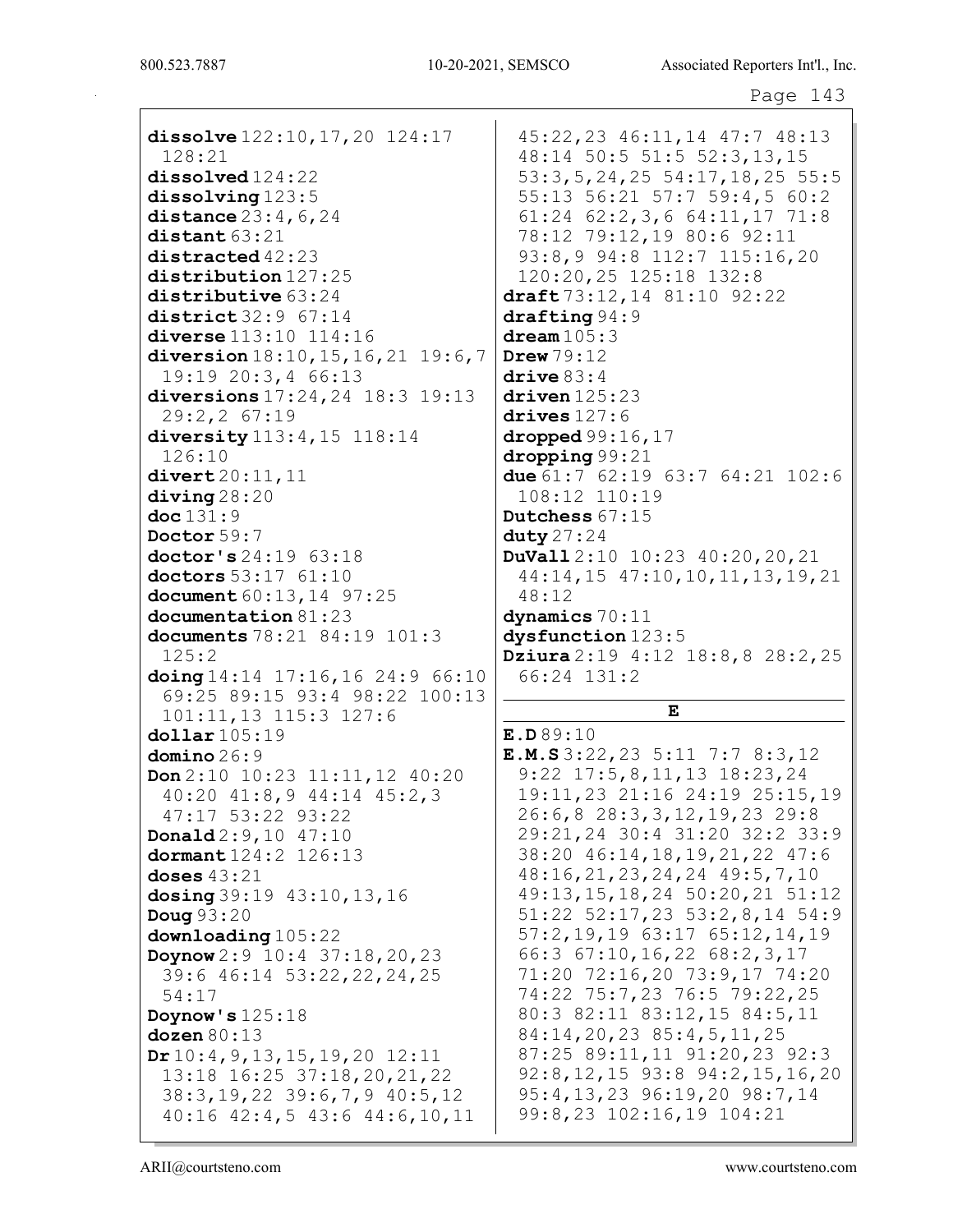106:13 112:14,15 113:12 116:15 117:2, 3, 17, 22 118:15 119:6,8,10 125:4 126:5,16 127:18 129:23 130:15,20 E.M.S.C25:12 26:5 38:19  $E.M.S.$  instructors@health.ny...  $62:24$ E.M.S.P82:11  $E.M.T 24:4 63:16 74:24 75:9$ 80:8 120:4,6  $E.M.T.s 24:9 73:2, 17, 19, 25 77:4$  $78:6$  $E.031:23$  $E.0.530:3$  $E.R24:5,6,16$  $E.T 87:6, 11 88:25 90:7 91:2$ earlier 5:13 7:6 51:10 59:12 63:13,17 96:9 103:8 early 97:3 107:4 109:5 129:25 easier 61:15 109:18 110:11 easily  $63:19$ ecosystem 17:10 26:7 118:15 Ed  $62:2,7$   $63:5$   $64:10,17$ edge  $27:11$ edification 106:10 educate  $123:14$ education 23:2 30:19 93:15, 18 122:2 123:8,11 125:4 127:18 128:2 129:18 **educational**  $28:762:965:3$ effect  $7:15$  26:9  $effective 125:24$ effects  $58:17$ effort 4:20 5:25 6:2 36:24  $123:24$ Egg  $3:9$  $eight105:19$ eighteen  $25:7$  124:6 **Eisenhauer**  $2:5$  4:11 92:9,10 93:22, 24 94:7, 12 95:3, 23  $119:3$ either 15:25 25:17 34:23 88:2 122:7 131:21 elected 4:4 78:19 123:9 elections  $16:5,9$ electronically 25:3, 4 37:10  $100:19$ eleven  $51:18$ email  $62:22$   $80:14$   $130:12$ emails  $18:12$ 

 $embrace 73:6$ emergency  $3:10$   $7:16$   $29:10$ ,  $15$ 48:19 49:3 56:24 74:15 77:2 78:18 118:18 119:10 eminently  $103:4$  $emission 81:8$ emphasize  $97:24$  $employees 94:19,20$ **EMResource**  $19:24$  20:5 encourage  $10:2$  22:22 56:18 62:16 95:19 120:10 encouraged  $73:7$ encouraging  $59:14$ endeavor  $4:24$ ended  $99:15$  $endorsement 55:17$ endorsing 56:25 enforcement 79:25 engage  $23:14$   $64:14$   $69:21$ engaged 23:14 104:11 engagement  $69:18$ engaging  $69:18$ engraved  $34:22$ engraving  $34:11$ enhancements 74:25  $enrollment 26:17$ ensued  $66:10$ ensuing  $51:18$ ensure 19:11 113:8 131:15  $enter20:18$ entering 75:18 105:24 entertain 122:14 132:19 entire 5:21 91:2 125:8 entirety 106:18 environments 30:5 equally 20:9 23:24 26:11 equipment  $29:18$ equipped 86:23  $equitable 113:10$ equity 113:4, 15 especially  $4:11$   $123:9$   $129:25$  $\texttt{essence} \, 113:2$ essentially 26:7 34:25 establish  $46:17$   $50:11$   $81:12$ established  $51:21$   $62:22$ establishes  $63:24$  $establishment 58:12$  $e$ t 81:25 etcetera 62:23 event  $24:20$   $26:20$   $125:23$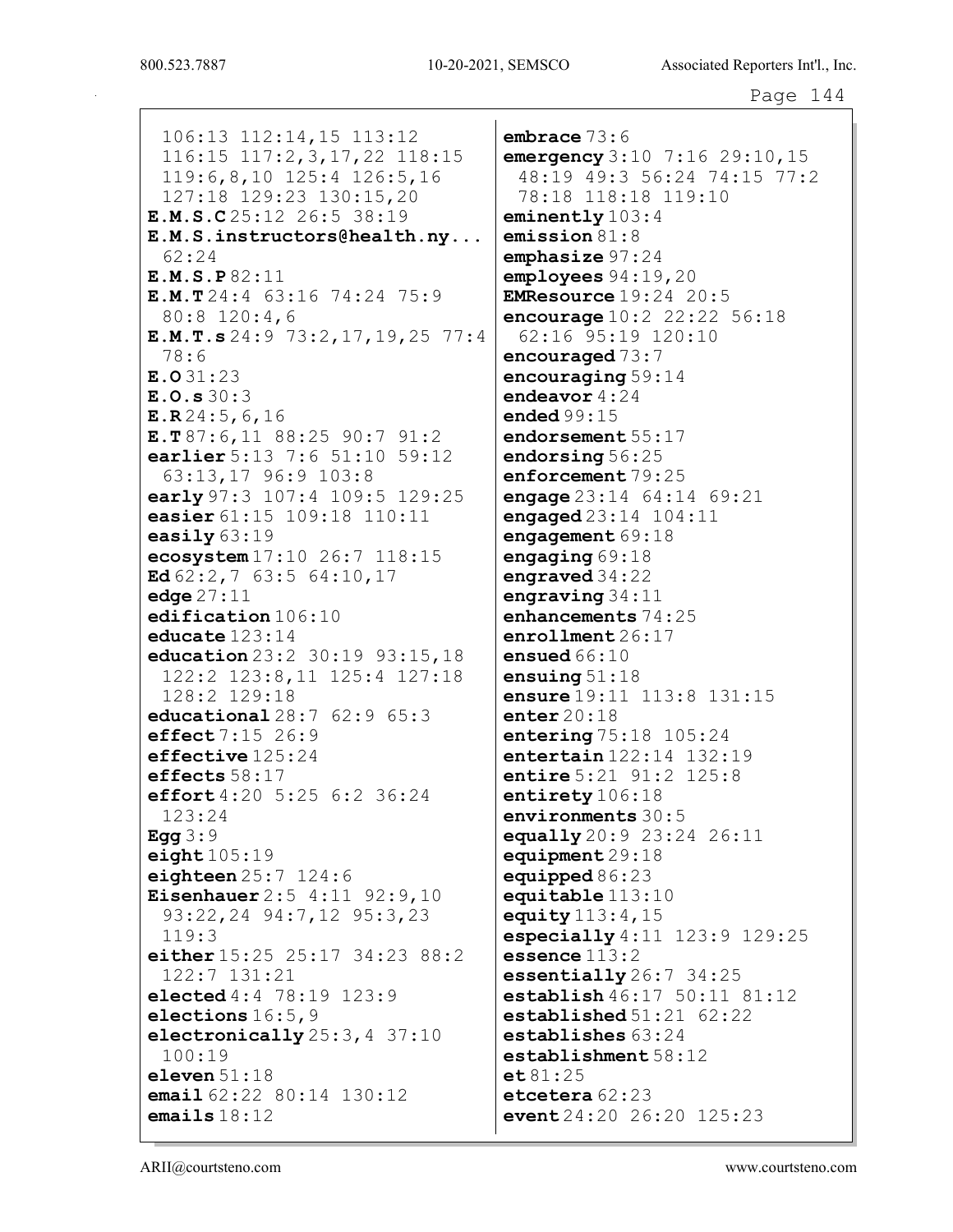| everybody $39:11 \ 68:12, 18, 20$   |                                                    |
|-------------------------------------|----------------------------------------------------|
| 69:6 76:16 82:25 95:19 110:19       | F                                                  |
| 120:10                              | face 80:18                                         |
| everybody's $64:24$                 | faced $80:18$                                      |
| everyone's $118:11$                 | faces $112:14$                                     |
| evidence $81:12,20$                 | facets 113:22                                      |
| evident $83:6$                      | facile $9:12$                                      |
| exactly $6:7$                       | facilitated 87:25                                  |
| exam $30:22,23,23$                  | facilities 18:9                                    |
| example $49:22$                     | facing 5:20 123:7                                  |
| excellent 35:20 38:10 71:6 86:7     | fact $49:12$ 54:12 68:7 76:5<br>$116:2,25$ $124:4$ |
| 91:19 114:10 115:21                 | factfinding 115:9                                  |
| excited $26:16$ $28:17$ $32:7$ , 12 | fair 5:1769:16                                     |
| 71:14                               | fall 60:3 80:5                                     |
| exciting $25:10$ $64:13$ $85:24$    | fallen $35:25$                                     |
| exclusion 88:16                     | falling 61:7                                       |
| excuse 61:10 69:13 88:11 108:19     | families 27:21                                     |
| executive 22:10 29:12 31:9 39:7     | family 116:15, 19                                  |
| 51:9 59:8,9 61:22 67:9 73:20        | $fan\ 42:25$ 48:5                                  |
| 76:3 77:15,19 99:11 107:18          | fantastic 82:19                                    |
| 109:25 110:4 131:4,10               | far 26:15 33:14 48:3 75:22 83:7                    |
| executives $29:13$                  | 92:7 94:10 107:19                                  |
| exist51:13                          | fashion $62:16$                                    |
| existence $60:16$                   | favor 42:18 50:23 122:10 123:18                    |
| existing $34:4$                     | 123:24                                             |
| expanded $88:7$                     | <b>February</b> $108:15$                           |
| expanding $30:9$ 66:11              | federal 74:10, 21 75:2 87:9 91:4                   |
| expansion $23:25$ $33:17,21$        | 95:9,10,14                                         |
| expectations 60:20                  | federally $88:4$                                   |
| expects $88:22$                     | <b>Feds</b> 89:16                                  |
| expedite 21:18                      | feed $20:25$                                       |
| expedited 21:22                     | feedback 34:17 104:5 109:17                        |
| experience $50:18$                  | feedbacks 18:20                                    |
| expert 46:21 48:23 49:5, 24         | feel 23:13 31:13 104:7                             |
| expertise $118:5$                   | feeling $108:20$                                   |
| experts 5:25<br>expire $110:5$      | felt18:22 120:7                                    |
| expires $110:2$                     | field $17:19,20$ $48:24$ $50:2$                    |
| explanation $116:3$                 | 117:22                                             |
| explicit105:23                      | fifty22:13 100:4                                   |
| express $83:22$                     | fifty-thousand 99:3                                |
| expressed 75:19                     | figure $21:10$                                     |
| extended 17:23 20:18 131:8          | fill 65:10 92:11 97:12 114:17                      |
| extending $31:11$                   | 116:16                                             |
| extensions $31:17,19,22$            | filled $32:8, 9, 10$ $33:13$ $54:21$               |
| extent 31:12, 14                    | filling 25:15 32:13 93:5<br>finalized $65:4$       |
| extreme $74:15$                     | $\{finally 9:14 61:4 78:21$                        |
| extremely $71:11$ $101:3$           | <b>finance</b> $64:19,20$ $65:11$ $66:2$           |
| eye 57:10 115:14                    | 76:13 127:19                                       |
|                                     |                                                    |
|                                     |                                                    |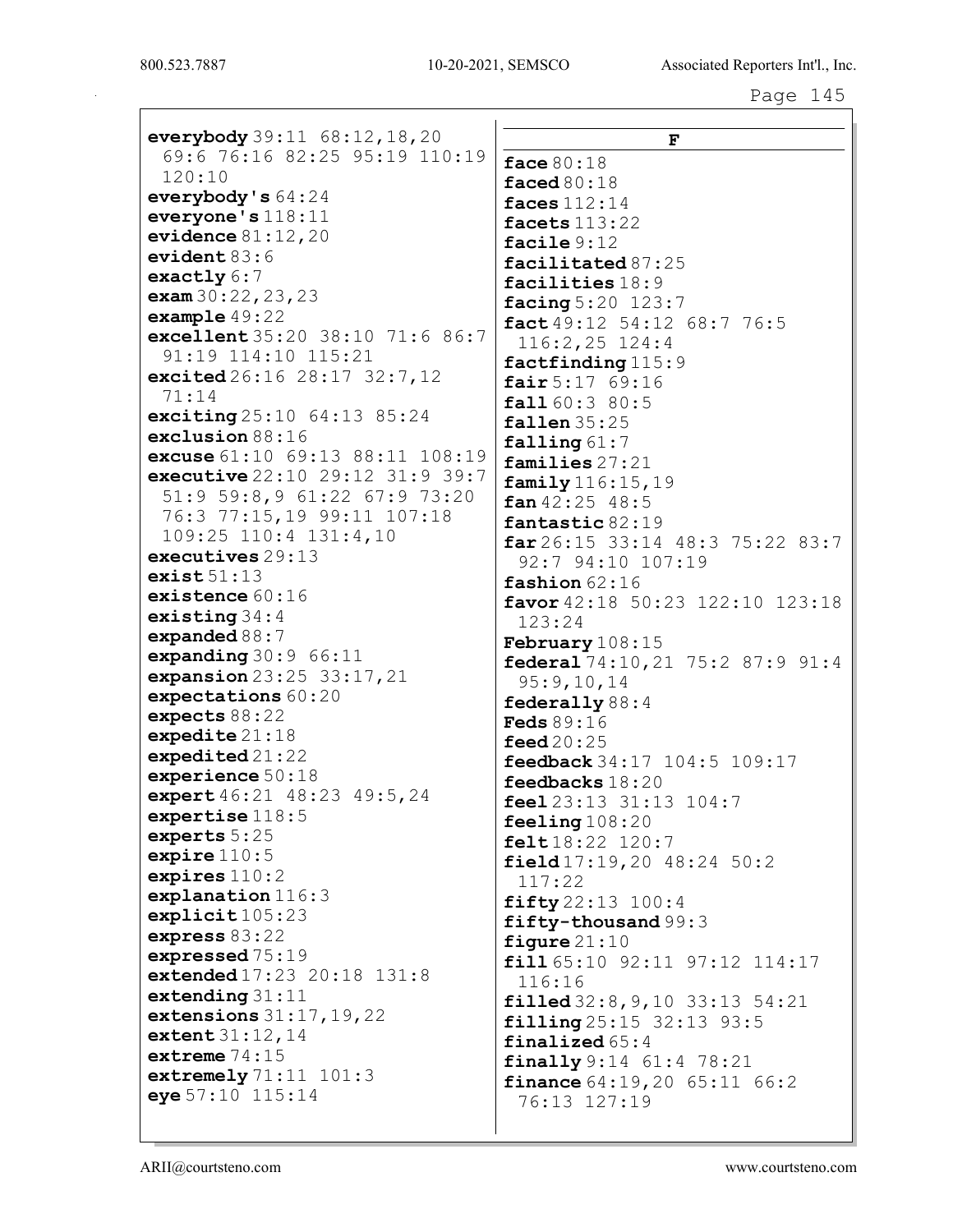financing 65:14  $find 24:23 72:22 80:12 81:19$ 82:12 113:7 115:2 126:17 finding  $82:12$ **fine**  $90:12$   $109:21$ finish  $56:8$ fire  $3:24$  7:11 35:3 67:14 firefighter  $80:7,8$ firefighters 79:25  $first15:8, 16, 17, 20, 22 16:14$ 28:5 36:25 37:9 39:17 72:23 74:8 80:3,9 81:4 83:16 84:3 84:25 86:11 107:2 112:12 115:5 118:22 119:4 128:20  $129:24$ fiscal 65:12 76:2 fit  $64:7$ five  $32:13$   $67:3$   $80:10$  $fix68:7$  $flaq3:15 27:22$ flags  $40:10$   $44:4$ flex  $18:6$  28:24  $\text{floating } 33:22$ floor  $128:20$ flown  $27:23$  $fluid~58:2$ flyer  $80:12$ focus 113:3 119:17, 17 focuses  $130:22$ fold  $86:17$ folder  $80:22$ folks 5:5 8:17 15:2 36:22 37:3 68:15 82:18 84:7 89:8 123:23  $133:4$  $follow 84:9 90:23$  $\texttt{following } 90:2$ forbearance  $4:7$ forecast 106:25 107:8 foregoing  $134:2$ , 5 forever  $105:14$ forgetting  $101:9$ forgotten  $13:4$   $14:11$ form  $7:21$   $8:4,8,9$   $30:25$   $31:2$  $61:20$   $62:19,21$   $113:3,14$  $127:15$ formal 52:22 124:5 formally  $120:24$ formed 7:24 83:17 130:16 former  $120:12$ formerly  $84:13$ 

formulary 57:20 formulating  $130:3$ **Forness**  $2:17$   $10:25$   $11:2,2$   $40:22$  $40:23,23$   $44:16,17,17$ forth  $95:17$   $125:9,14,16$ forthcoming  $84:17$ forty 22:15 63:3 85:19 forty- $six99:7,14$ forward  $5:4, 9, 22$  7:5 8:23 10:3 28:5, 21 29:18 39:8, 13 40:3, 8 43:24 47:2,5 59:15 60:2.9.12 65:2 67:22 69:5 70:18 71:12 73:23,24 76:10 78:23 82:21 85:7 101:14,19 102:11 103:12 109:4 118:6 123:13 125:12  $126:13$ forwarded  $47:8$   $105:8$ four  $19:9$  32:13 67:2 109:8 fourteen  $105:4$ Fover  $93:9$ free  $104:7$   $105:15$   $106:17$   $116:25$ friend  $86:4$ front  $14:12, 17$  21:23 23:2 73:8 75:10 95:8  $frontline 80:15$ frozen  $76:11$ fruition 85:23 frustrated 102:4  $ful170:5$  $fully$   $114:2$ functional 123:12 functioning  $122:11$ **funding**  $68:8, 9$   $74:22, 24$   $106:13$ funds  $76:5$ **further** 34:18 68:16 78:12  $121:11,15$   $128:5$ **future** 21:18 31:21 33:25 34:18 63:11 64:8 100:22 102:16,22 119:24 120:17 129:2 G  $qain109:21$ Gandolfo 2:6 11:3, 4, 4 13:11, 12 13:20, 20, 22 40:24, 25, 25 44:18 44:19,19 78:24 gathered 35:24  $gel 57:10$ general 26:24 52:5 58:19 119:11 gentleman 117:20  $q$ entlemen  $128:4$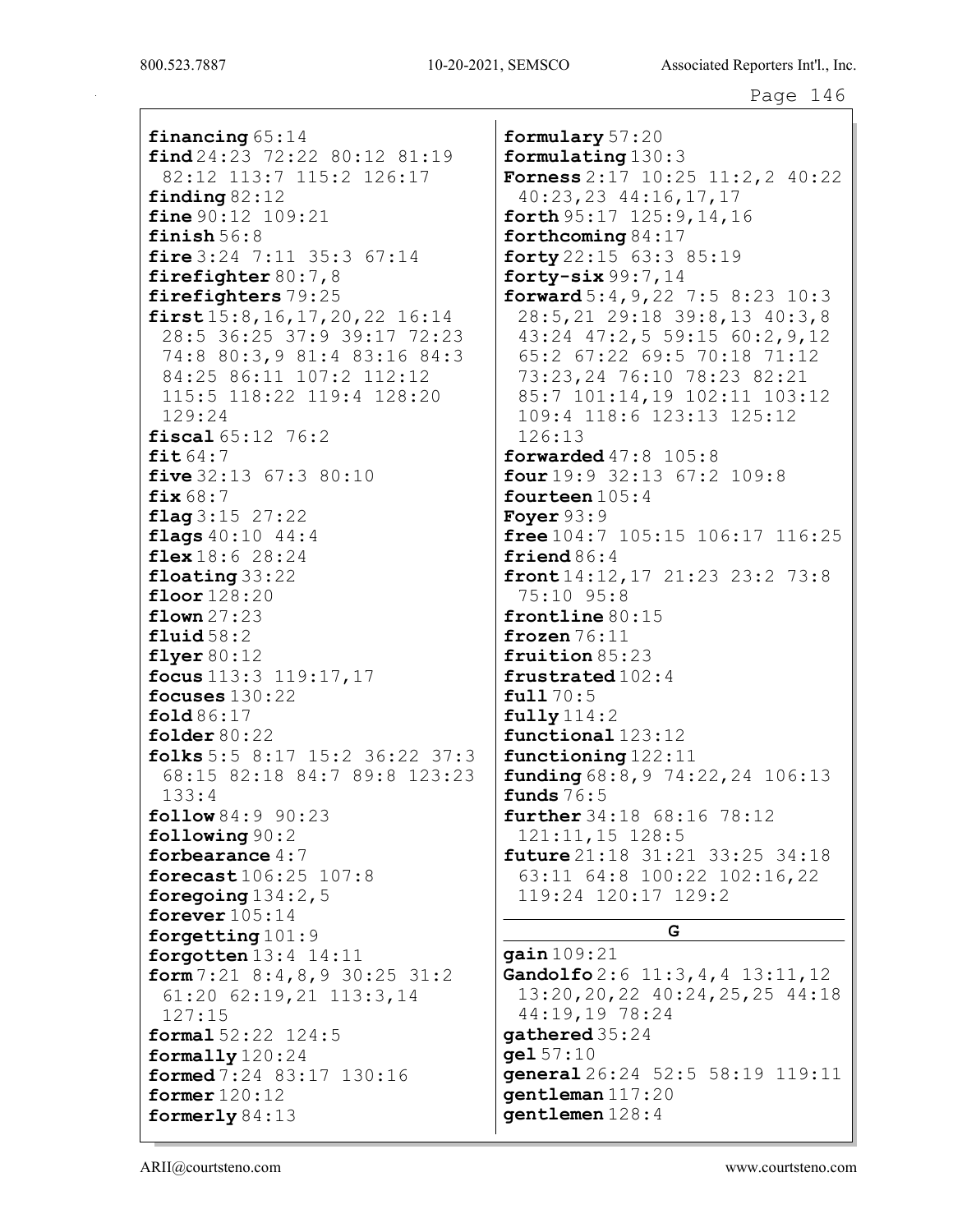| getting 4:14 8:21 21:7 24:5                                                                                                                                                                                                                                                                                                                                   | 92:6 96:13 97:3,8 107:12                                                                                                                                                                                                                                                                          |
|---------------------------------------------------------------------------------------------------------------------------------------------------------------------------------------------------------------------------------------------------------------------------------------------------------------------------------------------------------------|---------------------------------------------------------------------------------------------------------------------------------------------------------------------------------------------------------------------------------------------------------------------------------------------------|
| 58:4 83:5 84:24 90:5 92:5                                                                                                                                                                                                                                                                                                                                     | 109:13 112:6 116:4 117:4                                                                                                                                                                                                                                                                          |
| 110:6 111:20                                                                                                                                                                                                                                                                                                                                                  | greater 111:17                                                                                                                                                                                                                                                                                    |
| Gill $2:11$ $11:5,6$ $41:2,3,3$ $44:20$                                                                                                                                                                                                                                                                                                                       | Greenberg $2:3 \ 3:4,7 \ 4:12 \ 14:14$                                                                                                                                                                                                                                                            |
| 44:21,21                                                                                                                                                                                                                                                                                                                                                      | 14:22 16:18,23 17:5,6 32:17                                                                                                                                                                                                                                                                       |
| give 8:16 16:3 36:6 37:21, 23                                                                                                                                                                                                                                                                                                                                 | 32:21, 24 33:7, 8, 11, 15 34:16                                                                                                                                                                                                                                                                   |
| 60:22 71:15 107:5                                                                                                                                                                                                                                                                                                                                             | 36:13,19 47:17,20 66:23 69:23                                                                                                                                                                                                                                                                     |
| given 15:5 17:3 27:21 97:7                                                                                                                                                                                                                                                                                                                                    | 69:24 71:8,9 77:7,18 78:4,10                                                                                                                                                                                                                                                                      |
| 106:12                                                                                                                                                                                                                                                                                                                                                        | 86:20 87:6 94:13,25 95:7                                                                                                                                                                                                                                                                          |
| gives $37:3$ $98:10,12$                                                                                                                                                                                                                                                                                                                                       | 97:20 103:2 104:5 106:8,15,19                                                                                                                                                                                                                                                                     |
| giving 100:20                                                                                                                                                                                                                                                                                                                                                 | 107:6,11 108:19 109:19 110:4                                                                                                                                                                                                                                                                      |
| $q$ lobal $29:5$                                                                                                                                                                                                                                                                                                                                              | 112:2 114:9 115:19,25 118:10                                                                                                                                                                                                                                                                      |
| glossy $127:2$                                                                                                                                                                                                                                                                                                                                                | 121:4 124:20 128:6,12,24                                                                                                                                                                                                                                                                          |
| go 4:23 18:10 19:17 21:10 25:13                                                                                                                                                                                                                                                                                                                               | 129:15 130:8,23 131:2 132:9                                                                                                                                                                                                                                                                       |
| 26:23 33:4 36:13 38:17 47:11                                                                                                                                                                                                                                                                                                                                  | Greenberg's 56:11                                                                                                                                                                                                                                                                                 |
| 49:20 59:8 61:13 65:3,5 68:7                                                                                                                                                                                                                                                                                                                                  | GREENBERH 128:15                                                                                                                                                                                                                                                                                  |
| 68:19 75:20 77:20 87:7 97:11                                                                                                                                                                                                                                                                                                                                  | GREENBVERG 132:15                                                                                                                                                                                                                                                                                 |
| 107:13,19 112:12,18 115:13                                                                                                                                                                                                                                                                                                                                    | Greg $11:5$ $41:2$ $44:20$ $89:2$                                                                                                                                                                                                                                                                 |
| 120:11,15 132:10                                                                                                                                                                                                                                                                                                                                              | <b>GREGORY</b> 2:11                                                                                                                                                                                                                                                                               |
| goal 7:2 22:18 35:13 71:19                                                                                                                                                                                                                                                                                                                                    | ground $83:5$ 92:5                                                                                                                                                                                                                                                                                |
| 96:17 114:13                                                                                                                                                                                                                                                                                                                                                  | group $7:24$ 8:2, 4 58:12, 24 72:14                                                                                                                                                                                                                                                               |
| God $3:17$ 99:12 133:3                                                                                                                                                                                                                                                                                                                                        | 80:6 104:12, 22 113:2, 3, 5, 11                                                                                                                                                                                                                                                                   |
| Godfried 73:22                                                                                                                                                                                                                                                                                                                                                | 113:15 114:14,23 120:20                                                                                                                                                                                                                                                                           |
| goes 70:12 99:11                                                                                                                                                                                                                                                                                                                                              | 123:23 125:23 129:13 130:6                                                                                                                                                                                                                                                                        |
| $\frac{1}{9}$ and $8:16,23$ 10:2 17:7,13 19:2                                                                                                                                                                                                                                                                                                                 | groups 28:22 120:23                                                                                                                                                                                                                                                                               |
| 19:6 21:2, 11, 20, 24 25:2, 23                                                                                                                                                                                                                                                                                                                                | guess 21:19 48:8 93:17 114:12                                                                                                                                                                                                                                                                     |
| 28:4,5 29:10 31:2 32:25 33:13                                                                                                                                                                                                                                                                                                                                 | guidance 46:22                                                                                                                                                                                                                                                                                    |
| 38:3 39:6 54:15 55:9,11 58:6                                                                                                                                                                                                                                                                                                                                  | quide $112:20$                                                                                                                                                                                                                                                                                    |
| 58:7,22 59:14,19 61:8 65:4                                                                                                                                                                                                                                                                                                                                    | guru 103:17                                                                                                                                                                                                                                                                                       |
| 67:22 85:2,15 86:3 87:22 94:3<br>94:4 96:22, 24, 25 97:18 98:9<br>98:21 100:14 105:11 107:25<br>110:12,13 111:23 113:8 116:5<br>116:8 118:23 121:14 122:8<br>126:5, 6, 6, 8, 9, 10, 11, 13, 25<br>127:2, 3, 3 128:16 130:8 131:19<br>good 3:6 9:16 23:19 26:25 32:3<br>39:10 49:22 70:10 82:12 88:20<br>89:9 94:11 96:5 114:6,20<br>115:4 129:4 130:18 131:24 | H<br>Haag 2:12 11:7,8 41:4,5,5 44:22<br>44:23, 23 83:13, 14, 15 85:10, 11<br>86:7 91:20, 21, 22, 25 92:3<br>$113:20, 20$ $114:3$ $117:13, 14, 15$<br>$121:13, 14$ $122:16, 16$ $127:9, 9$<br>130:14,18 132:21,21,23<br>half 80:13 116:14<br>$halfway$ 127:23<br>Hamilton $2:20$ 11:9,10 33:7,8,12 |
| gotten $120:4$                                                                                                                                                                                                                                                                                                                                                | 34:2 36:11, 18, 20 41:6, 7, 7                                                                                                                                                                                                                                                                     |
| government 69:22 74:21 75:2                                                                                                                                                                                                                                                                                                                                   | 44:24,25,25 122:5,22,22,25                                                                                                                                                                                                                                                                        |
| 95:9,11                                                                                                                                                                                                                                                                                                                                                       | 124:7,8,9,14,18                                                                                                                                                                                                                                                                                   |
| governments 69:17                                                                                                                                                                                                                                                                                                                                             | hand $37:10$                                                                                                                                                                                                                                                                                      |
| qovernor $72:17$                                                                                                                                                                                                                                                                                                                                              | <b>handle</b> $29:3, 13, 14$ $31:4$ $33:23, 24$                                                                                                                                                                                                                                                   |
| Governor's 109:25                                                                                                                                                                                                                                                                                                                                             | handles $29:2,3$                                                                                                                                                                                                                                                                                  |
| $graph 106:5$                                                                                                                                                                                                                                                                                                                                                 | hands $31:10$                                                                                                                                                                                                                                                                                     |
| graciously 7:25 78:24                                                                                                                                                                                                                                                                                                                                         | happen 8:18 21:2 33:18 34:6                                                                                                                                                                                                                                                                       |
| grant 106:14, 18                                                                                                                                                                                                                                                                                                                                              | happened 9:17 18:3 52:24 103:3                                                                                                                                                                                                                                                                    |
| great $14:14$ $26:24$ $82:3,20$ $86:4$                                                                                                                                                                                                                                                                                                                        | 120:3                                                                                                                                                                                                                                                                                             |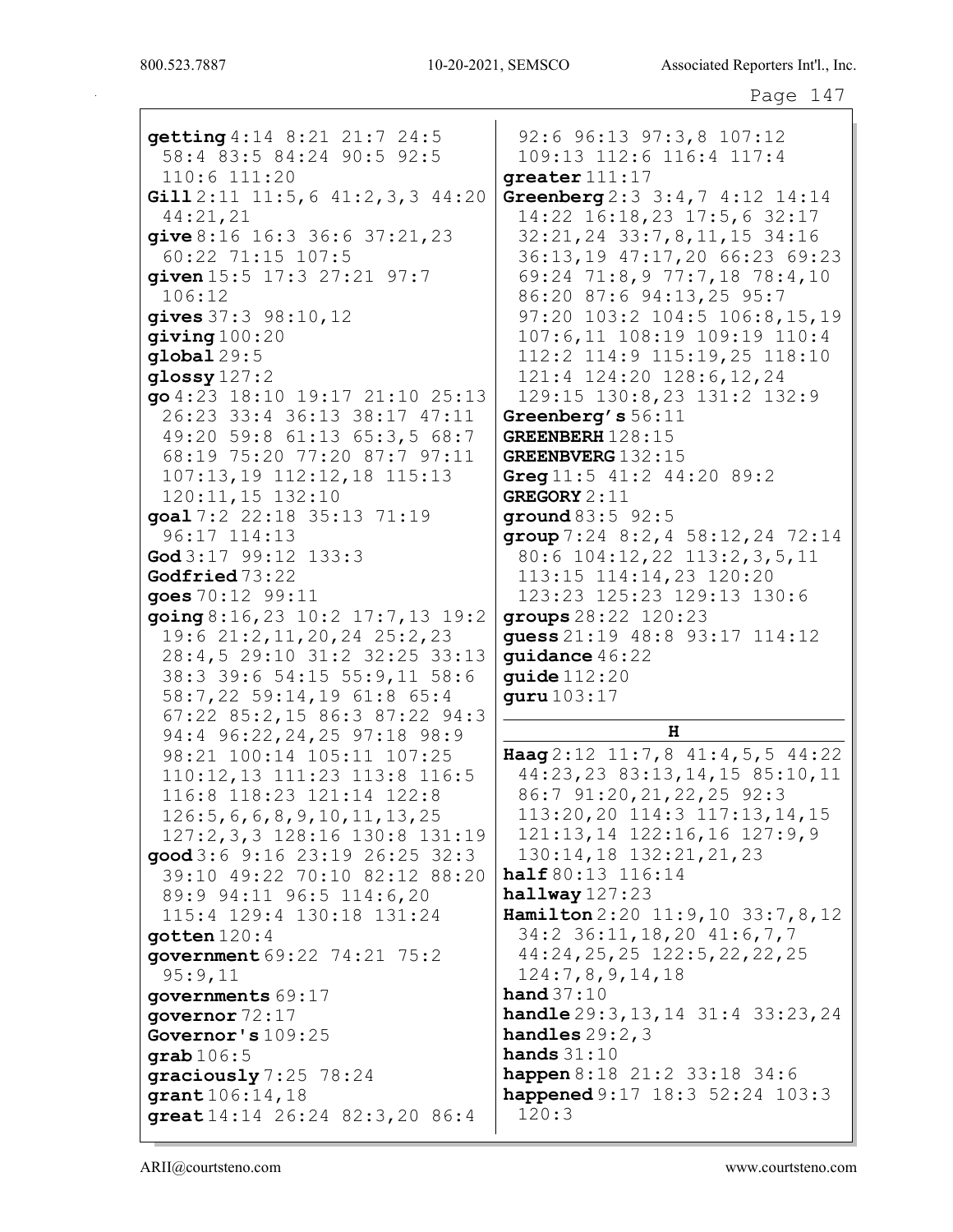800.523.7887

happening  $97:4$ happens  $26:9, 10$  35:7 happiest  $119:19$ happy  $22:20$   $32:14$   $117:7$   $124:25$ **hard**  $23:10$   $37:7$   $42:25$   $92:4$  $108:5$ harder 18:23 21:9  $\texttt{hards19:5}$ HASTAC 39:18, 25 Havens  $93:9$ head  $76:24$ headed  $93:8$ heads  $59:16$ health 1:3 9:20 10:5 17:10 18:6 20:20 21:15 29:4,23 30:2 50:14 54:6 75:21 79:4,21 80:12 84:21 86:25 87:3,25 88:5,6 113:23 118:18,24 119:5  $119:7,13$ healthcare  $5:8,18,20,21$   $6:12,14$  $6:18,20$  7:14 9:24 18:14 82:10  $118:16$ hear  $14:5$  17:11 28:18 42:13  $43:2$  57:13 **heard**  $6:24$   $34:3$   $37:15$   $43:5$ 66:18 **hearing**  $14:2$  39:6  $40:9$  44:4 54:23 59:7 64:18 66:3 83:11  $95:16,24$  134:7 hearings  $75:7$ heavily  $53:13$ held 23:7 80:9 131:16  $He11o92:10$ help  $4:13,14$  20:5 22:23 70:25 73:4 80:17 98:6 100:20 114:16 118:24 119:24 128:9  $helped119:3$ helpful 73:7 97:19 111:10 132:6 helping 73:8 101:18 114:14 hereof  $134:4$ hereto  $134:4$ hereunto  $134:8$ heroes  $35:25$ Hexcel  $93:20$  $H_1 52:13$ hiatus  $73:23$ high  $99:17$ highlight 79:2 highlighting 75:25 highly  $74:2$ 

hire  $67:10$ **history**  $36:10$   $67:21$  $hit3:5$ hold 47:24 75:7 holding  $52:10$ holidays  $108:6$ **home**  $18:14$  27:22  $111:24$ **honest**  $59:25$   $60:5$ honor  $84:6$ hope  $7:17$  15:2 53:18 61:19 71:22 82:23 86:18 89:7 97:2  $119:23$ **hopeful**  $8:13$   $60:6$   $61:3$ hopefully  $9:8$  16:7 21:21 26:17 32:13 33:24 38:8 85:3,6 89:23 97:12,15 104:23 120:16 hoping  $22:6$   $33:18$   $62:10$   $72:21$  $79:14$ hospital 9:23 18:13, 24 19:17 21:8 24:7 46:23 58:8 66:12  $67:1975:24$ hospitals 9:21 17:19 18:18, 22 19:3,10 20:14 21:5 30:6 67:10  $85:25$ hours  $21:8$   $24:2,3,10,22$   $63:16$ House  $72:17$ housing  $111:16$ Hudson 2:10 11:11, 12, 12 41:8, 9  $41:9$   $45:2,3,3$   $93:22,23,25$ 94:11 120:25 huge  $127:16$ humor  $15:3$ **hundred**  $23:16, 18$  76:12 97:6,6 hundreds 72:15 hybrid  $4:7,21$   $26:12$   $36:22$   $62:16$ 107:14 109:25 110:11 131:5,16  $\mathbf{I}$  $I.M43:18$  $I.N43:19$  $I'm37:25 104:15$ idea 50:16  $64:12$   $68:7$  96:14  $112:6$   $114:6$ , 10  $130:2$  $i$ deally  $50:17$ ideas  $27:14$ identified 118:3  $identity 21:4 118:4$  $II15:20$  $image 100:23$  $immediate$   $20:20$   $123:21$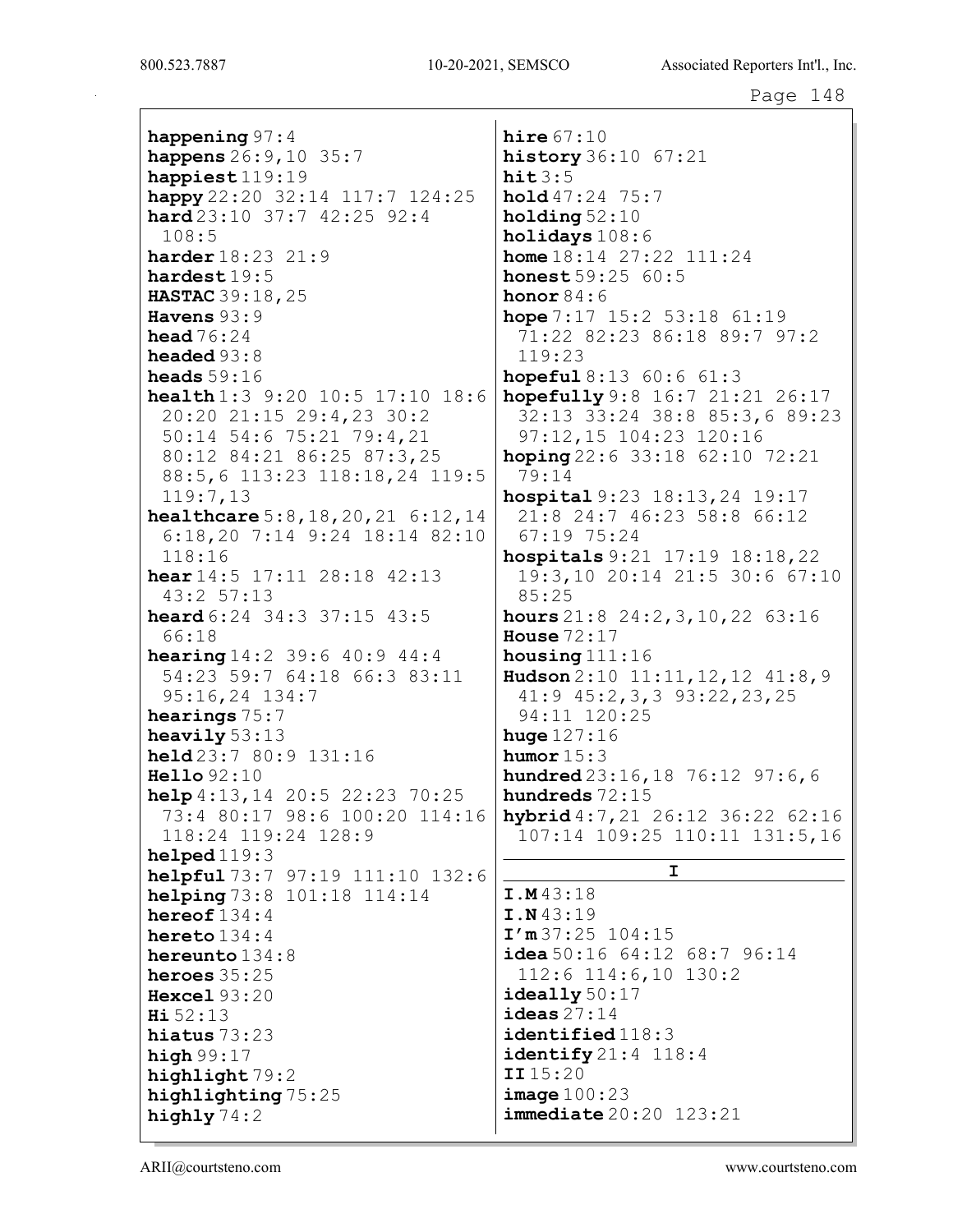impact 66:14 101:13 imperative 49:9 implement 58:20 81:11 implementation 58:15 implicit 117:16 important 6:11,21 20:9 22:12 25:5 26:11 47:5 48:16 52:6 72:20 101:4 102:14 109:3 113:12 118:14,14 119:15 120:7  $importantly 20:8,9 60:21$ impossible 102:6 improper 16:22 improvement 65:17 81:11,24 82:16 improving 21:15 inappropriate 89:11 include 9:22 10:5 66:16 117:16 included 95:13 97:7 includes 82:15 88:8 including 16:4 27:20 68:2 102:12 119:3 inclusion  $113:4,16$ inclusive 113:11 inconvenient 111:15 incorporate 64:8 incorporating 57:18 increase 75:4,6 76:9 100:10 increasing 67:19 incredible 120:13 incredibly 48:15 increments 27:13 indicated 63:2 individual 66:22 127:14 individuals 113:11 indivisible 3:17 industry 6:14 influenza 78:2 inform 120:24 information 7:21 8:10 9:4 31:4 33:25 35:23 51:9 57:10,24 58:10 68:15 70:3 84:15 104:19 104:20 105:24,25 106:6 107:5 117:24 118:2,6 121:8 122:2 125:16 127:18,25 129:20 130:19 informative 96:23 98:2 informed 51:9 initial 87:19 89:18 initiative 19:22 24:10 114:14 118:24

**initiatives** 28:21 29:6 66:13 123:14 125:15 128:9 innovation 27:2 65:19 85:16 91:20,24 126:5,23 innovations 7:8 8:3 28:19 83:12 83:15 84:6 85:12 87:4 92:4 127:19 129:23 innovative 27:10 input 58:25 109:14,22 112:3 insisted 50:8 institutional 129:7 instructive 97:19 instructor 23:14 62:14,22,23 instructors 24:12 62:16 Insurance 86:25 integrate 26:9 **intent** 43:23 123:10 130:19 interact 36:7 interaction 63:25  $interest 57:16 67:9 69:14$ 129:19 interested 25:17 30:8 60:23 130:5 interesting 64:15 69:17 70:12 internet 75:11 127:3 intervention 88:9 interview  $117:19$ intimately 50:17 introduced 86:24 investigate 129:17 investigations 17:20 invite  $104:9$ invoices 21:24  $involve 43:10$ involved 50:17 52:17 53:13 60:24 90:22,23,25 118:6 127:4 involvement 32:4 Island 107:7 issue 19:2 96:10,11 121:17 123:6 issued 96:7 **issues** 10:25 18:11, 11 24:13 30:2 46:22 48:7 52:23 66:17 73:5 113:12  $i$ t'd 33:21  $i$ t'1170:11 it'll 97:14 it's  $6:18$   $62:15$   $89:7$  $item 39:17 43:8 62:13 96:6$ items 30:14 39:12, 13, 16 57:9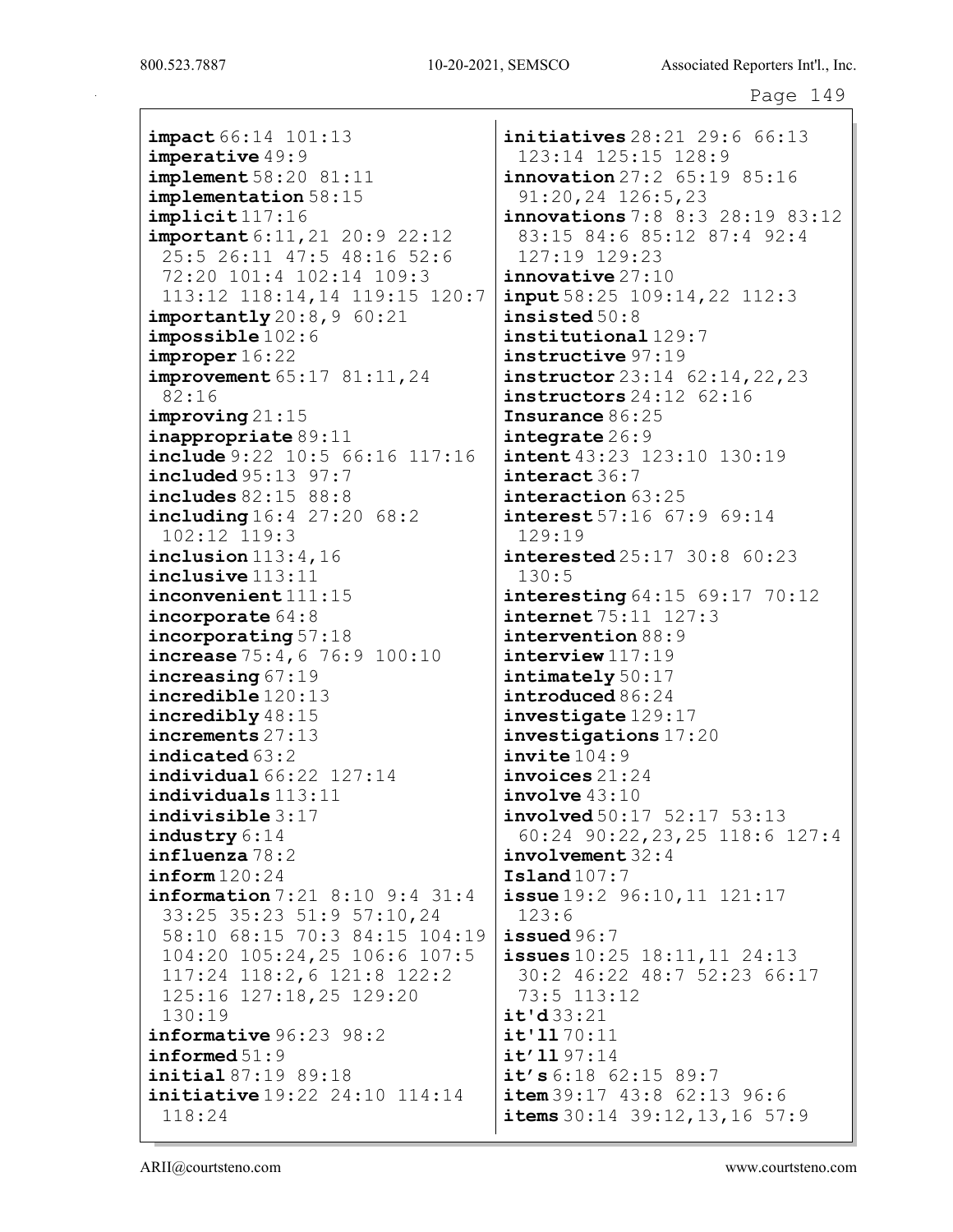٦

| 59:10, 17, 22 65:2 67:2, 3, 17                                            | kiosk $35:21$                              |
|---------------------------------------------------------------------------|--------------------------------------------|
| 84:2 122:4                                                                | kiosks $35:22$                             |
| iterations $61:17$                                                        | knew $36:2$                                |
| IV 43:18                                                                  | Knoell 2:5 11:15, 16 41:12, 13<br>45:6,7,7 |
| J                                                                         | know 4:16 10:23 15:11 16:4                 |
| $Jacob2:11$ 4:10                                                          | 18:10 19:4,8,16,17,19 20:14                |
| Janet 72:6 134:2, 11                                                      | 20:25 21:10,21 22:4 23:10,13               |
| January 16:8 57:22 60:9,12 61:3                                           | 24:2 30:24 31:7 36:3 37:4                  |
| 61:9 65:23 78:23 84:20 85:3                                               | 43:4 47:4 49:3 51:14,21 54:14              |
| 97:15,16 103:11 108:3,4,13,13                                             | 56:7,7 58:17 60:24 61:18 64:7              |
| 108:24 109:3, 9 110:2 121:22                                              | 70:5,8 72:15 79:11 85:24 87:8              |
| $122:15$ $131:7,15,18$ $132:5,8$                                          | 88:14 90:9 92:19,20 93:19                  |
| 133:5                                                                     | 96:8 97:14, 14, 22 98:3, 12                |
| January's 9:8                                                             | 100:12, 25 101:3, 7, 11, 12, 14, 19        |
| Jared 2:12 11:17 41:14,15 45:8                                            | $102:8, 11, 20$ $107:3, 3, 4$ $108:3$      |
| 45:9                                                                      | 108:10, 21 109:15, 15, 16 110:21           |
| Jason 2:12 11:7 41:4,5 44:22,23                                           | 111:11 113:8, 9, 20 115:17                 |
| 83:15 113:20 122:16 126:22                                                | 116:7,8,12,12,13,17,19,23                  |
| 127:9 132:21                                                              | $118:13, 17, 20, 22, 23$ 119:5, 11         |
| Jean 2:23 23:9 28:8 112:11, 13                                            | 123:5, 10, 13, 15 124: 21 127: 10          |
| <b>Jeffrey</b> 2:13 12:17                                                 | 127:16 131:8,23 132:13                     |
| job 119:24                                                                | knowingly 10:10                            |
| jobs $74:15$                                                              | knowledge $48:21$ 54:8                     |
| John 2:13 23:9 28:9                                                       | knows $86:3$                               |
| join 3:13 27:16 58:25 60:19                                               | Kroll 2:20 11:13, 14 41:10, 11, 11         |
| 104:22 107:17                                                             | 45:4,5,5 56:10 64:18,20 66:2               |
| joined 82:18 111:11                                                       | 66:2 74:4,7 76:21 79:12,18                 |
| joining $4:3$ $12:24$                                                     | 80:20 96:4,5 101:6 102:23                  |
| joint 7:7 129:22                                                          | 113:17,19 114:4,5,7 115:24                 |
| jointly 83:20                                                             | 125:25 126:2 127:10                        |
| Jonas 66:25 69:13                                                         | Kutzin 2:12 11:17, 18 41:14, 15            |
| June 9:2 108:4 109:6,9                                                    | $41:15$ $45:8,9,9$ $112:24,25$             |
| justice $3:18$                                                            | 113:13 114:19 115:7,11,16                  |
|                                                                           |                                            |
|                                                                           | $117:10, 15, 25$ $132:24, 25$              |
| к                                                                         |                                            |
| Katie $78:19$                                                             | L                                          |
| <b>keep</b> $6:11$ $35:10$ $59:24$ , $25$ $60:3$ , 5                      | <b>lack</b> $67:18$                        |
| $61:15, 15, 16$ 69:20 97:18                                               | lacking 93:11                              |
| 107:10 110:6 112:9                                                        | <b>LaGrange</b> $7:11$ 67:14               |
|                                                                           | laid33:19                                  |
| 107:24                                                                    | land 103:7                                 |
| keeps $13:14$                                                             | landscape 67:23                            |
| keeping 23:12 36:24 59:21<br><b>ketamine</b> $43:16, 16, 22$ $48:6$ 57:25 | Langsam $2:22$ 54:25 55:2, 5, 13, 14       |
| $\texttt{kilogram}$ 43:18,18<br><b>kind</b> $23:10$ 50:20 61:6 69:14      | 55:19 56:5,18,21 60:2 109:24               |
| 70:12,21 71:13 73:23 78:15                                                | 112:8 120:21                               |
| 81:21,22 84:12 93:5 97:11                                                 | language 43:22<br>larger 35:22             |
| 100:22 101:14 104:13 108:20                                               |                                            |
| 116:2,17 125:21                                                           | lastly 32:5 75:6<br>late 87:7 90:13 109:6  |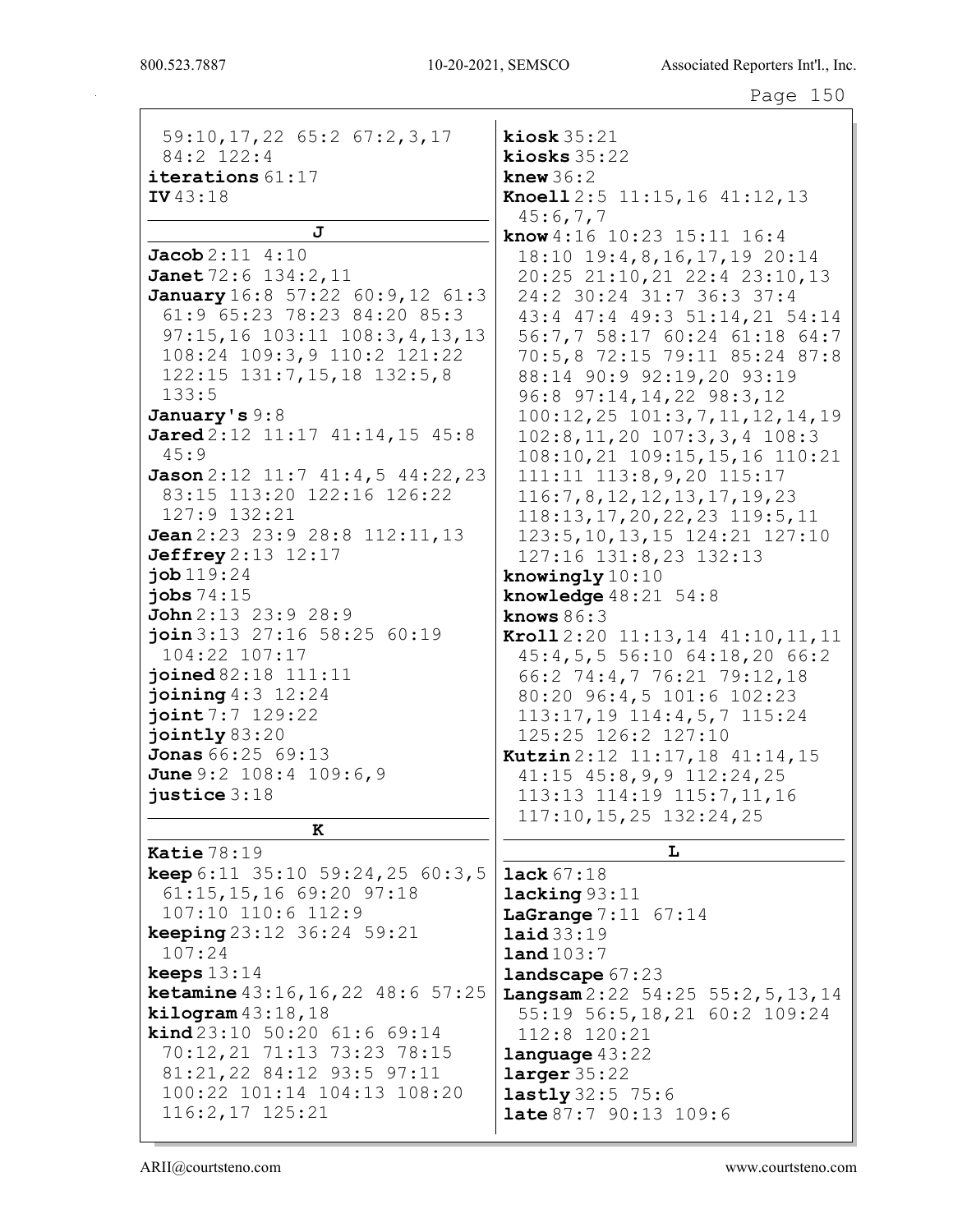latitude 8:17 laudable 103:4 law 79:25 lead 63:4 leader 97:11 leaders 27:9 68:19 80:17 leadership 18:18 19:9 27:7 28:3 29:22 83:4 learn 23:20,23,25 64:14 80:16 124:12,13 learners 23:20 learning 23:4,6,21 35:2 63:21 63:23 leave 34:12 38:5 61:24 101:15 leaving 34:13 101:9 led 126:22,23 left 36:17 56:15 legislation 127:19 131:6,6 legislative 72:11 75:16 76:21 78:13 legislators 68:10,21 legislature 76:3 lessons 115:5 let's 6:24 108:13 128:20 letter 9:20 10:3 38:13,16,19 55:12 75:9 89:2 92:22 94:2,9 letters 32:24 33:4 38:8 125:14 level 18:4 19:25 20:2 58:16 69:18 71:3,3,21 74:10 76:7 81:5 levels 10:6 69:21 Lewis 2:4, 14 5:12 11:19, 20 41:16,17,17 45:10,11,11 50:6 50:23 51:4 72:11,12 76:18,20 76:22 85:13 86:7,20 89:24 90:17,19,19,25 91:10,13 liberty 3:18 licensed 87:25 life 27:22,24 light 53:6 95:3 121:13 lightly 48:10 limited 24:9 52:20 54:3 108:23 124:23 125:6 131:6 limits 87:19 line 27:24 73:8 lines  $105:9$  $link 120:5$ links 119:8 list 22:20 24:17 literally 107:20 little 14:18 18:2 21:9 22:7 74:22 108:7 low 99:18 115:14

29:12 36:9 52:5 61:12 67:21 95:17 101:8 110:11 111:20 116:3 132:10 live 20:11,25 21:6 25:2 102:22 lives 3:21 101:8 living 81:11 local 5:23 10:6 19:25 49:15 location 70:20 locations 111:8,16 logistically 50:13 long 52:17 76:12 78:15 107:7,17 look 13:5 18:17 27:5 36:2,8 51:24 66:17 69:5 71:12 73:13 80:11,22 112:18 116:22 117:16 120:11 126:14 looked 28:14 51:23 65:17 99:2 looking 8:25 27:9,10 28:8 34:24 49:2 54:11 55:16 64:5 66:19 68:2 69:7 70:2 79:8 82:8,22 84:18 100:12 101:22 108:2 113:21 116:8,11,20,20 130:6 looks 27:5 81:10 102:16 loop 121:9  $\texttt{losing }88:11$ lost 3:21 27:24 lot 4:19,22 5:5,6,10 12:23 17:11,16 21:24 35:23 38:23 64:13,14 72:24 79:13 81:18 83:6,24 84:5,8 87:8 89:8,9 94:5 97:15 101:11 108:5 113:21,22,22 114:20 115:4 116:4,6 131:10,18 lots 47:16,21 107:8 loud 68:18

## M

MacMillan 2:13 4:10  $main$  103:16 major 58:7 93:14 majority 4:4 making 18:23 61:14 111:20 man 4:13 94:23 manage 20:5 management 43:17 58:2 manager 25:22 32:8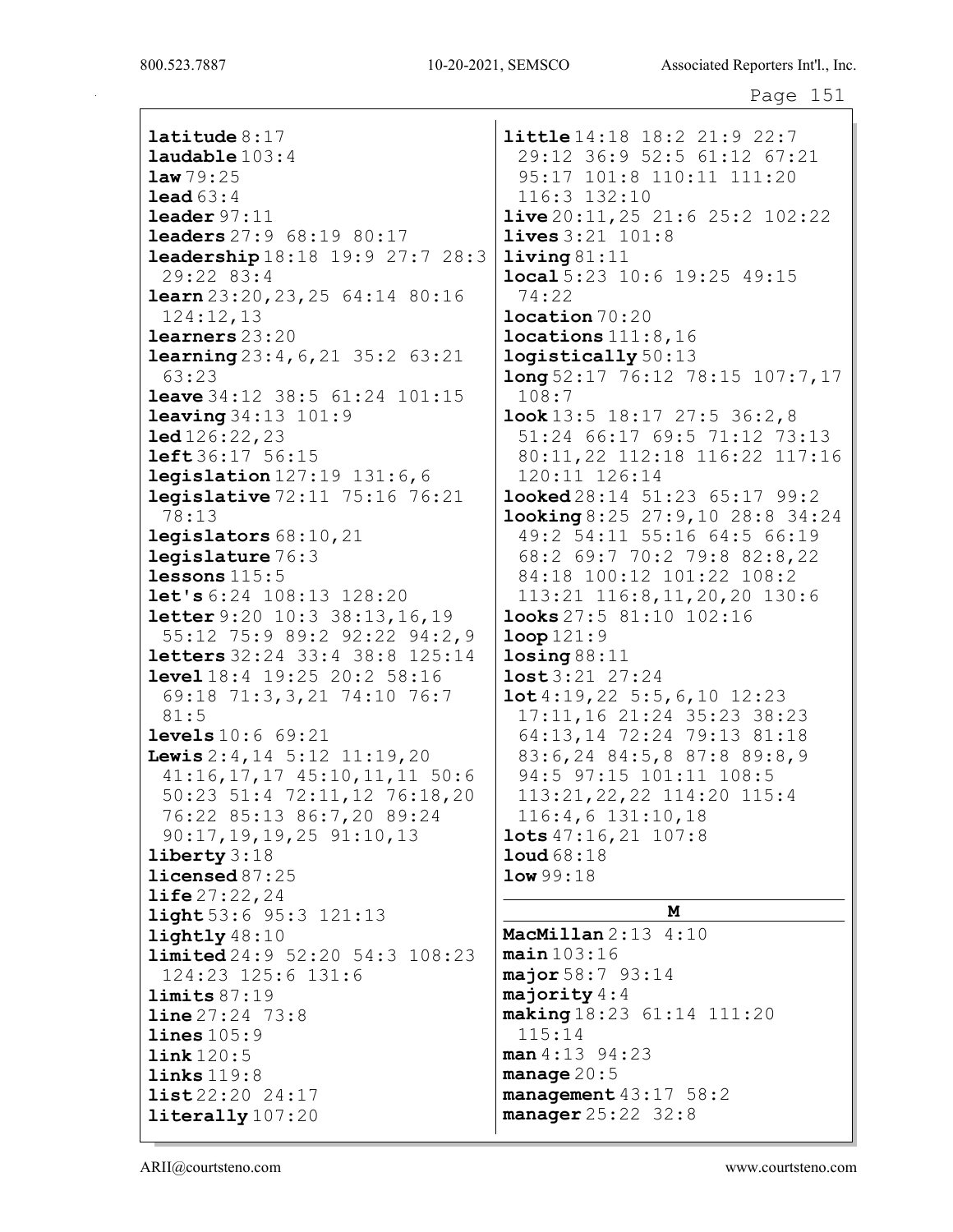mandate 38:24 94:14, 15, 19 95:5 Medicare 75:6 medications 39:20  $95:9,11,14$ manner 107:14 131:16  $$ meet 56:18 64:21 109:8 110:14 manual 81:24 82:16,17 **March** 108:4, 14  $119:20$ meeting 3:11 4:2 7:7 9:2, 9 13:6  $mark 1:8$  2:14 10:21 12:6 38:6 40:18 41:23, 24 44:12, 13 45:18 13:24,25 14:10 15:4,22 16:7,7 45:19 85:18 99:5,11,19 101:19 16:8,11 21:19 29:11 51:10  $102:3$   $104:8$ 57:18,22 58:11,12 61:22 63:8 Marshall 2:14 37:22 38:3 39:7,9 63:9 64:5,22 65:22,24 68:24 39:10 40:5 43:6,7 44:2 46:11 80:22 84:20 92:5 93:14 95:5 96:9 101:9,10 103:16 105:4 46:12 47:7 50:7 52:13,14,15 52:16 53:5 54:2 57:7,9 59:4,6 106:4 107:2,25 108:13,15,16 **Maryanne**  $2:15$   $12:8,9$   $41:25,25$ 108:25 109:12,14 110:12 42:3 45:20,21 112:21 118:12 121:20,22 124:5 Masterton 2:21 11:21, 22 41:18 125:8 128:7 130:2 131:14  $41:19$   $45:12$ ,  $13$ ,  $13$   $53:6$ ,  $7$ ,  $7$ ,  $21$  $132:4,4,20$  $meeting's 108:14$  $106:23, 24$   $107:10$   $109:11, 20$  $112:7$ meetings  $4:19,23\ 5:6\ 14:3\ 59:23$ 63:11 85:2 97:23 101:5,7,22 materials 98:7 107:24 108:12,16  $110:18,20$  $101:23, 24$   $107:13, 19, 23$   $110:2$ matter 5:24 46:21 49:25 51:8  $131:5$ 55:6 56:23 57:4,7 86:11  $mem 101:5$ 103:23 120:19 member  $27:24$  56:7,8 59:20,20 104:22 116:15,19 122:25  $matters 75:17$  $maximum 43:21$ members  $3:21$   $6:23$   $7:19$   $8:3$   $9:4$ 9:10,11 22:19 58:25 60:19  $mayor 94:18$ McAvoy 11:23 16:2, 15 17:2 61:24 63:5 84:4 93:20 101:24 109:18  $62:7$  $132:14$ **McMillan**  $23:10$   $31:4$ membership  $8:8$  103:23 111:2 mean 6:4 23:5 31:7 35:11 53:15 memberships 60:22 66:20 70:4 86:3 90:25 91:2 memorial  $3:22$   $27:17,19$   $33:9,17$ 99:9 125:13 132:10 33:20,23 34:23 35:2,3,3,9,18 means  $8:23$  37:13 43:4 87:2 35:21 36:5 112:15,16  $111:19$ memory  $27:23$ measure  $65:5$ mental 29:23, 25 79:4, 21 80:11 measures  $81:13,20$ 88:6 118:18,24 119:7,12  $mechanism 91:3$ **mention** 75:13 79:19  $med39:8$ mentioned 8:20 46:15 53:3 57:12 media  $5:23$   $125:21,21$   $127:4$ 58:5 59:14 63:13 69:15 79:11  $129:17.18$ 84:25 99:19 121:20  $\texttt{medic}$  $119:20$ message  $6:2,3$  7:3 76:15 130:2,3 Medicaid 75:20, 22 76:4 84:14  $messaging 6:11 128:7$ 85:19 87:2,15 89:3 messed  $56:16$ met 39:12 59:9 66:8 72:13 78:14 medical  $3:10$  7:16  $27:2,6,6,8$ 31:24 32:2 38:15 39:11 46:14 81:6 83:16,20 84:25 122:3  $46:18$   $47:6$ ,  $15$ ,  $22$ ,  $23$   $48:5$ ,  $16$ metrics  $28:19$   $80:25$   $81:4,8$   $82:9$ 48:19 49:10,16 51:12 53:2,10  $126:9$ 54:9 56:24 57:2,8,24 59:6  $mic36:25$ 74:15 77:2 89:12 90:3 103:17 Michael 2:15, 16, 16, 21 7:10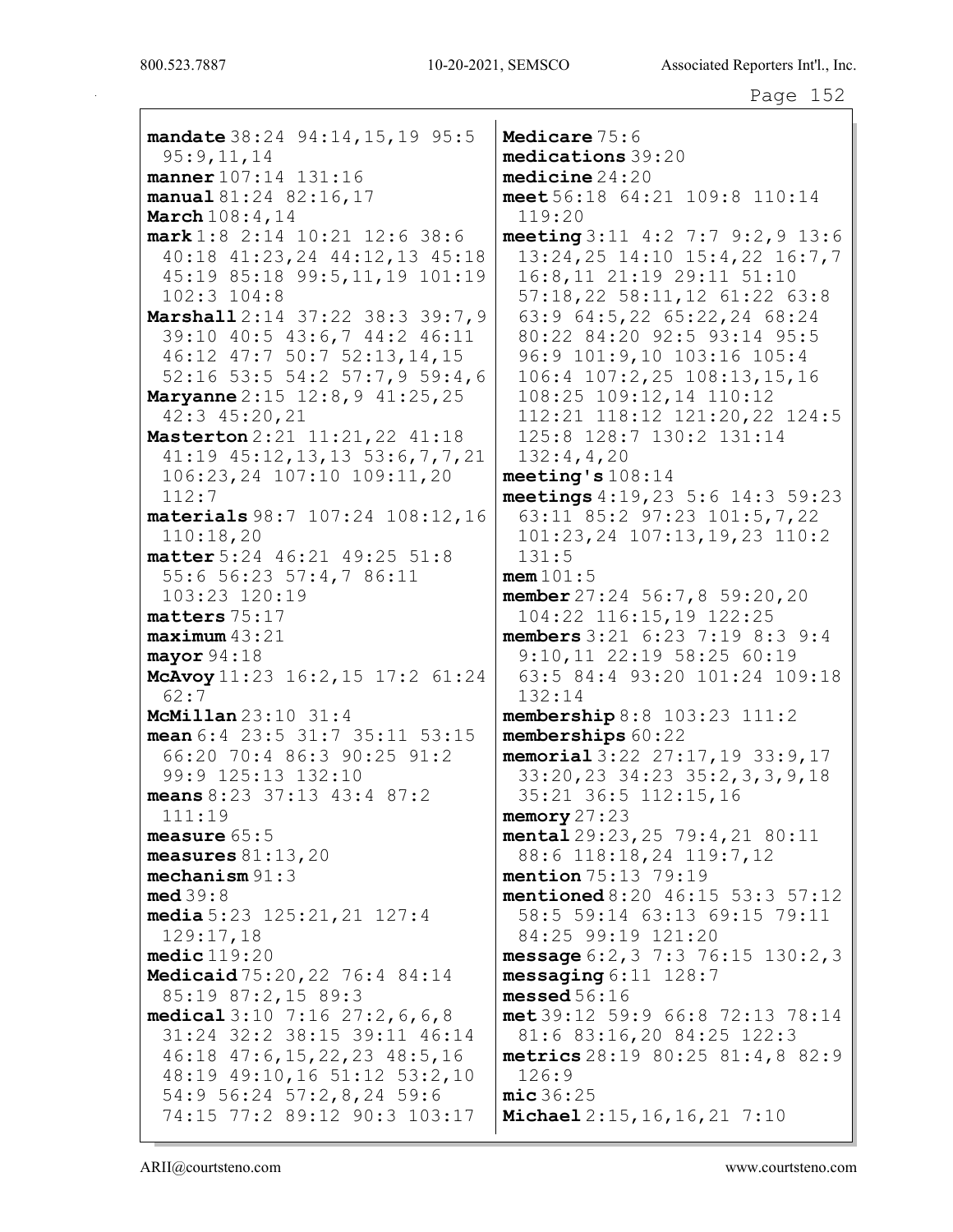11:23 45:12,13 67:14 72:7 MICHELE 2:17 **Mickey** 10:25 11:2 40:22, 23 44:16,17 microphone 47:18 86:16 mid 99:18 Mike 16:2,15 53:7 69:3 71:10 Mike's  $68:14$ military 80:2 milligram 43:18 milligrams 43:17 mind 9:5 69:21 86:5, 18, 21 107:24 122:7 126:20 132:18 minor 43:22 121:17 minutes 13:5,24 14:8,10 15:5,14 16:11 20:19 55:20 74:6 85:14 86:6 mirror 87:23 missed 9:16 10:8 mission 7:2 8:9 60:15 63:6 66:9 73:11 81:10 missions 127:12 model 30:15 67:22 84:23 87:14 87:17,18 models 66:18 84:9 110:17,17 moderately 107:9 modified 70:5 modifies 63:15 mom 116:16 moment 3:20 7:20 22:8 42:23 Monday 104:14 money 68:8,9 monitor 36:10 37:7 81:13 100:13 monitoring 17:18 20:13 37:12 98:8,22 Monkey 97:12 monograph 65:15 month 28:6,7,11 88:23 105:20 months 25:7 81:7 107:9 108:22 124:6 Montrose 11:24 morning 72:13,21 78:14 94:18 morphine 43:13 motion 13:5,8,15,17,19 14:6,9 38:21 39:17 40:3,6,7 42:18,21 42:22 43:8,25 44:3 46:9,10,11 46:16,16,25 47:8 52:5 55:18 55:19 57:17,21 113:2,14,17,18 117:12 120:19 121:15,25 122:13,17,19 123:3,19 124:16

128:20,21 129:9,10,10 132:19 132:21,23 motions 38:4 39:8 59:17,22 64:25 72:14 move 5:4,22 15:8 35:10,14 40:7 47:5,17 59:25 60:8 61:3,8,19 82:21 83:12 85:6 98:20 101:14 101:19 102:10 106:21 108:24 109:4 125:12 moved 34:4 35:12 107:7 121:10 movement 95:18 moves  $8:16$ moving 4:22 5:9 13:3 28:21 29:18 34:21 37:17 47:2 59:15 60:12 71:8 72:10 78:23 88:21 92:8 103:12 123:13 multiple 50:20 61:17 63:18 municipal 67:4 69:15 MURU 103:17,21,22 104:2,20 105:9,11  $mutual 66:12$ 

## N

N.A.E.M.T 74:9,17 N.A.M.S.P 132:4 name 15:12,13 34:11 35:16 36:4 134:9 named 117:20 names 27:18 33:14,20 34:6,13,21 35:5,8,10,11 36:25 nation 3:17 national 30:21,22,23 31:7 82:9 132:4 nature 36:22 navigate 85:7 110:9 near 21:6 33:25 34:17 118:20 nearly 102:6 necessarily 30:14 necessary 17:20 31:13,14 93:10 108:25 necessity 55:5 NEDOC 18:17 need 5:17 10:10 14:21 16:16 18:10 23:21 31:15 51:23 55:10 55:20 58:25 60:5 65:16 68:17 81:18 101:8 110:12 112:20 117:5,8 123:8 129:24 needed 63:16 114:11 123:13 needs 26:6 50:21 98:7 neither 52:4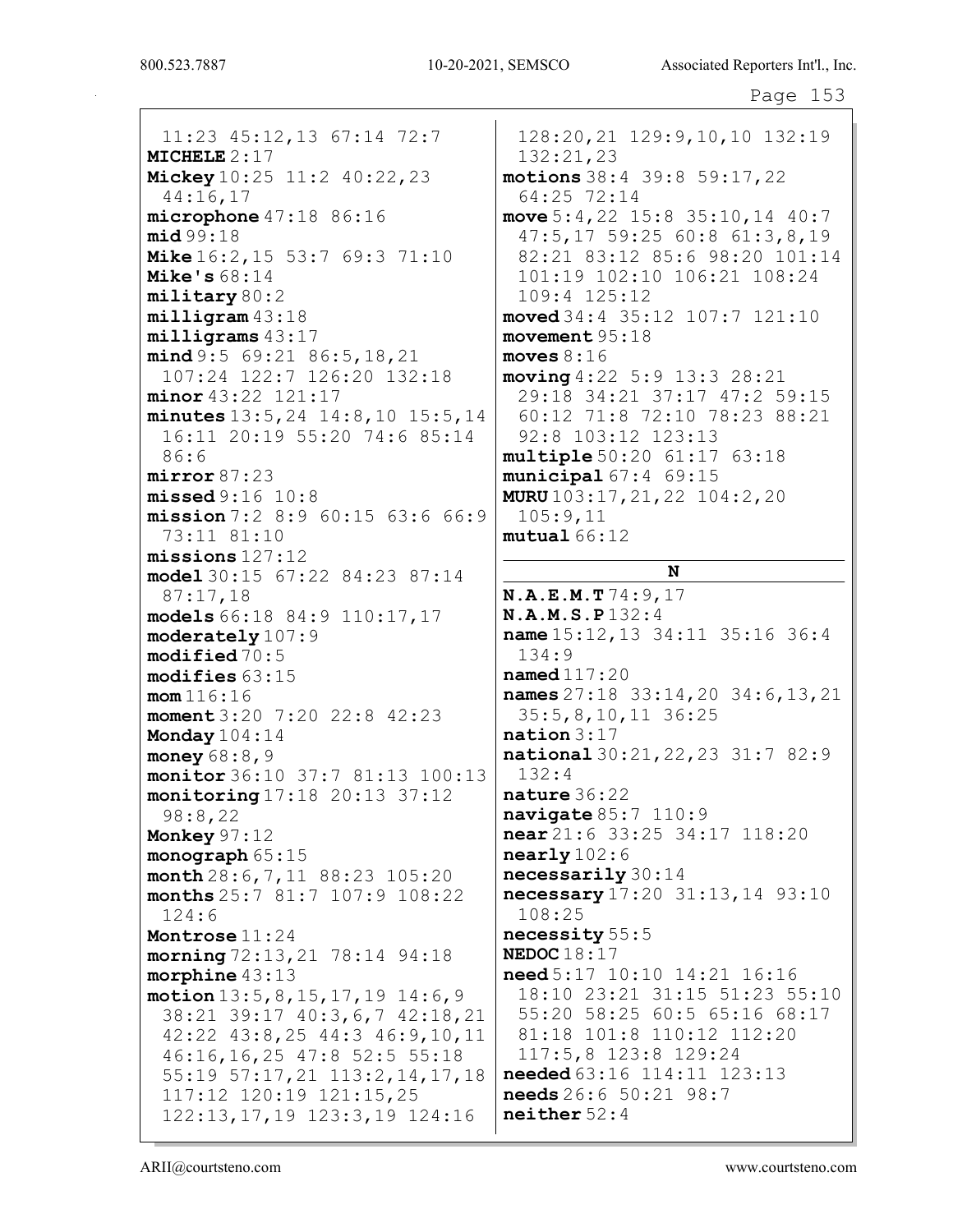NYCRR $88:14$ **NEMSIS 82:4 NEMSMA 98:15 NYSVARA** 75:14, 15, 19 NEMSOA  $82:11$  $\circ$  $net 93:11$ O'Connor  $128:8$   $129:15$ ,  $16$   $130:4$ never  $35:4$   $54:21$   $112:15$ , 18  $new1:2$  23:3 25:21 26:2 28:12  $130:12$  $0.G.S35:9$ 28:17 29:21 32:6, 7, 9, 10 33:19 34:5, 12, 17 39:17 40:2 43:9  $objection 14:4 86:13$ objections  $14:5, 7, 57:5, 128:23$ 48:3 50:18 54:4 63:12 65:14 129:9 133:3 67:16 75:18,19 79:19 80:11  $objects118:8$ 82:16 85:15 87:2, 2, 13, 15, 17 obligations 60:20 89:3,4 94:17,19,20 96:10,16 96:16,20 97:8 100:17 102:12  $$ 106:21,22 112:9 114:21 120:4  $$  $obtain 63:19$ 121:12,18 130:13 134:2  $obvious$   $115:14$  $newly 83:17$ obviously 22:7 51:23 117:4  $news 6:6 88:20$  $nice 4:3 26:17 27:19 71:5$ occasionally 125:13  $niches 127:20$  $occur68:25$ occurred  $54:13$ **Nick**  $13:9.16$ occurs  $15:22$ **NIKOAOS 2:18** October 1:6 3:11 108:4 109:7,9 **nine**  $97:5,6$  $offer<sub>23:22</sub>$ ninety-nine  $33:10, 12$   $35:5, 7$ offered  $24:17$   $26:18$   $62:15$  $\text{nodding}\,10:10$ office 24:20 27:25 63:18 79:21 nominate  $16:17$ nominated 16:17 80:11 84:15 86:25 88:6  $officer109:25$ nomination 15:24 16:3, 20, 22 officers  $15:20$  80:2 nominations 15:20 16:13 official 8:22 9:3 10:11 53:3  $non-21:24$  $officially107:7$  $non-member 69:3$ non-traditional 77:20 84:10  $officials 68:20 123:9$  $offline 90:9$  $norm 116:21$  $offload19:620:14,18$  $normal 17:21$  $offloading18:22$ normalcy 61:20  $oh99:11$   $118:7$ normally 13:6 14:17 25:8,9 okay  $10:13, 24$  13:18 24:14 37:17  $notating 15:19$ 39:6 40:9 42:21 46:10 54:22 note  $73:17$ notice 58:20 59:11 119:23 55:4,7 63:2 65:25 72:10 77:14 78:12 83:11 86:24 91:10,10 notification 18:15 notifications 18:5 95:22 106:7,16,20,20 108:8,18 115:12 117:11 121:11 126:25 notwithstanding  $4:22$ 129:8,10 131:24 132:7 **November** 26:12 88:23, 23 108:6  $old96:2,3,6103:14,15,23$  $134:9$  $106:21$ number 6:25 24:3,10 27:20 48:6 60:17 63:15 65:2 69:16 82:18 once  $13:2$   $34:7$   $61:14$   $106:7$ one-day  $29:23$ 83:18 97:7 99:10 100:8,10 one-page  $84:19$  $101:20$ ongoing  $81:14$ numbers 97:5 100:11 Onion  $75:15$  $nursing 18:14$  $online 23:20, 21 25:18 26:18, 23$  $nutshell$  7:13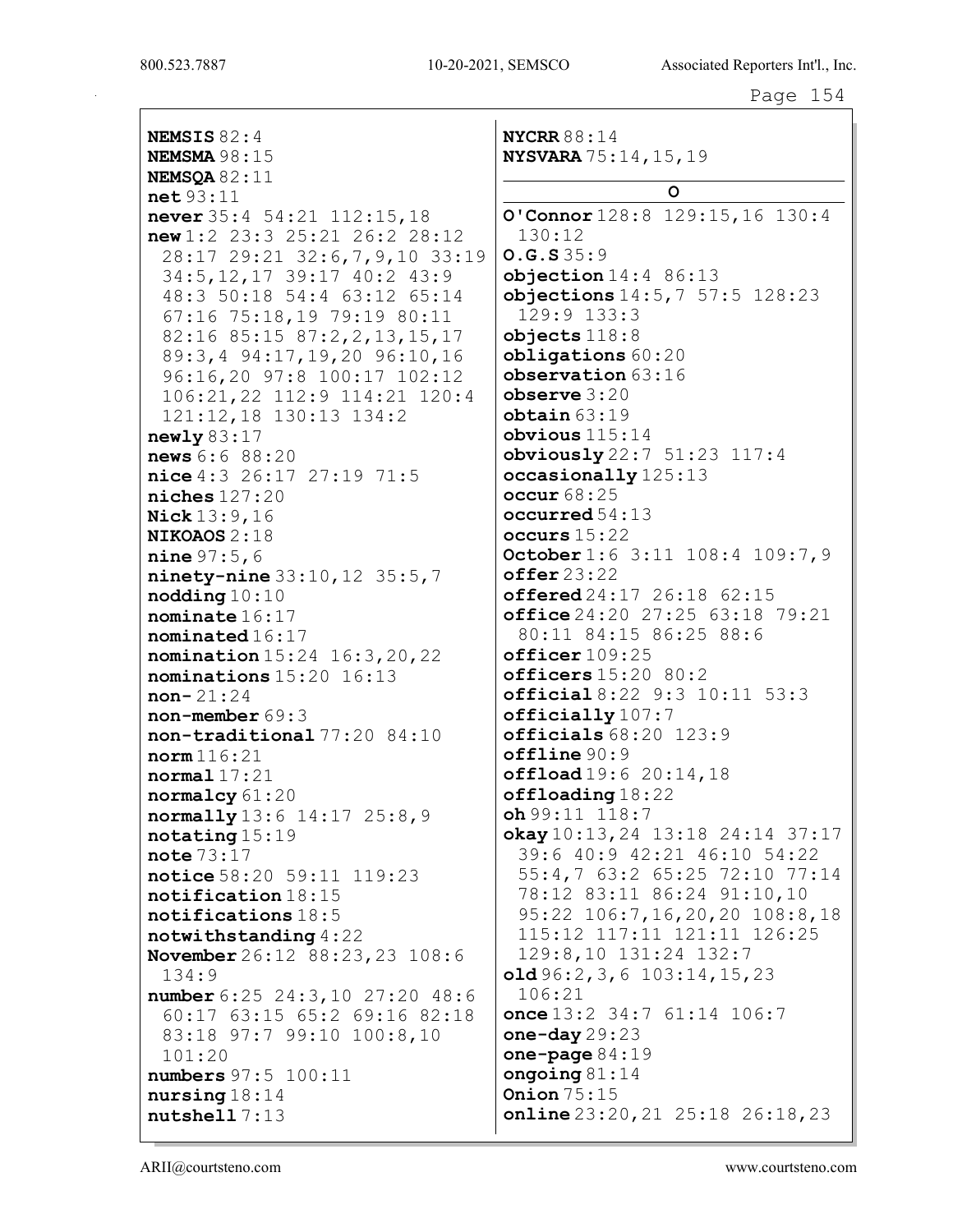800.523.7887 10-20-2021, SEMSCO Associated Reporters Int'l., Inc.

Page 155

| 31:2 107:17<br>open 4:2 15:21 16:13 36:25         | 44:6, 8, 10, 12, 14, 16, 18, 20, 22<br>$44:24$ $45:2$ , $4$ , $6$ , $8$ , $10$ , $12$ , $15$ , $18$ |
|---------------------------------------------------|-----------------------------------------------------------------------------------------------------|
| 89:19 103:22 108:7,8 109:10<br>opened 15:23 89:20 | $45:20, 22, 24$ $46:2, 4, 6, 9$ 54:24<br>130:11 131:23                                              |
| operate $70:8$                                    |                                                                                                     |
| operated $18:750:13$                              | P                                                                                                   |
| operates 28:23                                    | P.C.R24:2599:15,22100:5,7,16                                                                        |
| operating 99:23                                   | P.C.R.s 25:2, 7 100:18, 18                                                                          |
| operation 18:7, 9 21:12 28:24, 25<br>29:5         | p.m1:7,73:3133:7<br>page 119:6 120:2, 3, 4, 5, 11, 14                                               |
| operational 18:11 59:2                            | 134:4                                                                                               |
| operations 17:21, 22 28:4, 12<br>78:18            | pages $134:6$<br>paid 74:25 75:4 90:5 91:3                                                          |
| opinion 88:7                                      | 105:11 106:18                                                                                       |
| opinions 49:17                                    | $\texttt{pain}$ 43:17                                                                               |
| opioids $43:11$                                   | pandemic 23:9 29:7 49:2 58:16                                                                       |
| opportunities 23:22 24:18 84:16                   | 58:18,19 102:7,9                                                                                    |
| opportunity 23:23, 24 36:7 37:4                   | paper 8:10, 14 20:12 24:25 25:4                                                                     |
| 47:23 60:23 71:18 76:2 89:9                       | 25:7 65:15 68:6 100:18,19                                                                           |
| 89:23 97:17 105:5 107:16                          | paperwork 62:23                                                                                     |
| 109:21 112:17 115:22 117:18                       | parallel 87:14<br>paramedic 22:15, 21, 24 24:8 43:9                                                 |
| oppose $109:15$<br>opposed 21:6 34:12 48:9 50:24  | 74:24                                                                                               |
| 58:8                                              | paramedicine 22:10, 11, 13, 17                                                                      |
| order $9:17$ 13:7 16:8 22:10                      | 30:7,9,10                                                                                           |
| 29:12 40:2 67:9 73:20 77:15                       | paramedics 39:25 73:3 78:5                                                                          |
| 86:11 107:18 131:4                                | part 19:15, 21 32:11, 22 71:14                                                                      |
| orders 31:10 43:13 77:19 110:5                    | 77:15 90:7 116:19 125:11                                                                            |
| 131:10                                            | 126:5                                                                                               |
| organizations 66:14 114:21                        | participate 57:12 77:4 87:11, 13                                                                    |
| organophosphate 39:22                             | 87:17 88:25 130:10                                                                                  |
| ought 126:23                                      | participating 130:5                                                                                 |
| outline 82:16 131:3                               | participation 101:23                                                                                |
| outlined 57:3                                     | particular 7:6, 10, 15 79:3                                                                         |
| outreach 116:22 122:2 125:21, 21                  | 127:20 129:19                                                                                       |
| 127:15 129:18                                     | particularly 5:22 49:25 92:16                                                                       |
| outside 18:12 70:10                               | 111:17                                                                                              |
| outstanding $7:11$                                | partners 24:7<br>parts 4:23 19:25                                                                   |
| overall $17:10$                                   | Pasquarelli 2:21 12:4,5 41:20                                                                       |
| overcrowding 38:6 89:10<br>overhaul 66:21         | $41:21,21$ $45:15,16,16$                                                                            |
| oversight $27:3$                                  | pass 39:3, 3 94:8                                                                                   |
| overuse 89:10                                     | passed 3:25 14:6 16:12 27:17                                                                        |
| <b>Ozga</b> $2:3$ 4:11 10:12, 13, 16, 19, 21      | 72:16 92:20 94:4 131:10                                                                             |
| $10:23$ $11:3,5,7,9,11,13,15,17$                  | passes 14:9 42:21, 22 46:9, 11                                                                      |
| $11:19, 21, 23$ $12:3, 6, 8, 11, 13, 15$          | $57:7$ 129:11                                                                                       |
| 12:17,20 14:21,24 15:10 16:2                      | pathway 33:19 35:8 77:19                                                                            |
| 40:10, 12, 14, 16, 18, 20, 22, 24                 | pathways 19:11                                                                                      |
| 41:2, 4, 6, 8, 10, 12, 14, 16, 18, 20             | patience $4:6$ 133:4                                                                                |
| $41:23, 25$ $42:4, 6, 8, 11, 13, 16, 21$          | patient 18:24 24:15, 17, 22 63:16                                                                   |

ARII@courtsteno.com www.courtsteno.com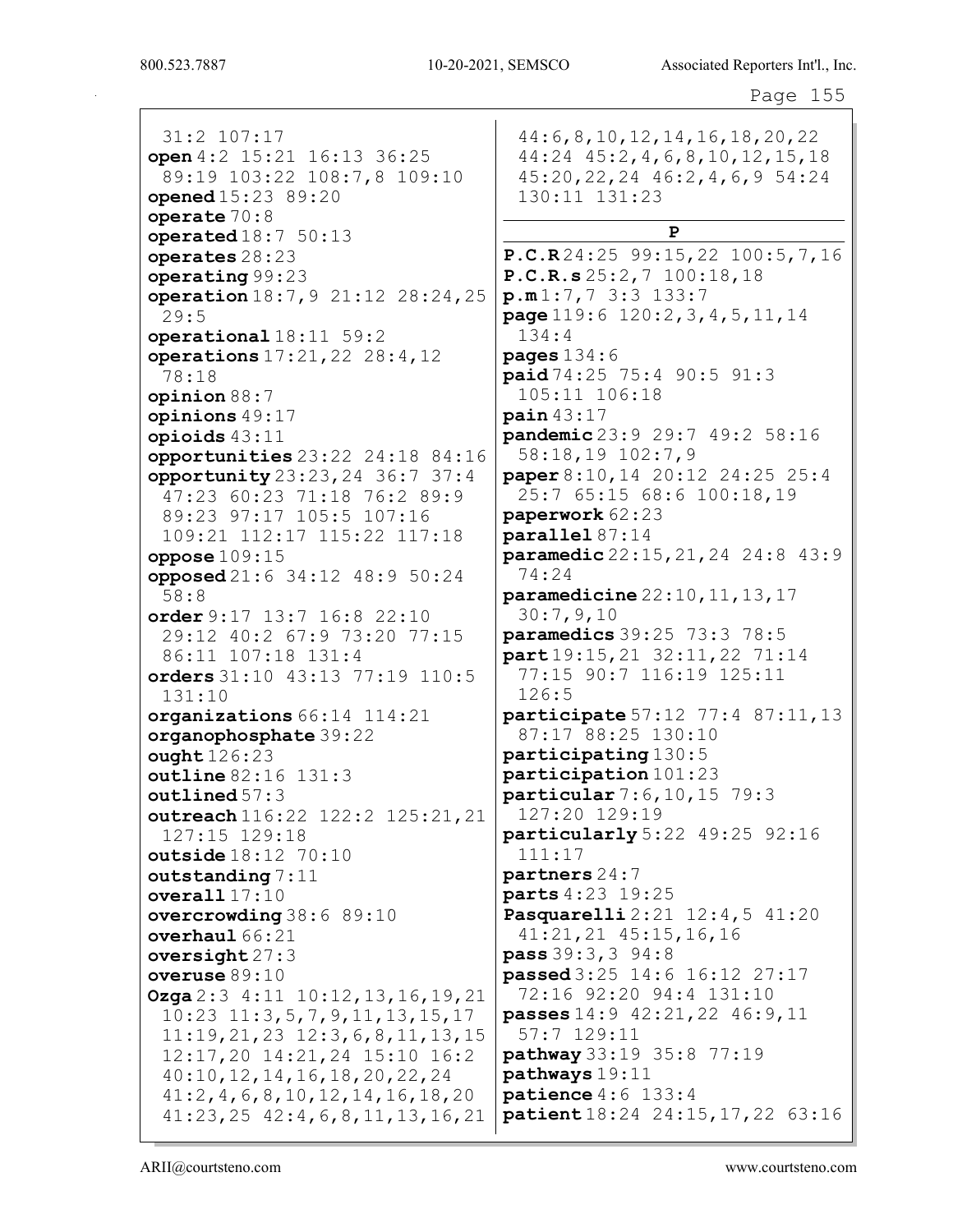63:20 75:23 81:12,20 90:4 98:24 patients 19:12 29:25 58:2,6,7 73:4 89:10 **Patty** 66:6, 6 126:22 pay 74:25 85:19 87:24 88:17 90:6,8 payment 30:15 75:6 84:16 88:15 payments 22:5 pays 75:22 peck 25:13,13 pediatric 58:6,6 92:25 93:6,7 93:18 peer 79:8 122:3,17,20 peers 119:18 pending 57:15 67:4 Pennsylvania 47:14 48:2 people 12:24 15:11 26:16 49:19 58:23 60:22 62:10 63:19 70:21 73:13 74:23 75:5 77:20 94:5 97:4,13 102:13 108:11 111:11 116:14,21 118:6 119:2,19 perceived 94:21 percent 23:16,19 63:3 99:7,14 99:22 100:5,6 perception 48:4 perfect 112:17 perfectly 90:12 performance 68:4 period 35:5,15 83:21,24 89:18 98:17 102:5 131:7 permanent 35:11 111:23 permanently 34:22 35:14 129:5 permitting 131:12 person 23:25 25:18 26:14,15,18 32:11 35:25 50:8 54:5 64:3 71:21 77:10 88:2 107:16 110:14 119:20 131:21 personal 108:19,20 personally 34:5,14 personnel 79:24 perspective 59:2 pertaining 48:21 PETER 2:4 phenomenal 83:23 84:15 101:4 117:21 **Philippy** 1:8 12:6 41:23, 24 45:18,19 90:10 phone 73:9 physician 31:25 46:19 48:19

49:8,10,19,24 physician's 88:5 physicians 27:6,11 48:18 pick 26:22 37:12 picture 35:24 36:8 piece 5:19 111:21 118:4 120:13 126:23 pieces 34:5 pipeline 88:22 place 20:3 23:11,11 29:11,13 30:13,18 43:14 54:4 56:13 71:5 84:11 87:24 88:23 90:6 93:2,17 107:18 114:24 115:6 125:22 134:3 placed 34:4 places 24:18 48:2 116:6 plan 33:17 34:18,19 60:18 107:12 110:8,11 planning 36:15 117:16 132:3 plates 15:12 platform 82:4 play 66:7 played 115:24 plaza 111:3 please 3:12,13,20 10:12 13:15 15:12,12,12 22:21 26:23 27:16 30:10 40:11 43:3 47:18 62:21 66:23 86:15 101:12,16,17 110:21 120:10 pleases 86:8 pleasure 91:17 pledge 3:13,15 16:11 point 5:9,16,19 17:4 19:7 43:17 51:9,14 65:7 69:13 71:6 86:7 86:11 91:4 99:3 102:10 103:24 105:20 106:2 123:19,20,25 124:25 125:2 129:4,4,22 130:23 pointed 69:14 pointedly 5:12 pointing 115:16,20 points 6:17,21 60:2 93:14 police 35:3 policies 24:23 policy 23:3,4,25 63:12,21 64:8 66:19 78:18 87:3 poor 67:18 populated 8:21 portal 20:21 25:2,4 100:19 portion 110:22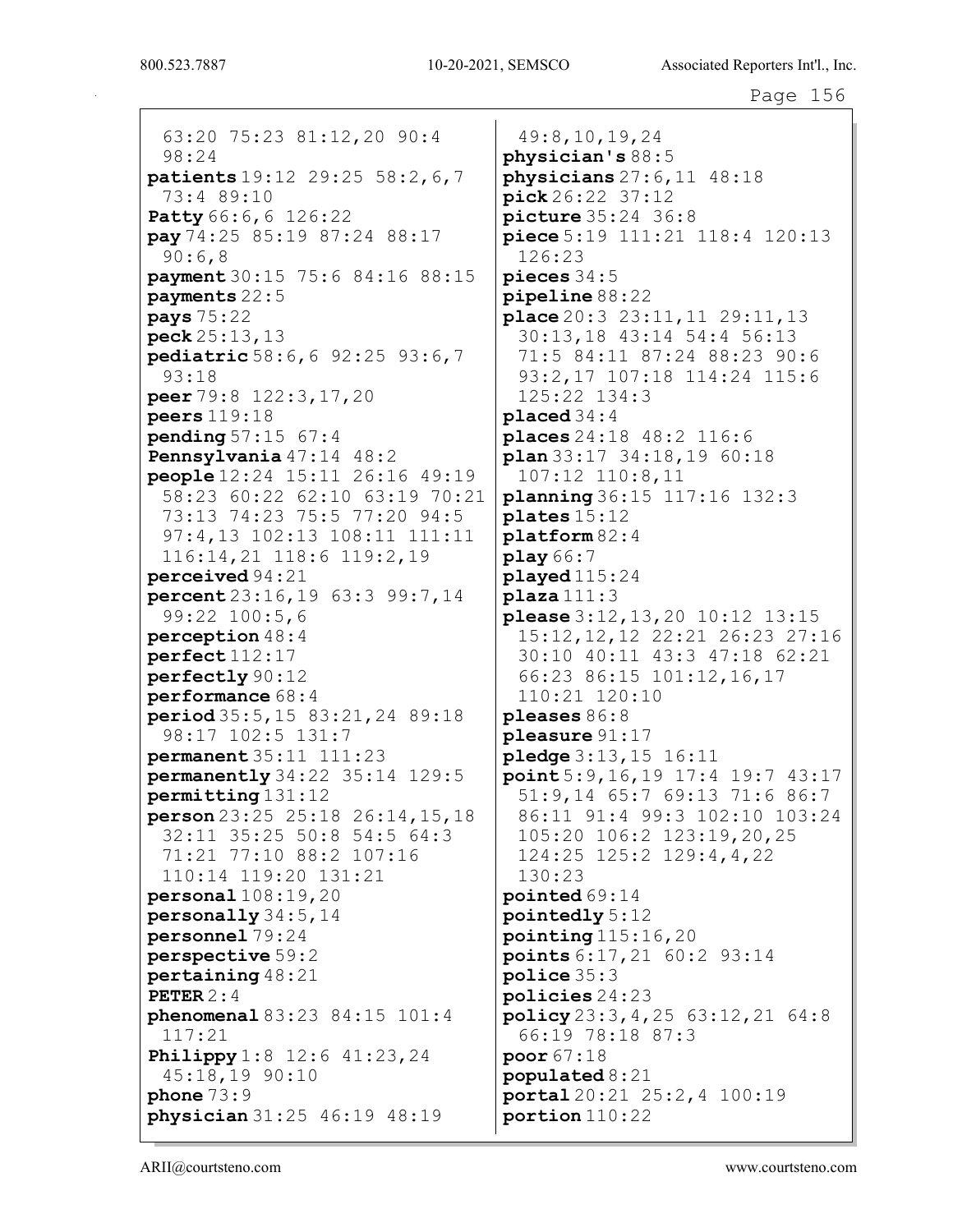Portoro 2:15 12:8, 9, 9 41:25 42:2,3,3 45:20,21,21 posit 109:4 position 32:8 37:20 46:17 50:12 50:12 51:11 52:9,25 53:14 54:12,20 positions 15:25 32:13 possibility 34:3 58:4 84:18 possible 9:6 59:18 89:6 126:12 possibly 23:23 24:20 100:21 post-COVID 93:10 posted 10:7 63:12 postponed 29:11 57:17,21 potential 64:7 67:25 129:17 potentially 8:25 34:5,10 66:14 109:6 122:9 131:19 practice 48:24 49:5,13,17 63:10 98:3 practices 27:13 115:10 116:20 practitioner 88:2 pre 25:19,20 105:18 pre- 26:25 46:22 pre-conferences 26:25 pre-hospital 57:25 100:9 pre-wet 87:16 precluded 73:19 precon 62:15 prefaces 113:7 preferably 34:17 preference 111:7,10 112:4 prejudge 96:22 premium 105:19 preparing 96:10 prepped 33:4 prerequisite 87:16 91:5 present 10:18,22 11:6,6,8,10,14 11:16,18,20,22 12:5,7,10,12 12:14,16,19 111:16 presentation 7:12 38:9 67:13,15 68:14 83:23 presented 8:11 presenter 80:7 presenting 65:23 pressor 58:2 pressure 85:25,25 Presumably 89:21 pretty 24:6 110:7 price 105:20 primarily 18:7 primary 130:22

printing 28:14 prior 18:21 25:6 77:16 120:19 131:15 priority 22:8 74:21 private 61:11 privilege 79:22 probably 6:5 17:25 29:16 56:3 75:11 84:19 100:2 103:9 107:13 109:5 114:17,20 116:14 118:3 119:19,19 124:5 129:23 131:13 problem 21:11 34:25 35:6 100:7 problems 6:15 18:23 19:20 89:12 123:7 proceeding 3:2 133:6 proceedings 134:6 process 10:9 21:13,17,21,22 25:23 54:11 61:6,11,13,21 68:10 processes 66:11,12,13,15 69:23 93:2 processing 31:5 produce 96:18 98:5 102:2 103:18 125:9,9 producing 65:15 97:21 98:6 product 105:12,15 126:21 profession 6:23 116:18 professional 97:25 professionals 113:23 program 18:2 20:7 22:21 25:12 25:13,22 30:9,10 32:7 38:10 65:9 87:2,10,22,24 89:5 90:7 90:10 91:6 104:14,17,19 programs 63:25 79:7,8 116:9 progress 23:8 47:24 65:23 82:15 98:9 prohibit 90:3 prohibits 16:19 project 65:13 79:2,3,21 97:18 102:23 128:10 129:23 projects 78:17 83:19 122:8 125:15 129:21 promise 56:17,20 promote 50:21 proof 26:21 proposal 57:3 propose 121:9 proposed 35:8,20 protocol 21:12,18 38:4 43:9 61:6,14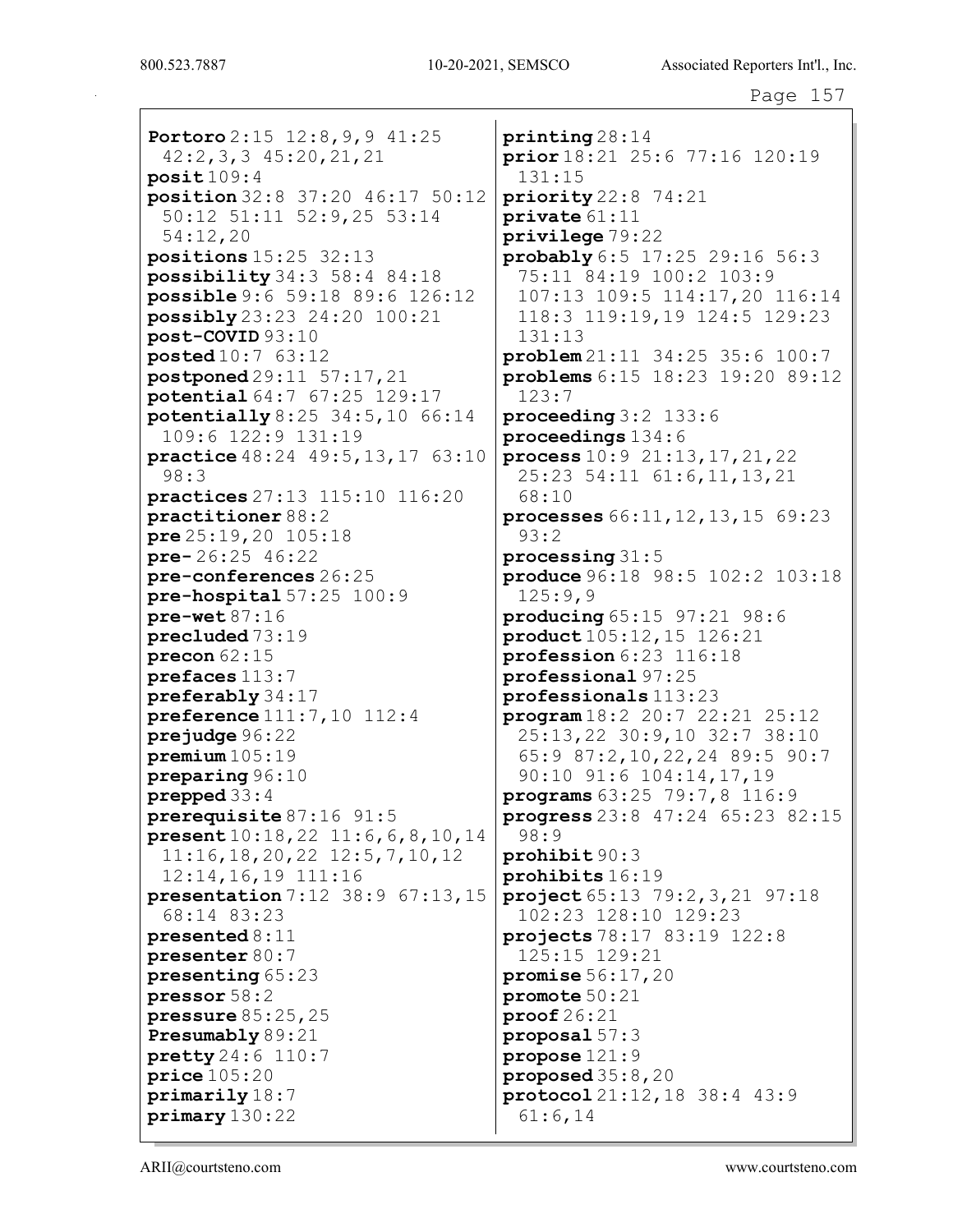protocols 21:20 39:18, 18, 21, 22 39:25 40:2 43:12,14,24 49:3  $55:22$   $58:13,14,19,19$   $61:17$  $90:3$  $prod105:16$ **provide**  $31:25$   $46:21$   $49:6,20$ 50:2 74:3 81:22, 24 82:6, 23 104:19 117:24 120:16 123:11  $127:18$ provider 47:13 78:25 79:4,9  $105:23$   $117:3$ providers  $29:24$   $30:5$   $31:25$   $32:2$ 38:20 67:10,11 80:15 98:23,24  $99:4,6,8,15$  100:8,10,15 117:2 117:17 118:19 119:9,10 provides 63:22 providing  $73:20$   $84:22$ ,  $22$   $100:9$  $prudent113:24$  $psych 73:4$ **public** 55:22 68:20, 21 74:14 119:11 122:2 123:8,14 125:4 126:17 127:18 128:2 129:18,19  $130:19$ published 89:17 pull 100:14  $p$ ulled  $24:11$  $pure$  hased  $19:23$ pure  $128:14, 15, 21$ **purpose**  $12:23$  59:19 60:13, 14, 15  $113:5$   $114:22$ purposefully 92:21 purposes  $60:17$  $push 21:22$ pushed  $52:21$  $put 5:2 20:3,22 23:11 35:23$ 59:17 65:8 71:11 73:12 76:10 79:20 80:6 83:2 109:12,13  $110:16,18$   $122:12$   $125:14,15$ 127:3 131:22 putting 4:18, 23 33:14 34:10, 12 34:24 65:6 84:19 116:12 Q qualifications  $51:14$   $53:10,19$ qualified  $49:14$   $74:2$   $88:4$ quality 28:18 80:25 81:4, 8, 11 81:13, 20, 23 82:10, 16 126:8 quarter  $8:15$  9:2 quarterly 107:3, 13, 23 question 17:9 31:9, 11 33:9 50:5 **reasonable** 71:22 125:7,10

54:24 55:9,17 76:22 77:23,24 77:25 91:11 93:23 106:24 107:21 110:25 112:7,8 114:12 115:14 117:15 128:25 129:8 questions  $18:17$   $30:16$   $32:3.14$ 32:17,19 33:6 37:16 38:12 39:4,5 61:22 64:18 66:2 69:9 69:11 70:10 71:7 76:18,21 79:17 83:10 85:8,11 90:13,15 92:3 93:21 94:5,12 95:8,22 96:15,16 98:16 106:4,8 111:6 quicker 25:9 quickly 25:16 27:5 59:8 62:11  $105:6$ quite 4:18, 24 25:16 82:17  $104:12$ quorum  $12:21$  $\mathbf R$ R.F.A89:16 R.S.I48:6 Rabrich 2:13 10:9 12:11, 12 42:4  $42:5, 5$   $45:22, 23, 23$   $48:13, 14$  $48:15$  50:6,10 51:5,20 52:3 53:3 54:18,19 55:8 62:2,4,5,5 64:11, 17 77:22, 23 78:9, 12  $115:16,20$   $121:2$   $132:2,8,12$ raise  $37:10$ **raised** 40:10 78:8  $rate75:20$ rates  $68:22$  $reach 20:8 21:5 22:22 30:11$  $127:17$  $reaching20:7$ read 31:12 105:20 ready  $65:3$   $96:14$   $97:3$   $131:23$  $real 25:11 97:5,5 100:20,20$  $real$ ign $122:9$ reality  $64:6$ , 6 **realize** 92:11 119:23  $realized$  $123:12$ really 4:3, 25 9:16 20:15 25:4 25:10 26:17,24 27:19 28:17,20 49:17 55:21 64:13,15 70:9,10 71:5 73:9 83:24 97:8 98:6  $102:14, 15, 25$   $103:3$   $108:5, 6$ 118:18 119:3 126:19 131:19 reason 19:15 46:24 48:17 49:16  $60:15$  128:25

ARII@courtsteno.com

www.courtsteno.com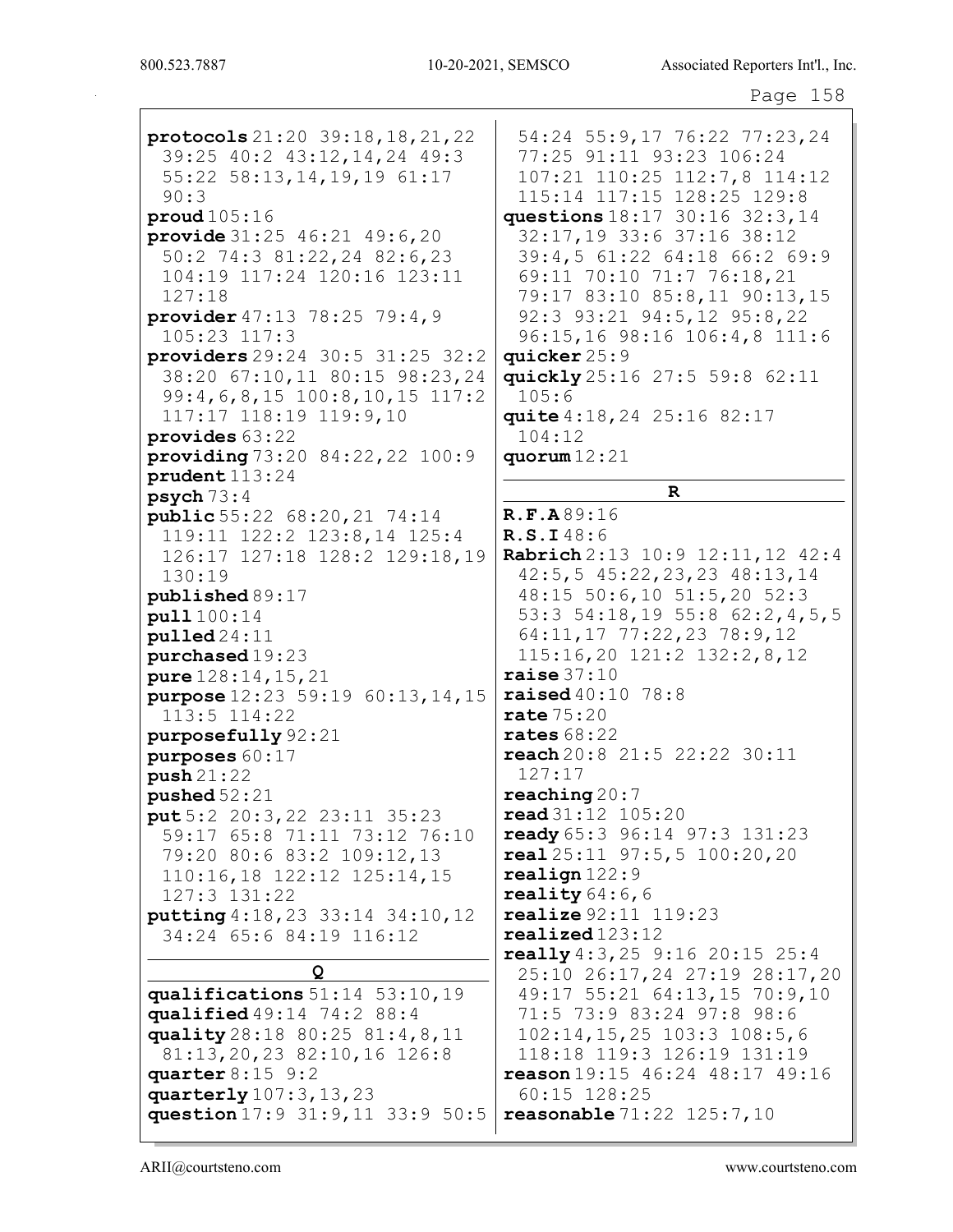reasonably 59:18 reasons 38:22 51:17 118:21 recall 54:10 94:4 102:23 103:16 104:15 recalls 54:14 receive 62:21 received 88:25 89:2 recommend 130:14 recommendation 38:25 51:24 95:6 recommendations 36:12 record 14:9 15:13 42:16 121:3 122:25 134:6 recording 68:13 recovery 85:8 recruitment's 96:24 redo 98:11 reduce 19:6 89:10,10 reference 96:9 97:25 referring 89:25 reg 88:18 regard 17:15 79:3 regarding 103:21 109:25 regards 102:4 114:14 region 19:16,18 58:20 regional 10:6 18:4 53:9 58:15 71:2 regions 5:23 58:17 66:22 81:25 82:7,13 105:8 113:21 116:10 registry 30:21,22,23 31:7 regrets 17:2 regs 29:10 regular 19:9 88:10 regularly 50:9 regulation 29:9 55:7 regulations 29:15 90:2 regulatory 29:16 88:12 reimburse 76:11 reimbursement 30:15 67:19 68:22 76:6 84:10,24 reimbursements 84:9 Reiser 85:18 reiterate 5:17 105:13 reiterating 95:2 related 29:17 30:6,12 32:3 70:3 76:22 93:18 94:2 95:8 relationship 52:22 53:3 release 85:21 released 26:3 29:20 30:4 REMAC 32:4 91:9 remainder 35:17

remains 43:16 remember 23:22 39:22 73:18 78:14 96:6 99:13 119:17 remind 87:9 108:10 132:3 reminded 10:8 reminder 15:16 31:6 36:21 reminding 9:18 56:22 remit 8:9 121:2 remotely  $3:13$  4:6 REMSCOs 113:6,9 114:25 Renaissance 111:15 renew  $110:3$ renewal 62:19 renewed  $110:6,7$ repeat 13:15 31:18 43:12 55:14 repeated 5:12 98:13 repetitive 21:4 replied 97:6 report 5:5,5 17:3,5,6,22 18:10 20:19 28:18 32:15 37:18,21,24 39:8 46:15,19 57:8 59:3,9 61:25 62:6 63:14 64:9 65:2 67:6,17 68:4 69:8,12 76:19 78:16 81:13,15 84:3 95:24 96:7,18 97:2,22 98:10,11,25 99:14 100:22,24 **reported** 66:25 76:23 79:7 85:17 134:3 REPORTER 51:3,6 55:25 72:5,9 **reporting** 66:6 81:5 84:20 reports 15:6 17:12 72:11 represent 79:22 representation 104:24 representative 104:17,23 representatives 9:22 93:3 Republic 3:16 request 9:15 38:18 50:10 58:24 104:21 requested 57:23 requesting 38:13,14 requests 46:17 require 88:10 required 39:25 88:12 130:10 requirement 26:19 77:3 Rescue 43:9 Research 82:10 reservations 47:14 resiliency 78:25 79:4 80:4,16 resilient 80:18 resolution 56:25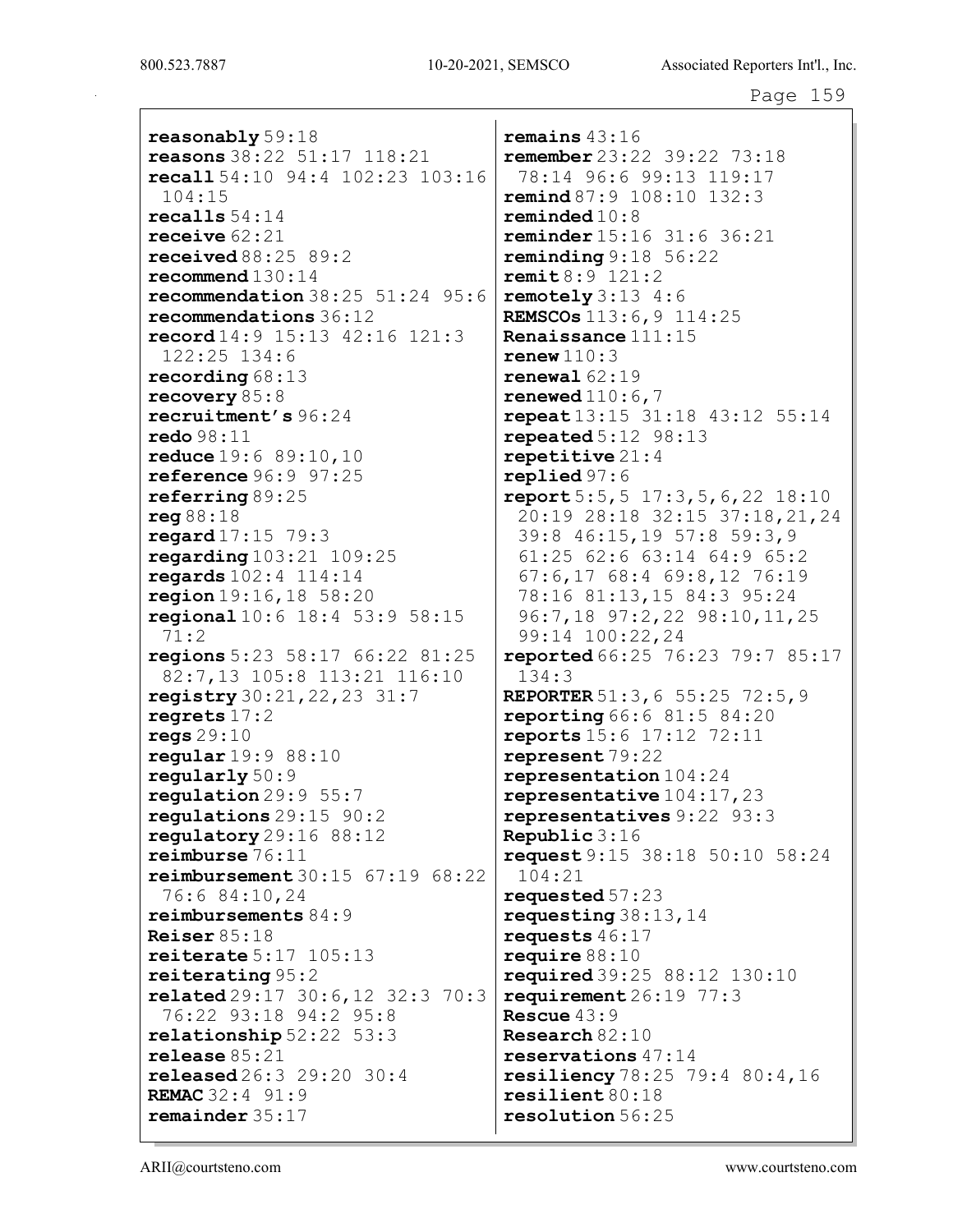800.523.7887 10-20-2021, SEMSCO Associated Reporters Int'l., Inc.

resolve 24:13 resource 98:2 117:23 resources 119:9,11 120:16 respect 3:20 79:5 126:4 respectfully 46:16 responder 72:23 80:3 responders 119:10 response 17:17 20:16 responses 17:20 responsibility 56:16 103:12 126:3,3 responsive 19:5 rest 36:21 127:21 result 74:13 results 38:11 74:14 96:22 97:13 97:16 retake 3:19 retention 63:2 74:13 96:24 retire 62:10 retired 50:24 80:2 89:3 retirements 62:7,11 return 29:3 61:20 returned 65:10 review 57:24 58:10 66:11 68:12 reviewing 92:25 revise 61:10 revision 56:12 61:6 78:17 revisit 56:21 revive 61:11,13 Rich 90:17 Richard 2:22 84:13 86:16 right 3:6 10:16 13:2,3 14:2,9 14:17,20,25 15:4,8,16 16:10 16:24,25 17:14 19:25 22:14 24:4,6,23 25:23 28:21 29:7 37:12 47:11 56:4 57:7 61:24 62:3 64:16,18 66:3,5 71:8 73:23 74:16 77:2 78:5,13 79:16 80:24 82:12 83:10 90:15 91:19 92:8 94:14 97:11 103:14 103:15 109:22 117:6 128:17,19 130:12,22 132:18 rights 88:13 rise 3:12 roaring 15:2 ROBERT  $2:18$ robust 92:6,24 Rochester 90:11 role 50:12 51:25 52:11 roll 10:10 12:20 15:5 40:11 44:5 55:5,10,20,23 rolled 29:22 rooms 131:13 roughly 97:6 salary 74:25 sample 97:9 scores  $18:17$ season 75:18 seat 116:5 seats  $3:19$ 

rolling 87:14  $rollout 104:3$ room 37:4 116:14 rotation 63:14 round 89:19,20 run 28:24 70:5,5 132:16 running  $42:25$ Ryan 2:3 66:23 96:8,13 97:4 S s 67:6 73:6 113:4 sadly 33:13, 14 safety 29:17 78:13 79:16 93:11 San 132:11,13,16 Sandel 120:11 Saratoga 26:15 saw 42:8 53:6 58:16  $saying 6:7,8,8 56:14 99:3$ says  $16:22$  24:4 31:12 schedule  $16:7$  109:15 scheduled 28:4 68:24 scheduling 131:13 schematic 90:20,23 Schmidt 91:13 schools 93:10 scope  $63:10$  124:23 screen 35:22 40:6,10 44:5 57:3 search 28:24 75:12 seated 122:25 seating  $122:6$ second  $8:15$  9:2 13:11, 19, 20 15:18,21 16:14 34:9 38:4 40:3 43:8 65:11 71:15 75:13 89:19 89:20 112:8 113:17,18 121:2 121:21 122:21,23 132:25 secondary 132:16 seconded 43:25 44:3 46:25 47:8 64:25 122:24 132:24 section 15:20 43:8 see 8:15 19:13 20:11 21:21

ARII@courtsteno.com www.courtsteno.com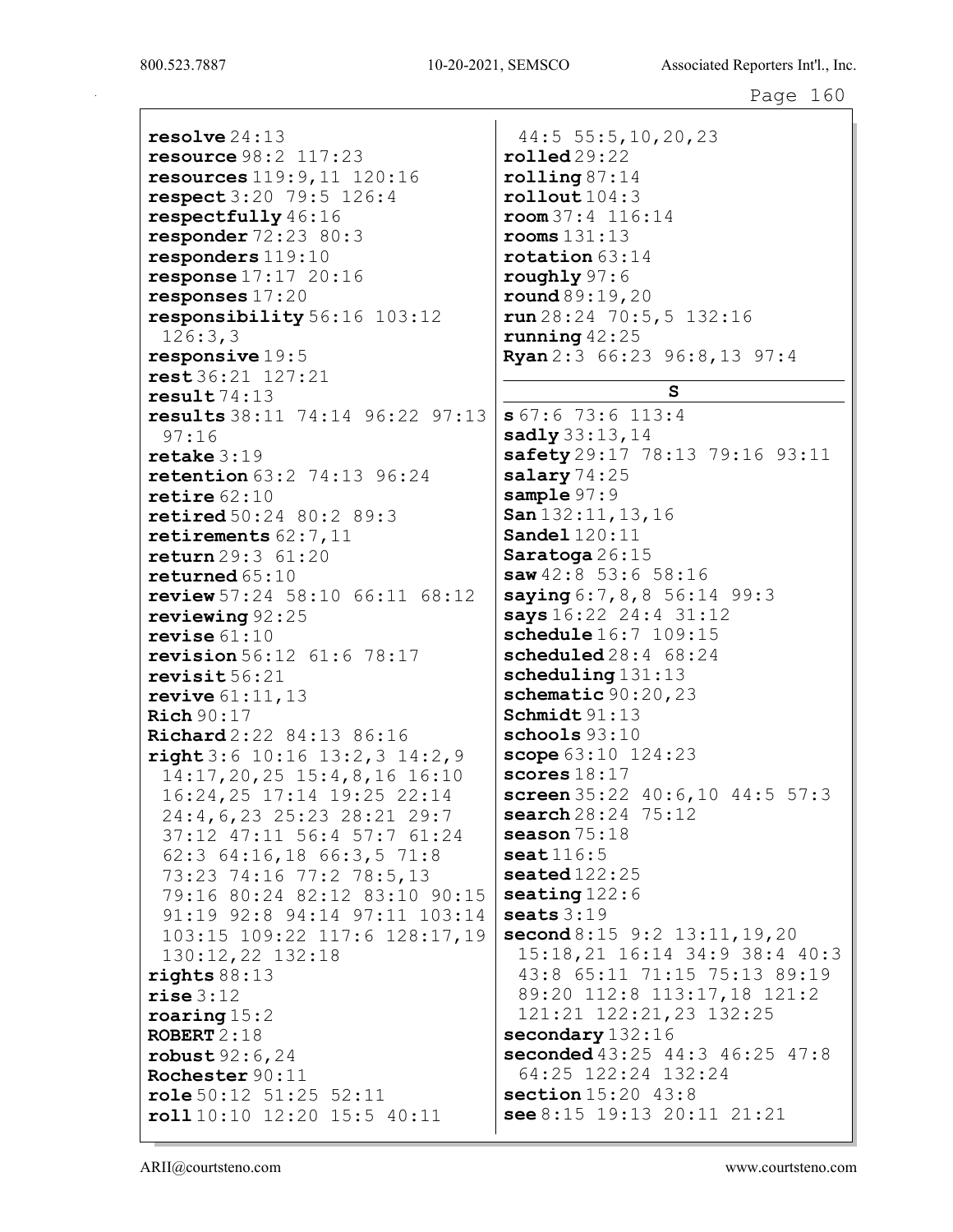26:16 29:16 32:12 34:6 36:7 37:4,18 40:10 42:13 47:15,21 47:23 49:9 61:3 62:3 69:18 70:12, 19, 21 86: 21 95: 19 96: 23 100:15,24 103:5 112:14 114:13 125:12 133:5 seeing  $20:12$   $44:4$   $54:24$   $83:12$  $95:24$  100:8,9 seen 6:5 8:20 17:25 38:24 48:25 69:24 74:11 86:24 100:4  $112:15.18$ selected  $33:2,3$ selection  $53:11,19$  $self16:17,19,22$  $selfish108:20$ SEMAC 9:11 10:4 26:5 37:18 38:7 38:13,22 39:9,11 40:4 43:25 46:16,25 48:18 51:25 52:9,18  $52:18, 19, 23$   $53:13, 18$   $54:2$ 55:11,16 56:6,25 57:23 61:5,9 81:14 103:20,25 115:22 128:8  $132:14$  $seminar 80:9$ SEMSCO  $1:1, 5$  2:1 3:1 4:1 5:1 6:1 7:1 8:1 9:1 10:1 11:1 12:1 13:1,6 14:1 15:1 16:1 17:1 18:1 19:1 20:1 21:1 22:1 23:1 24:1 25:1 26:1,5 27:1 28:1 29:1 30:1 31:1 32:1 33:1 34:1 35:1 36:1 37:1 38:1,7 39:1 40:1 41:1 42:1 43:1 44:1 45:1 46:1 47:1,2 48:1 49:1  $50:1$   $51:1$ ,  $25$   $52:1$   $53:1$   $54:1$ 55:1,9 56:1,7 57:1 58:1,24 59:1 60:1 61:1,5 62:1 63:1 64:1 65:1 66:1 67:1 68:1 69:1 70:1 71:1 72:1 73:1 74:1 75:1 76:1 77:1 78:1 79:1 80:1,22  $81:1, 9, 14$   $82:1$   $83:1$   $84:1, 3$ 85:1 86:1 87:1 88:1 89:1 90:1 91:1 92:1 93:1 94:1 95:1 96:1 96:7 97:1 98:1 99:1 100:1 101:1 102:1 103:1 104:1 105:1 105:4 106:1 107:1 108:1 109:1 110:1 111:1 112:1 113:1 114:1 115:1,22 116:1 117:1 118:1 119:1 120:1 121:1 122:1,18 123:1 124:1 125:1 126:1 127:1 128:1, 22 129:1 130:1 131:1 132:1 133:1 134:1

SEMSCO's  $55:16$ Senate  $72:16$ send  $6:22$  10:3 17:25 30:24 31:9 36:12 73:16 80:14 82:12 89:7 89:7 96:14 sending 38:7, 19 64:23 sends  $17:2$ sense  $15:2$   $109:5$ sent 9:20 28:13 38:14 62:18  $125:16$ **sepsis**  $92:25$   $93:3$ **September** 3:23 108:5,6 series 18:17 20:4 24:12 69:25 80:5 119:9 service 3:24 68:11 70:5,6 73:21 75:23 76:8 87:12 services  $3:11$  7:16  $48:20$  56:24 66:14 74:15 87:20 118:18  $s$ ession  $9:7$  $s$ essions  $26:24$ set 9:8 87:19 settings  $63:18$ seven 67:3 76:11 seventeen  $3:21$   $27:18$ seventy  $99:5,6$ seventy-five 99:7 share 19:15 22:20 76:16 80:21 85:14 97:4 104:20 shared 6:12, 18 68:10 sharing  $19:14,21$ **Sharon**  $93:20$ sheets  $68:7$  $\texttt{shiny118:8}$ shipping  $28:14$ shoot  $131:24$ short  $18:25$  35:5 62:19 shortage  $75:7$ shortfall  $76:4$ shorthanded 39:2 show  $26:21$  70:23 97:13 100:15 110:17 112:21 120:14 showed  $75:22$ showing  $70:22$   $100:5,6$ shown  $34:20$ shows 96:18 101:10 side  $19:18$   $21:12$   $22:3,6$   $34:23$ 34:23 35:21 119:6  $sign 25:15 26:23 72:19 77:9$  $81:16$  $square125:17,18,18$ 

ARII@courtsteno.com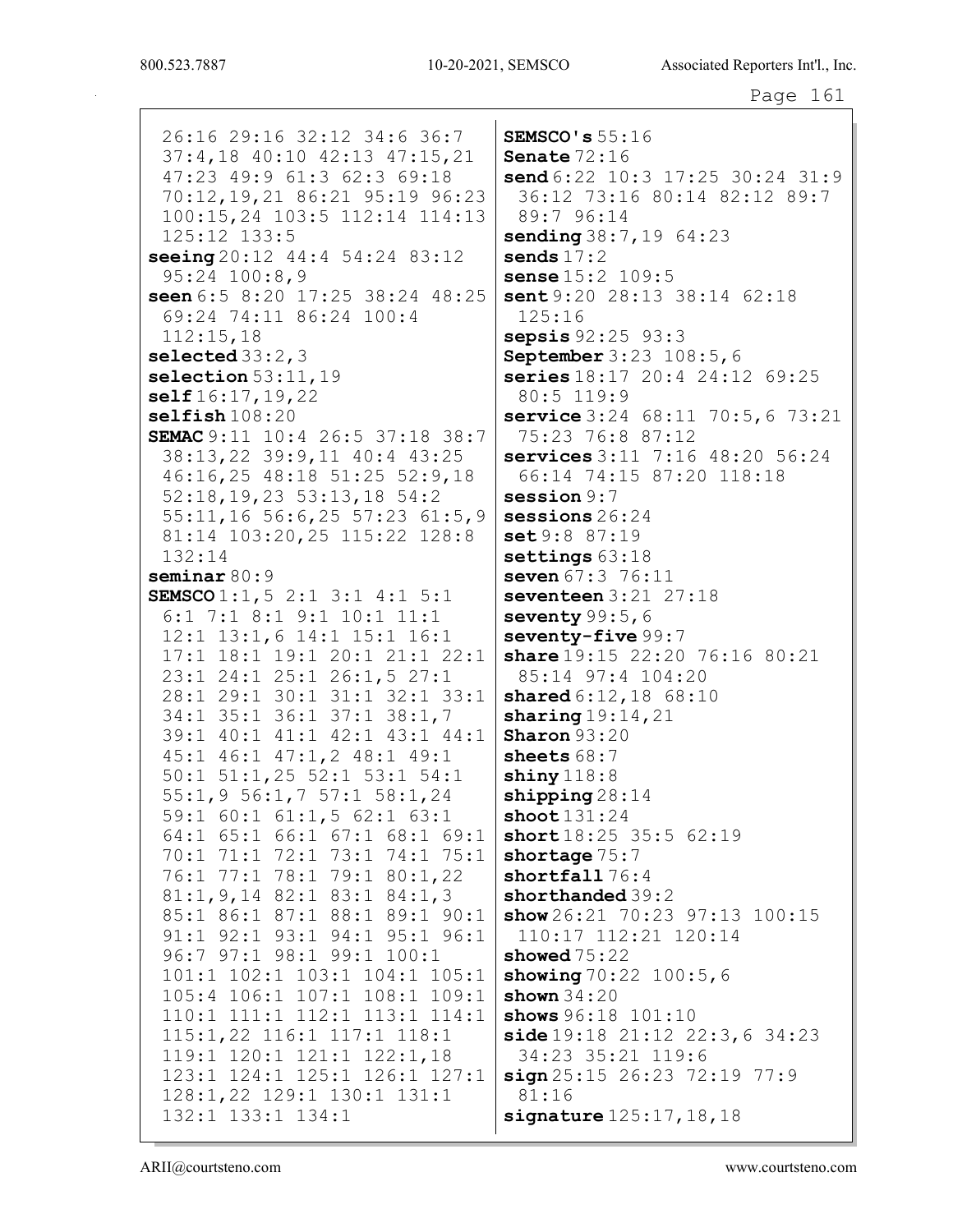signed  $10:3$   $72:22,22$  $s$ ignificant  $54:7$  $\sin\left(\frac{\pi}{2}\right)$  $signs 25:19, 20 26:11 32:19, 23$ 32:25 62:15,17 68:25 120:12  $\texttt{silence} 3:20$  $similar 98:5$ **Simmons**  $2:8$   $11:25$ ,  $25$  $simple 6:11 89:6$ Simpson  $2:6$  12:13, 14, 14 42:6, 7  $42:7$   $45:24$ ,  $25$ ,  $25$   $46:2$ ,  $3$ ,  $3$  $single 68:18 130:2$ singular  $6:2$ ,  $25$  $\sin 43:6$  47:12 56:10 83:9 86:15 86:19 91:25 105:2 115:15,24 120:21 121:11 132:22  $sit104:18$  $\text{site } 25:24$  63:13 132:16 sites  $17:18$  $sits 128:8$  $sitting 121:24$ situation  $4:8$  5:8  $108:3$  $situational 20:21$  $six 67:3, 5 98:18$  $sixty63:3$  $size 97:9$ skills 48:20 77:10  $skip 39:7$  $sliding 13:14$ small  $24:9$   $102:6$   $104:11$ smaller  $71:3$ **Smith**  $2:7$  12:15, 16, 16 42:9, 10  $42:10, 11, 12, 12, 17, 46:4, 5, 5$  $snow107:8$ social 125:21 127:4 129:18 software  $19:23,24$ sole  $6:2$   $9:3$  $solid8:7$ solutions  $6:12,19$   $68:2,10$ somebody 50:24 76:6 117:6 somewhat  $108:20, 23$   $124:2$ soon 59:18 73:16 sooner  $36:15$ sorry  $11:7$  13:10 25:19 29:14 32:21 47:19 54:25 61:11 62:2 72:5,7 77:23 86:10 89:16 90:24 115:7,13 118:7 130:17  $131:9,25$ sort 9:7 82:14 115:9 sorts  $105:24$ 

source  $9:3$ space  $35:4$   $79:20$   $110:12$ ,  $15$ ,  $23$  $111:3$ Spatial  $82:4$ speak  $4:17$  6:24 7:5,19 15:13 19:8 37:9,13 50:7,23 56:2 104:7,7 105:4 111:14 123:18  $\ensuremath{\texttt{speaker}}\,120\!:\!12$ speaking 5:14 37:5, 6 48:15 51:3  $62:6$  72:6  $\texttt{spearhead} 78:20 102:25$  $\texttt{spearheading}$  22:23  $specially 119:15$ specific 58:5 119:12 124:24  $125:5$   $128:10$  $specifically 21:16 29:21 31:15$ 68:19 77:24 87:12 105:9,10  $species 95:10$  $<sub>speed22:6</sub>$ </sub>  $\texttt{spent 21:8}$  $split 63:3$ spoke 17:8 28:25 97:22 106:17 spoken  $5:14$   $79:12$   $104:13$ spokesmodel 96:11 sponsored  $77:4$ sponsors  $22:5$   $62:18$ sponsorship  $62:19$ spots 33:10, 12 36:17  $s$ preading  $94:23$ stable  $100:3$ STAC  $26:5$  $\texttt{stadium113:4}$ **staff**  $3:7$  5:3 17:5,6 22:2 32:6 37:11 63:2 80:17 104:20  $109:22$   $117:8$ staffing 18:11 29:3 66:17 stagnant  $67:18$ stakeholders  $6:14,21$   $69:19,22$ 125:17 128:2  $stand 93:16 94:6$ standard  $23:12$   $49:4$ standards  $29:18$   $39:8$ ,  $11$   $57:8$ ,  $24$  $59:668:3$ standing  $93:16$   $128:22$   $129:4,5$ stands  $3:17$ star 34:11, 22 35:16 36:4 stars  $27:22$   $34:4$ ,  $10$ ,  $12$ ,  $21$ start 5:9 8:24 15:2 25:22 60:21 69:2,21 78:22 85:6 102:10 108:25 123:14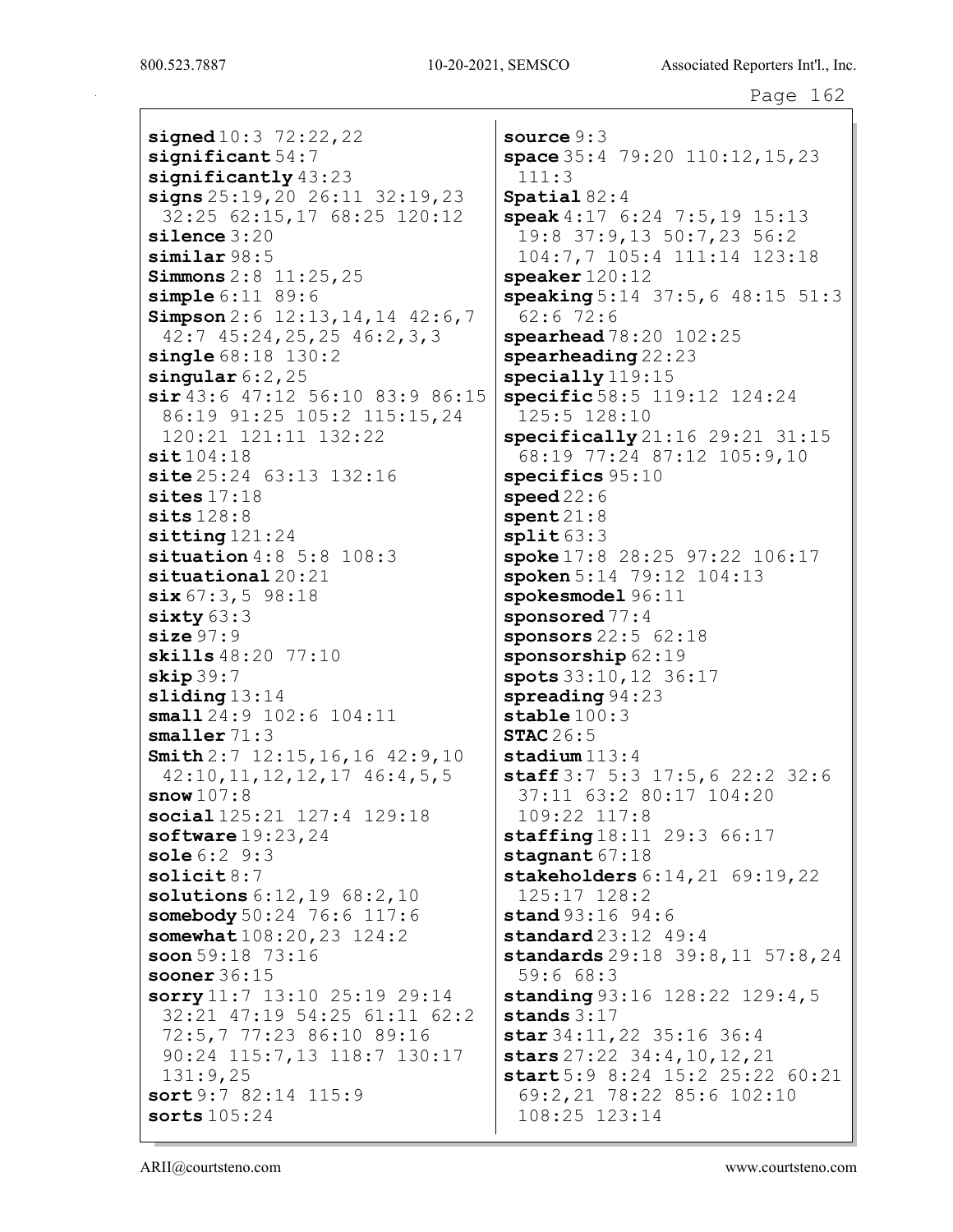started 73:14 83:25 starters 97:21 starting 30:10 116:22 startling 74:14 state 1:2 3:10 5:7 7:18 8:12 9:21 19:25 27:14 29:21 30:22 38:15 46:14,18,22 47:5,6 48:16 49:13 50:18,20 51:11 52:17 53:2 54:9 56:23 57:16 57:25 60:14 65:15 66:18 67:16 70:25 71:20 75:19 79:20 80:11 81:5,16,17 82:3,6,13 87:2,3 87:13,15,18,20 89:3 94:14,15 94:21,22 95:2,25 96:20 100:12 103:18,19 105:16,23 113:7,12 113:25 114:24 116:9 134:2 State's 91:6 stated  $105:9,10$  134:4 statement 63:6 66:9 73:12 81:10 statements 23:3 63:12 states 3:16 38:15 74:19 75:3 125:3 statewide 19:14,15 20:2 22:14 22:23 29:23 47:15,22 48:5 49:10 53:8 58:13 81:11 stations  $6:7$ statistical 81:14 status 9:23 10:6 96:7, 18, 19 statuses 9:23 statute 55:6 stay 23:11 124:10 staying 37:25 111:14 stenographer 15:11 36:23 112:6 stenographic 15:14 step 10:9 85:19 86:15 104:8 118:22 119:4 STEPHAN 2:19 Stephen 40:14 44:8,9 Steve 10:17 11:13 38:11 41:10 41:11 45:4,5 66:24 74:4,6 97:20 101:5 104:8 Steven 2:19,20 102:21 103:21 stone 35:15, 16, 17 streamlined 21:17 street 67:11 84:11 stress 23:18 119:14 stretch 56:14 strictly 94:22 strongly  $68:12$ structural 123:6

structure 51:13 struggle  $42:24$ struggles 120:15 stuck 56:11 students 23:13 24:8 studies 69:25 70:16, 19, 21 71:2 study 57:10 70:15, 17, 22 75:21 76:14 98:15 102:20 stuff 27:11 111:4 subacute 89:12 subcommittee 65:20 93:8 126:19 127:11,24 subcommittees  $127:14$ subject 5:24 46:21 49:25 submit 20:22 31:3 51:20 submitted  $108:17$ suboxone 57:19 subscribed  $134:8$ subset 8:6 48:20 substance 29:24 30:2 88:8 successfully  $106:25$ succession  $60:18$ sudden 110:13 sufficient 52:9 Suffolk 38:9  $s$ uggest  $131:14$ suggested 52:8 suggesting 38:20 suggestion 48:8 92:15 94:8 95:5 109:10 130:18 suggestions 36:12 66:22 73:14 suicide 80:4 119:21 summer 29:20 107:9 109:6 117:19 super  $26:3$ supervision 31:25 supervisor 29:22 support 32:10 47:2 49:18 50:3,7 53:8 55:9,11,17 57:5 70:6 71:25 73:25 74:3 79:8,9 113:25 125:14 supporting  $56:24$ supportive  $110:8$ supposed 126:15 sure 18:18 23:11 37:14 43:4 48:14 71:19 73:24 80:10 94:4 101:16,17 103:3 104:8 118:10 120:7 Surgeon 18:6 survey 20:17 65:3, 8 74:13 96:10 96:11,17 97:11,12 105:7,21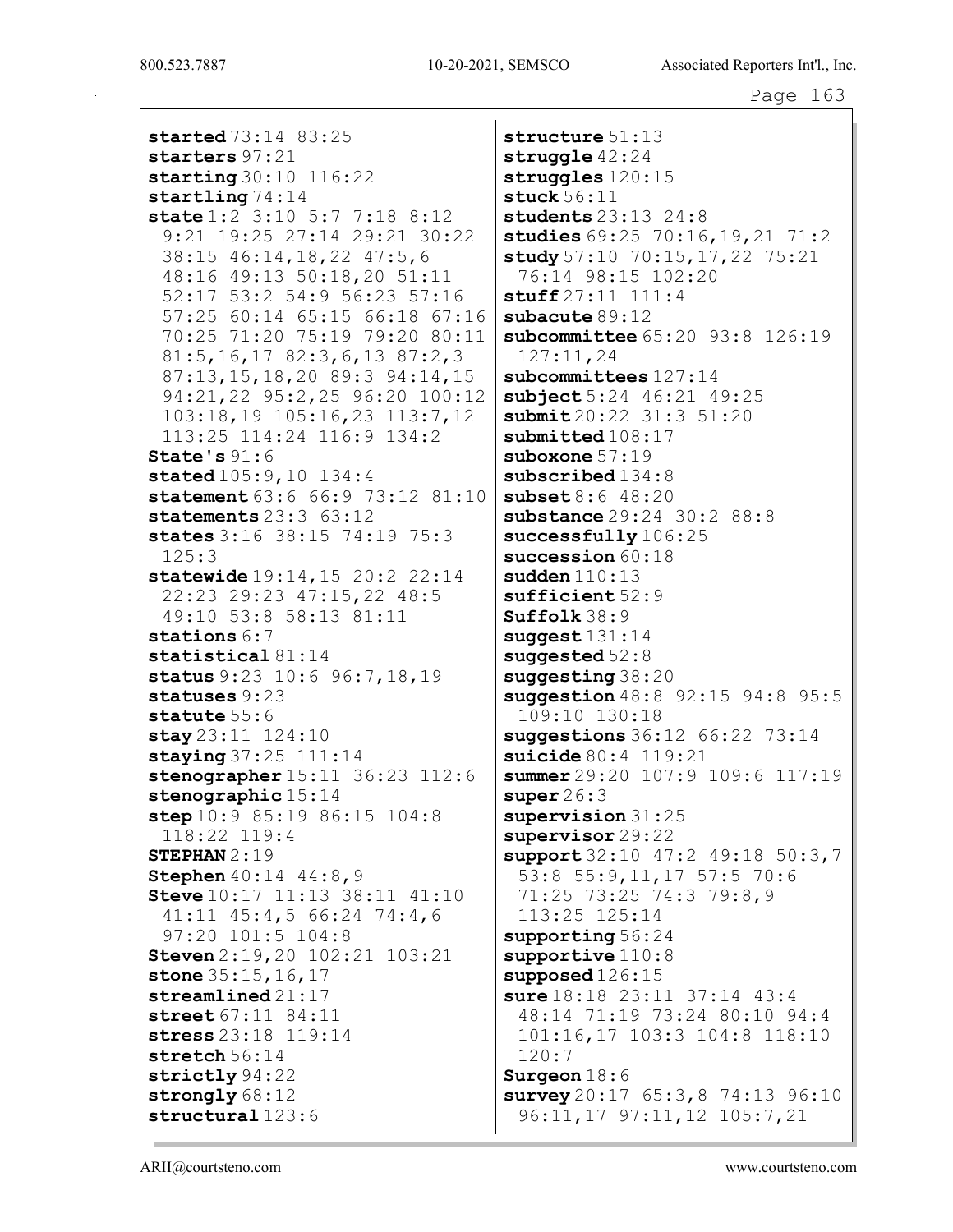109:12 110:18 112:3 SurveyMonkey 64:23 suspect 38:23 sustainability 65:12 66:18 85:5 130:16,21 synchronous 63:23 64:2 synopsis  $7:12$   $67:2$ Syracuse 17:23 19:8 system 5:18,20,21 9:23,24 10:6 17:8,10 25:8 47:24 50:9,17,25 53:15,18 65:19 66:12,18 67:8 67:16 70:6 81:12 89:11,12 100:2 systems 7:7 8:3,12 10:5 48:25 50:18 53:4 58:4 66:4,8 68:13 69:12 71:8 83:20 85:4 103:8 103:11 104:22 126:22 127:16 127:17 129:22 T T.V 66:7 tab 119:7,8 table 71:19 75:10 86:9 122:14 tabs 59:21 tag 8:8 69:3,6 71:14 85:5 115:15 117:23 120:24,25 124:23 125:5 128:9,16,16 130:15,16,20,21 tags 8:9 126:4 take 4:19 27:22 30:22,23 32:14 55:23 57:22 62:16 70:25 73:13 85:8 102:11 112:18 114:23 115:4,18 118:22,23 119:4 120:7,10 123:16 126:14,15 takeaway 70:25 taken 76:6 119:16 takes 22:8 85:24,25 129:7 talent 84:5 talk 4:13 5:10 26:6 27:13 32:5 33:16 61:9 68:20,22 69:18 73:17 74:5 80:3,3 86:5 87:6 90:14 113:6 118:13 talked 38:6 58:3 67:16,21,25 72:20 85:22 93:4 102:20 129:25 talking 6:17 27:12 38:3 61:12 65:13 71:10 107:21 131:25 talks 23:4 65:16 targeted 125:23 task 112:9 123:16 122:24

taxing 119:16 Taylor 2:23 23:9 24:11 28:8 112:10,12,13,13 team 7:2 79:14 83:7 92:7 103:11 technical 7:23 8:2,4 10:24 104:12 113:3,15 120:20,22 129:13 130:6 technicians 77:2 technologies  $64:9,13,15$ technology 4:8,21 42:24 telehealth 88:2 telemedicine 30:13,17 tell 19:3 telling 89:4 tells 30:25 temporary 75:5 ten 24:15, 17 63:16 99:25 tenants 87:23 Teresa  $2:20$   $41:7$   $44:25$   $122:22$  $term 19:2 56:17,21$ terms 23:6 55:22 91:7 124:2 Terry  $11:9$   $41:6$   $44:24$ tested 21:19 Texas 98:21, 22 99:12 th 108:13 thank  $3:6,7,18,25$  4:6, 9 5:3 7:9 9:15 10:13 12:3,11,22,25 13:22 14:16,19 15:14,15 16:24 24:7 28:20 32:16 36:18,20 39:10 40:5 42:18,22 43:7 44:2 46:6,10,12 47:7 48:12,14 50:4 50:5 51:2,6 52:3,15 53:4,5,21 54:17,22 56:22 57:7 59:5,7 62:4,5 64:11 65:24,25 66:5 69:10 71:7,17,24 72:2,3,9,12 74:7 76:16,20 77:14 78:9,11 80:19,20 81:2 82:24 83:3,4,8 83:9,14 84:4 85:9,10 86:22 90:18 91:12,17 92:2,4 94:11 97:17,21 102:16,18 103:5 105:2,2,10 106:6,20 108:18 111:13 112:21,23,25 113:13 114:3,7 115:12,25 116:2 117:3 117:10 120:17,18 121:7 123:2 128:4,11 130:4 131:9,9 132:8 133:2,4 thanking 4:3 thanks 9:17 47:20 71:10,24 74:6 83:22 107:10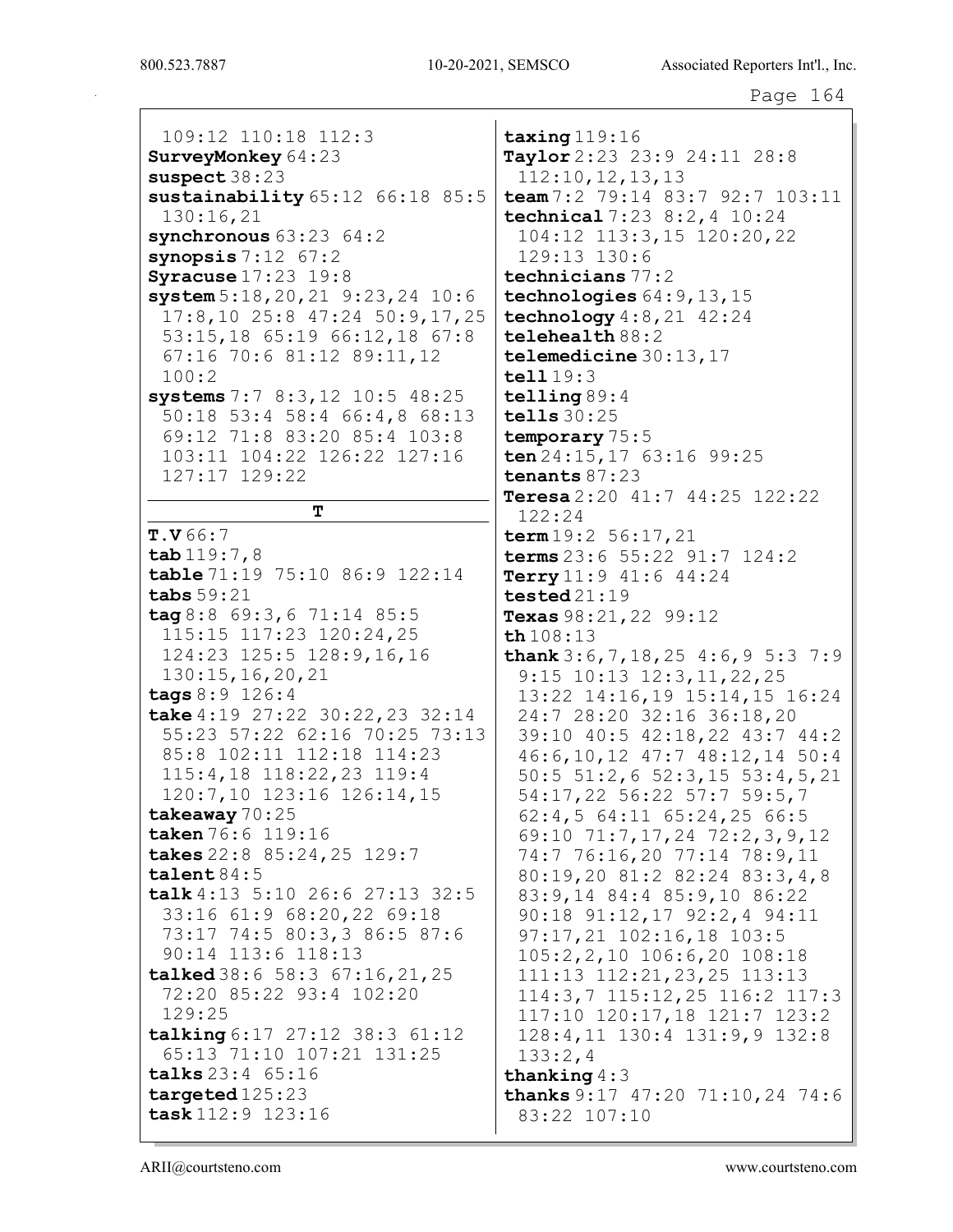that'd 51:2 112:6 That's 89:15 theme 6:9 70:16 themes 6:10 there's 76:18 108:5 they'd 35:14 thing 6:5,7 23:19 51:19 52:4 58:11 70:23 75:13 79:2 82:14 94:21,22,22 95:2,2,7 102:20 113:25 118:10,17 125:22 127:19 things 7:4,22 8:21 9:18 20:5 21:14 27:20 29:14 33:22,24 36:23 48:5 49:3,4,17 55:22 59:24 60:3 61:2,4 64:5 65:16 66:16 72:14 74:4,8 76:23 80:18 81:18 84:12 95:12,15,17 95:19 98:8,8,14,21 100:13 101:19,21 102:2,2,10,15 105:25 107:20 110:24 116:4,13 118:21 125:4 127:6 think 5:17 6:10,21 13:7 14:18 17:12 27:12 34:8,9,13 35:20 35:20 47:4 48:15 49:8,12 50:3 50:10,15 51:2,22 52:6,24,24 53:6,8,12 54:5,5 55:8 56:2,9 64:12 69:17,24 70:10,13 71:5 71:12,12 73:3 86:2,5 87:6,8 89:8,24 94:13 96:8,21,22,23 97:18 98:2,17,17 99:4,5,16 101:4,6 102:4,9 103:7 108:24 109:3,13,21 110:20 111:14 112:6 114:5,10,11,11,19,22 115:4,21 116:4,5,19 117:4,22 117:25 118:2,3 125:11,19 126:2,12 127:21,23 130:21 thinking 70:10 third 28:5,8,10,10 46:11 124:16 thirteen 67:4 thirties 99:17,18 thirty 20:19 25:8,10 108:2,12 108:15 110:5 thirty-five 99:21 100:6 thirty-minute 27:12 THOMAS 2:21 thorough 7:13 thought 35:4 76:24 121:4 122:9 122:12 131:10 thoughts 52:12 83:24 107:2 111:6,7 112:2 114:8 128:3

thousand  $99:5,6,7$ thread 5:7 three  $21:9$  39:12  $43:17$  59:10 98:12 thumbs  $42:17$ **Thursday**  $28:5, 8, 10, 10$ tightening 66:19 time  $1:7$  13:7 16:4 20:18 21:3,3 21:6 23:16 25:11 26:22 31:5 31:13,16,19,22 32:11 34:9 35:5,15,17 36:25 51:11,15,21 53:9 54:20 55:23 56:8 59:22 63:8 64:21 71:22 73:18 76:12 77:3 81:4,19,22 83:2,16,24 85:2 89:14 95:25 96:12 97:7 98:10 100:20,21 102:5 107:12 108:23 121:21 122:20 128:22 131:7 134:3 times 6:25 17:23 19:7 20:14 58:18 67:20 81:6 97:24 109:8 timing  $87:23$ today  $4:5 \ 5:13 \ 7:3,6 \ 8:11,23$ 9:17 10:11 14:18 15:18 17:12 20:12 26:15 28:18 51:10 61:12 65:2 67:23 71:11 72:2 80:10 80:14 83:16 84:14 85:18 88:20 103:8,22 104:15 105:8 119:15 123:7 130:16 today's  $92:5$  $\texttt{Tom} 12:3$   $41:20,21$   $45:15,16$ tomorrow  $33:2,2,5$ ton 83:2 tool 97:3 109:13 topic 52:7 98:4 103:15 106:9 118:15 120:13 topics 71:19 118:14 Toradol 43:15 total 81:7 tour 112:20 tower 111:4 track 36:24 59:24 60:3 61:15,16 61:16,21 traditional 18:3 30:5 84:23 traditions 109:3 train  $74:23$ trained 9:11 49:15 training 9:7 17:4 29:20,22,24 61:25 62:7 63:5 64:10,17 72:25 73:3 74:22 76:5,6 77:5 77:10,12,21 116:25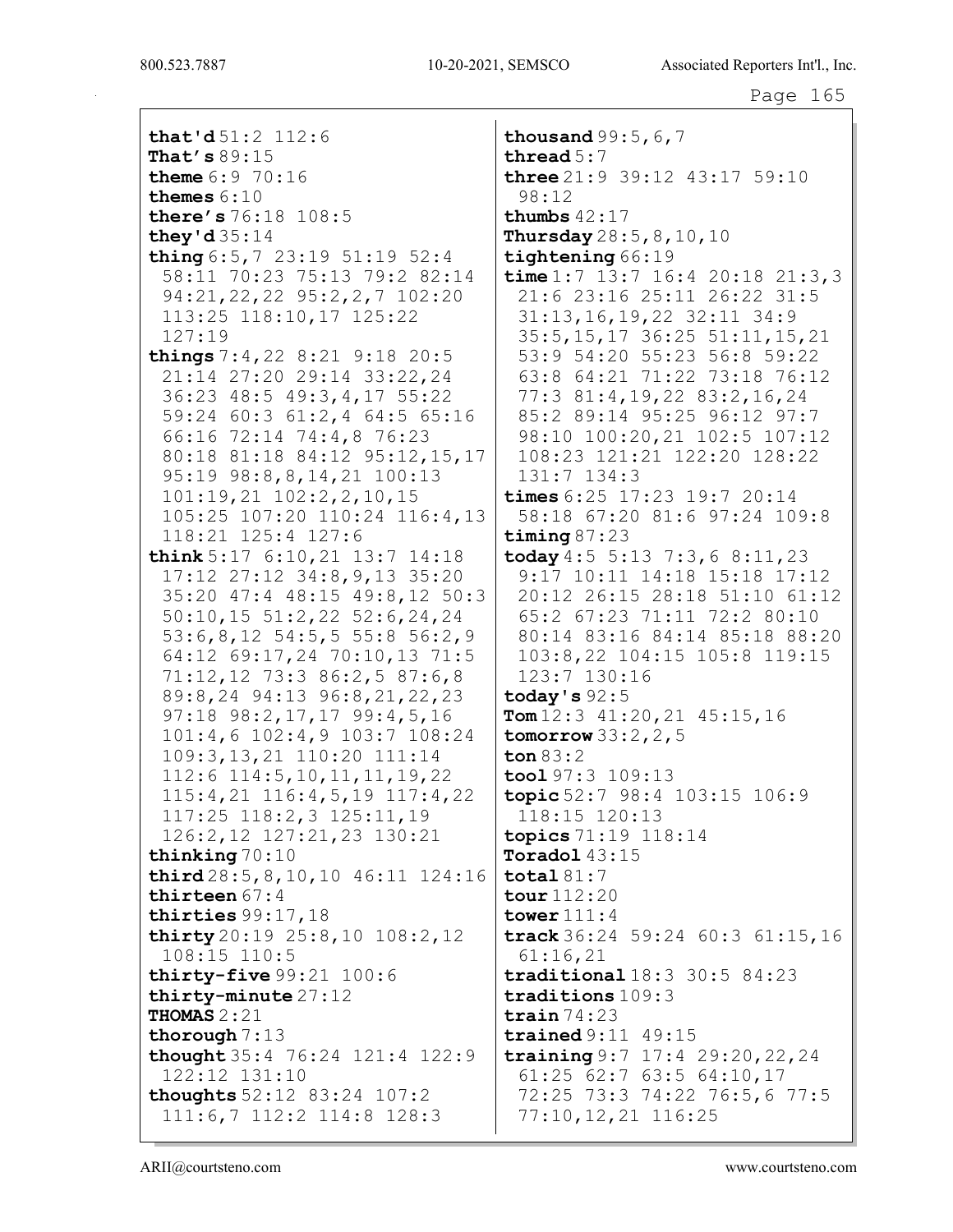trainings 29:19 transcription 134:5 transfusions 49:23 transition 102:25 transparent 60:7 transpires 90:21 transport 75:23 76:4 84:11 88:15 91:3 transportation 88:3 90:8 111:17 transporting 90:4 91:7 transports 85:20,20 88:18 trauma 25:21,22 26:8 32:7 46:21 58:4,6,6,7,8 95:25 travel 108:22 111:19 traveling 37:19 travels 75:2 tread 48:9 treat 85:20 treatment 30:13,18 87:24 88:17 90:6 91:2 tree 33:19 35:10 36:4,5 Trembley 117:20 tremendous 23:8 89:9 trend 100:23 tried 4:7 triggered  $76:24$ trouble 20:16 37:25 61:12 Troy 110:24 true 134:6 truly 68:17 try 5:25 6:23,24 19:5 21:10 29:10 37:14 61:10,20 100:14 126:17 131:14 trying 6:15 9:25 10:24 29:14 36:16 37:7 42:24 79:2 85:19 Tuesday 104:15 turn 24:12,14 86:21 turned 24:22 90:24 119:22 turnover 74:15 twelve 25:6 27:11 92:16,18 twenty 22:16 70:15,18 twenty-five 54:10,15 87:19 90:22 twenty-year 98:17 two 3:22 4:13 5:6 7:22 21:8 23:2 24:23 28:17 29:19 32:9 33:16 43:21 56:5 58:5,23,24 60:11 63:12 65:2 74:7 78:17 79:10 111:12 112:11 121:7 two-day 29:20

two-way 63:24 type 55:23 70:15 types 63:22 65:14 68:11 73:4 typewritten 134:5 U understand 21:2 23:17 24:5 60:20 101:12 106:12 110:22 116:23 understanding 43:13 48:3 54:19 104:11 109:24 understands 110:19 undertaking 4:18 unfortunately 13:13 unified 39:20 43:12 uniform 79:24 unique 48:20 uniquely 49:14 Unit 66:25 69:13 United 3:16 74:19 unmute  $37:13$ upcoming 62:8 update 28:7 32:20 62:14 updates 17:15 21:13,18 61:6,14 84:16 93:4 updating 78:7 uploaded 23:3 upstairs 112:16 Upstate 107:7 urge 68:12 urgent 24:20 63:18 88:5 use 39:24 43:12,15 58:2 59:13 82:7 88:8 89:11 97:24 127:7 user 105:20 usually 125:17 utilization 57:25

## V

vaccinated 26:20 38:21 92:17,18 vaccinating 73:18,19 vaccination 26:21 76:25 77:25 92:15 94:3 vaccinations 74:3 94:15,16 vaccine 17:18 77:10 78:2 vaccines 22:12 78:6 Val 36:14 107:20 Valerie 2:3 16:2,15 validation 68:4 valuable 74:2 117:22 Van 12:17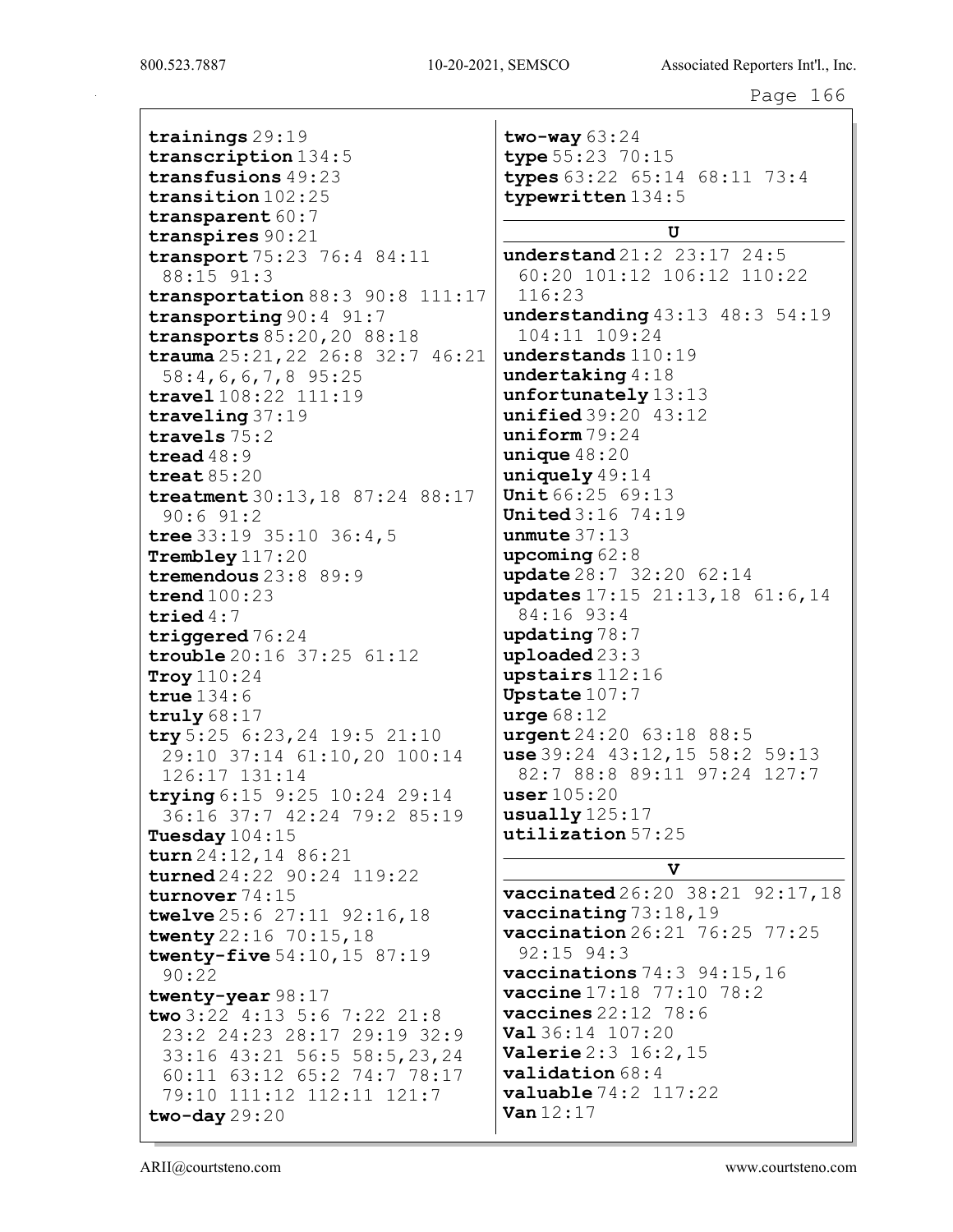| variety $70:982:9$                             | wants 36:2 82:14 90:22                             |
|------------------------------------------------|----------------------------------------------------|
| various 38:22 61:17 63:22 69:19                | warm107:9                                          |
| 125:14, 15, 16                                 | wasn't $55:11$                                     |
| Veera $93:9$                                   | watch $69:20$                                      |
| vehicle 78:18                                  | way 6:8 35:9 37:5 82:12 85:7                       |
| vein 9:25                                      | 95:20 99:24 100:17 102:16                          |
| <b>venue</b> 1:10 103:9                        | 108:21 109:8 112:21 126:12                         |
| version 4:22 7:18 105:15,19                    | 127:5                                              |
| versus 26:10 98:20 111:8 132:13                | ways 49:21 82:11 84:20 86:2                        |
| $vice$ 15:8, 16, 17, 18, 21 16:14, 14          | 126:17                                             |
| 78:19                                          | <b>wayside</b> $60:4$ $61:7$                       |
| video 6:6 13:14 63:25                          | we'll 17:11 21:21 26:14, 17 29:7                   |
| $view\ 48:18$ 68:13 99:3                       | 29:16 31:3 32:12 33:25 37:14                       |
| Violante 2:8 12:18, 19 42:14, 15               | 38:4 39:16 44:5 58:9 64:21,23                      |
| 42:15,20 46:7,8,8 61:25 66:4                   | 65:22 73:25 82:21 83:12 97:12                      |
| 66:5 69:10 80:25 81:2,3 83:3                   | 97:15 101:21 103:10 104:23                         |
| 83:9,11                                        | we're 6:14, 19 8:13 10:2 13:3                      |
| virtual 64:6 68:24 110:13                      | 14:25 17:16 22:20 26:16 28:17                      |
| 132:11                                         | 29:10,14 32:6 35:2 36:16                           |
| $virtually\,25:25\,131:5,21$                   | 57:12 58:22 59:14,19 61:8                          |
| visiting $4:5$                                 | 62:10 65:7,18 73:7,22 75:18                        |
| visits $25:24$                                 | 79:14 84:18 85:2 87:22 96:14                       |
| vital 25:15, 19, 20 26:11 32:19                | 96:15 98:20 100:8 102:10                           |
| 32:23, 25 62:15, 17 68:25 77:8<br>81:16 120:12 | 107:25 110:12 118:23 123:7                         |
| voice $6:24,25$ 14:4 $68:18$ 88:11             | $125:6$ $126:5, 6, 8, 9, 10, 10$ $127:2$<br>131:24 |
| volunteer 67:22                                | we've $5:11$ 19:4 20:13, 16 26:16                  |
| voluntold 71:13 102:14 117:6                   | 35:24 46:13 48:25 49:23 52:18                      |
| vote 38:18 44:5 55:2, 21, 23 57:4              | 69:24 81:6 88:18 96:12 100:4                       |
| 128:16 129:6                                   | 104:21                                             |
| <b>voted</b> 92:22 95:4                        | we're $6:19$ 22:6                                  |
|                                                | weather 107:9 111:16                               |
| W                                              | weave $65:21$                                      |
| wait 17:23 95:19                               | WebEx $1:1, 10$ 2:1 3:1 4:1 5:1                    |
| waiting 57:13 65:7 67:20                       | $6:1$ 7:1 8:1 9:1 10:1 11:1                        |
| waivers $29:4$                                 | 12:1 13:1 14:1 15:1 16:1 17:1                      |
| Walker 38:11                                   | 18:1 19:1 20:1 21:1 22:1 23:1                      |
| WALLRAVIN $134:2$ , $11$                       | 24:1 25:1 26:1 27:1 28:1 29:1                      |
| Walt $85:18$                                   | 30:1 31:1 32:1 33:1 34:1 35:1                      |
| want 4:9 5:8 7:5, 9 8:15 19:16                 | 36:1 37:1 38:1 39:1 40:1<br>41:1                   |
| 19:18 20:19 23:18 24:14 28:20                  | 42:1 43:1 44:1 45:1 46:1<br>47:1                   |
| 31:8 32:5 37:13, 21 39:14 55:3                 | 48:1 49:1 50:1 51:1 52:1 53:1                      |
| 71:15 80:16,17 82:13,14 83:4                   | 54:1 55:1 56:1 57:1 58:1 59:1                      |
| 87:7,9 90:14 97:20,24 100:3                    | 60:1 61:1 62:1 63:1 64:1 65:1                      |

8 102:10 8:23 123:7  $9, 10, 10 127:2$  $: 13, 16, 26:16$ 5 49:23 52:18  $96:12$   $100:4$  $16$  $:1$  4:1 5:1  $10:1$   $11:1$  $5:1$   $16:1$   $17:1$  $1:1$  22:1 23:1  $7:1$  28:1 29:1 3:1 34:1 35:1  $9:1$   $40:1$   $41:1$  $5:1$  46:1 47:1  $1:1$  52:1 53:1  $7:1$  58:1 59:1  $3:1$  64:1 65:1 66:1 67:1 68:1 69:1 70:1 71:1 72:1 73:1 74:1 75:1 76:1 77:1 78:1 79:1 80:1 81:1 82:1 83:1 84:1 85:1 86:1 87:1 88:1 89:1 90:1 91:1 92:1 93:1 94:1 95:1 96:1 97:1 98:1 99:1 100:1

ARII@courtsteno.com

131:22 132:15

120:9 121:9

 $101:25,25$  103:5 104:6 108:10

109:14 112:12 118:11 119:21

wanted 17:22 25:14 71:9,15

76:16 105:6,13,21 112:25

www.courtsteno.com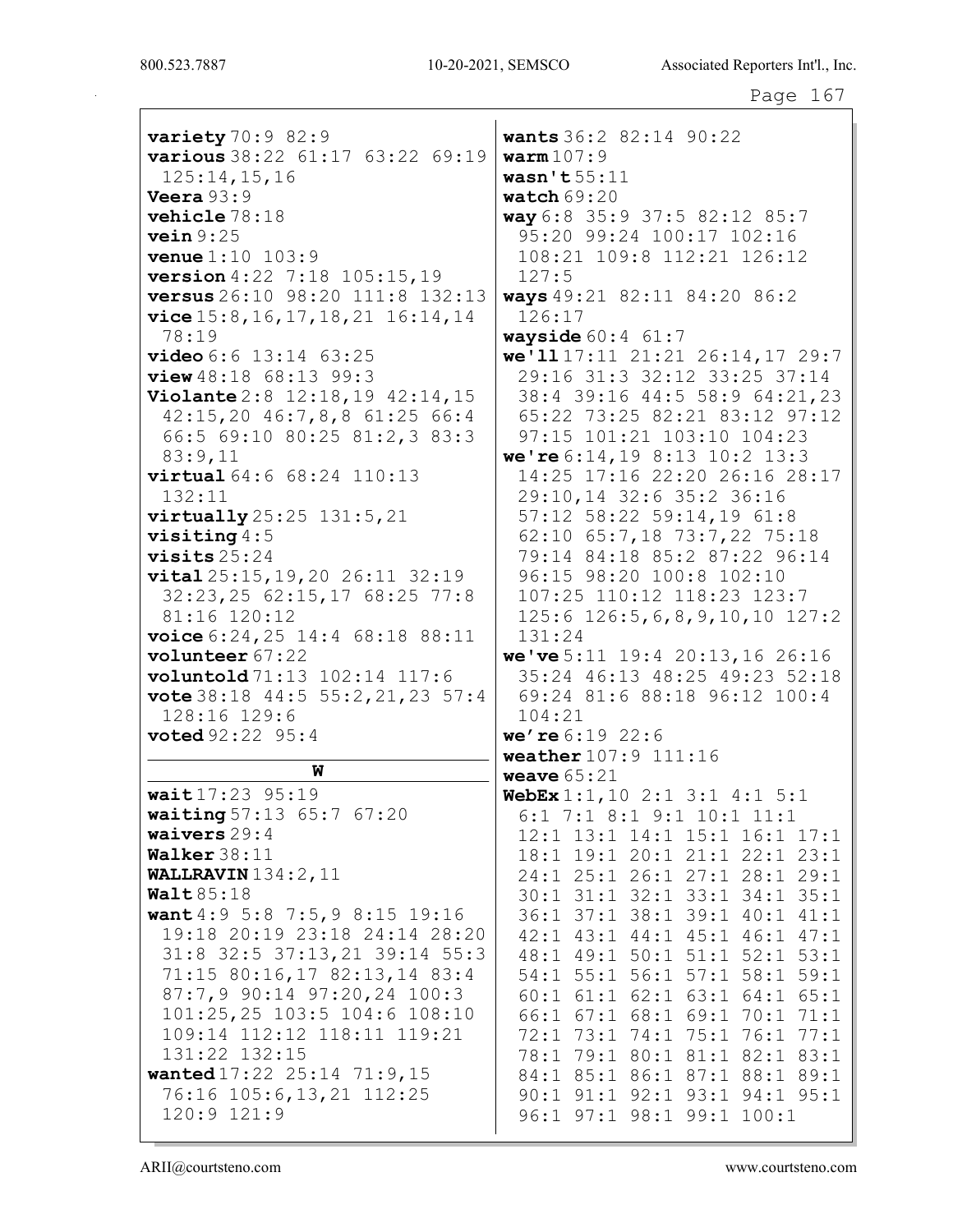X

Y

101:1 102:1 103:1 104:1 105:1 106:1 107:1 108:1 109:1 110:1 111:1 112:1 113:1 114:1 115:1 116:1 117:1 118:1 119:1 120:1 121:1 122:1 123:1 124:1 125:1 126:1 127:1 128:1 129:1 130:1 131:1 132:1 133:1 134:1 webinar  $80:5,5$ website 24:24 77:9 80:12 119:6 week 33:3 38:17 64:22 92:12 95:15 weekly 28:3 weeks 21:9 27:18 weight 33:24 welcome 3:10 34:16 86:9,16 104:25 106:5 118:5 welcomed 118:2 wellbeing 118:19,24 119:7,13 wellness 79:4 went 27:18,19 96:13 105:7 weren't 18:25 WHEREOF 134:8 **white 8:10, 14 68:6** wide 8:17 70:8 Wiedemann 4:10 wildfire 94:24 William 2:21 11:21 41:18 willing 57:11 86:12 115:15 124:9 128:8 willingness 91:14 window 89:14 wings  $34:25$ wins  $102:3$ winter 33:18 36:16 107:8 108:22 Wisconsin 117:20 wise  $29:9$ wish 37:9 123:24 124:15,19 wishes 51:8 WITNESS 134:8 wonder 111:23 wonderful 23:21 102:15 wondering 12:25 woods 102:9 work 5:2 19:6,10 22:22 29:3,25 49:15,19 65:17,19 69:4,6 78:23 79:6,13 82:6 83:7 84:7 85:3,4 92:4,7 100:23 101:4,12 101:13 102:12 113:5 114:20,25 115:2,22 116:24 117:5,21 121:6 123:8 125:12 126:5,8,10 126:15,16 127:7,8 128:17 130:20 worked 21:14 23:10 50:19 66:9 85:18 workforce 39:2 66:17 74:10,12 74:20 75:7 96:8,19,20 99:22 100:5,6 102:19 114:16 working 4:8 6:13,19,19 18:21,25 19:4,5 21:25 30:5 50:9 58:9 58:23 65:12,22 69:2 74:9 75:14 76:13 78:7,25 79:19 82:2,5 83:18 90:11 96:12 97:18,22 99:8 113:10,11 125:6 129:21 works 47:13 65:16 130:15 world 18:13,14 22:9 24:25 25:21 89:22 126:18 wouldn't 35:14 36:3 104:12 wouldn't 55:10 write  $117:19$ writing 16:3 82:17 95:20 written 74:18 94:3 wrong 3:6 51:2 120:22 yeah 13:13 28:10 52:13,16 53:7 55:15 57:9 78:10 86:14 88:10 89:16 104:8 112:5,13 131:9,12 year 3:25 25:23 26:13 27:19,21 31:11 32:14 51:18 61:14,18 62:9,20 72:18 75:16 76:2,9 79:23 88:19 93:17 98:16,18,25 105:11 109:2,8 122:4 year's 106:25 years 3:22 5:14 33:16 43:15 49:2 50:25 51:18 54:10,12,15 56:5 70:15,18 76:7 80:19 85:19 98:12 99:25 105:4 YEDIDYAH 2:22 yesterday 17:9 23:4 32:3 39:12 57:12 64:21 70:16 92:23 yield 102:15 York 1:2 29:21 39:18 43:9 48:3 50:18 65:14 67:16 75:19 79:19 80:11 87:2,3,13,15,18 89:3 94:17,19,20 96:20 97:8 114:21 134:2 York's 89:4